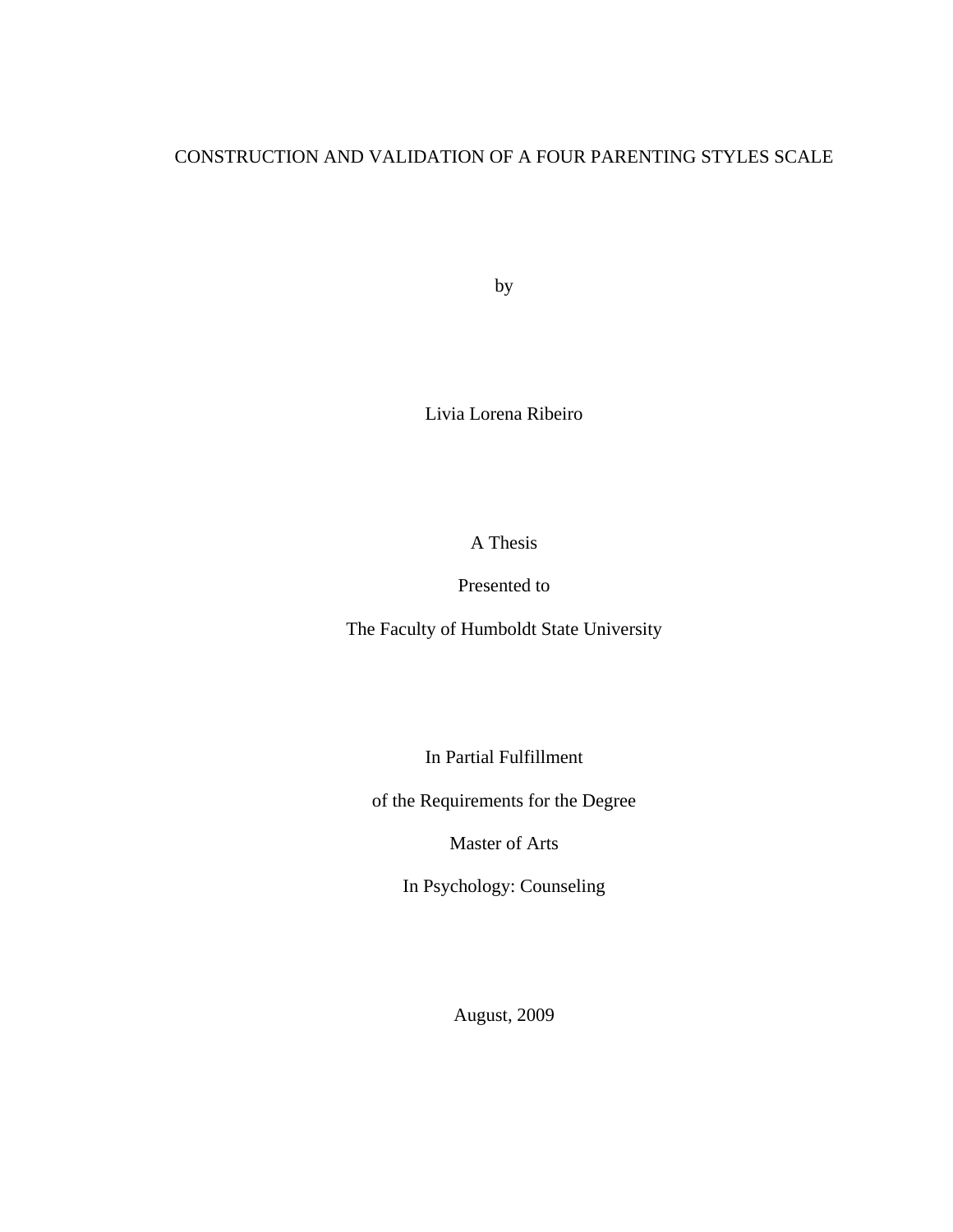## CONSTRUCTION AND VALIDATION OF A FOUR PARENTING STYLES SCALE

by

## Livia Lorena Ribeiro

Approved by the Master's Thesis Committee:

Bettye S. Elmore, PhD., Major Professor Date Lou Ann Wieand, PhD., Committee Member Date Nancy E. Dye, M.P.H., PhD., Committee Member Date James Dupree, PhD., Graduate Coordinator Date

John Lyon, Dean for Research and Graduate Studies Date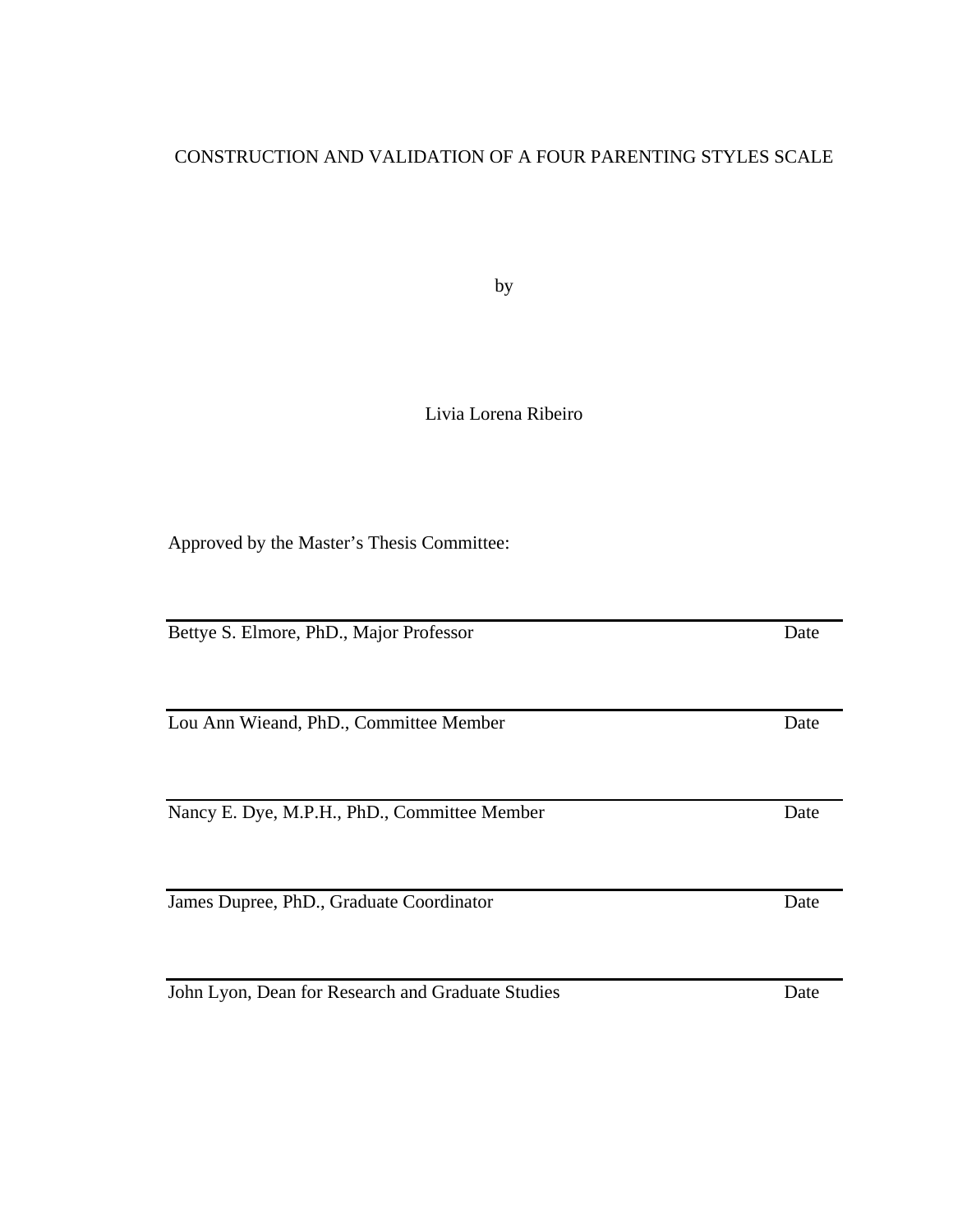#### Abstract

# Construction and Validation of a Four Parenting Styles Scale

#### by Livia Ribeiro

Researchers have developed the concept of parenting styles to describe the interaction between parents and their children during the socialization process. Much of the research on parenting style has been based on Baumrind's (1966) three distinct styles; authoritative, authoritarian, and permissive. Several researchers, including Baumrind, have suggested that the permissive style is in fact two distinct types of parenting styles, i.e., permissive-indulgent and permissive-indifferent (sometimes referred to as permissive-rejecting and/or permissive-neglectful and currently uninvolved parents).

The scale most often designed to measure perceived parenting styles is based on three parenting styles, although it has long been accepted that there are indeed four prototypes based on Baumrind's model. Several factors have been identified and promoted as separating or distinguishing the different parenting styles. The major factors tend to be whether or not the parent is high or low in the following behaviors: 1) warmth and nurturing; 2) maturity demands; 3) control of child's behavior; and 4) communication between parent and child (the extent to which the child's opinion is sought and listened). Based on these four behaviors and whether or not a parent was high or low on each, the Parenting Style Scale (PSS) was designed to assess consistency of parenting over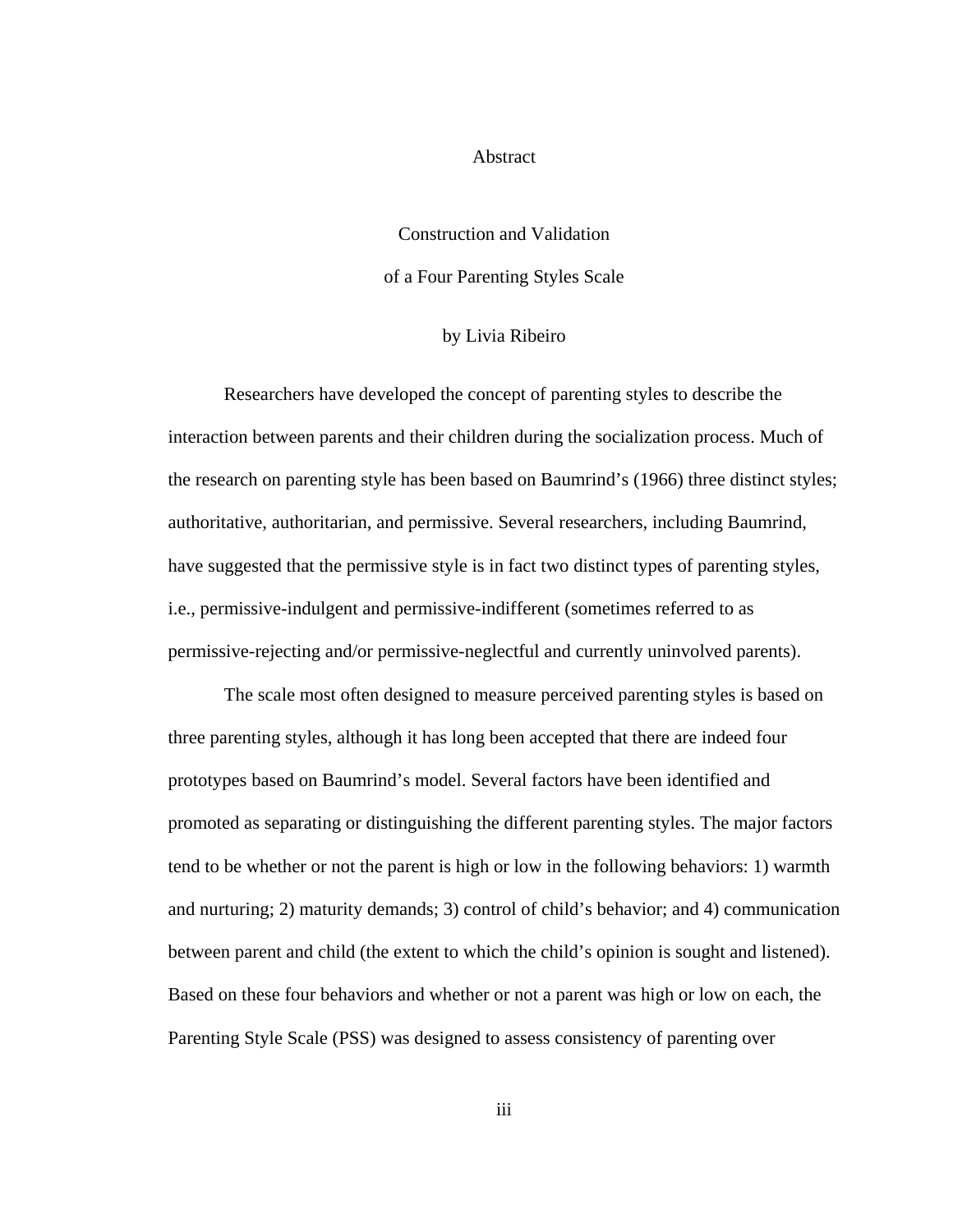developmental age as well as parenting styles using the notion of four as opposed to three parenting styles.

This study attempted to create and assess a new measure to evaluate the consistency of perceived parenting over time using five ages in development. The measure was also based on four parenting styles, authoritarian, authoritative, permissiveindulgent and permissive-indifferent or neglect, instead of three authoritarian, authoritative and permissive. Two parent-child scenarios were developed for the ages 4, 7, 10, 13 and 16. The new measure was developed using a 5 point Likert and forced choice response format asking the participant to select whether or not their parent responded to a child behavior from All of the Time = 5 to Never = 1. After responding to all of the scenarios for a particular age the respondent was then asked to pick the response which best matched the manner in which they remembered their parent may have responded.

The scenarios were developed from a review of the literature on parent-child interactions in high and low degrees of warmth, nurturing, communication, demand for maturity and control of the child's behavior. In addition, parenting practices around age appropriate socialization issues were the basis of each of the scenarios

In this study the PSS was correlated with two other measures. Five hypotheses regarding consistency over age, validity and reliability were posed. The Parental Authority Questionnaire (Buri, 1991), based on three parenting styles was employed to examine convergent validity, while discriminate validity was obtained through the Beck

iv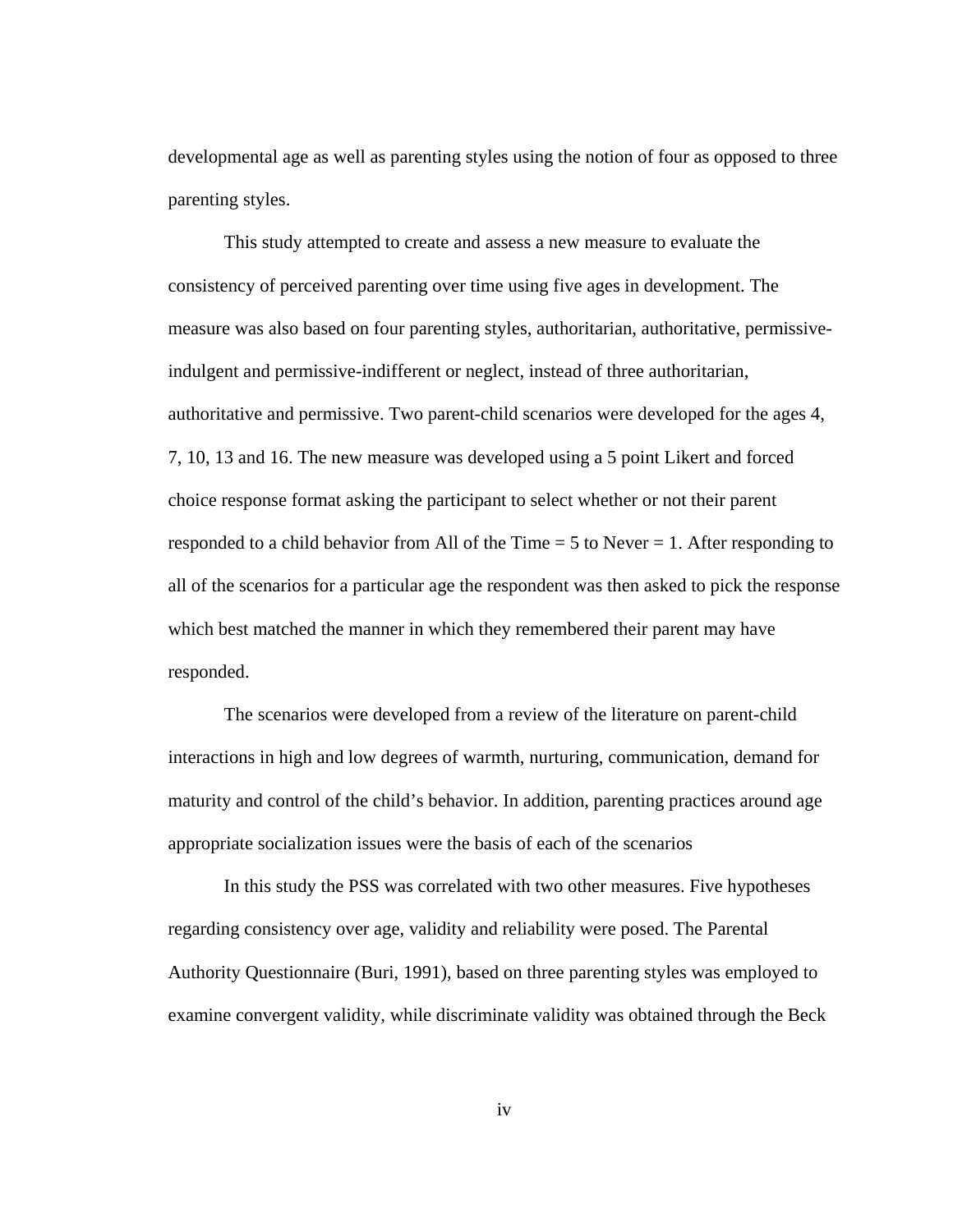Depression Inventory-II (Beck, 1996). Reliability was assessed using item analysis reliability coefficient alpha and split-half analyses.

Results with 62 participants, 39 females and 23 males were employed to analyze consistency, validity and reliability. Descriptive statistics, Pearson correlation and Cronbach's Alphas were employed to analyze the data. These results revealed a strong consistency of reported parenting style across the five ages for these participants. The correlations between all of the ages except four and sixteen were significant and positive. The  $R^2$  values ranged from  $R^2$  .40 to  $R^2$  .03. The correlation between four and sixteen resulted in the lowest predictability. Good reliability Cronbach's Alpha of (.78) and Guttman split half reliability .85 were found for the new PSS but questionable validity was obtained. It was concluded that further testing is needed.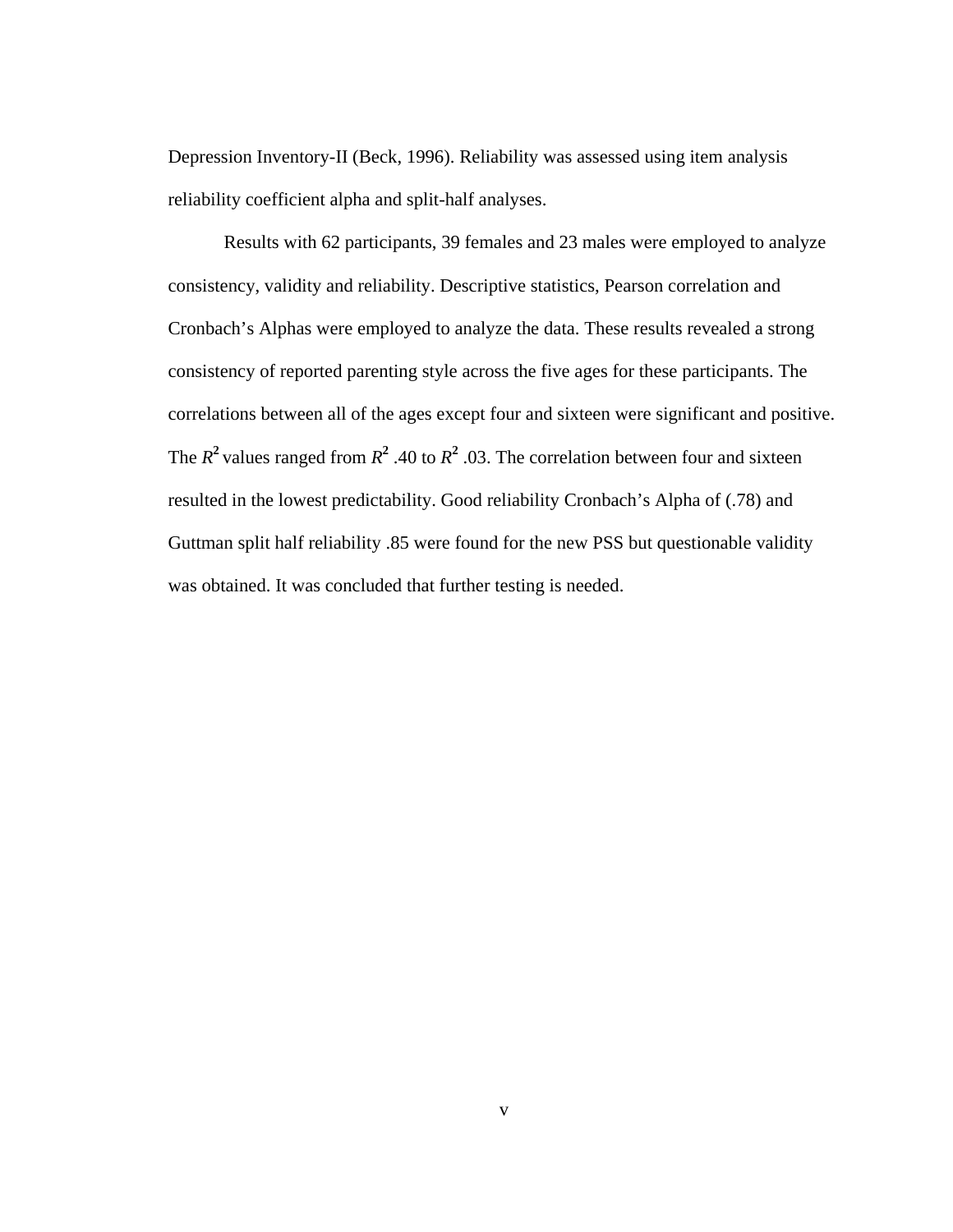#### Acknowledgements

 It seems like a life time ago that this project began, and though many challenges have come about for me in the past few years, the vision of completing this project has kept me determined. I feel very fortunate to have had the opportunity to pursue my educational goals, and this thesis project is a reminder of how lucky I have been.

 I am extremely grateful to my sons, LJ and Lorenzo for providing me with the motivation to continue forward, even when I felt most unmotivated and hopeless. LJ and Lorenzo, you two continue to show me, everyday, how powerful a mother's love can be. I thank my husband Alexandre for his love and support, who has kept me on task at times when I needed it most.

 I am thankful to Dr. Bettye Elmore, whose knowledge has seen me through the completion of this project. I am constantly amazed at Bettye's compassion and love for life and children. This same love for children is what helped me develop this project. Dr. Lou Ann Wieand and Dr. Nancy Dye are very much appreciated for the time invested in this project. I'd also like to thank Cynthia Werner for her time and kindness in putting this thesis together.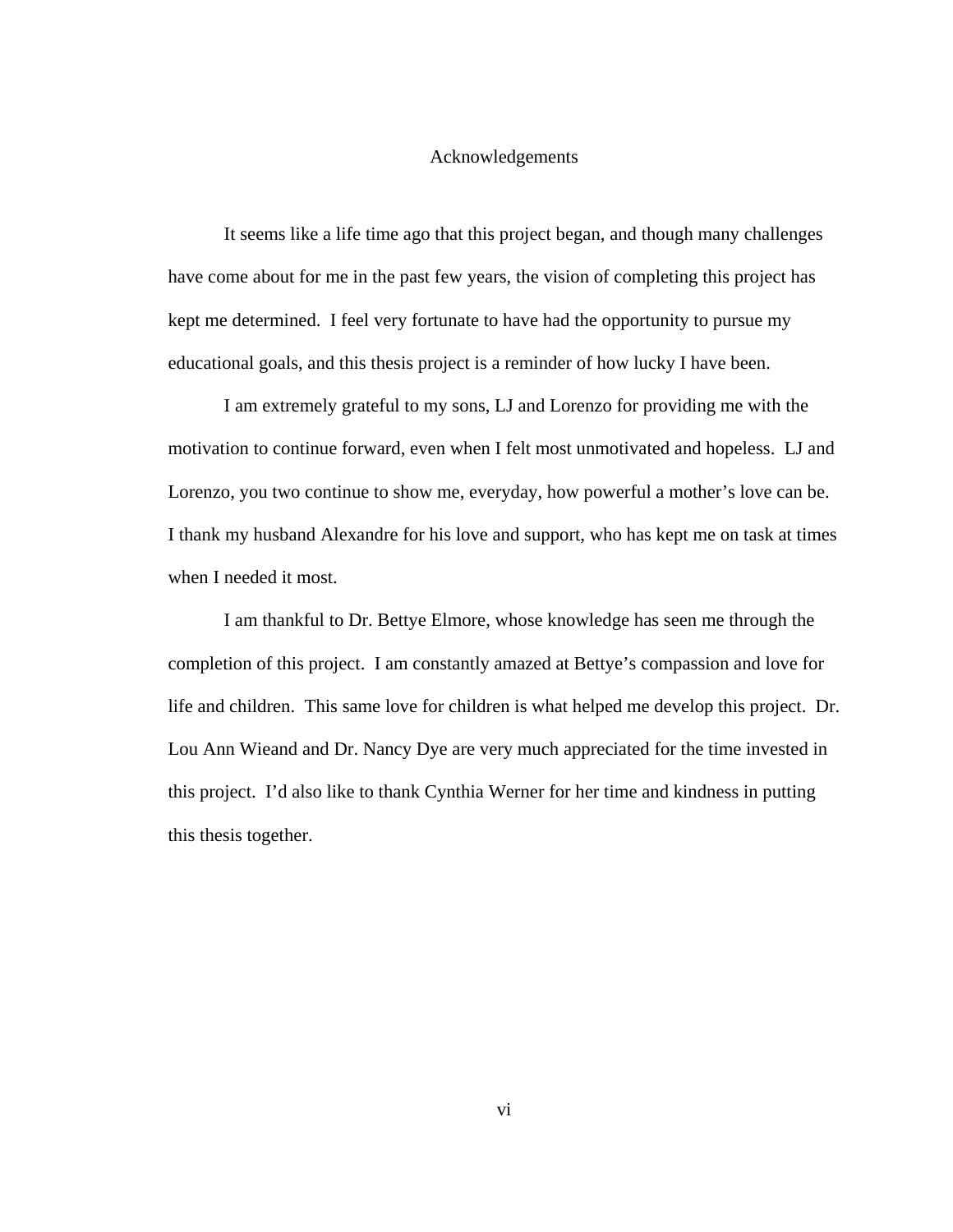## Table of Contents

Page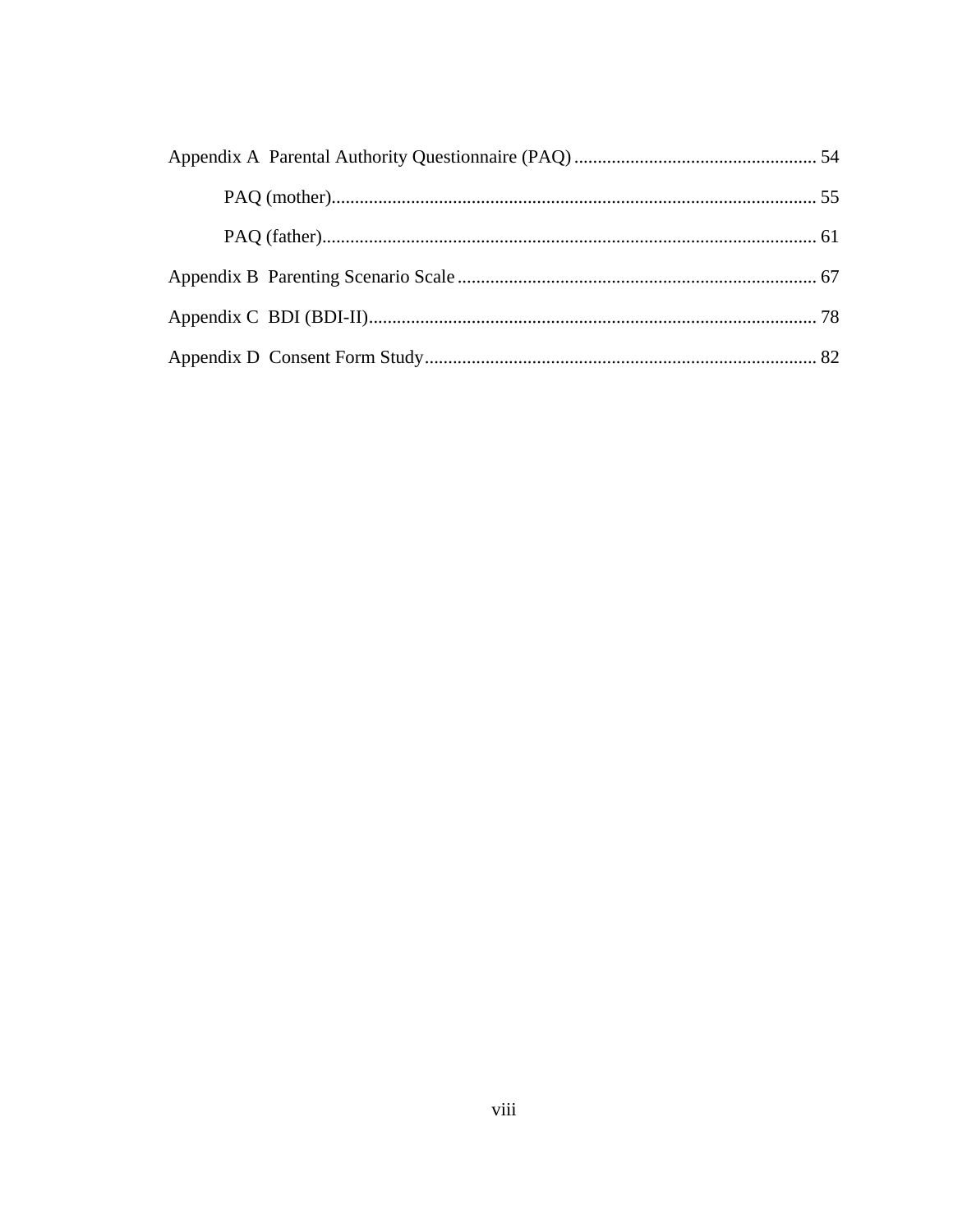## List of Tables

| Table          |                                                                                | Page |
|----------------|--------------------------------------------------------------------------------|------|
| 1              |                                                                                |      |
| 2              | Correlations and Coefficients of Determination $\mathbb{R}^2$ for the Five Age |      |
| 3              | Descriptive Statistics for the PSS Total Items and the Four                    |      |
| $\overline{4}$ | Correlations between the Parenting Style Prototypes of the PAQ and             |      |
| 5              | Correlations between the BDI and the Parenting Style Prototypes of the         |      |
| 6              |                                                                                |      |

# List of Figure

| Figure |                                                                                                                                                                                                                                                                  | Page |
|--------|------------------------------------------------------------------------------------------------------------------------------------------------------------------------------------------------------------------------------------------------------------------|------|
| 1.     | Conceptualization of Four Parenting Styles based on High and Low<br>Parental Behavior for Warmth and Nurturing, Maturity Demands,<br>Control of the Child's Behavior and Communication between the<br>Parent and the Child (Base in part from Baumrind, 1971 and | 13   |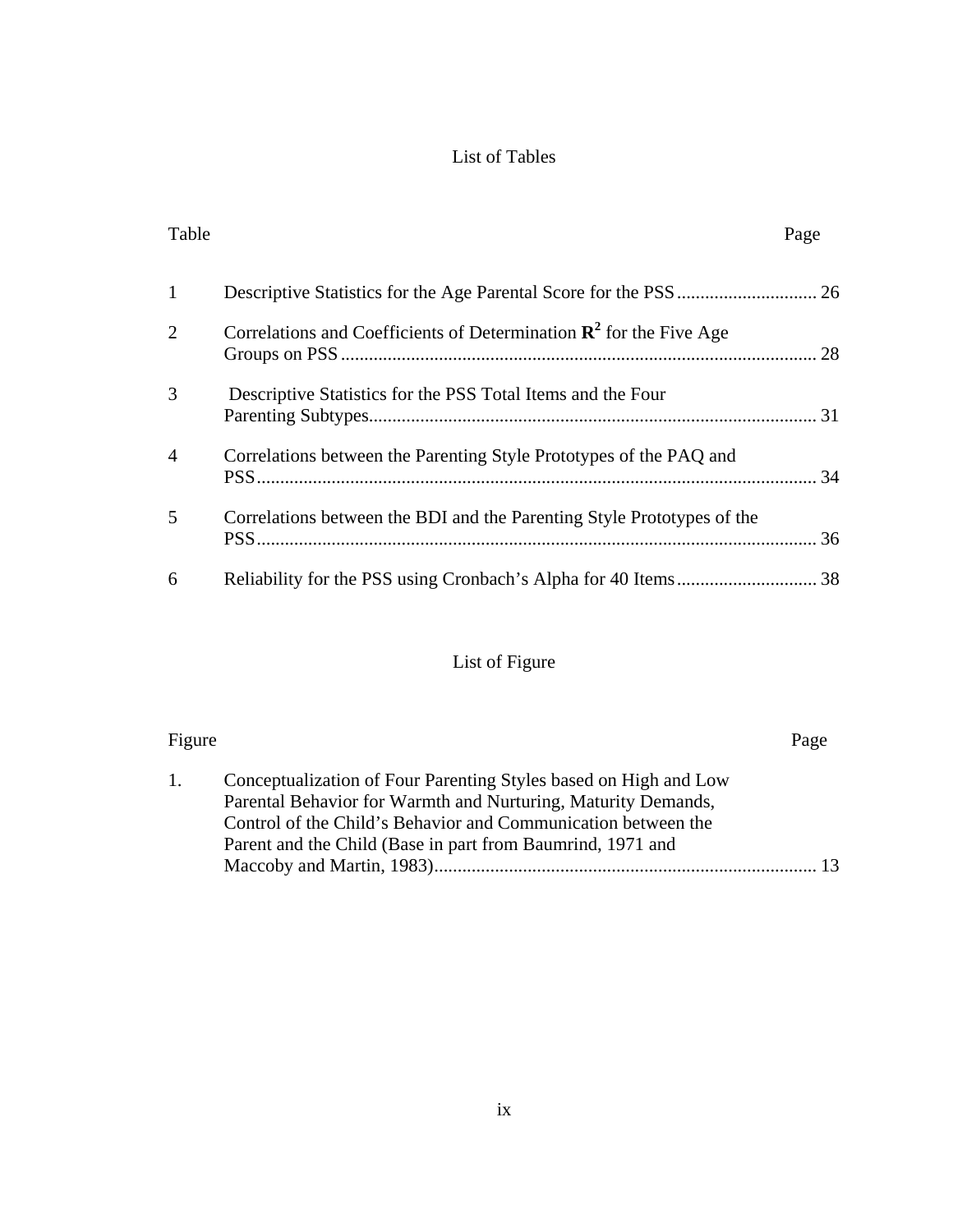#### Introduction

Since 1966, researchers have conducted a great deal of research evaluating parent child interactions using the prototype of parental patterns developed by Baumrind (1966 & 1971), i.e., authoritative, authoritarian and permissive. In 1983 Maccoby and Martin modified this prototype by theorizing that there were enough differences in the permissive styles of parenting to warrant two, not one, category, i.e., permissive indulgent and permissive rejecting/neglecting. Most recently researchers have maintained consensus that parenting can be viewed through four prototypes of parenting styles (Baumrind, l971; Maccoby and Martin, l983; & Steinberg, Dornbusch, & Brown, 1992). There has been, however, a slight change in identifying the prototypes. Aauthoritative and authoritarian remain the same while permissive indulgent was separated into two prototypes, permissive indulgent and permissive rejecting/neglecting (Eisenberg  $\&$ Valiente, 2002; Gershoff, 2002; Thompson, 1998).

Baumrind in 1971 suggested that her three parenting styles, authoritative, authoritarian, and permissive were representative of the styles parents used in the socialization of children based on high and low nurturing, maturity demands, communication and control of the child's behavior. Maccoby and Martin (1983) using the same prototypes defined by Baumrind (1971) suggested that four parenting styles would be more representative of the differences in parenting when the permissive indulgent style was examined in terms the characteristics outlined by Baumrind. Permissive indulgent parents tend to be high warmth, nurturing and communication and low in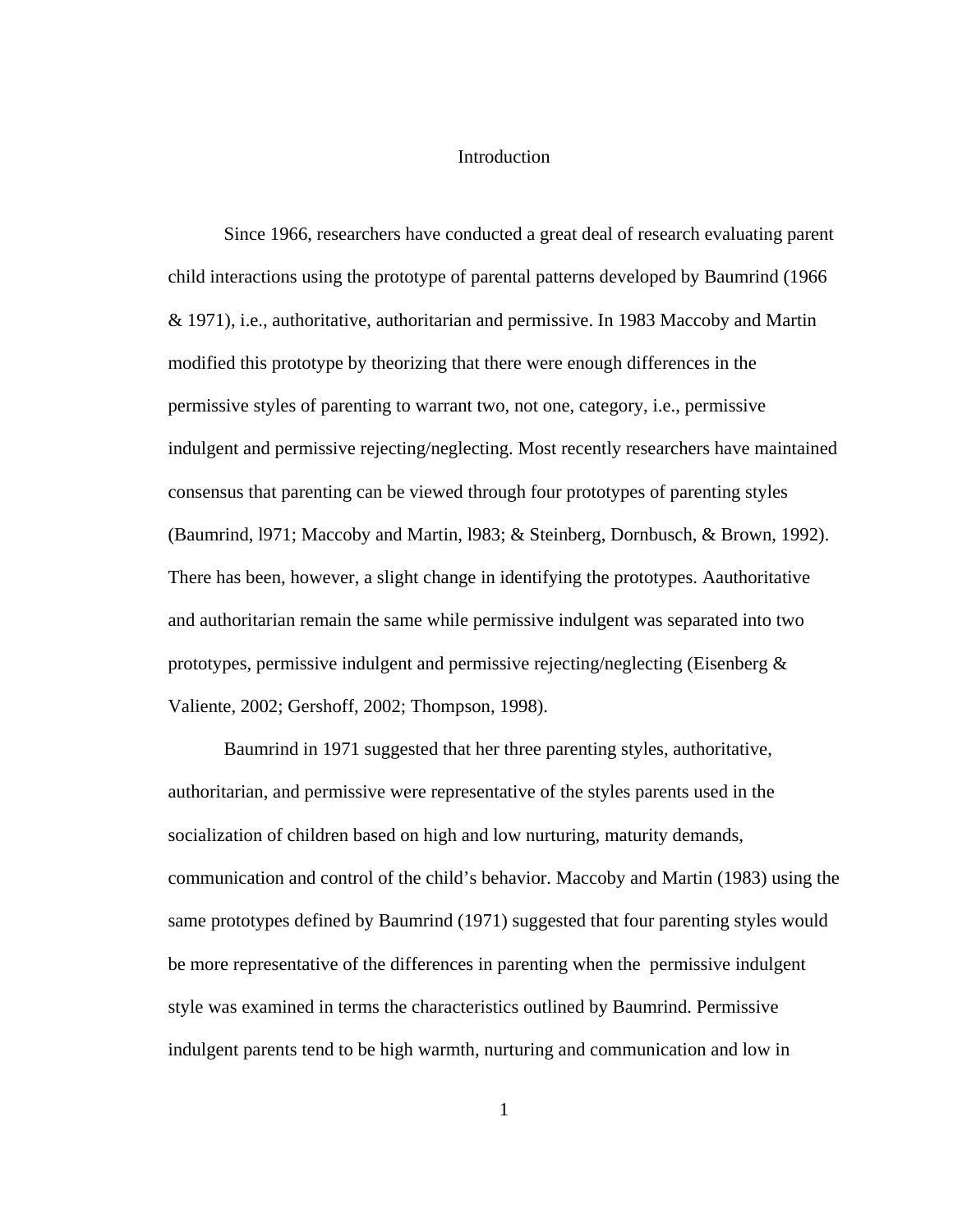maturity demands and control, while Permissive Rejecting/Neglecting parents tend to be low in warmth, nurturing and communication and low in maturity demands and control.

In spite of the revision suggested by Maccoby and Martin (1983) much of the research on parenting styles has continued to employ Baumrind's (1971) conceptualization and Buri's measure based on three parenting styles (1991). Some researchers when addressing parenting or socialization interactions have employed the three prototypes, while some have employed the four; this may occur because presently there are no measures of parenting based on four parenting styles. Steinberg (1990) employed three styles in an article done by Steinberg, Dornbusch, and Brown, (1992) and later in an article by Darling and Steinberg (1993) he employed four styles without any discussion of the differences between the two.

Several reasons may account for not making a distinction between the permissive styles. Darling and Steinberg suggested that whatever the limitations of Baumrind's model it has proven to be "fruitful for research on parenting" (p. 49l). These researchers also suggested that the Maccoby and Martin's (1983) transformation is within the same "social learning or ethological perspective, (p. 491)". It is not clear whether these researchers approved the use of three styles or four. The problem is that many researchers support the original conceptualization by Baumrind (1971) and support the revision by Maccoby and Martin (1983) at the same time. Some confusion should come from the differences in the permissive parenting style but there is little discussion of this dilemma. It appears that may rest on the fact that permissiveness may be seen as poor parenting, whether or not it is indulgent or neglectful. A review of over one hundred fifty articles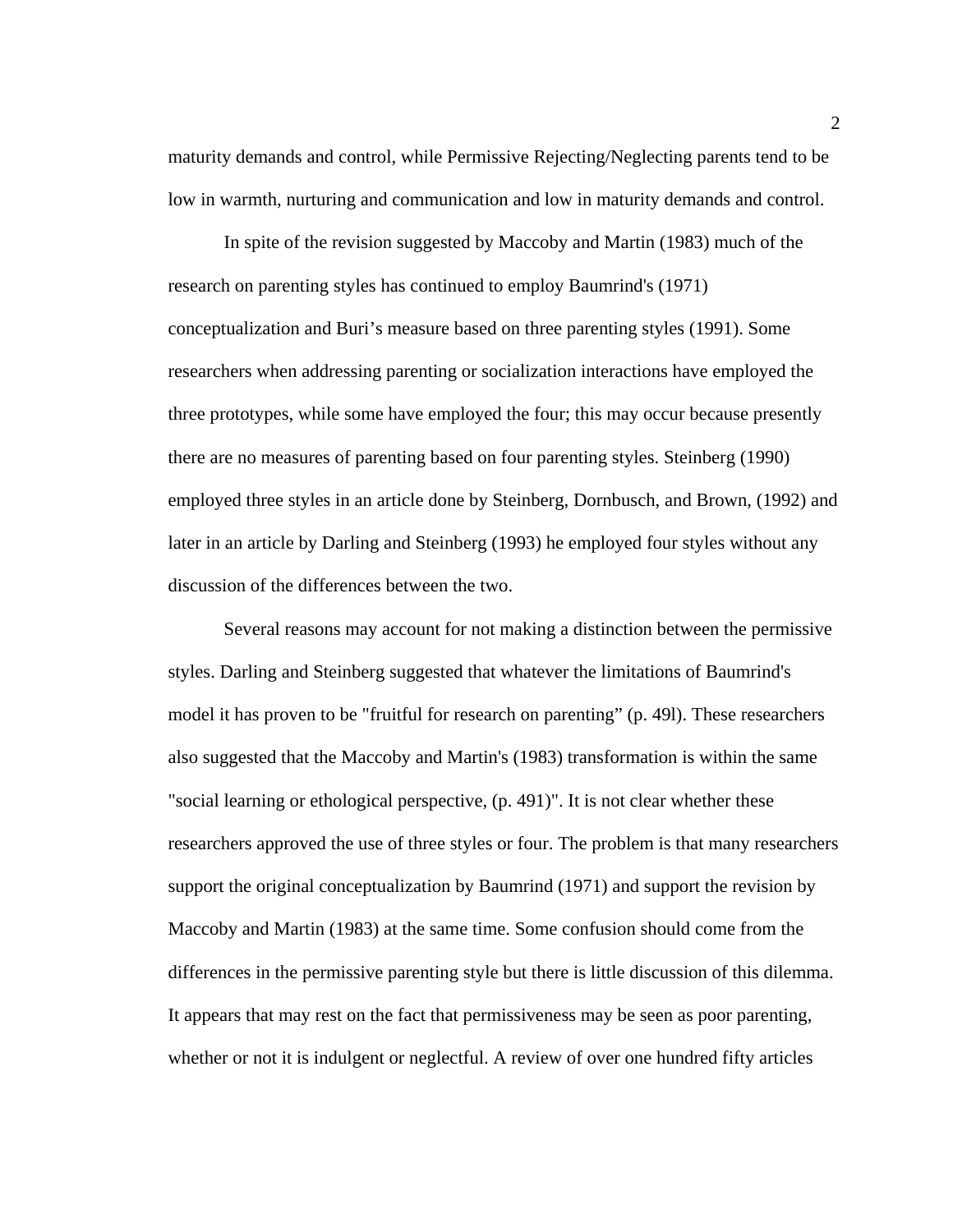online advising parents regarding parenting styles, speak of four styles. They praise authoritative parenting and advise parents of the negative consequences of permissive parenting.

The following represents two examples of the type or general tone of information provided online to parents. Researchers in refereed journals tend to avoid this advice giving presentation, although some developmental texts may engage in suggesting which is the preferred without much explanation. Henshaw (2009) in discussing what parenting style is best using three styles states that the "authoritative parenting style is considered to be the healthiest and most balanced approach to parenting …, while: The permissive parenting style is an anything goes style. … Children of permissive parenting usually engage in attention seeking behavior, also known as acting out (p.1)." Van Wagner (2009) using four styles based on Baumrind's initial study and numerous researchers claims the following conclusions can be made:

Authoritarian parenting styles generally lead to children who are obedient and proficient, but they rank lower in happiness, social competence and self-esteem.

Authoritative parenting styles tend to result in children who are happy, capable and successful (Maccoby, 1991).

Permissive parenting often results in children who rank low in happiness and selfregulation. These children are more likely to experience problems with authority and tend to perform poorly in school.

Uninvolved parenting ranks lowest across all life domains. These children tend to lack self-control, have low self esteem and are less competent than their peers (p 1).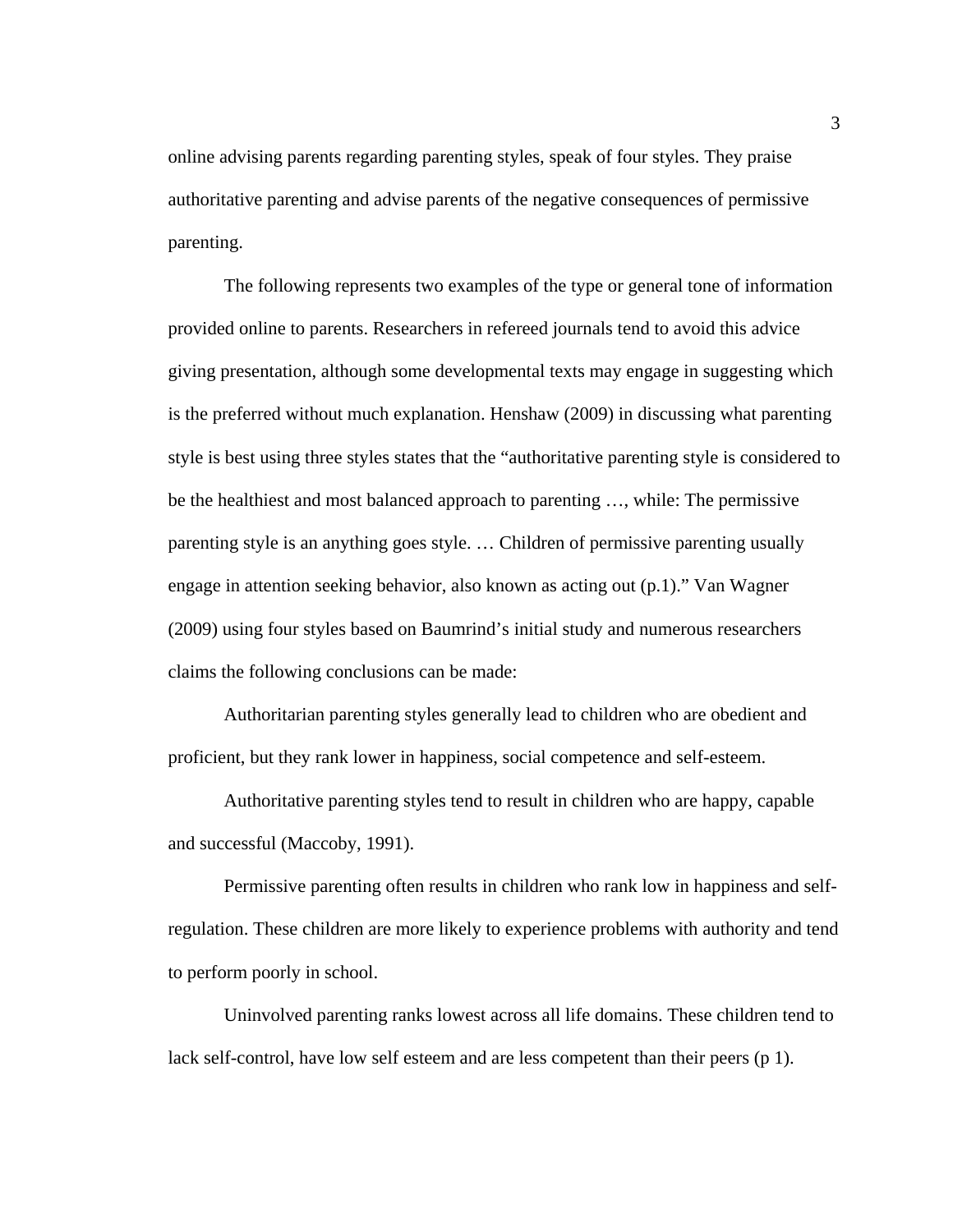This introduces another issue around parenting, which is the notion that there has existed the assumption that permissive parenting is negative, thus whether high or low permissiveness the results in child behavior are similar in being inappropriate. This may or may not be true. As Maccoby (1990) attempted to explain, there is a difference in permissive parenting when it involves indulgence and when it involves uninvolvement or neglect. When viewed from the responsive aspect of parenting style, permissive indulgent parents tend to be warm and available, and to provide emotional support for their child. The permissive neglectful parent tends to be cold and emotionally unavailable often "parentalizing" the child through a lack of control and boundaries (Kerig  $\&$  Wenar, 2006). Furthermore, according to Schumacher, Smith-Slip & Hyman (2001) less is known about the neglectful parent than any other type.

Berger (1999) suggested that the child raised with permissive indulgent parenting may be similar in behavior on some dimensions to children with authoritative parents. The behaviors they may have in common are high self-esteem and social skills while achievement may be somewhat lower for children raised with permissive indulgent parents.

Meyer (2004), in a study on secure attached young adults who reported having experienced authoritative or permissive parenting as a child, found few differences between these two groups. His subjects were similar in overall intimacy, interpersonal and affective intimacy. There were no reported differences in ego identity. In general there were no differences in an overall sense of well being. However, there were some differences in these two groups, in that young adults who reported having an authoritative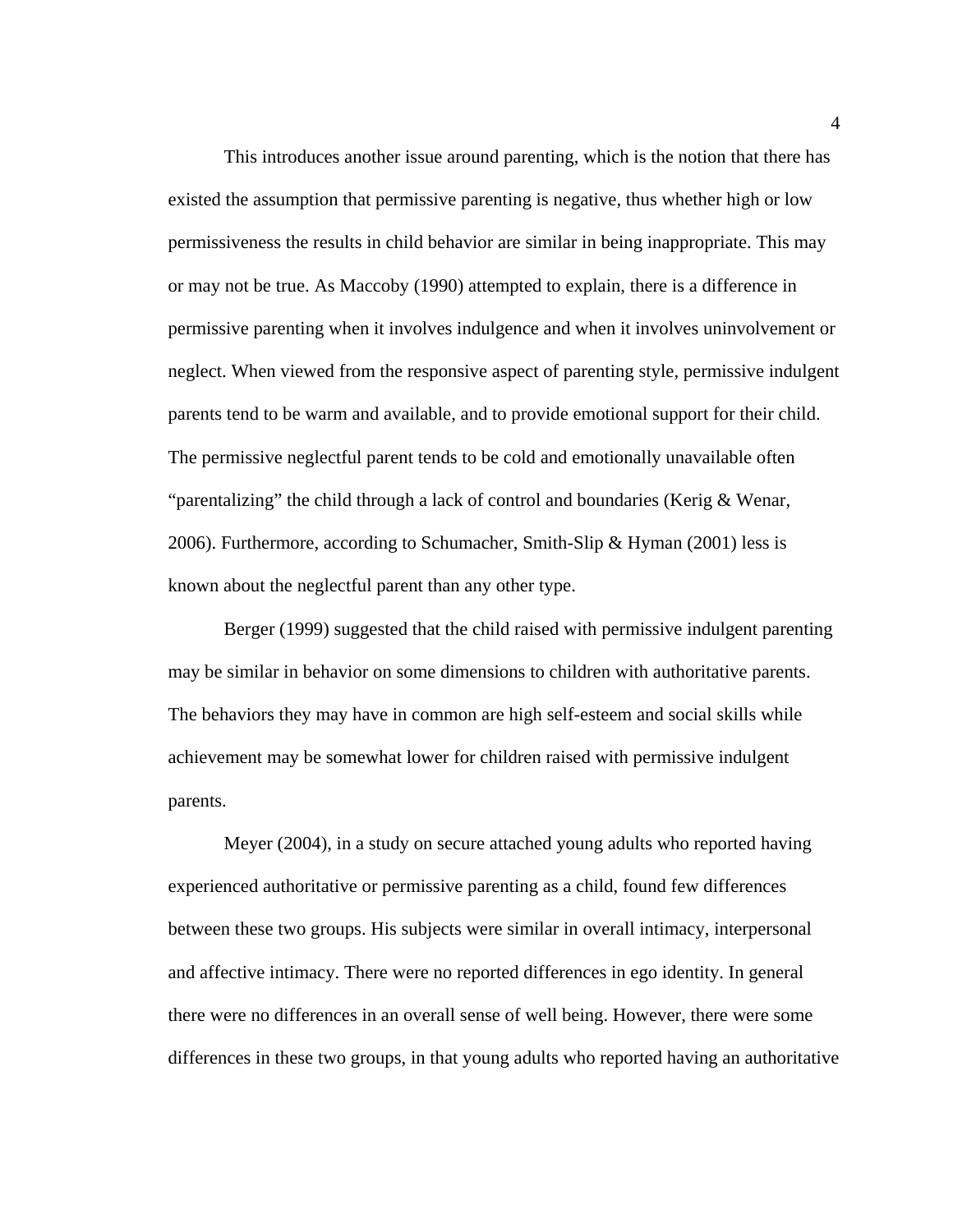parent, reported being significantly more cheerful and less depressed than those reporting a permissive parental style. Young adults with authoritative parents reported they were more energetic and reported having more satisfying and interesting lives than did those participants who reported having experienced a permissive parental style.

On the other hand the young adults with permissive parents reported having less emotional behavior and anxiety than did young adults with authoritative parents. Finally, in social problem solving the groups were equal in reporting the ability to engage in decision making and solution implementation. Young adults who reported having the authoritative parenting style were better in problem definition and formulation, and generating alternatives for problem solving.

Regardless of number of styles, most researchers agree that the interaction between parents and their children is an important aspect of the socialization of children (Baumrind, 197l; Maccoby & Martin, l998; Gray & Steinberg, 1999). Furthermore, these researchers agree that parental behavior toward children tends to vary along two dimensions. The first dimension, which is parental responsiveness, includes love, warmth, and nurturance. This dimension taps the degree to which parents respond to their children's needs in either a supportive or rejecting manner. The second dimension is termed parental demandingness and control, which includes discipline and punishment. This dimension taps the manner in which parents require maturity and responsible behavior from their children.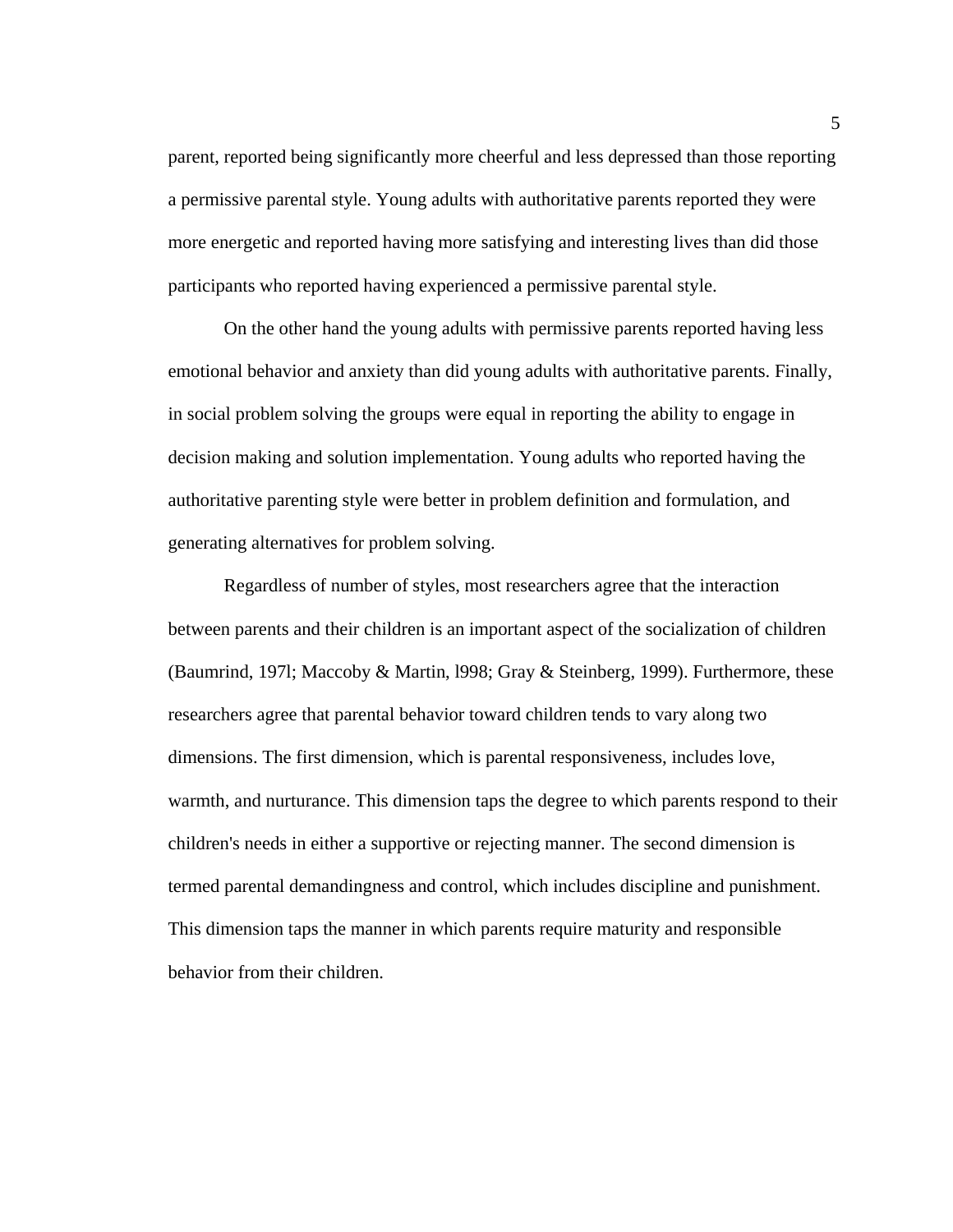#### Statement of the Problem

A thorough examination of the literature revealed that there were very few measures available to examine four parenting styles. The few measures that existed included only three parenting styles. There appears to be a need for a measure based on four styles of parenting. This study constructed a measure of four parenting styles based on the dimensions outlined by Maccoby and Martin (1983) as a rationale for four parenting styles measure.

#### Review of the Literature

#### Baumrind and three parenting styles

Baumrind (1971) grouped parent's behavior according to whether they were high or low on parental demandingness and responsiveness and created a typology of three parenting styles: authoritarian, authoritative, and permissive. Each of these parenting styles reflected different naturally occurring patterns of parental values, practices, and behaviors (Baumrind, 1991) and a distinct balance of responsiveness and demandingness.

Permissive parents were seen as more responsive than they are demanding. According to Baumrind's perspective permissive indulgent parents were "nontraditional and lenient, did not require mature behavior, allowed considerable self-regulation, and avoided confrontation" (Baumrind, 1991, p. 62). Her prototype did not include the affect or feelings toward the child involved in permissive parenting that represents a tendency of the parent to be neglectful and rejecting, i.e., being indifferent allowing extremes of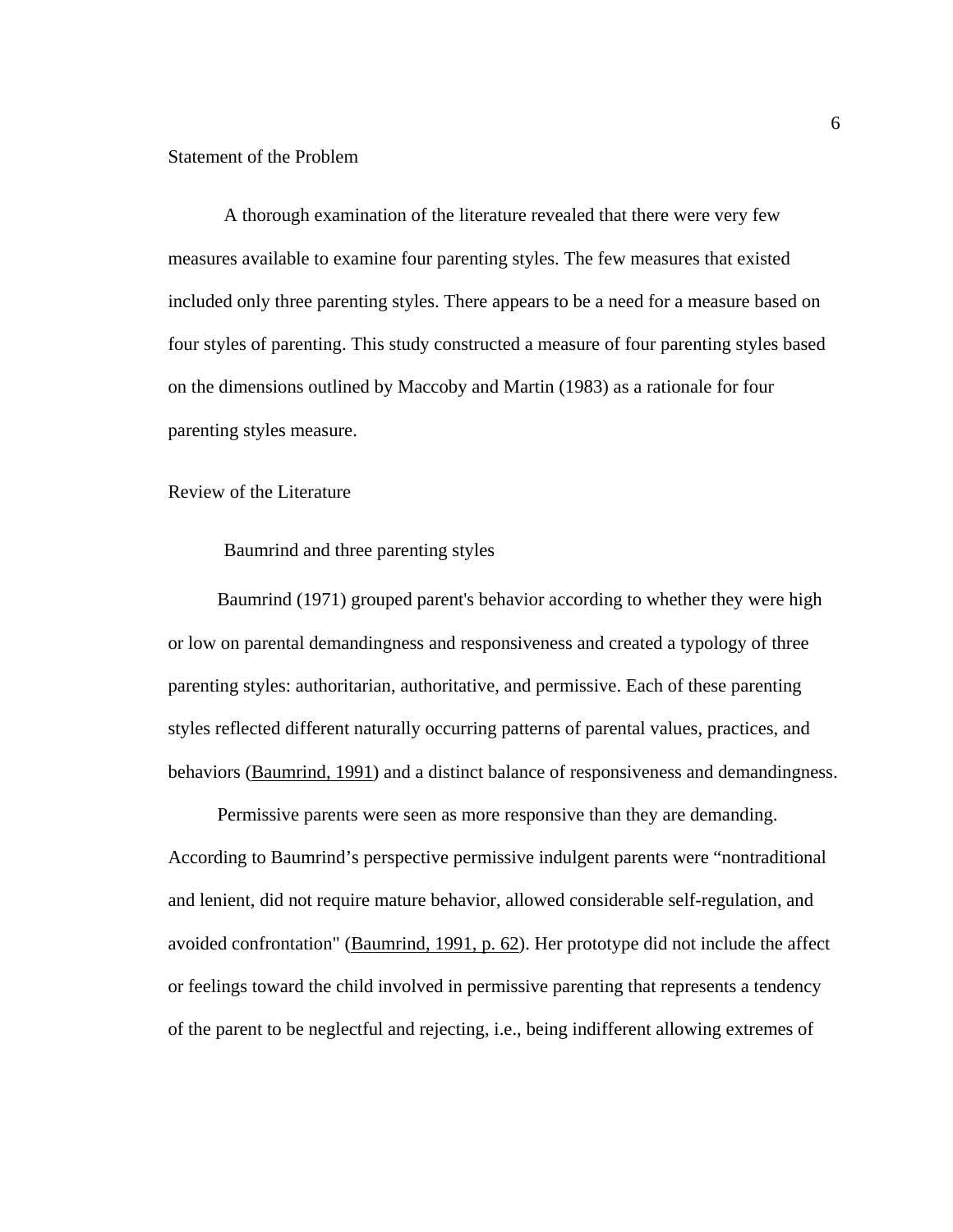self-regulation and ignoring the child. Authoritarian parent*s*, on the other hand, were seen as highly demanding and directive, and not responsive.

According to Baumrind, "They are obedience- and status-oriented, and expect their orders to be obeyed without explanation" (p. 62). Authoritarian parents appear to provide well-ordered and structured environments with clearly stated rules. However, authoritative parents were both demanding and responsive. She suggested that, "They monitor and impart clear standards for their children's conduct. They are assertive, but not intrusive and restrictive. Their disciplinary methods are supportive, rather than punitive. According to Baumrind these parents want their children to be assertive as well as socially responsible, and self-regulated as well as cooperative" (Baumrind, p. 62).

There is some evidence that suggested that authoritarian parents attempt to control their children's behavior through the use of guilt induction, withdrawal of love, or shaming (McCord, 1996). One key difference between authoritarian and authoritative parenting is in the dimension of psychological control. Psychological control refers to attempts that intrude into the psychological and emotional development by the parent (Baumrind, 1991; McKay, 2006). Authoritarian and authoritative parents place high demands on their children and expect their children to behave appropriately and obey parental rules. However, authoritarian parents also expect their children to accept their values, reasons and goals without questioning. On the other hand, authoritative parents are open to more give and take with their children; they make greater use of explanations, and listen to their children's opinions. According to Baumrind (1991, authoritative and authoritarian parents are equally high in *behavioral control*; however, authoritative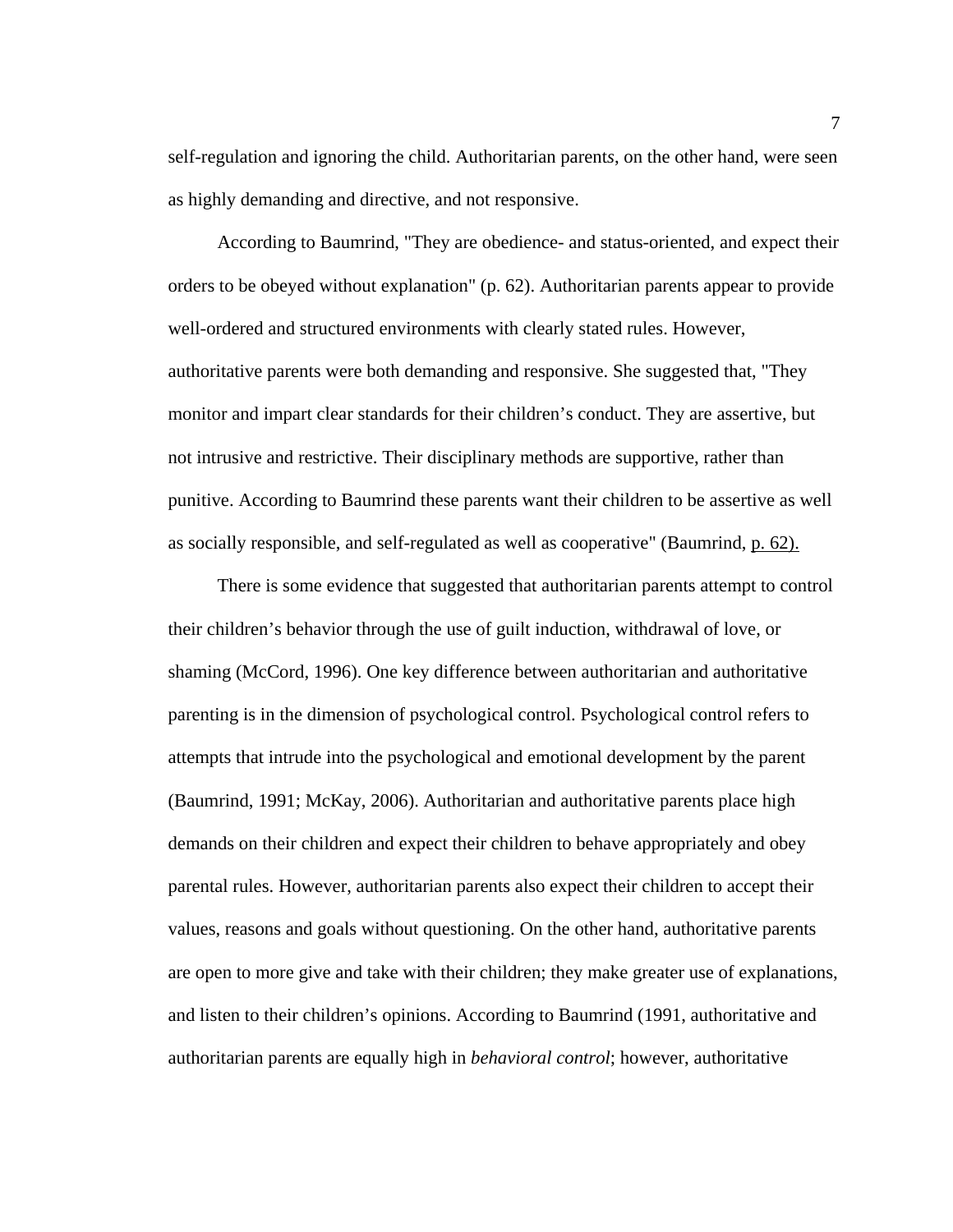parents tend to be low in *psychological control*, while authoritarian parents tend to be high.

The findings of studies on consistence of parenting style over time have suggested the following. Several researchers have shown that the different parenting styles may have different consequences for children (Brenner & Fox, 1999). Parenting styles have been employed to predict a child's well being in the areas of self-esteem, social competence, academic performance, psychosocial development, and problem behavior. Research based on parent interviews, child reports, and parent observations has consistently found that children and adolescents whose parents are *authoritative* rate themselves and are rated by objective measures as more socially and instrumentally competent than those whose parents are non-authoritative (Baumrind, 1991). Also, children and adolescents from authoritarian families (high in demandingness, but low in responsiveness) tend to perform moderately well in school and be uninvolved in problem behavior (Weiss & Schwarz, 1996), but they have poorer social skills, lower self-esteem, and higher levels of depression (Miller, Cowan, Cowan, Hetherington, & Clingempeel, 1993).

In reviewing the literature on parenting styles, one is struck by the consistency with which authoritative upbringing is associated with both instrumental and social competence and lower levels of problem behavior in both boys and girls at all developmental stages (Baumrind, 1991; Darling & Steinberg, 1993). The benefits of authoritative parenting and the harmful effects of uninvolved or demanding intrusive parents are evident as early as the preschool years and continue throughout adolescence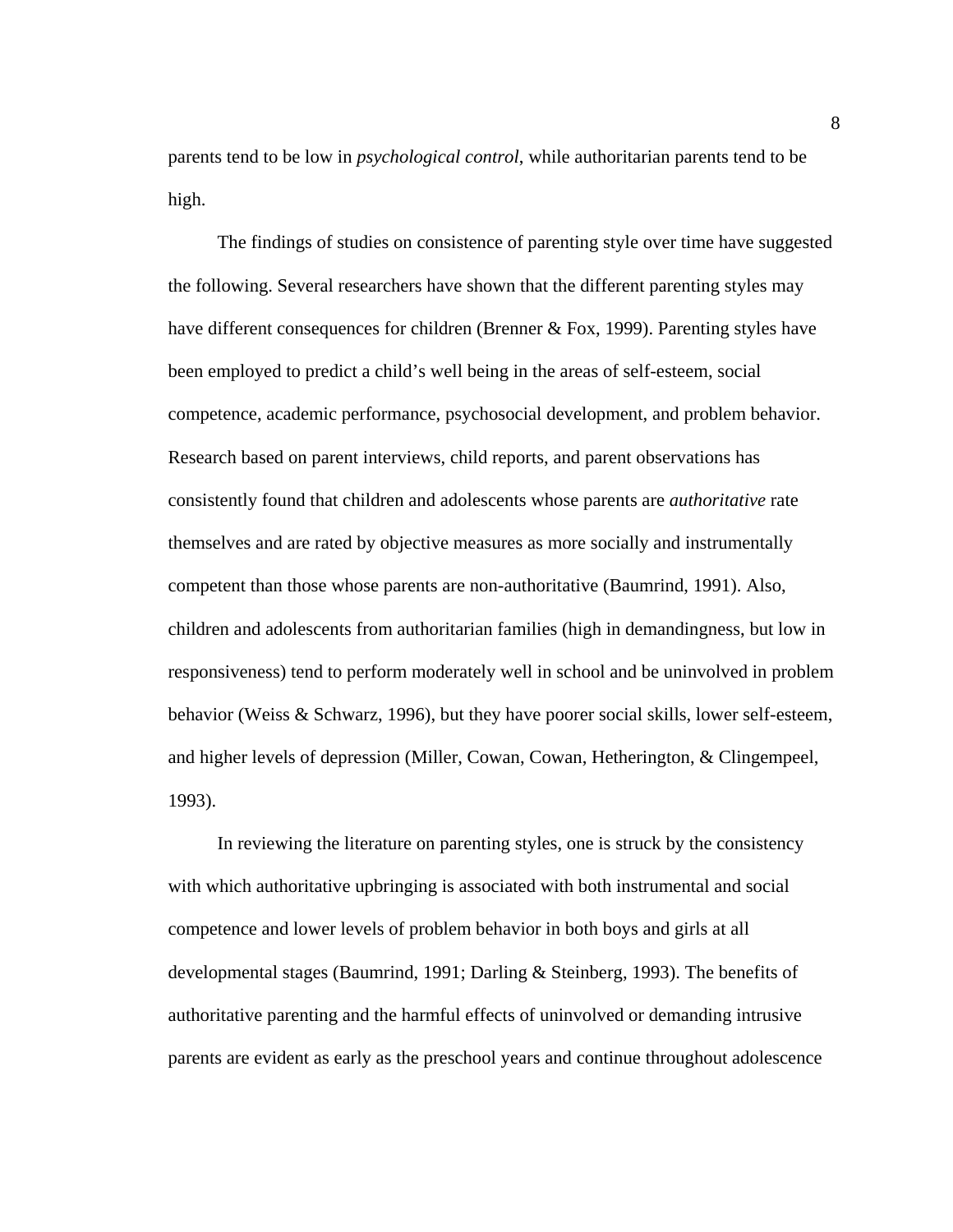and into early adulthood (McKay, 2006; Steinberg, Lamborn, Darling, Mounts & Dornbusch, 1994). Some of the harmful effects are seen in competence confidence, and low self-esteem as well as anxious and/or aggressive behavior. However, the largest differences found between children with parents that are uninvolved and negligent is the fact that they have a tendency to be unengaged socially (Lamborn, Mounts Steinberg & Dornbusch, 1991).

Differences between children from authoritative homes and their peers are equally consistent, but somewhat smaller (Weiss  $\&$  Schwarz, 1996). Just as authoritative parents appear to be able to balance their conformity demands with their respect for their children's individuality, so children from authoritative homes appear to be able to balance the claims of external conformity and achievement demands with their need for individuation and autonomy.

In conclusion, Baumrind (1991) has suggested that parenting style provides a clear indicator of parenting functioning that predicts a child's well-being across a wide spectrum of environments and across diverse communities of children. Both parental responsiveness and parental demandingness are important components of good parenting. Authoritative parenting, which balances clear, high parental demands with high responsiveness and recognition of child autonomy, is one of the most consistent family predictors of competence from early childhood through adolescence.

However, despite the long tradition of research into parenting style, a number of issues remain outstanding. Foremost among these are issues of definition, developmental change in the manifestation and correlation of parenting styles, and the benefits of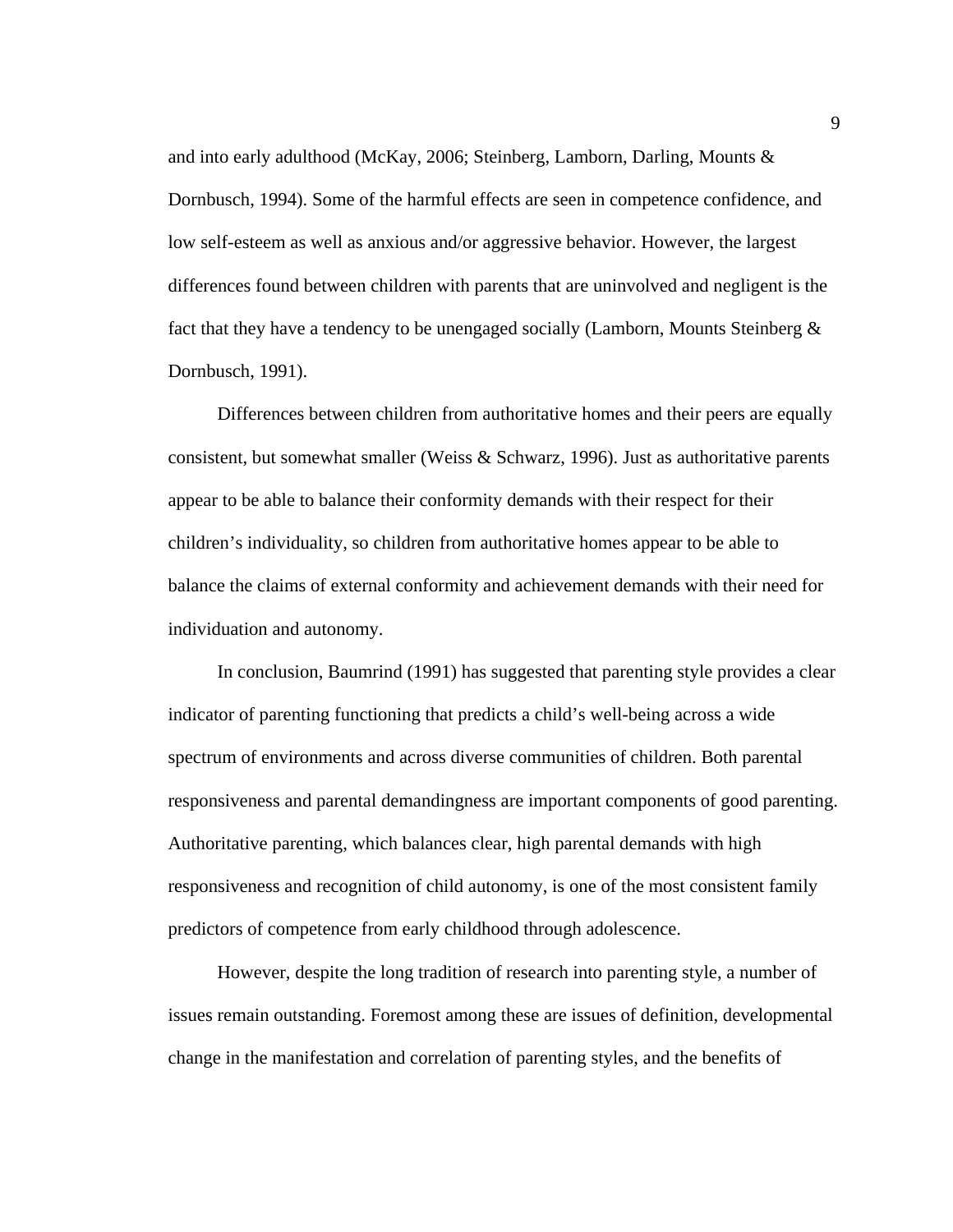authoritative parenting over the other styles of parenting (Barber, 1996; Baumrind, 1991; Darling & Steinberg, 1993). Furthermore, the distinction permissive parenting suggested by Maccoby and Martin (1983) continues to have an unexplored area of parenting. A measure to assess these four styles may assist researchers in exploring the differences between three and four parenting styles.

#### Maccoby and martin parenting styles

Maccoby and Martin (1983) based their research of the four parenting styles on two dimensions: demandingness and responsiveness. They stated that the authoritarian style was high in demandingness but low in responsiveness, and the authoritative style was high in demandingness and responsiveness. However, Maccoby and Martin took the permissive style a step further than Baumrind (1971). They discussed two patterns of parenting within the permissive style, the permissive-indulgent and the permissiveindifferent. The authoritarian type included children raised in families with high levels of demand and control, low levels of warmth and responsiveness these children had low self-esteem and demonstrate low levels of social skill. The authoritative type of parenting was associated with consistently high outcomes, parents were high in both control and warmth, setting limits but responding to individual needs. These children demonstrated high levels of self-esteem, were independent, complied with parents' requests, were selfconfident and achievement oriented. They were also less likely to demonstrate depression or delinquency.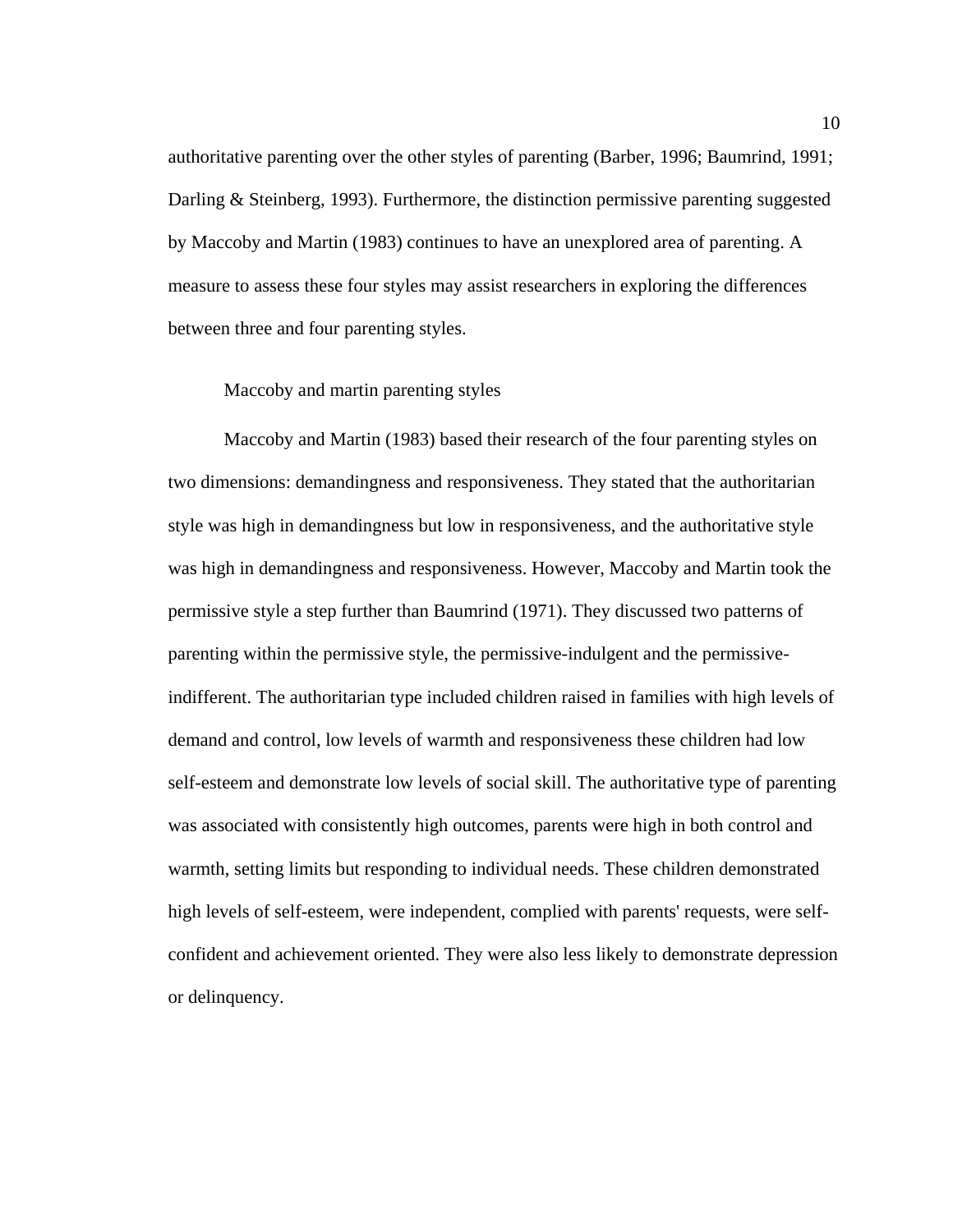The permissive type on the other hand included children raised in families with low levels of demand and control, but high levels of warmth and responsiveness. These children were immature in their behavior with peers, were aggressive and were not likely to be independent or take on responsibility. The neglecting type was associated with the most consistent negative outcomes. These children demonstrated disturbances in relationships with peers and adults. By adolescence they were impulsive, antisocial and demonstrate low levels of achievement.

Maccoby in 1992 was critical of the PAQ because it did not include permission parenting. She based her criticism on the finding that college students report that their parents had been neglectful to them. Much of the research on parenting style employ a definition of permissiveness that can include both indulgence and neglect, i.e., permissive parents are low in demandingness and exercise low levels of control of their children. However, the two styles are quite different in warmth, nurturance and communication. This study attempted to develop a measure on four styles recognizing the differences in permissive parenting.

#### Developing the Parental Styles Scale (PSS)

The intent of this study was to provide an alternative measure to the Parenting Assessment Questionnaire developed by Buri, 1991 to assess parenting styles. The assumption behind the need for a new measure was based on the fact that much of the research employed used Buri's measure of three types when in fact Maccoby and Martin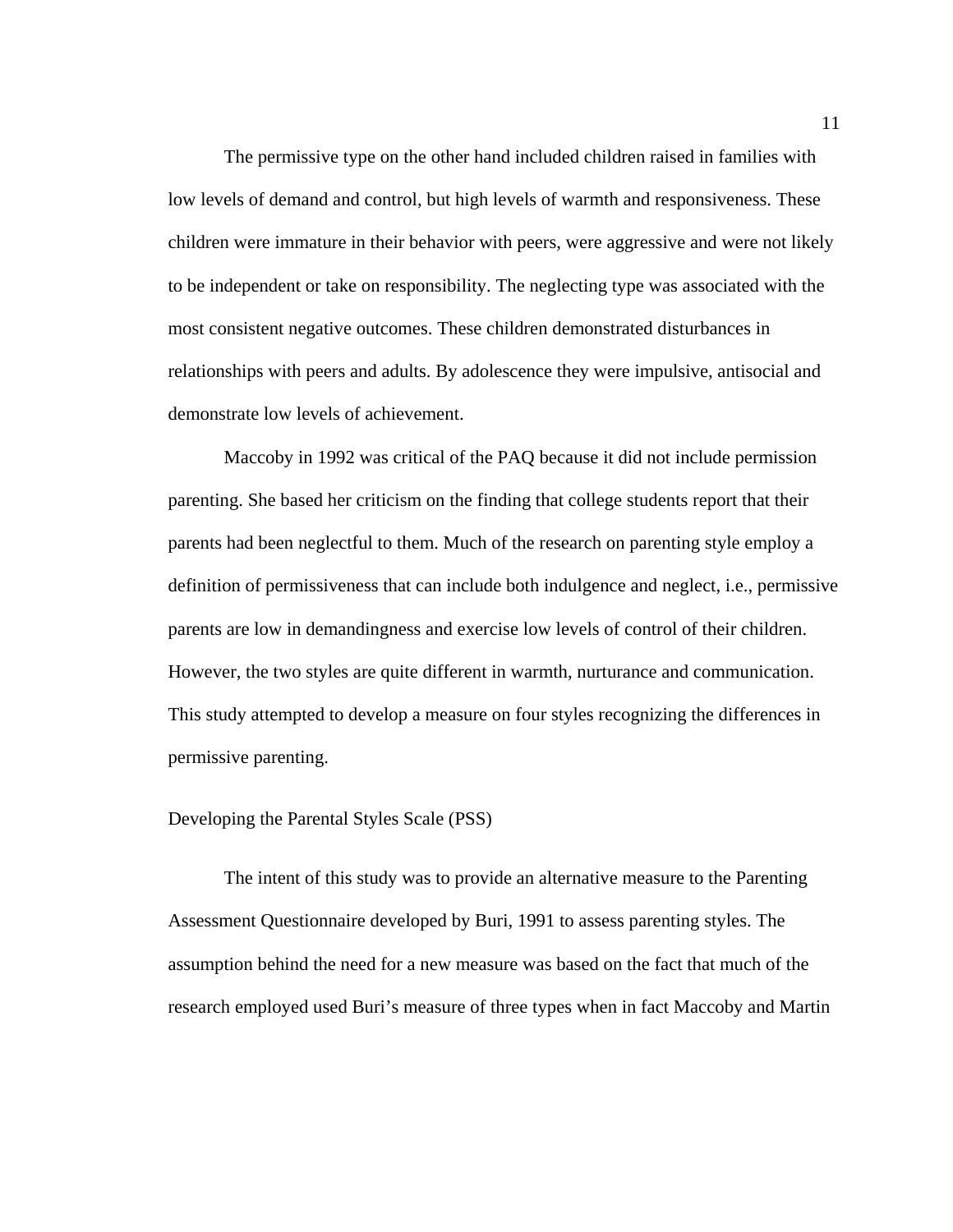(1983) and Baumrind (1991) suggest both behaviorally and theoretically that there exist four prototypes of parenting styles.

The PSS is not only different in the concept of parenting style but also includes a measure of consistency of parenting over developmental ages (Brenner & Fox, 1999). Items for the scale were constructed by the students in the Child Research Group at Humboldt State University and this researcher. The literature pertaining to parenting styles as determined by Baumrind (1966, 1971, 1991) modified by Maccoby and Martin (1983) was reviewed as well as the literature pertaining to the outcomes of discipline on the child. Furthermore the group reviewed articles on the internet regarding attitudes toward parenting styles. Notes were taken by the reviewers and a matrix was developed. (See figure 1 for a conceptualization of four parenting styles based on high and low parental behaviors for warmth and nurturing, maturity demands, control of the child's behavior, and communication between the parent and the child (Baumrind, 1971 and Maccoby and Martin, 1983).

The matrix depicted the major concepts employed, representing the different behaviors performed by the parents in each of the four styles. Furthermore, the developmental literature regarding changes in children's need for autonomy, and less control by the parents was reviewed (Baumrind, 1991; Eisenberg, Spinard, Gabes, Reiser, Cumbuland, Shepard, Valiente, Loseya, Gurthuer & Thompson, 2004; Eisenberg & Valiente, 2002; Gersgiffm 2002; Holden & Miller, 1999; Maccoby, 1984; Parpe & Buvel, 1998). Five ages were looked at; age four representing toddlers, age seven representing the early school age child, age nine representing the late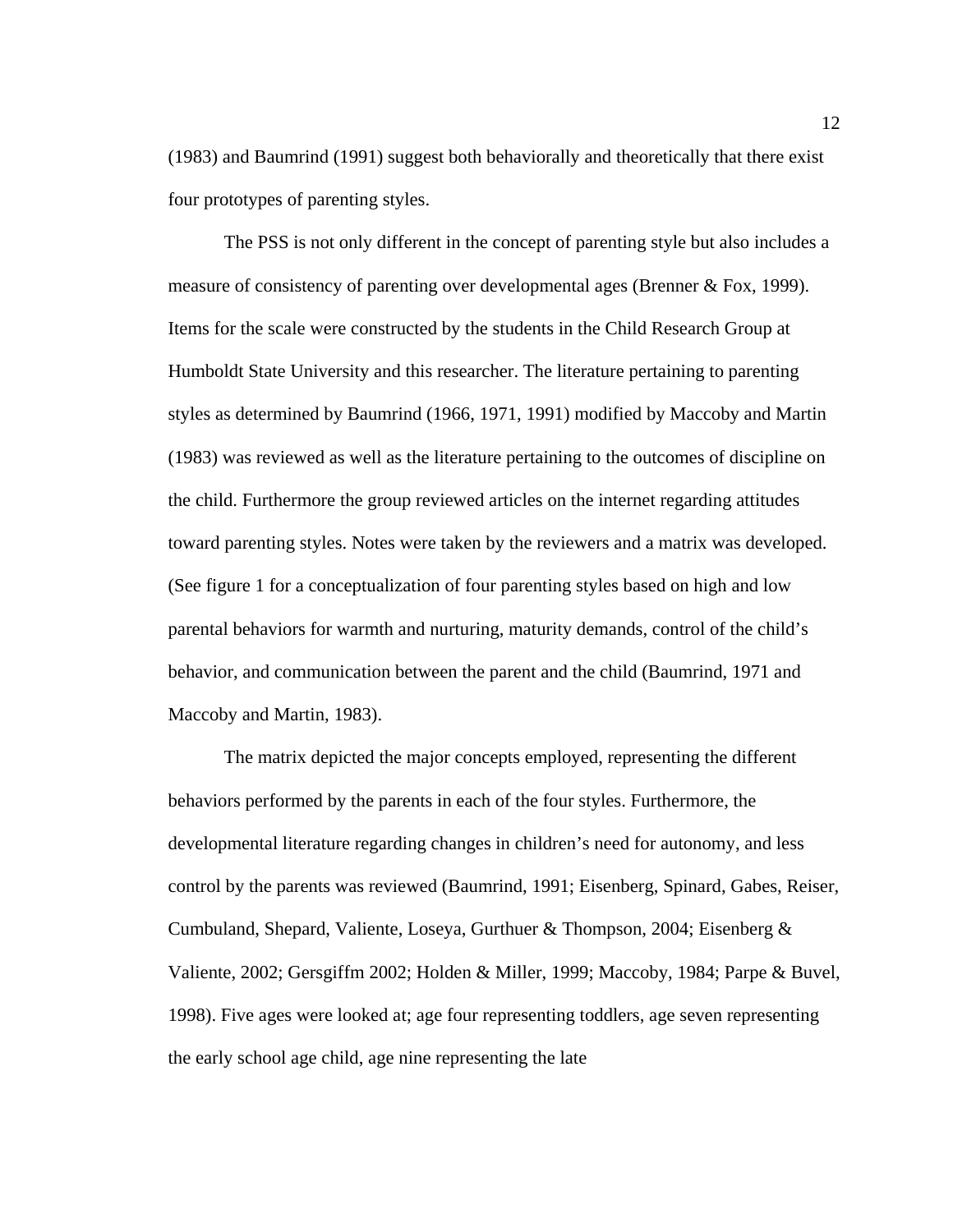## Parenting Styles

## Authoritative

- High Warmth/Nurturing
- High Maturity Demands
- High in Control of Child's Behavior
- **High Communication between Parent/Child\***

## Authoritarian

- **Low Warmth/Nurturing**
- **High Maturity Demands**
- High in Control of Child's Behavior
- Low Communication between Parent/Child\*

## Permissive-Indulgent

- High Warmth/Nurturing
- **Low Maturity High Demands**
- **Low in Control of Child's Behavior**
- High Communication between Parent/Child\*

## Permissive-Rejecting

- **Low Warmth/Nurturing**
- **High Maturity Demands**
- **Low in Control of Child's Behavior**
- Low Communication between Parent/Child\*

*Figure 1.* Conceptualization of Four Parenting Styles based on High and Low Parental

Behavior for Warmth and Nurturing, Maturity Demands, Control of the Child's Behavior

and Communication between the Parent and the Child (Base in part from Baumrind, 1971

and Maccoby and Martin, 1983)

\*The extent to which the child's opinions are sought and listen to school age child, age 13 representing early adolescence, and age 16 representing late adolescence (Cole, Micheal, & Teti, 1994; Kochanska, Murray, & Harlan, 2000).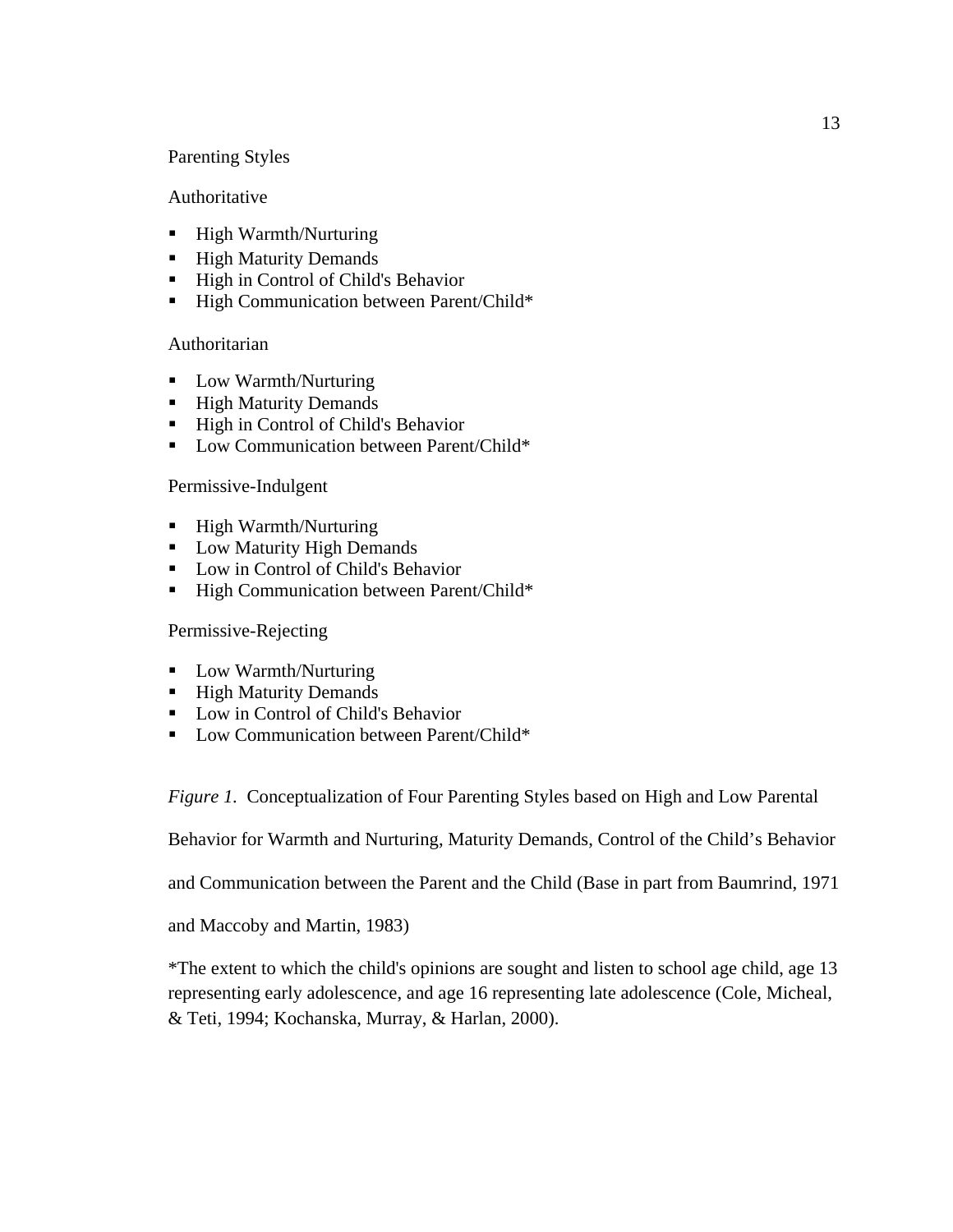The content of the items or scenarios focused on atypical negative behavior for the age. The items purpose was to describe a typical parent child scene when discipline needs to be applied. The researcher developed two scenarios for each of the ages employed. No item sampling was completed, that is, no large pool of items were developed, instead examples of misbehavior in children was obtained from several sources in the literature on child misbehavior (Fischel & Liebert, 2000; Gartrell, 2003 &1995; Greenberg & Doyle, 1991

The format of the measure was to use a five point Likert Scale from one to five with one being always and five representing never. The measure also required the respondent a set of alternative responses. This was not a multiple choice format with correct and incorrect answers but a selection of responses from a set of options all relating a a parents behavior.

Developing the test scenarios took an inordinate amount of time. The researchers role-played the scenarios, responded to different sets of responses and discussed the limitations and advantages of each. There was an attempt to find names that are often used for both genders, i.e., Taylor, Terry, and Chris are examples. In addition, the title *parent* was used in order to enable the participant to imagine the parent that was most likely to employ discipline when they were a child. A preliminary paper was presented at the Western Psychological Association meeting in 2002 (Elmore, Weinstein and Ribeiro, 2002) and changes were made to the PSS based on feedback received. However, no pilot study was conducted and in a sense this research represents an attempt to pilot test the PSS. The test tryout for the items or scenarios, the format and the rationale underlying the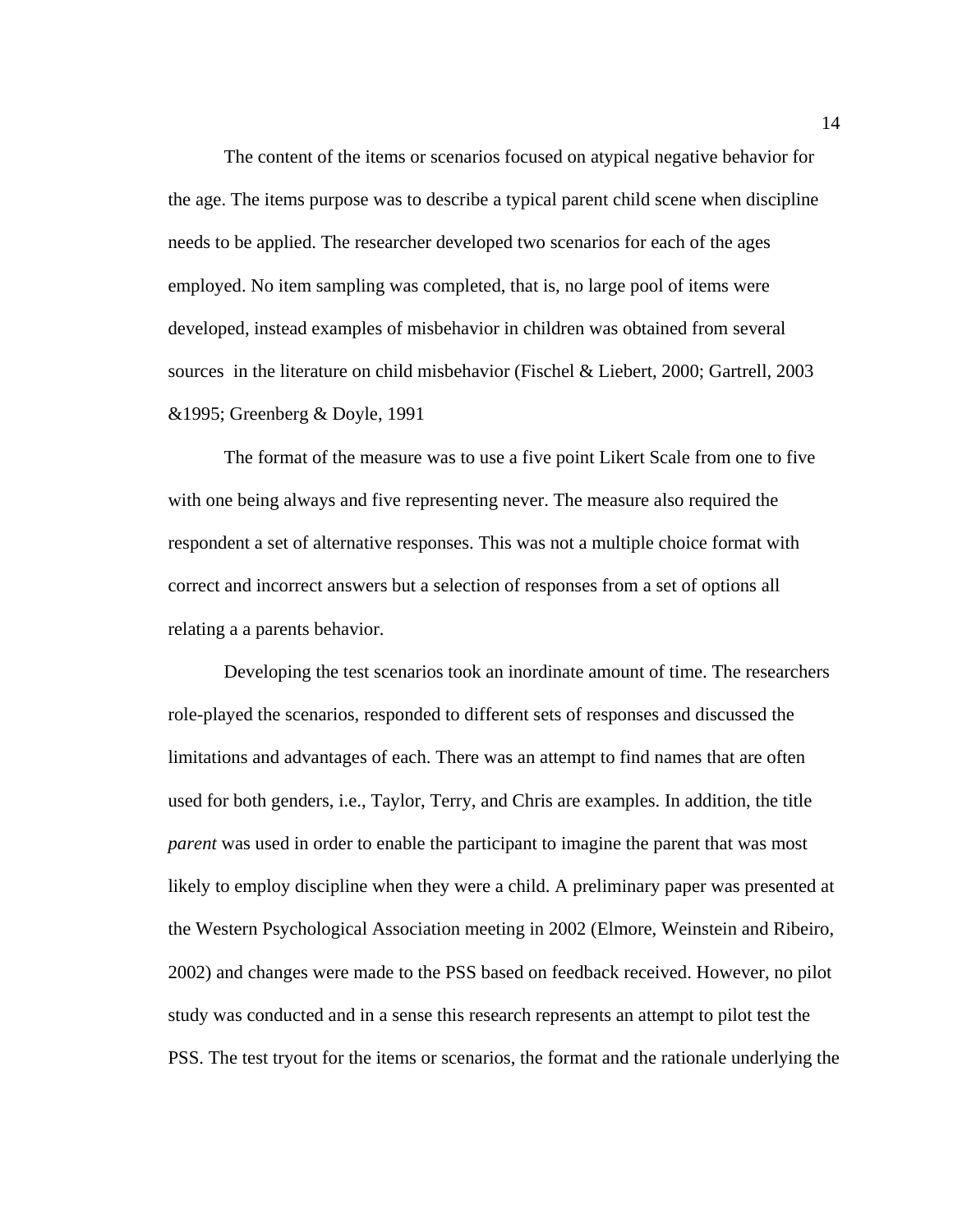measure as well as the validity and reliability of the measure rest with the results found in this study.

### Research Hypotheses

- 1. There will be consistent parenting styles across ages as reported by the subjects.
- 2. There will be a relatively high positive correlation between the authoritative and authoritarian parenting styles and a high negative correlation between the permissive indulgent and neglecting subscales of the Parenting Styles Scale (PSS) and the authoritative, authoritarian and permissive subscales of the Parental Authority Questionnaire (PAQ).
- 3. There will be a relatively low negative correlation between the authoritarian, permissive indulgent and neglecting subscales of the Parenting Styles Scale (PSS) and the Beck Depression Inventory II (BDI-II).
- 4. The item analysis reliability coefficient will be greater than .70 for the PSS.
- 5. The split half correlation between the two halves of the PSS measure will be greater than .70.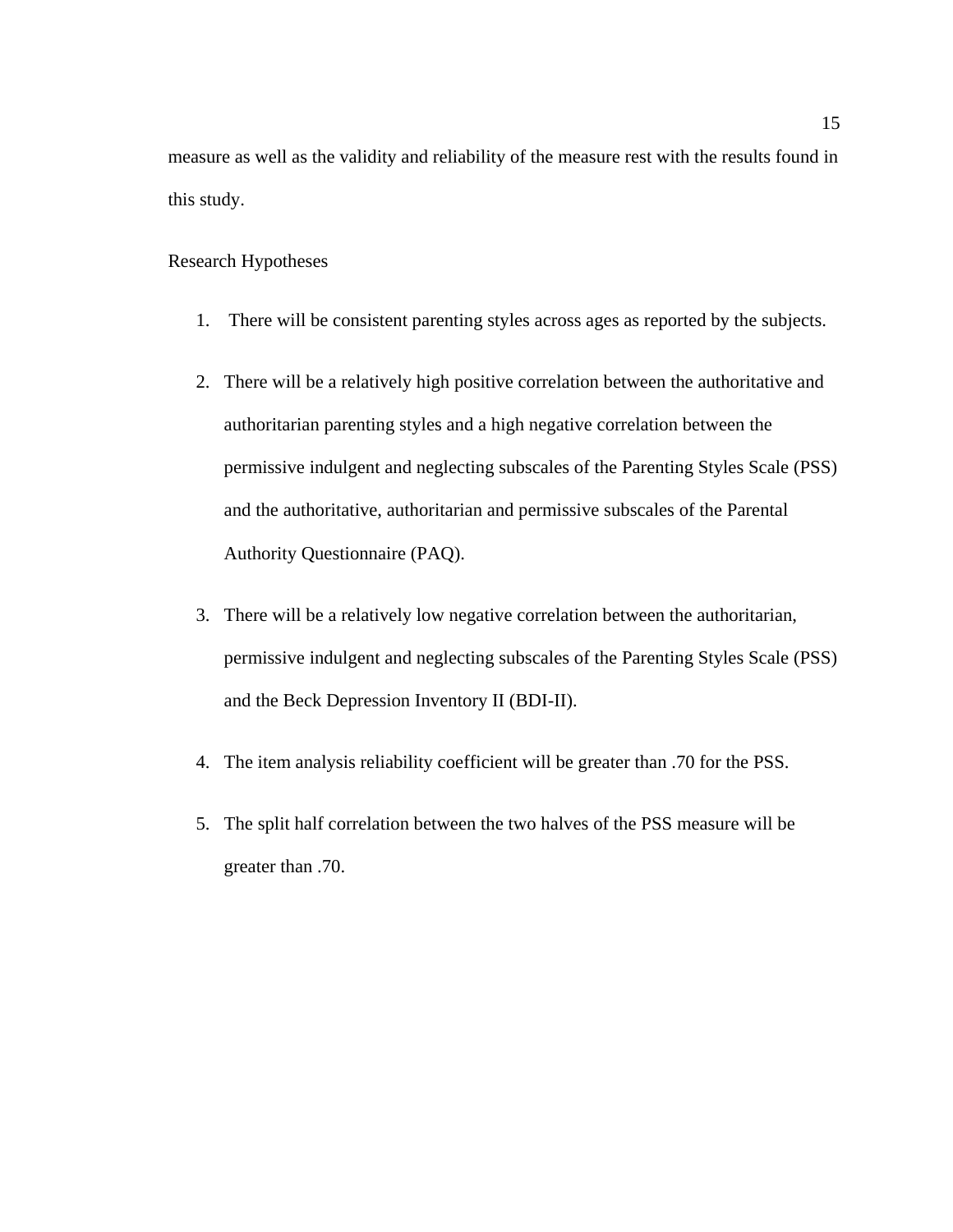#### Method

#### **Participants**

The 62 participants in this study were students attending a small college in Northern California. All of the participants were over the age of 18, with the ranges in ages occurring from 18 to 30. The mean age of the participants was 21.61 and the model age was 21. The gender of the participants was unequal; there were 39 females and 22 males. There were 3 freshman, 3 sophomores, 27 juniors and 29 seniors. The Intuitional Review Board on February 27, 2009, original #04-17, approval #08-62 approved this study.

#### **Measures**

Three measures were employed in this study, the Parental Authority Questionnaire (PAQ) (Buri, 1991), the Parental Scenario Scale (PSS) (Elmore, Weinstein, and Ribeiro, 2002) and Beck Depression Inventory II (BDI-II)(Beck, 1996).

*Parental Authority Questionnaire (PAQ)*. Buri (1991) developed a self report measure asking an adult to respond to how their parents acted toward them, when the adult was a child. In addition, the PAQ was designed as a measure of Baumrind's (1971) three parenting styles based on authority, disciplinary practices of warmth, demands, expectations and control. The measure consists of 30 items, 10 for each of the different styles of parenting in a five point Likert format ranging from strongly agree to disagree. The items are written from the perspective of the child but responded to by adults in a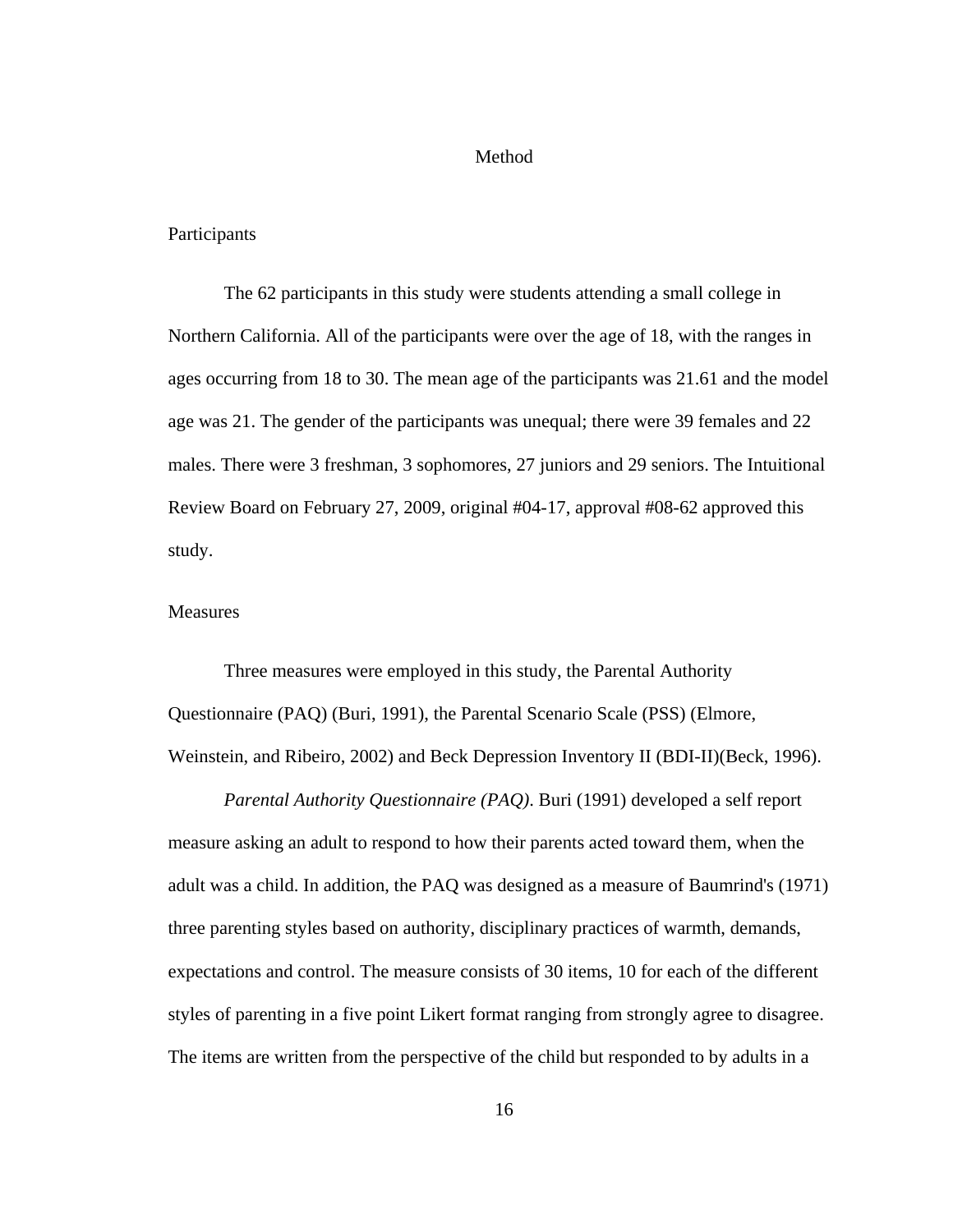self-report manner, i.e., what would your mother or father have done when you were a child. There is a separate form for mother and a form for father, but the questions are the same and in the same order.

The three parenting style questions are embedded in the questionnaire in a random order. Authoritative parents are flexible, use reason with their children, are rational, maintain firm and clear boundaries, while being consistent in the expectations of their children's behavior (items 4, 5, 8, 11, 15, 20, 22, 23, 27 and 30.), Authoritarian parents attempt to maintain unquestioning obedience from their children and attempt to control their behavior often through the use of punishment as a form of discipline (items 2, 3, 7, 9, 12, 16, 18, 25, 26, and 29), Permissive parents tend to be relatively warm as well as non-demanding and controlling of the child (items 1, 6, 10, 13, 14, 17, 19, 21, 24, and 28). To score the PAQ the individual items for each parenting subtype are summed. The score on each subscale are from a minimum of 10 to a maximum of 30.

The reliability of the PAQ was found to be .77 to .92 in a test re-test check over a two-week period of time (Buri, 1991). Validity for the PAQ was found to be .74 to .87 for the subscales (Buri,). In order to add the data on reliability and validity for the PAQ, this study completed split-half and item analysis reliability using the participants of this study. Furthermore, validity was examined through a comparison with the Parenting Styles Scale as an integral part of this study (results are outlined in the results section.) (See Appendix A)

*Parenting Styles Scale (PSS)* (Elmore, Weinstein and Ribeiro, 2002)*.* Baumrind (1971) suggested that there were three prototypes of parenting styles; however, Maccoby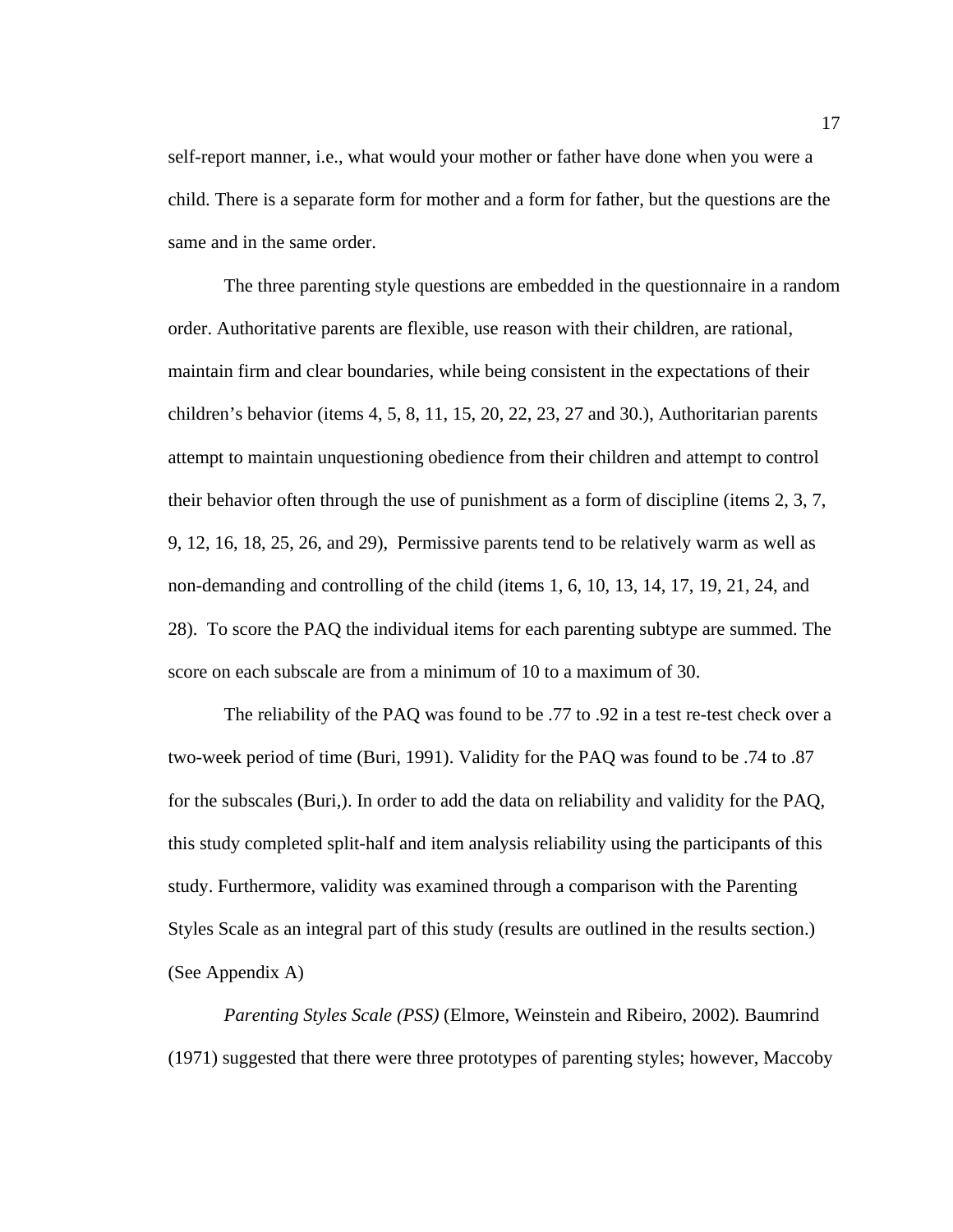and Martin (1983) added a fourth parenting style. They suggested that the permissive style should be two styles, permissive-indulgent and permissive-neglecting/rejecting. The Parenting Styles Scale (PSS) was developed to test for four parenting styles.

The basic design of the parent-child PSS scenarios are as follows. After reading and discussing parenting children at various ages, two scenarios were developed for each of the following ages: 4, 7, 10, 13, and 16. The Child Research Group was made up of ten hundred undergraduate students and this researcher. We read 100s of articles on parenting, parenting styles and discipline. The five ages were selected as reference points at which parents may use a different style of parenting. Four choices were available, the respondent was asked to answer on a five point Likert Scale from "All of the Time to Never" for all of the scenarios and to pick the one which best represented what their parent would have done in the particular case. The final test consists of 40 responses.

The first twenty of the items contain scenarios for the five ages followed by twenty additional scenarios for the same ages. The participants were asked to read each of the scenarios and answer according to how they felt their parents would have responded to the scenario when the participant was that age. The four choices presented centered around one response similar to how each parent in each of the following parenting styles would have responded to the child; authoritarian, authoritative, permissive and neglecting. For example:

Please read the following scenarios and respond to each statement in the manner in which your parent would have responded when you were a child.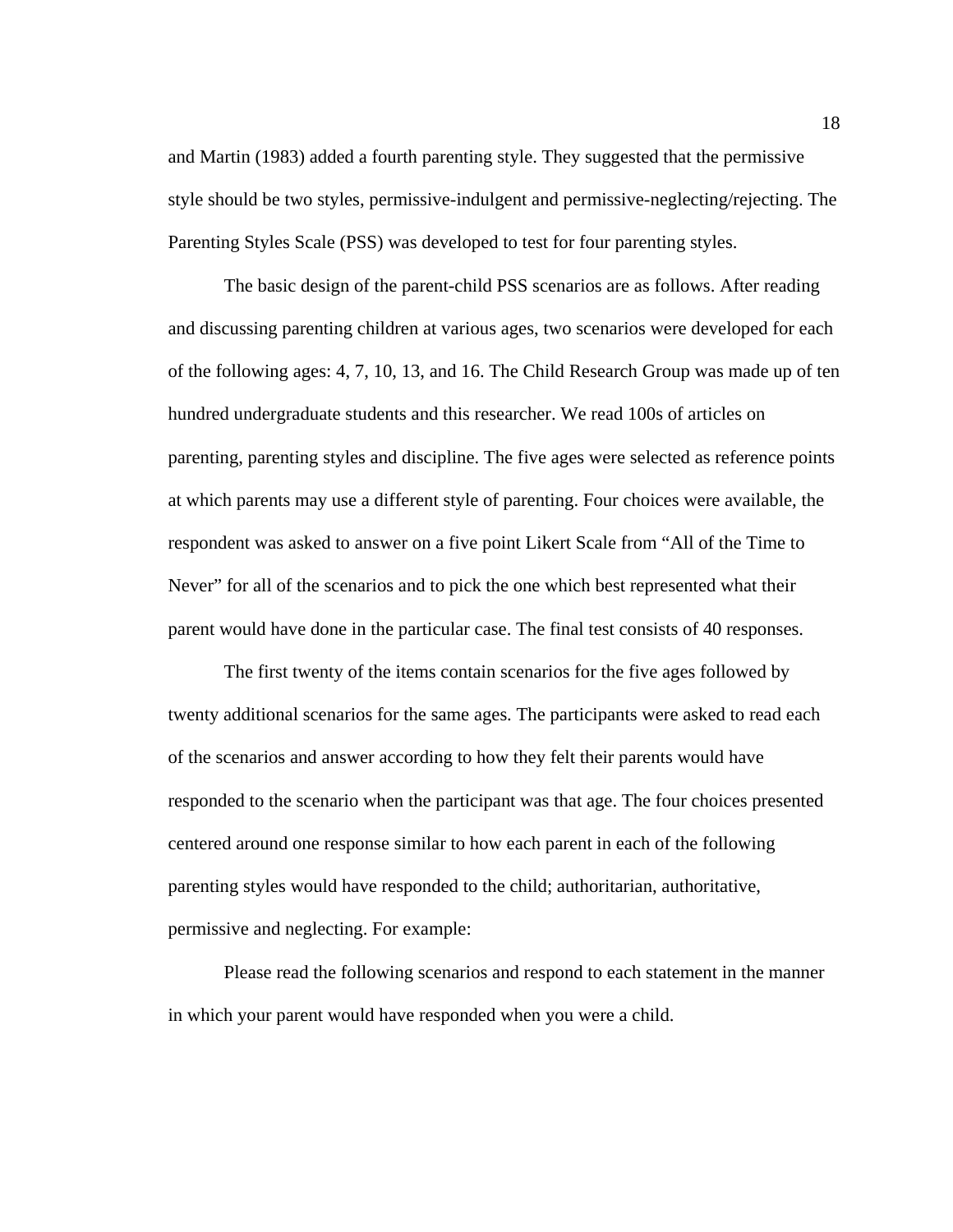*Terry has difficulty dressing for school. As a 4-year old often insists, no one can help. However, delays up to a half hour are expected, with tears and tantrums when procrastination can no longer happen because everyone has to leave the house for work, school etc.* 

1. The parent asks Terry to please hurry and reminds the child that they have to leave in 5 minutes because they will be late for work and Terry will be late for school. The parent continues to remind the child until they negotiate that Terry will get a reward in the car if the clothes are on in the next minute. The parent helps Terry to put the clothes on. (Permissive)

$$
\begin{array}{c|c|c|c|c|c} 5 & 4 & 3 & 2 & 1 & 1\\ \hline \end{array}
$$
 All of the Time Most of the Time

2. The parent picks the child up the clothes half on, half off, leaves Terry, and the clothing at the preschool. The parent explains to the director that they cannot do anything with the child and leaves without saying goodbye. (Neglect)

 $\begin{array}{|c|c|c|c|c|c|c|c|c|c|c|}\n\hline\n\text{5} & \text{/} & \text{4} & \text{/} & \text{3} & \text{/} & \text{2} & \text{/} & \text{1} & \text{/} \\\hline\n\end{array}$ All of the Time Most of the Time Sometime Rarely Never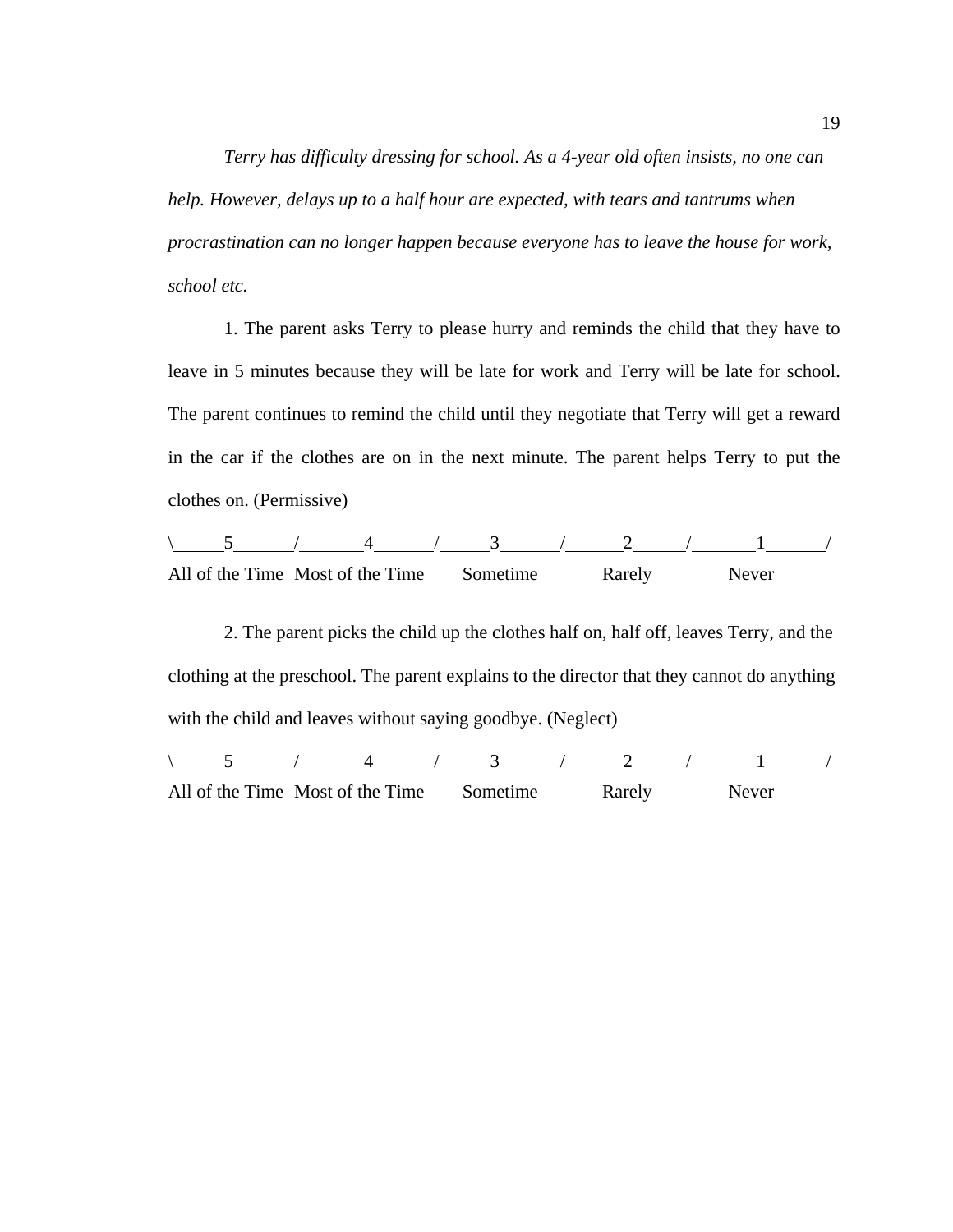3. The parent tells Terry that they have negotiated for the last time. The parent explains that they will both be late for work and school if they do not leave in the next five minutes. The parent explains that they will now have to finish dressing the child if they do not put the clothes on immediately. When the child is dressing, the parent explains that they will help them with learning how to get dressed at another time. (Authoritative)

| All of the Time Most of the Time Sometime |  |  | Rarely | Never |  |
|-------------------------------------------|--|--|--------|-------|--|

4. The parent demands that Terry put the clothes on immediately. When the child is not compliant; the parent follows through with corporal punishment and a warning regarding what will happen if this behavior occurs again. (Authoritarian)

 $\begin{array}{cccccccccccccc} 5 & / & 4 & / & 3 & / & 2 & / & 1 & / \end{array}$ All of the Time Most of the Time Sometime Rarely Never Circle one of the above four statements which best describe what your parent was most likely to have done:  $1 \t 2 \t 3 \t 4$ 

There are some major differences between this scale and the scale by Buri (1991). First, both scales contain a five point Likert response scale. However, the PSS scale in addition contains a forced choice among the four responses for each of the 10 scenarios. For example: Please read the following scenario and respond to the four responses to each. Circle one of the above four statements which best describes what your parent was most likely to have done:  $1 \t 2 \t 3 \t 4$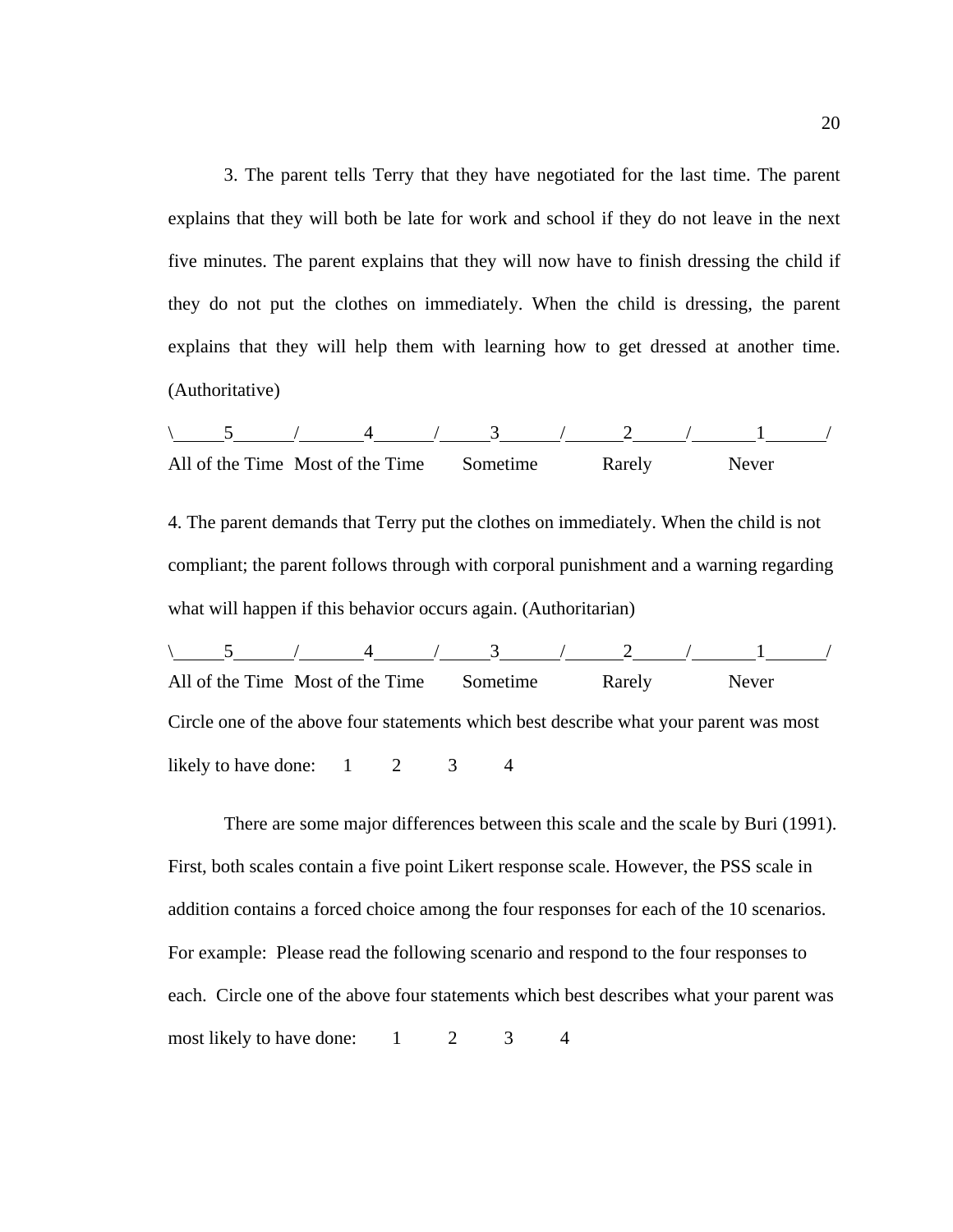This assures that in the set of responses for each scenario, one response will be a clear choice of a specific parenting style. In addition, the PSS is based on four not three parenting styles. (See Appendix B.)

The purpose of this study was to establish the reliability and validity of the PSS, a new test to be employed for research purposes; no reliability or validity data is yet available for this measure. Split-half reliability and item analysis reliability were completed with these participants. In terms of validity, convergent validity was established through an examination of the correlation between the scores on the PAQ and discriminate validity with BDI-II with the PSS. The design of the test is such that the first twenty items can be used as a shortened version of the scale. Item analysis was employed for the entire measure and the two shorter version scales. (See Appendix B)

*Beck's Depression Inventory II (Beck, 1996).* Beck, Steer, and Brown released the revised publication of the Depression Inventory II in 1996. The Beck Depression Inventory II is the latest version available. This version contains 21 items was used in this study. The Beck Depression Inventory-II (Beck, 1996) measures the level of depression a person is experiencing. The BID-II was selected for validating the PSS using discriminate validity because of the differences in the underlying psychological construct to be tested, i.e., depression and parenting style. Some of the respondents may have been experiencing depression but most psychological constructs measure, to some degree more or less, and aspect of human behavior.

In the early stages of planning for this research a mechanical test for engineers was considered; however, test was rejected because it might have caused some confusion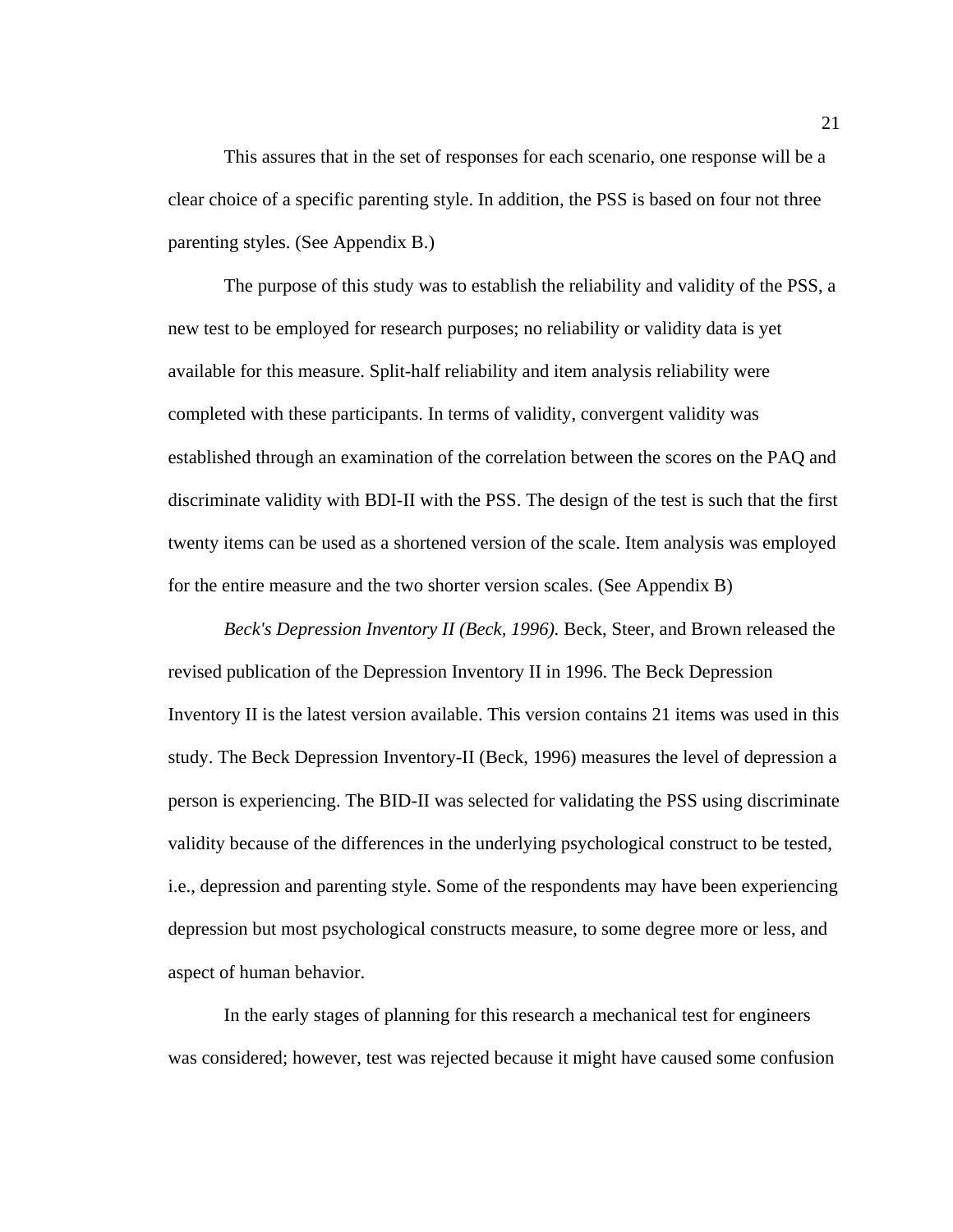to the participants. Furthermore, the same problem, as with depression occurs, i.e., the participants may have had varying degrees of a mechanical aptitude. Similar to depression some of the participants may have scored high in ability. The BID-II was final selected because of its clarity, readability and differences from parenting style as well as the fact that it is often used in this type of research (Beck, Brown, & Steer, 1989).

Validation against criteria for BDI-II total scores has been correlated with scores on other psychological tests. The BDI-II is positively related to the Scale for Suicide Ideation ( $r = 0.37$ ,  $n = 158$ ) as well as the Beck Hopelessness Scale ( $r = 0.68$ ,  $n = 158$ ). The BDI-II was also positively correlated with the Hamilton Psychiatric Rating Scale for Depression ( $r = .71$ ,  $n = 87$ ) and the Hamilton Rating Scale for Anxiety ( $r = .47$ ,  $n = 87$ ; Beck et al., 1996). A diagnostic effectiveness study using a clinical college sample of 127 students yielded a 93 percent true positive rate and 18 percent false positive rate (Beck et al., 1996). It was expected that the scores on the BDI-II would be negatively correlated with scores on the new PSS measure. (See Appendix C)

#### Procedure

Participants were selected from the classes offered at Humboldt State University. From these classes, anyone 18 years or older was asked to participate in the study. The participants were asked to fill out a questionnaire. Participants were told they were free to leave at any time during the testing. The questionnaire was administered in class. No remuneration was given the participants for participating in the study. An experimenter remained in the room at all times during the administration of the questionnaires.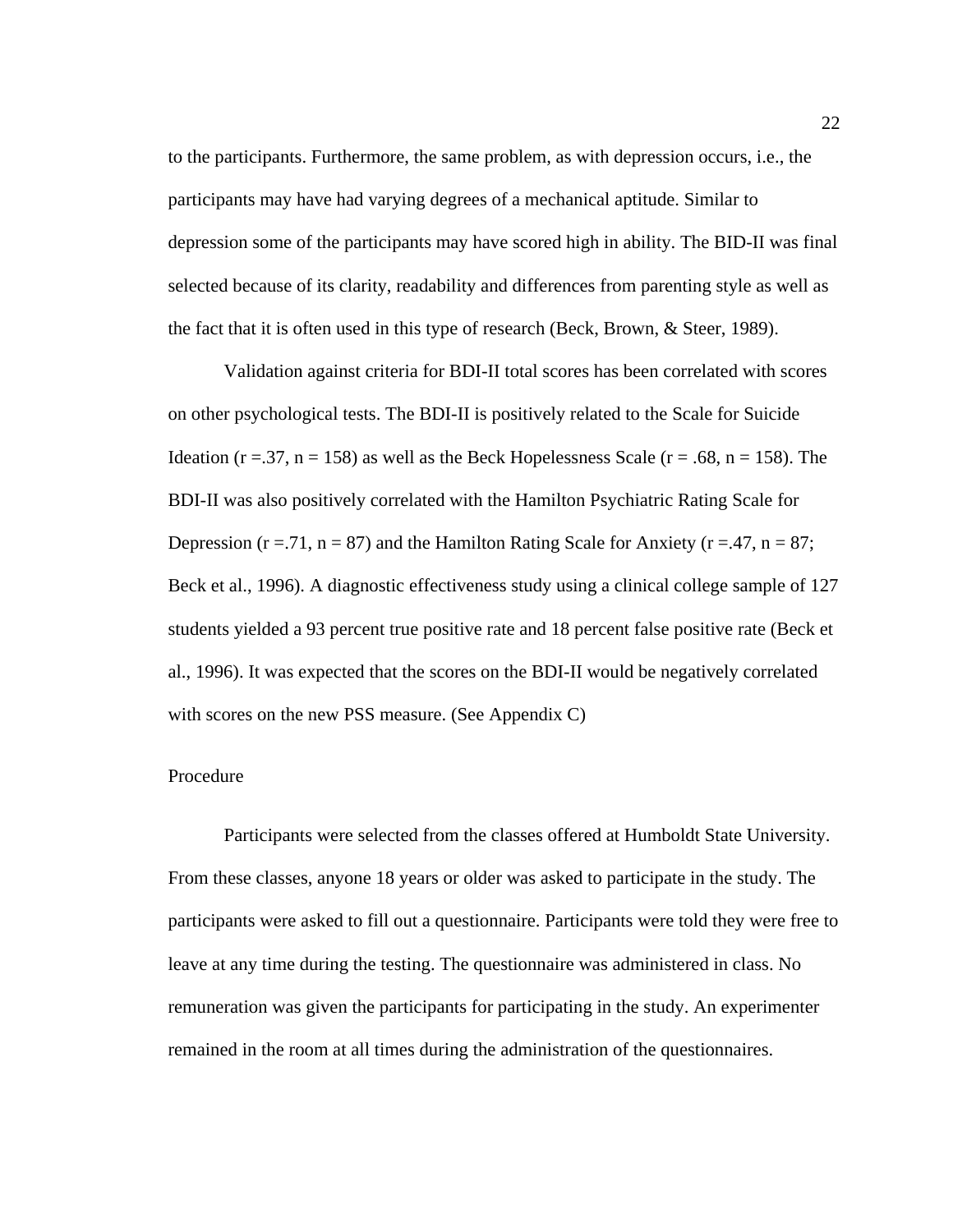The questionnaires were administered in random order for each set handed out, i.e., BDI-II, PSS, and PAQ. Participants returning the packet to the researcher were considered to be implied consent. (See Appendix D) The following were the only instructions given the participants. "We ask that you answer these questions thoughtfully and honestly. Please do not write your name on the questionnaire at any time".

The questionnaires were kept in a locked file drawer until the data were analyzed and the thesis completed. After that time the raw data and files will be destroyed.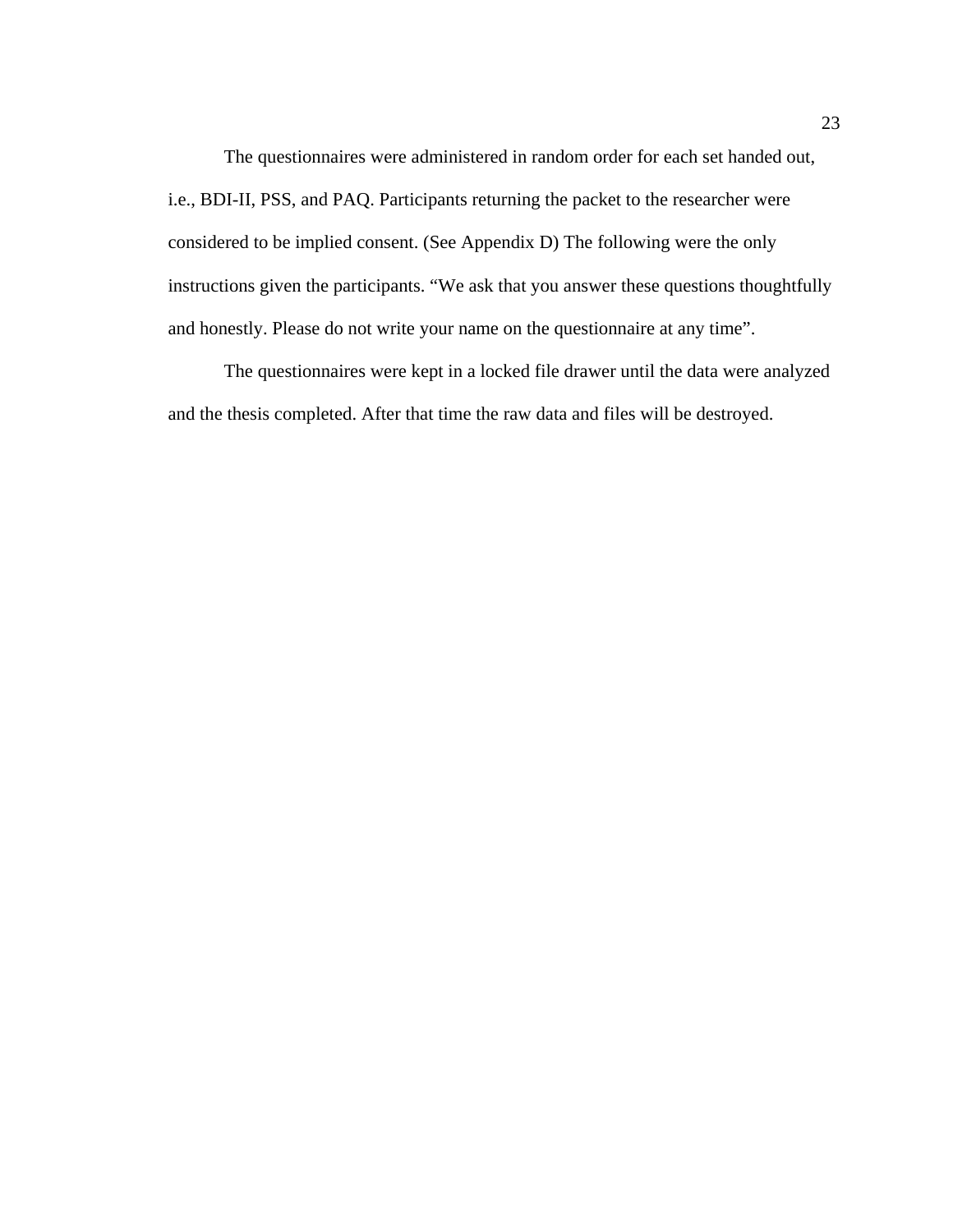Results

This study involved designing and testing a measure for use in evaluating parenting styles that included age differences in parenting style and the inclusion of four, instead of three, prototypes or subtypes of parenting. Five hypotheses were examined to test the feasibility or developmental constancy, reliability and validly of the new measure, the Parents Styles Scale (PSS). It was expected that the new measure would correlate positively with the Parental Authority Questionnaire (PAQ) the established measure used most often in research is based on three parenting styles. Furthermore, it was expected that the PSS be negatively correlated with the Beck Depression Inventory II (BDI-II). Finally, it was expected that item and split half analysis would be greater than .70.

The PSS was scored in the following manner. The format of the measure asked the participants to respond to four scenarios using a 5 point Likert Scale, from All of the Time  $= 5$  to Never  $= 1$ , for five ages 4, 7, 10, 13 and 16. The participants were then asked to respond to each of the scenarios in terms of how their parent would have responded to the behavior depicted in the scenario when they were a child. Next, they were asked to circle one of the four statements which best described what their parent was most likely to have done when they were a child. In this way each participant received two parenting style scores; an age parenting score and a total parenting score. The scenarios occurred for each age group in the order of Permissive, Neglect, Authoritative and Authoritarian.

In scoring the two groups of five age sets using the Likert Scale the age parenting responses were totaled. The permissive scenarios were scored (items 1, 5, 9, 13, 17, 21,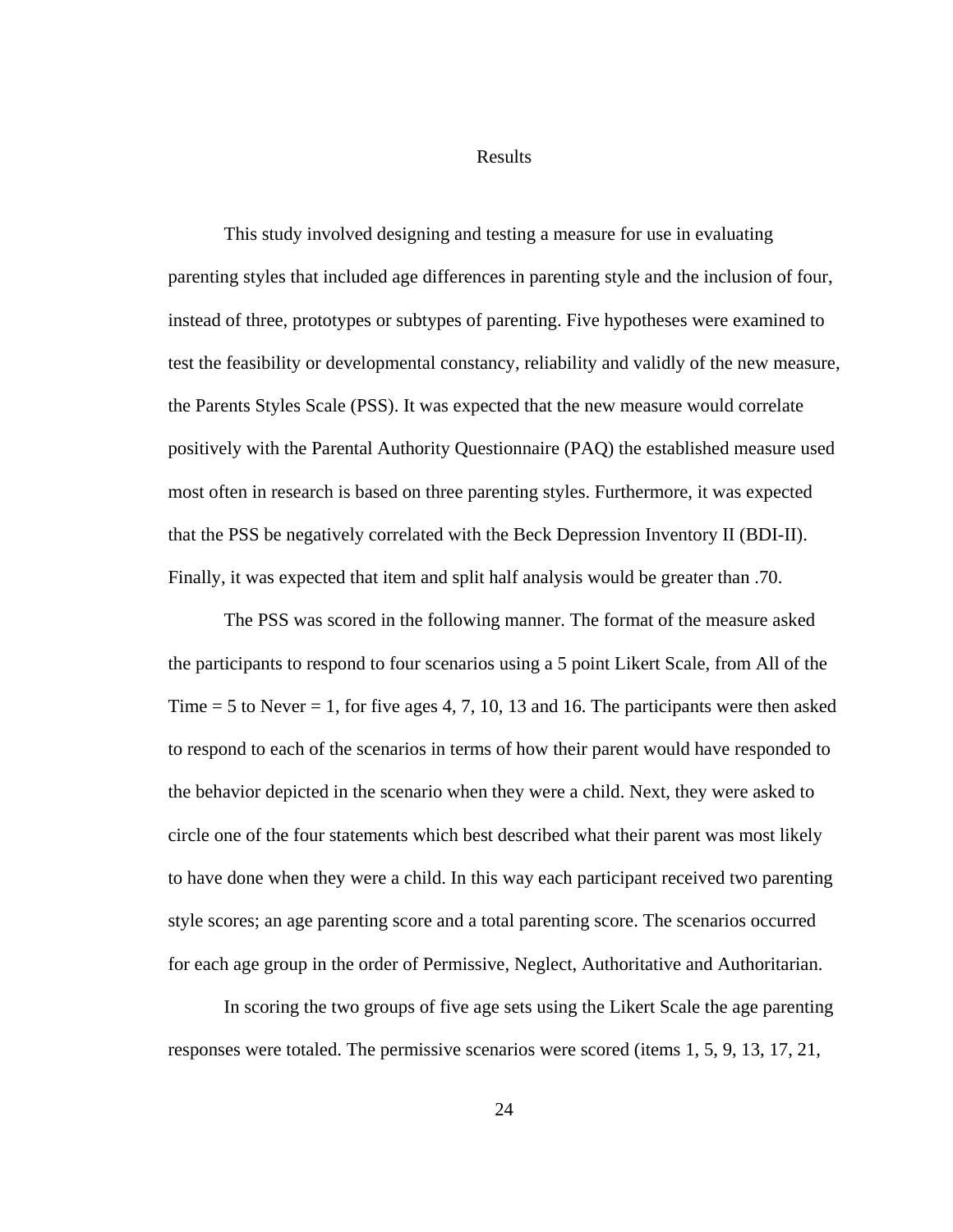25, 29, 33 and 37) for a permissive score, neglect (2, 6, 10, 14, 18, 22, 26, 30, 34, and 37) for a neglect score, authoritative (3, 7, 11, 15, 19, 23, 27, 31, 35 and 39) for a authoritative score and authoritarian (4, 8, 12, 16, 20, 24, 28, 32, 36 and 40) for a authoritarian score. The first hypothesis dealt with the ability of the PSS to maintain consistency as a parenting scale over developmental time or for different ages.

Table 1 presents the descriptive statistics, including item, mean, standard deviations and variances for the age parental score on the PSS. Results of correlations for the five age groups revealed significant positive correlations for all of the age groups except between four and sixteen which was positive but not significant. In addition all of the remaining age correlations were significant at the .0l level except for the correlation for age groups 7 and 4 which was significant at the .05 level for the remaining age group comparisons.

Next a coefficient of determination,  $R^2$ , which demonstrates the strength of the relationship, was computed by obtaining the square of Pearson's r for all of the correlations. "The coefficient of determination (the square of the correlation coefficient) indicates the proportion of variation in one variable (for example the dependent variable) that is explained by its linear association with the other variable expressed in the rightside of the linear regression equation, (Loether & McTavish, 1988, p. 344). It provides a measure of how well future outcomes are likely to be predicted by the model.The coefficient of determination or  $R^2$  is similar to the statistical Eta squared employed in ANOVAs to test the strength of the relationship found. Table 2 shows the correlations for the five age groups and the coefficient of determination for each correlation.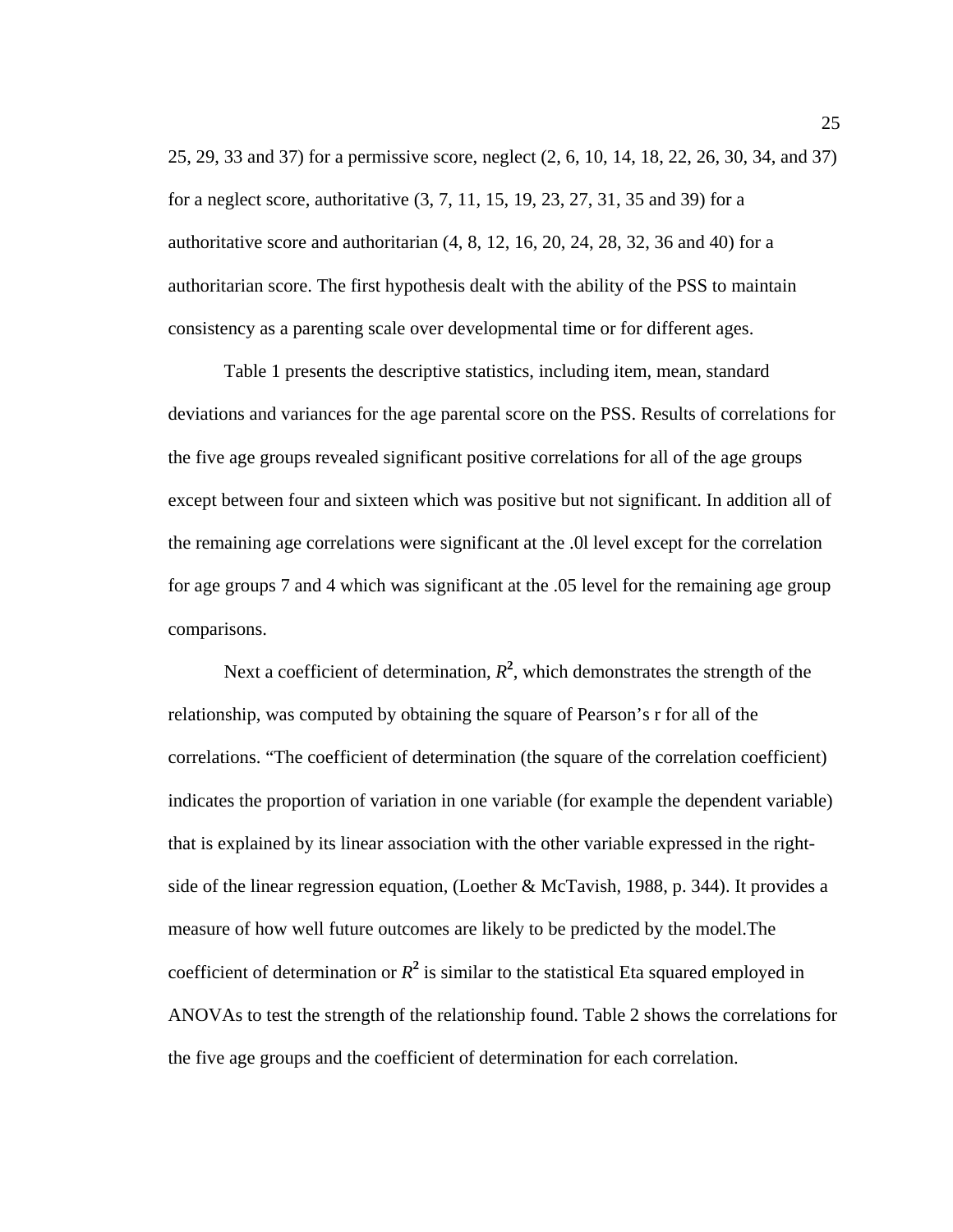# Table 1

*Descriptive Statistics for the Age Parental Score for the PSS* 

|          |       | N  | Mean    | Std. Deviation |
|----------|-------|----|---------|----------------|
| four     | 1.00  | 17 | 9.9412  | 1.71284        |
|          | 2.00  | 1  | 8.0000  |                |
|          | 3.00  | 28 | 9.5000  | 1.87577        |
|          | 4.00  | 16 | 9.8125  | 1.22304        |
|          | Total | 62 | 9.6774  | 1.66718        |
| seven    | 1.00  | 17 | 20.0588 | 4.29346        |
|          | 2.00  | 1  | 17.0000 |                |
|          | 3.00  | 28 | 19.6429 | 3.26842        |
|          | 4.00  | 16 | 20.4375 | 3.36588        |
|          | Total | 62 | 19.9194 | 3.54964        |
| nine     | 1.00  | 17 | 21.2353 | 4.68414        |
|          | 2.00  | 1  | 16.0000 |                |
|          | 3.00  | 28 | 20.6429 | 3.39077        |
|          | 4.00  | 16 | 20.2500 | 4.21900        |
|          | Total | 62 | 20.6290 | 3.96391        |
| thirteen | 1.00  | 17 | 19.2941 | 3.54903        |
|          | 2.00  | 1  | 17.0000 |                |
|          | 3.00  | 28 | 20.1071 | 3.34818        |
|          | 4.00  | 16 | 18.6250 | 4.97829        |
|          | Total | 62 | 19.4516 | 3.85252        |
| sixteen  | 1.00  | 17 | 19.4706 | 4.01743        |
|          | 2.00  | 1  | 24.0000 |                |
|          | 3.00  | 28 | 20.9286 | 4.82991        |
|          | 4.00  | 16 | 20.2500 | 4.34358        |
|          | Total | 62 | 20.4032 | 4.44810        |
|          |       |    |         |                |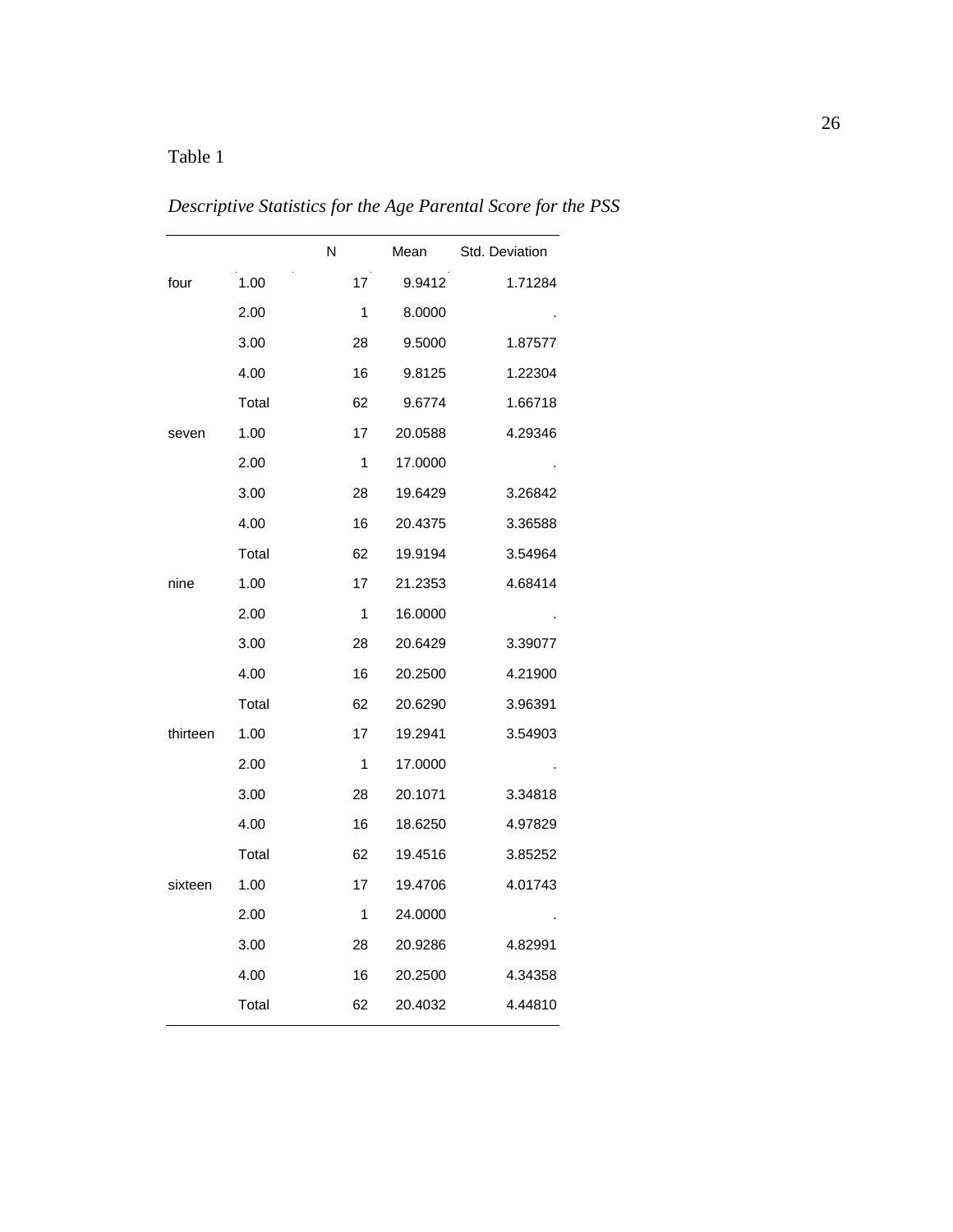These results revealed a strong consistency of reported parenting style across all ages for these participants. The highest  $R^2$  values were found for age thirteen and nine .404, .372 for age nine and seven, .367 for nine and sixteen and .321 for sixteen and seven. The lowest  $R^2$  values were for four and all of the ages, sixteen  $R^2$ .031, thirteen  $R^2$ .173, nine  $R^2$ .115 and seven  $R^2$ .104. See Table 2 for the remaining coefficients. The level of predictability revealed by these findings allowed this researcher to have enough confidence in the PSS measure to answer the remaining hypotheses.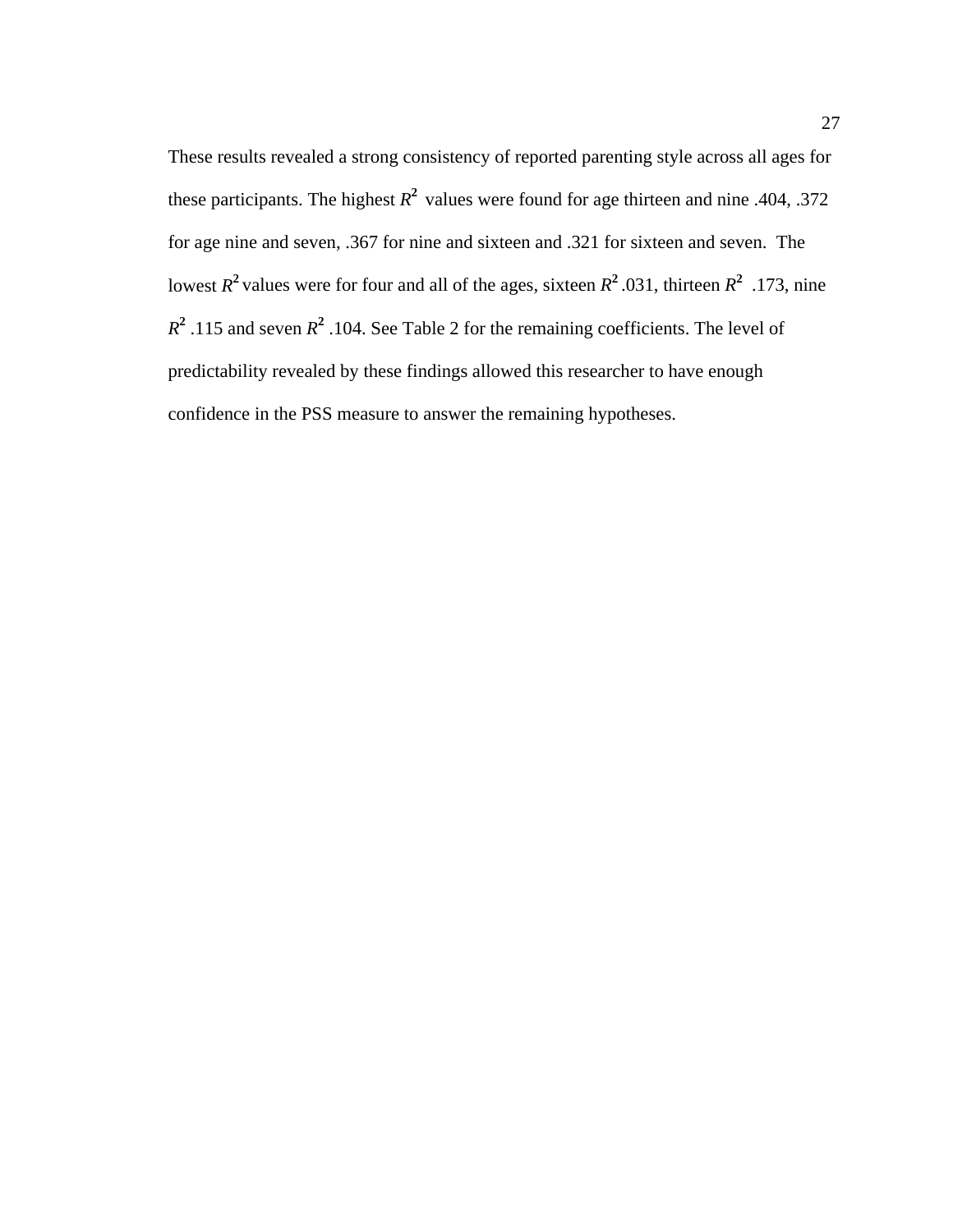|         |                                                | Four         | Seven        | Nine         | Thirteen     | Sixteen      |
|---------|------------------------------------------------|--------------|--------------|--------------|--------------|--------------|
| Four    | <b>Pearson Correlation</b>                     | $\mathbf{1}$ | $.322*$      | $.339***$    | $.416***$    | .177         |
|         | Sig. (2-tailed)                                |              | .011         | .007         | .001         | .169         |
|         | N<br>Coefficient of                            | 62           | 62           | 62           | 62           | 62           |
|         | Determination $\mathbb{R}^2$                   |              | .104         | .115         | .173         | .031         |
| Seven   | <b>Pearson Correlation</b>                     | $.322*$      | $\mathbf{1}$ | $.620**$     | $.463***$    | $.567**$     |
|         | Sig. (2-tailed)                                | .011         |              | .000         | .000         | .000         |
|         | $\mathbf N$                                    | 62           | 62           | 62           | 62           | 62           |
|         | Coefficient of<br>Determination $\mathbb{R}^2$ | .104         |              | .372         | .214         | .321         |
| Nine    | <b>Pearson Correlation</b>                     | $.339***$    | $.620**$     | $\mathbf{1}$ | $.636***$    | $.606***$    |
|         | Sig. (2-tailed)                                | .007         | .000         |              | .000         | .000         |
|         | N                                              | 62           | 62           | 62           | 62           | 62           |
|         | Coefficient of<br>Determination $\mathbb{R}^2$ | .115         | .372         |              | .404         | .367         |
|         | Thirteen Pearson Correlation                   | $.416***$    | $.463***$    | $.636***$    | $\mathbf{1}$ | $.545***$    |
|         | Sig. (2-tailed)                                | .001         | .000         | .000         |              | .000         |
| Sixteen | <b>Pearson Correlation</b>                     | .177         | $.567**$     | $.606***$    | $.545***$    | $\mathbf{1}$ |
|         | Sig. (2-tailed)                                | .169         | .000         | .000         | .000         |              |
|         | N                                              | 62           | 62           | 62           | 62           | 62           |
|         | Coefficient of<br>Determination $\mathbb{R}^2$ | .031         | .321         | .367         | .297         |              |

\_\_\_\_\_\_\_\_\_\_\_\_\_\_\_\_\_\_\_\_\_\_\_\_\_\_\_\_\_\_\_\_\_\_\_\_\_\_\_\_\_\_\_\_\_\_\_\_\_\_\_\_\_\_\_\_\_\_\_\_\_\_\_\_\_\_

Correlations and Coefficients of Determination  $\mathbb{R}^2$  for the Five Age Groups on PSS

\*. Correlation is significant at the 0.05 level (2-tailed).

\*\*. Correlation is significant at the 0.01 level (2-tailed).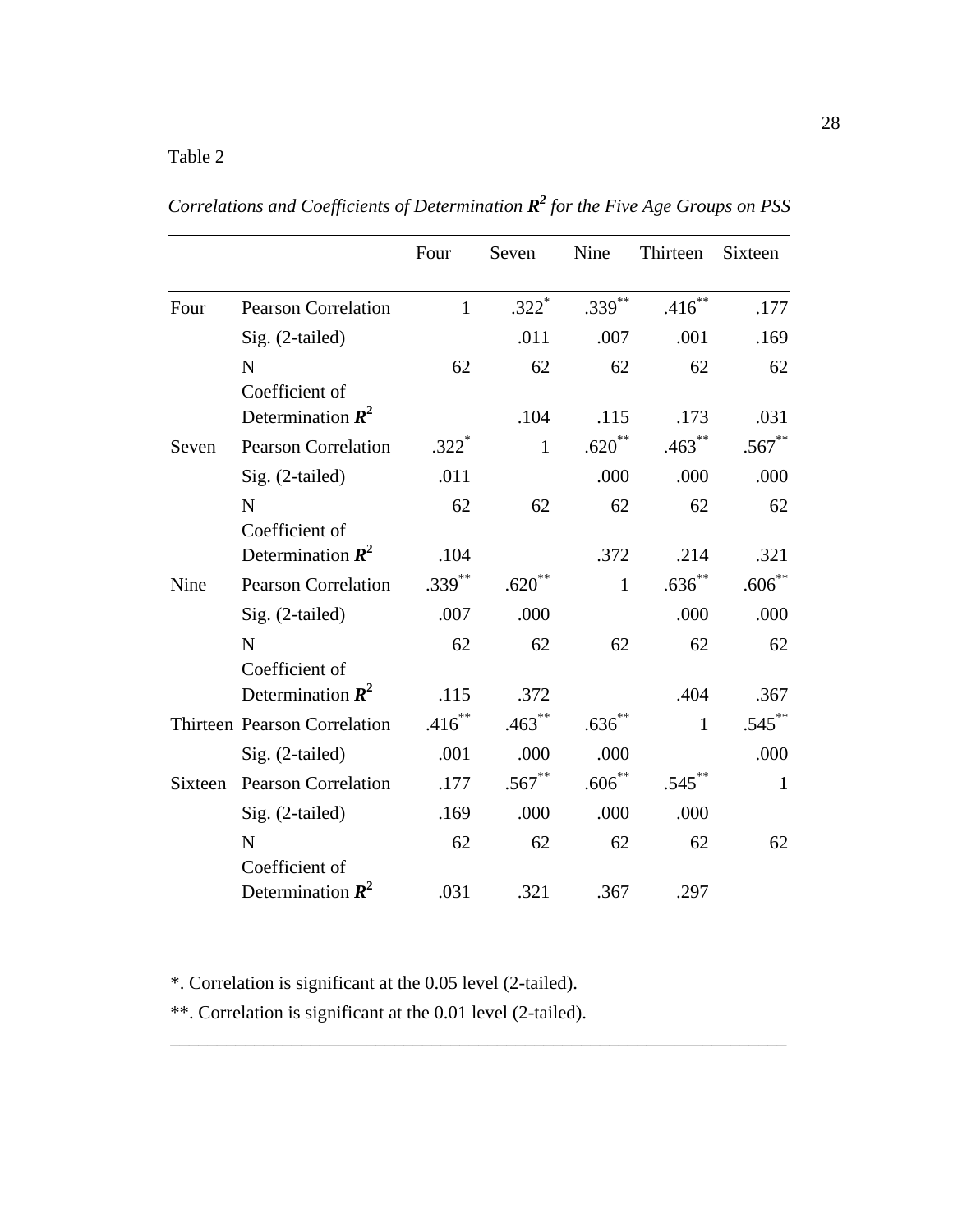Next the total parenting score was developed. The total parenting score was obtained by totaling the circled scenario which the participant reported as the parenting style that the parent might use most often. Each group of four scenarios was given a 1, for permissive, 2, for neglect, 3 for authoritative and 4 for authoritarian. These ten scores were totaled for a total parenting style score. (See Table 3 for descriptive statistics for the PSS)

The total parenting score was employed to test the remaining four hypotheses regarding construct validity and reliability. Convergent validity was employed by using a parenting measure that should be highly correlated with the PSS, the PAQ and discriminate validity was obtained by using a measure that was not related to the construct of parenting, the BID-II.

The second hypothesis stated there would be a relatively high correlation between the Authoritative and Authoritarian subtypes of parenting subscales of the PSS and the PAQ and a relatively low negative correlation between the PAQ Permissive subtype and the PSS Permissive and Neglect subtypes. Overall this hypothesis was not supported (see Table 4 results of correlations). The correlation between the Authoritative subscale of the PAQ and the Authoritative subscale of the PSS was positively correlated but the correlation was not significant. In addition, the PAQ subscale for Authoritarian parenting and the PSS Authoritarian subscale were not significant but a positive correlation was found. The positive correlations aspects of this hypothesis were not supported although the correlations were in the expected direction. (See Table 4)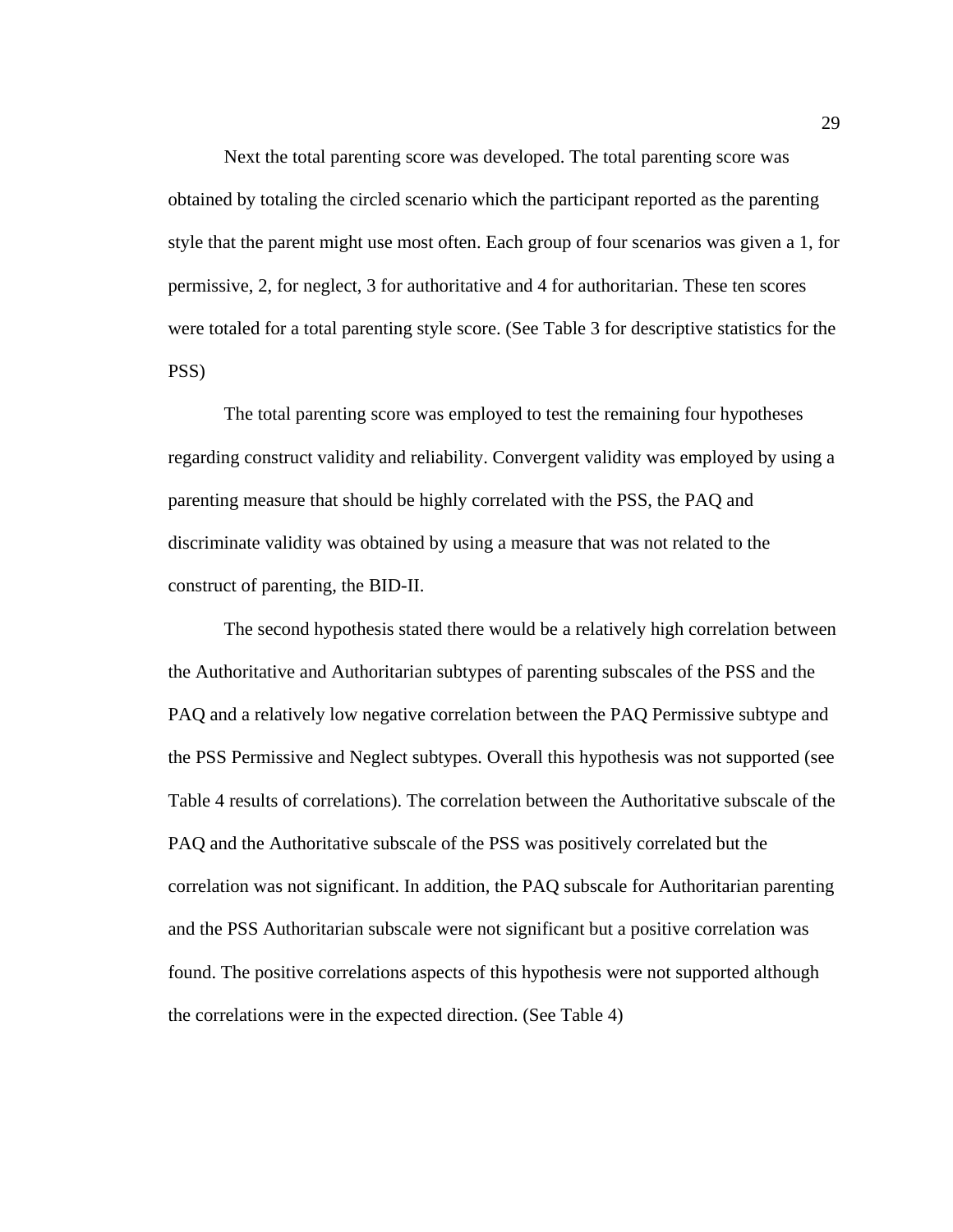The expectation of negative correlations in the second hypothesis was supported in part. The correlation between the Permissive parenting subscale of the PAQ and the PSS was not significant but a negative correlation was found in the expected direction.

 Finally, the correlation between the PAQ for permissive parenting style and the PSS Neglect was negatively correlated and significant at the .01 level,  $r = -.332$ , which supports that portion of the hypothesis. (See Table 4 for correlations between parenting styles prototypes of the PAQ and PSS.)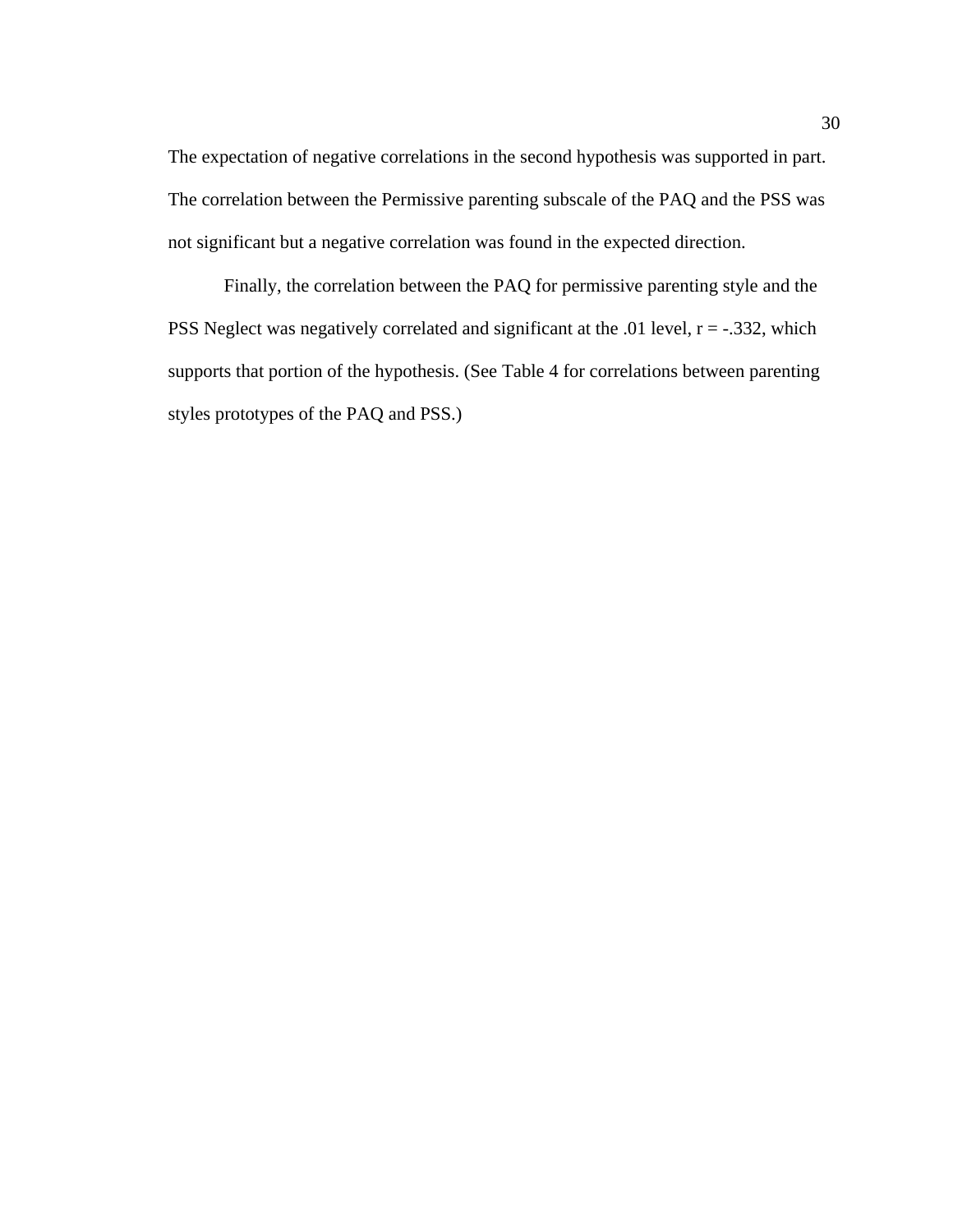# Table 3.

|                    | Mean   | Std. Deviation | Variance |
|--------------------|--------|----------------|----------|
| PSS <sub>1</sub>   | 2.6129 | .92957         | .864     |
| PSS <sub>2</sub>   | 1.4677 | .88183         | .778     |
| PSS <sub>3</sub>   | 3.1290 | 1.04777        | 1.098    |
| PSS <sub>4</sub>   | 2.4677 | 1.26384        | 1.597    |
| <b>PSS Total 1</b> | 1.9355 | 1.02223        | 1.045    |
| PSS <sub>5</sub>   | 2.9032 | 1.03559        | 1.072    |
| PSS <sub>6</sub>   | 1.9032 | .84368         | .712     |
| PSS <sub>7</sub>   | 2.8065 | 1.18514        | 1.405    |
| PSS <sub>8</sub>   | 2.1452 | 1.19900        | 1.438    |
| <b>PSS Total 2</b> | 2.2419 | 1.03521        | 1.072    |
| PSS <sub>9</sub>   | 1.9032 | 1.06678        | 1.138    |
| <b>PSS 10</b>      | 2.5968 | 1.16590        | 1.359    |
| <b>PSS 11</b>      | 2.8226 | 1.24827        | 1.558    |
| <b>PSS 12</b>      | 3.1935 | 1.26541        | 1.601    |
| <b>PSS Total 3</b> | 2.1935 | 1.00554        | 1.011    |
| <b>PSS 13</b>      | 2.4032 | 1.29892        | 1.687    |

*Descriptive Statistics for the PSS Total Items and the Four Parenting Subtypes*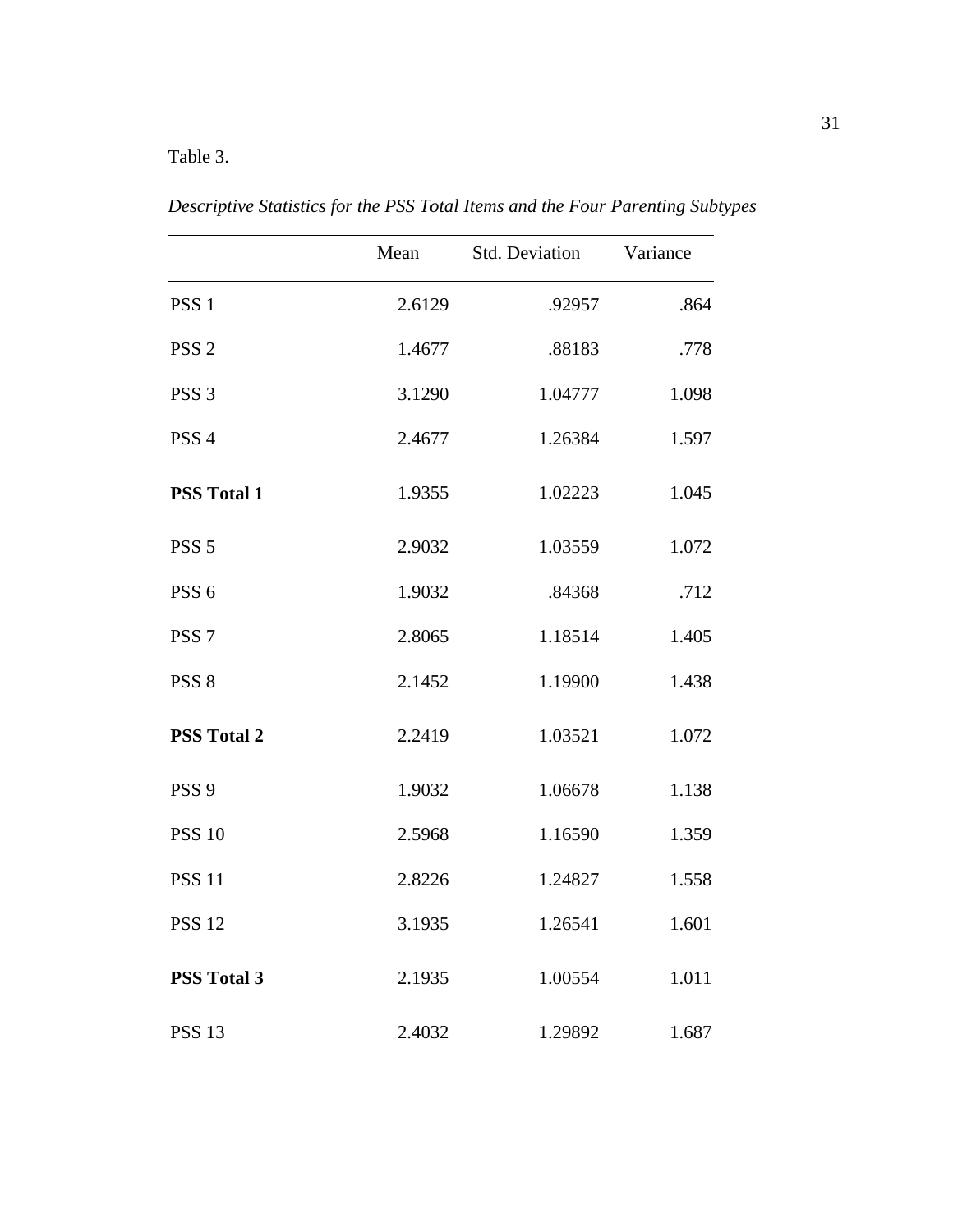|                    | Mean   | Std. Deviation | Variance |
|--------------------|--------|----------------|----------|
| <b>PSS 14</b>      | 1.7419 | 1.05482        | 1.113    |
| <b>PSS 15</b>      | 3.0161 | 1.24784        | 1.557    |
| <b>PSS 16</b>      | 3.0484 | 1.22042        | 1.489    |
| <b>PSS Total 4</b> | 1.9032 | .88168         | .777     |
| <b>PSS 17</b>      | 2.8387 | 1.33298        | 1.777    |
| <b>PSS 18</b>      | 2.6613 | 1.49253        | 2.228    |
| <b>PSS 19</b>      | 2.0806 | 1.25839        | 1.584    |
| <b>PSS 20</b>      | 3.3548 | 1.39198        | 1.938    |
| <b>PSS Total 5</b> | 2.5323 | .90023         | .810     |
| <b>PSS 21</b>      | 1.8548 | .98923         | .979     |
| <b>PSS 24</b>      | 3.5000 | 1.27716        | 1.631    |
| <b>PSS Total 6</b> | 1.7258 | .90842         | .825     |
| <b>PSS 25</b>      | 3.5000 | .97089         | .943     |
| <b>PSS 26</b>      | 1.7097 | .99815         | .996     |
| <b>PSS 27</b>      | 3.2258 | 1.07763        | 1.161    |
| <b>PSS 28</b>      | 1.7258 | 1.01091        | 1.022    |
| <b>PSS Total 7</b> | 2.1774 | 1.00040        | 1.001    |
| <b>PSS 29</b>      | 2.1774 | 1.22172        | 1.493    |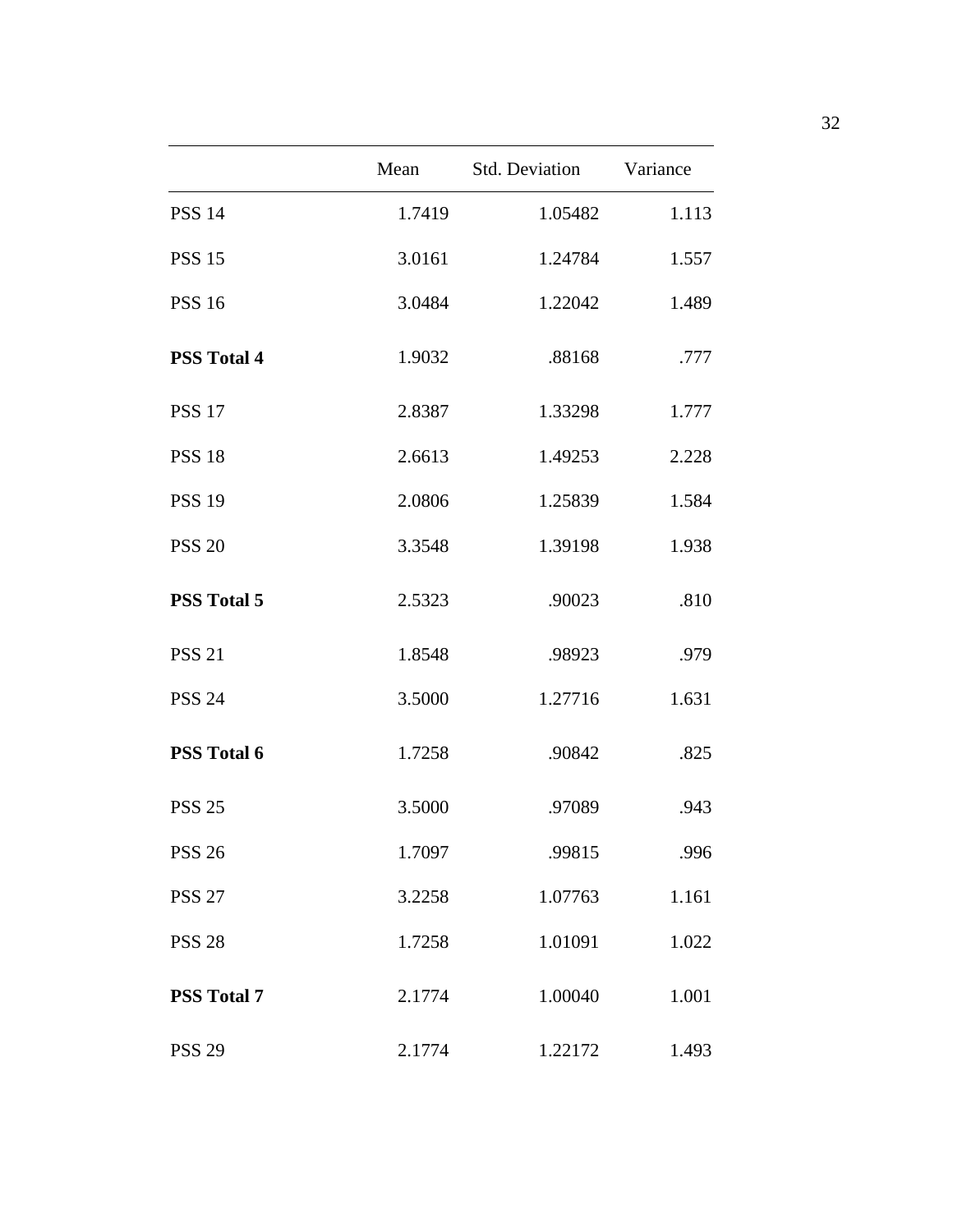|                     | Mean   | <b>Std. Deviation</b> | Variance |
|---------------------|--------|-----------------------|----------|
| <b>PSS 30</b>       | 1.5323 | .95330                | .909     |
| <b>PSS 31</b>       | 3.1774 | 1.26133               | 1.591    |
| <b>PSS 32</b>       | 3.2258 | 1.33575               | 1.784    |
| <b>PSS Total 8</b>  | 1.8387 | .85303                | .728     |
| <b>PSS 33</b>       | 2.6613 | 1.12997               | 1.277    |
| <b>PSS 34</b>       | 1.3226 | .69599                | .484     |
| <b>PSS 35</b>       | 3.0968 | 1.09709               | 1.204    |
| <b>PSS 36</b>       | 2.1613 | 1.21727               | 1.482    |
| <b>PSS Total 9</b>  | 1.9194 | .96323                | .928     |
| <b>PSS 37</b>       | 3.1613 | 1.35735               | 1.842    |
| <b>PSS 38</b>       | 1.5484 | .91754                | .842     |
| <b>PSS 39</b>       | 2.9516 | 1.07775               | 1.162    |
| <b>PSS 40</b>       | 1.8065 | 1.31621               | 1.732    |
| <b>PSS Total 10</b> | 2.3065 | .93368                | .872     |
| Authoritarian       | .7258  | 1.08898               | 1.186    |
| Authoritative       | 2.9516 | 2.33594               | 5.457    |
| Permissive          | 3.6452 | 2.01711               | 4.069    |
| Neglect             | 2.7097 | 2.36357               | 5.586    |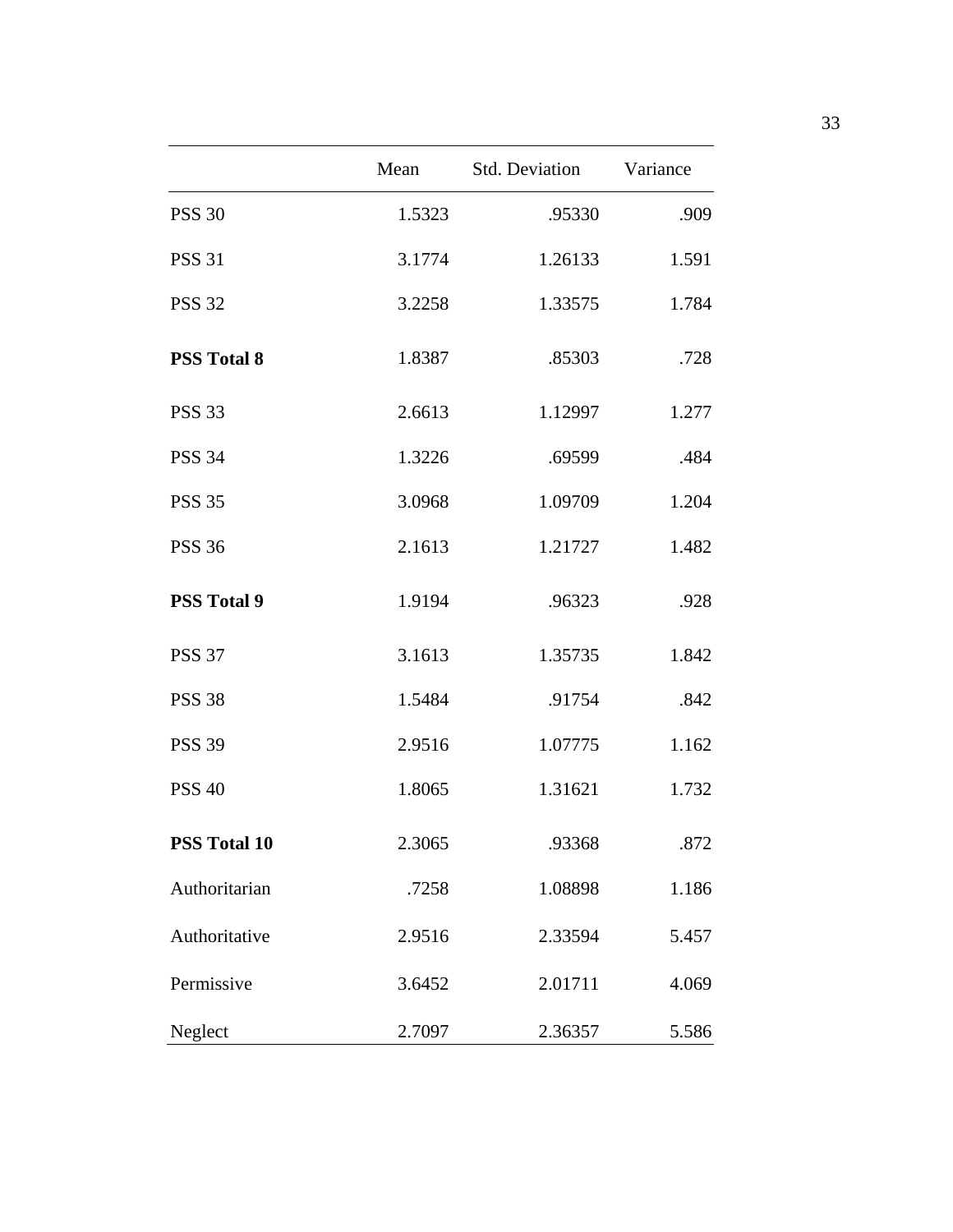## *Table 4*

|               |                | Authoritarian<br><b>PSS</b> | Authoritative<br><b>PSS</b> | Permissive<br><b>PSS</b> | Neglect<br><b>PSS</b> |
|---------------|----------------|-----------------------------|-----------------------------|--------------------------|-----------------------|
|               |                |                             |                             |                          |                       |
| Authoritarian | Pearson        |                             |                             |                          |                       |
| <b>PSS</b>    | Correlation    | $\mathbf{1}$                | $-.134$                     | $-.120$                  | $-.133$               |
|               | $Sig(2 -$      |                             | .298                        | .354                     | .302                  |
|               | tailed)        | 62                          | 62                          | 62                       | 62                    |
|               | N              |                             |                             |                          |                       |
| Authoritative | Pearson        |                             |                             |                          |                       |
| <b>PSS</b>    | Correlation    | $-.134$                     | $\mathbf{1}$                | $-414**$                 | $-.001$               |
|               | $Sig(2 -$      | .298                        |                             | $.576**$                 | .000                  |
|               | tailed)        | 62                          | 62                          | 62                       | 62                    |
|               | $\mathbf N$    |                             |                             |                          |                       |
| Permissive    | Pearson        |                             |                             |                          |                       |
| <b>PSS</b>    | Correlation    | $-.120$                     | $-414**$                    | $\mathbf{1}$             | $-.404**$             |
|               | $Sig(2 -$      | .354                        | .001                        |                          | .001                  |
|               | tailed)        | 62                          | 62                          | 62                       | 62                    |
|               | $\mathbf N$    |                             |                             |                          |                       |
|               |                |                             |                             |                          |                       |
| Neglect       | Pearson        |                             |                             |                          |                       |
| <b>PSS</b>    | Correlation    | $-.133$                     | $-.576**$                   | $-.404**$                | $\mathbf{1}$          |
|               | $Sig(2 -$      | .302                        | .000                        | .001                     |                       |
|               | tailed)        | 62                          | 62                          | 62                       | 62                    |
|               | $\overline{N}$ |                             |                             |                          |                       |
| Permissive    | Pearson        |                             |                             |                          |                       |
| PAQ           | Correlation    | .082                        | $.464**$                    | $-.232$                  | $-.332**$             |
|               | $Sig(2 -$      | .525                        | .111                        | .070                     | .008                  |
|               | tailed)        | 62                          | 62                          | 62                       | 62                    |
|               | $\mathbf N$    |                             |                             |                          |                       |
|               |                |                             |                             |                          |                       |

\_\_\_\_\_\_\_\_\_\_\_\_\_\_\_\_\_\_\_\_\_\_\_\_\_\_\_\_\_\_\_\_\_\_\_\_\_\_\_\_\_\_\_\_\_\_\_\_\_\_\_\_\_\_\_\_\_\_\_\_\_\_\_\_\_\_\_\_\_\_

*Correlations between the Parenting Style Prototypes of the PAQ and PSS* 

\* Correlation is significant at the 0.05 level (2-tailed)

\*\* Correlation is significant at the 0.01 level (2-tailed)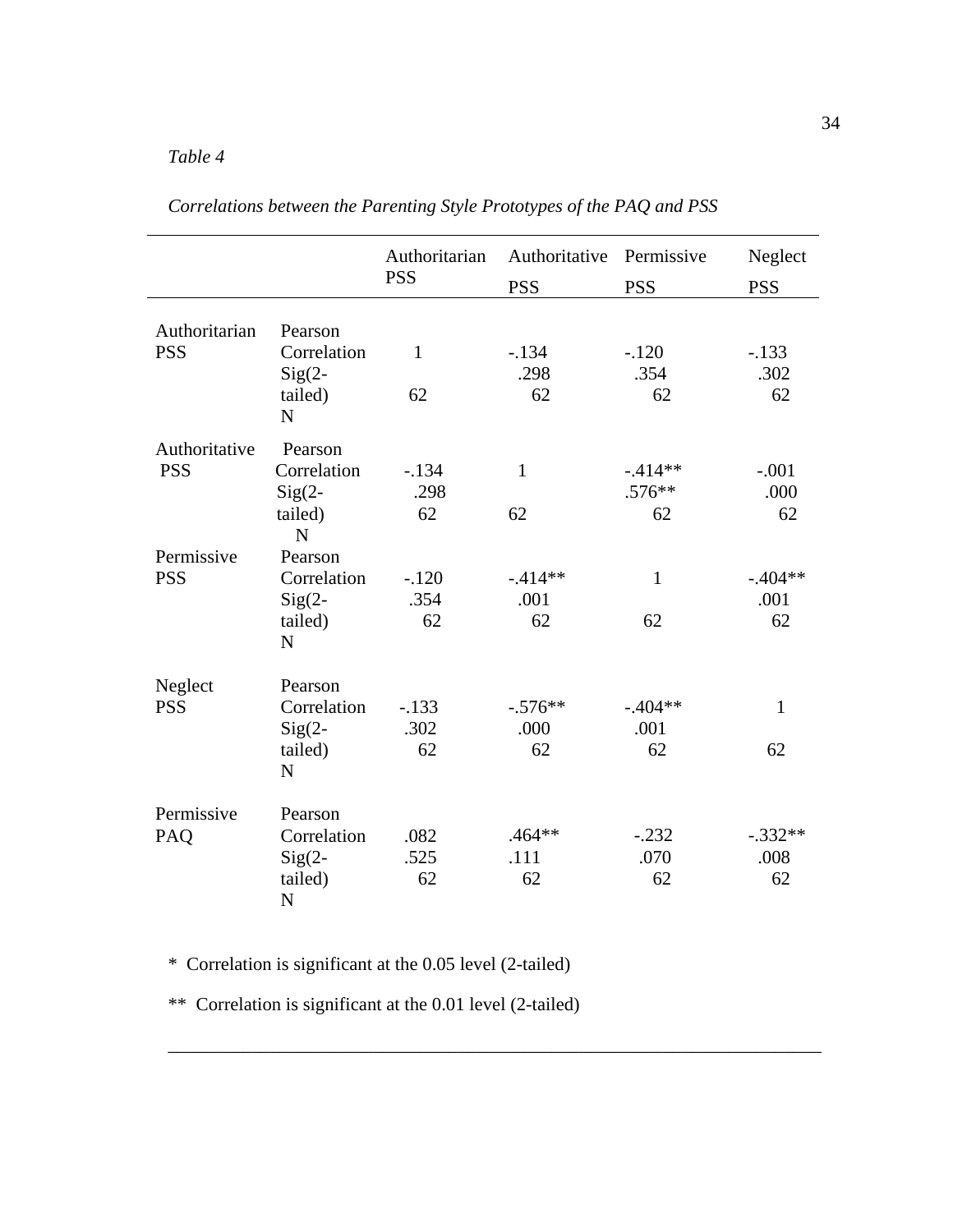In summary, the validity testing using the PAQ did not support the second hypothesis. There was a positive correlation between the authoritative and authoritarian subscales of the two measures, but they were not significant as predicted. There was however a negative correlation between the Permissive subscale of the PAQ and the Permissive and Neglect subscales of the PSS. The PAQ and PSS Permissive and Neglect were significantly negatively correlated, and this last finding supports the hypothesis.

Hypothesis three pertaining to discriminate validity stated that there would be a relatively high negative correlation between the PSS parenting subscales and the Beck Depression Inventory II (BDI-II). Negative correlations were found for the Authoritarian, Permissive and Neglect parenting styles but they were not significant. Furthermore, the correlation between the Authoritative parenting style and the BID-II was positive but not significant. (See Table 5 for correlations between the BDI-II and the parenting subtypes of the PSS.)

Hypotheses four and five tested the reliability of the PSS. Item analysis correlations Alpha and split half statistics were employed. It was predicted that both Cronbach's Alpha and split-half testing would be higher than .70. Results of reliability testing through item analysis revealed a Cronbach's Alpha of .781 for the 40 items. All of the items correlated revealed a Cronbach's Alpha that ranged from .791 to .769 for the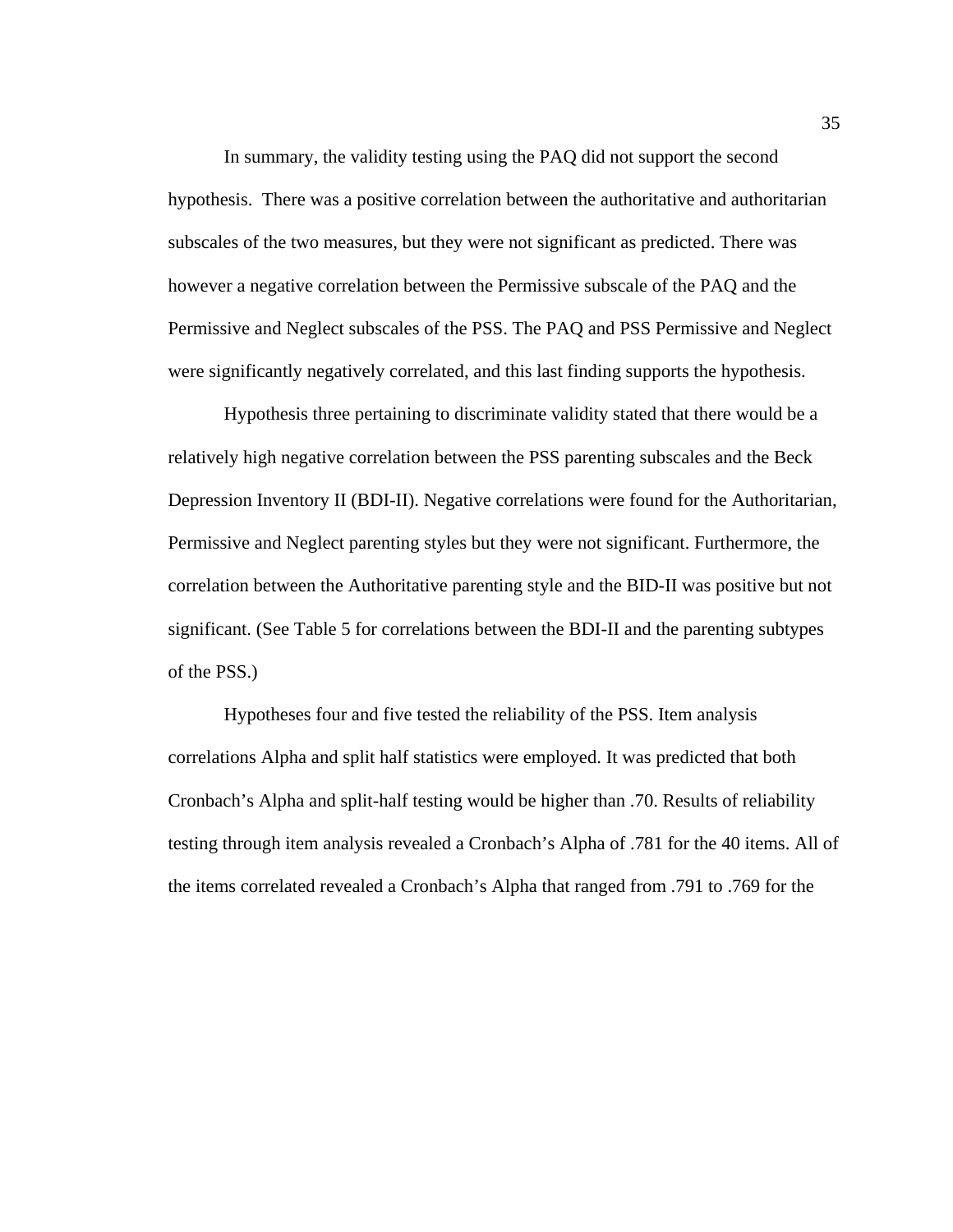# Table 5

| Correlations between the BDI and the Parenting Style Prototypes of the PSS |  |
|----------------------------------------------------------------------------|--|
|----------------------------------------------------------------------------|--|

|                            |             | Authoritarian<br><b>PSS</b> | Authoritative<br><b>PSS</b> | Permissive<br><b>PSS</b> | Neglect<br><b>PSS</b> | <b>BDI</b><br>Total |
|----------------------------|-------------|-----------------------------|-----------------------------|--------------------------|-----------------------|---------------------|
| Authoritarian              | Pearson     | $\mathbf{1}$                | $-.134$                     | $-.120$                  | $-.133$               | $-.003$             |
| Correlation                |             |                             | .298                        | .354                     | .302                  | .981                |
| <b>PSS</b><br>tailed)      | Sig. $(2-$  | 62                          | 62                          | 62                       | 62                    | 62                  |
|                            | $\mathbf N$ |                             |                             |                          |                       |                     |
| Authoritative              | Pearson     | $-.134$                     | $\mathbf{1}$                | $-.414**$                | $-.576**$             | .130                |
| Correlation                |             | .298                        |                             | .001                     | .000                  | .314                |
| <b>PSS</b><br>tailed)      | $Sig. (2-$  | 62                          | 62                          | 62                       | 62                    | 62                  |
|                            | ${\bf N}$   |                             |                             |                          |                       |                     |
| Permissive                 | Pearson     | $-.120$                     | $-.414**$                   | $\mathbf{1}$             | $-.404**$             | $-.107$             |
| Correlation                |             | .354                        | .001                        |                          | .001                  | .408                |
| <b>PSS</b><br>tailed)      | Sig. $(2-$  | 62                          | 62                          | 62                       | 62                    | 62                  |
|                            | $\mathbf N$ |                             |                             |                          |                       |                     |
| Neglect                    | Pearson     | $-.133$                     | $-.576$                     | $-.404**$                | $\mathbf{1}$          | $-.047$             |
| Correlation                |             | .302                        | .000                        | .001                     |                       | .717                |
| <b>PSS</b><br>tailed)      | Sig. $(2-$  | 62                          | 62                          | 62                       | 62                    | 62                  |
|                            | $\mathbf N$ |                             |                             |                          |                       |                     |
| <b>BDI</b> Total           |             | $-.003$                     | .130                        | $-.107$                  | $-.047$               | $\mathbf{1}$        |
| <b>Pearson Correlation</b> |             | .981                        | .314                        | .408                     | .717                  |                     |
| tailed)                    | $Sig. (2-$  | 62                          | 62                          | 62                       | 62                    | 62                  |
|                            | $\mathbf N$ |                             |                             |                          |                       |                     |

\*\* Correlation is significant at the 0.01 level (2-tailed).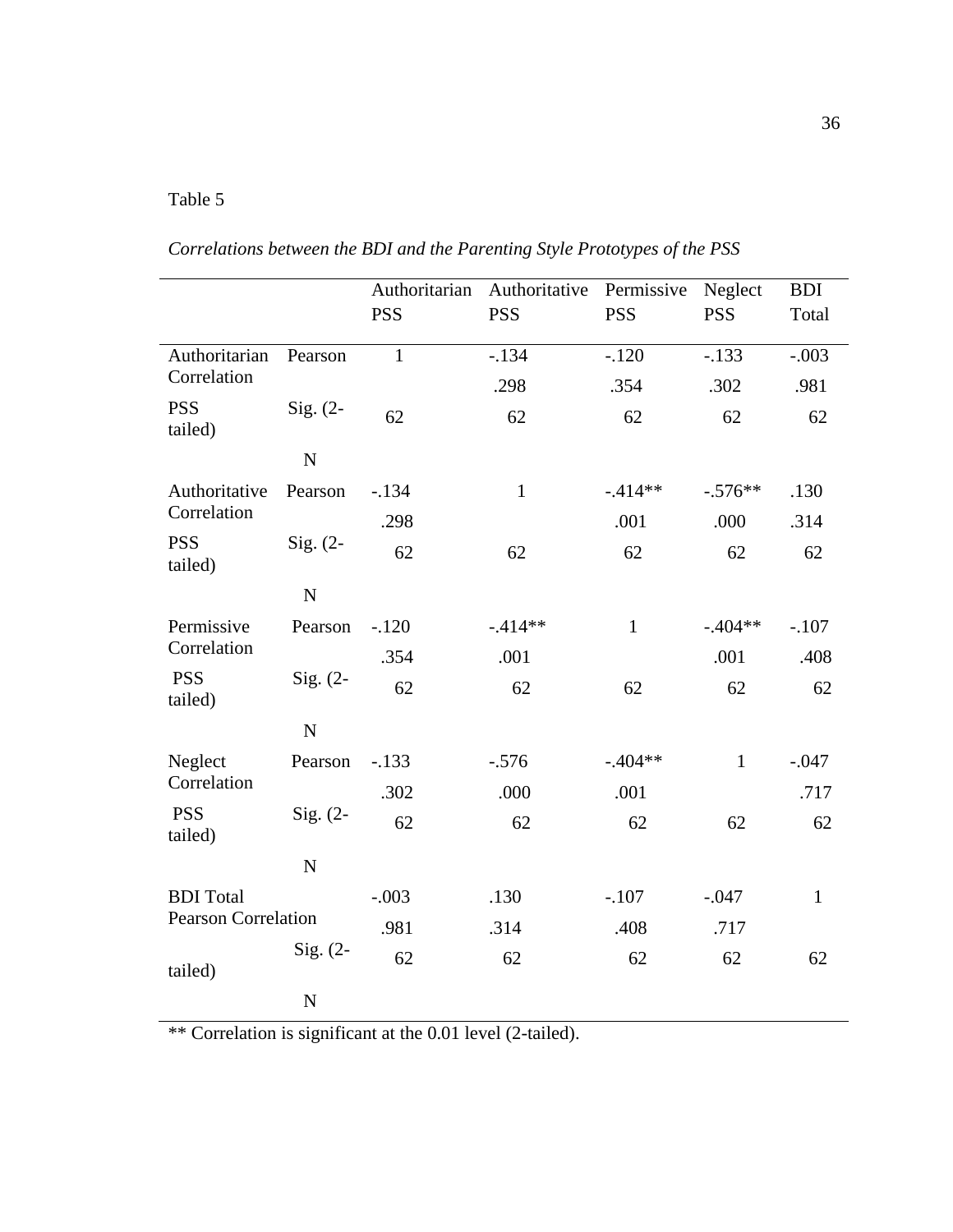total measure. The means and standard deviations as well as Cronbach's Alpha for items deleted can be found in Table 6. Cronbach's Alpha for the Authoritative subscale of the PSS was .76, for Authoritarian it was .80, for Permissive it was .79 and for Neglect the Cronbach's Alpha was. 73. The Guttman Split-Half evaluation and Spearman-Brown coefficients were both .851 for the forty items.

The reliability Cronbach's Alpha for the items of the PAQ was .51 and the splithalf Guttman was .64 and Spearman-Brown coefficient was .65 for these participants. Cronbach's Alpha for Authoritative was .89, .90 for Authoritarian and .76 for Permissive. Finally, the Cronbach's Alpha for 21 items on the BID-II was .898 and the split-half Guttman and Spearman-Brown coefficient was .865. Hypotheses 3 and 4 confirmed both Alpha and the split-half measure were above .70.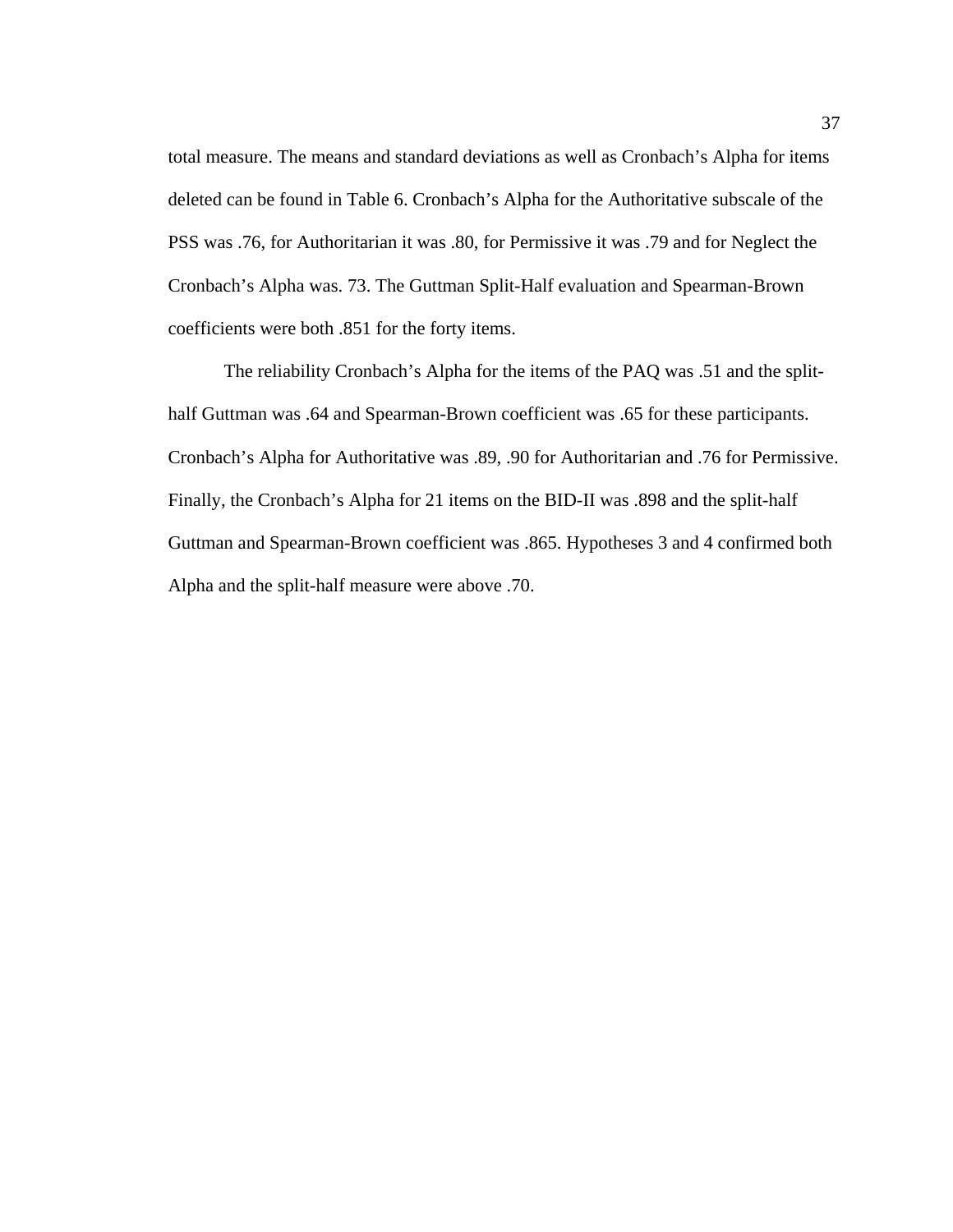## Table 6

Scale Mean if Item Deleted Scale Variance if Item Deleted Corrected Item-Total Correlation Cronbach's Alpha if Item Deleted PSS 1 97.8065 217.241 .099 .782 PSS 2 98.9516 213.260 .263 .777 PSS 3 97.2903 215.193 .147 .781 PSS 4 97.9516 218.735 .013 .787 PSS 5 97.5161 208.877 .363 .773 PSS 6 98.5161 213.762 .257 .777 PSS 7 97.6129 211.487 230 .778 PSS 8 98.2742 212.596 .194 .779 PSS 9 98.5161 205.631 .459 .769 PSS 10 97.8226 223.427 -.114 .791 PSS 11 97.5968 202.212 .480 .767 PSS 12 97.2258 212.538 .181 .780 PSS 13 98.0161 203.295 .427 .769 PSS 14 98.6774 206.550 .433 .770 PSS 15 97.4032 214.605 .127 .782 PSS 16 97.3710 215.778 .099 .783 PSS 17 97.5806 204.280 .387 .771 PSS 18 97.7581 210.383 .189 .781

*Reliability for the PSS using Cronbach's Alpha for 40 Items* 

|  | PSS 16 97.3710 | 215.778 | .099 | .783 |
|--|----------------|---------|------|------|
|  | PSS 17 97.5806 | 204.280 | .387 | .771 |
|  | PSS 18 97.7581 | 210.383 | .189 | .781 |
|  | PSS 19 98.3387 | 205.113 | .391 | .771 |
|  | PSS 20 97.0645 | 201.963 | .427 | .769 |
|  | PSS 21 98.5645 | 214.020 | .201 | .779 |
|  | PSS 22 99.0484 | 212.539 | .295 | .776 |
|  | PSS 23 96.8065 | 207.798 | .352 | .773 |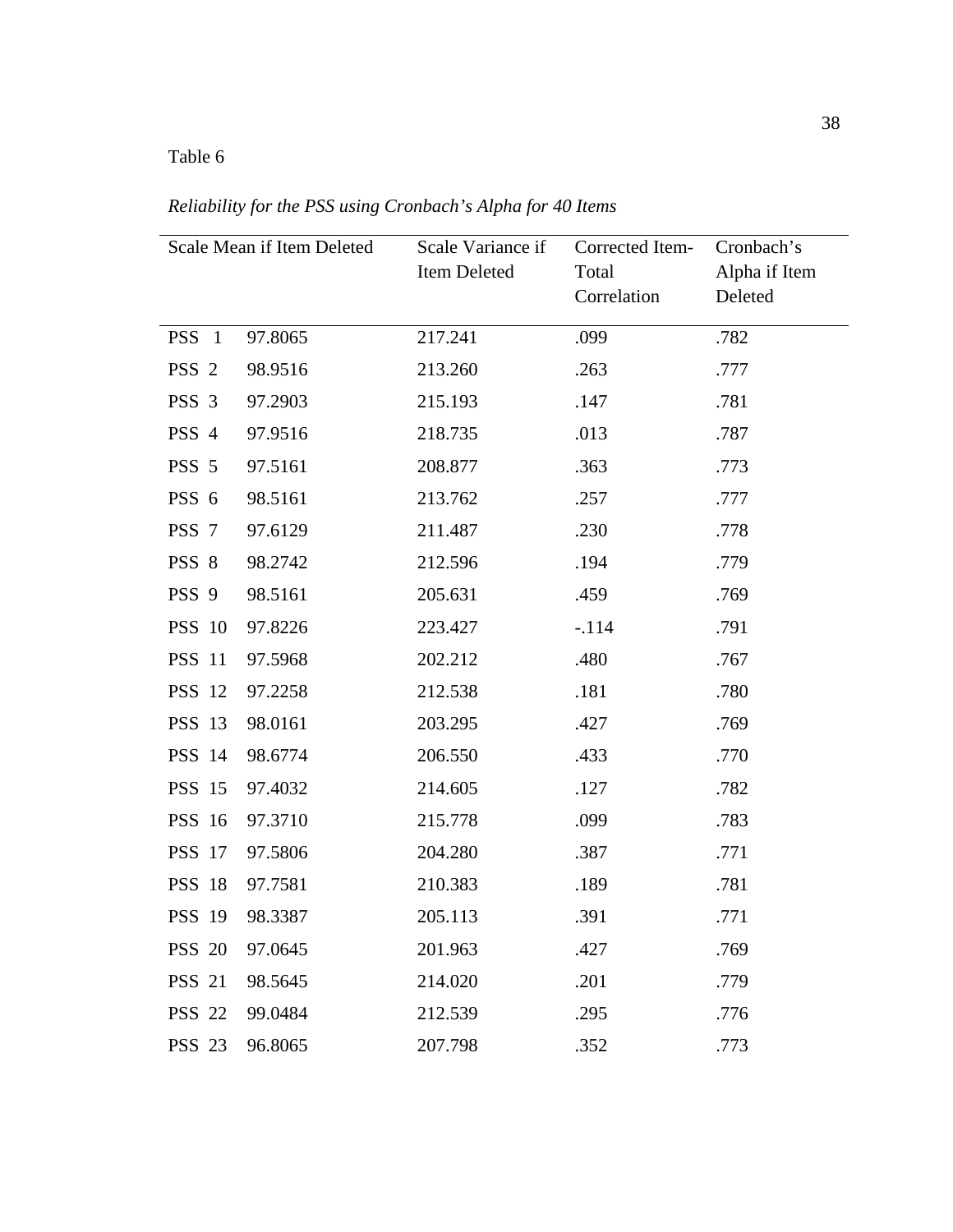|               | Scale Mean if Item Deleted | Scale Variance if<br>Item Deleted | Corrected Item<br>Total<br>Correlation | Cronbach's<br>Alpha if Item<br>Deleted |
|---------------|----------------------------|-----------------------------------|----------------------------------------|----------------------------------------|
|               |                            |                                   |                                        |                                        |
| <b>PSS 24</b> | 96.9194                    | 218.928                           | .007                                   | .787                                   |
| <b>PSS 25</b> | 96.9194                    | 217.321                           | .089                                   | .782                                   |
| <b>PSS 26</b> | 98.7097                    | 213.488                           | .217                                   | .778                                   |
| <b>PSS 27</b> | 97.1935                    | 208.913                           | .334                                   | .774                                   |
| <b>PSS 28</b> | 98.6935                    | 205.593                           | .489                                   | .769                                   |
| <b>PSS 29</b> | 98.2419                    | 205.596                           | .391                                   | .771                                   |
| <b>PSS 30</b> | 98.8871                    | 208.430                           | .417                                   | .772                                   |
| <b>PSS 31</b> | 97.2419                    | 208.842                           | .285                                   | .776                                   |
| <b>PSS 32</b> | 97.1935                    | 210.487                           | .220                                   | .778                                   |
| <b>PSS 33</b> | 97.7581                    | 211.301                           | .250                                   | .777                                   |
| <b>PSS 34</b> | 99.0968                    | 215.105                           | .255                                   | .778                                   |
| <b>PSS 35</b> | 97.3226                    | 206.025                           | .431                                   | .770                                   |
| <b>PSS 36</b> | 98.2581                    | 211.309                           | .226                                   | .778                                   |
| <b>PSS 37</b> | 97.2581                    | 206.326                           | .324                                   | .774                                   |
| <b>PSS 38</b> | 98.8710                    | 216.114                           | .143                                   | .780                                   |
| <b>PSS 39</b> | 97.4677                    | 207.532                           | .390                                   | .772                                   |
| <b>PSS 40</b> | 98.6129                    | 220.602                           | $-.039$                                | .790                                   |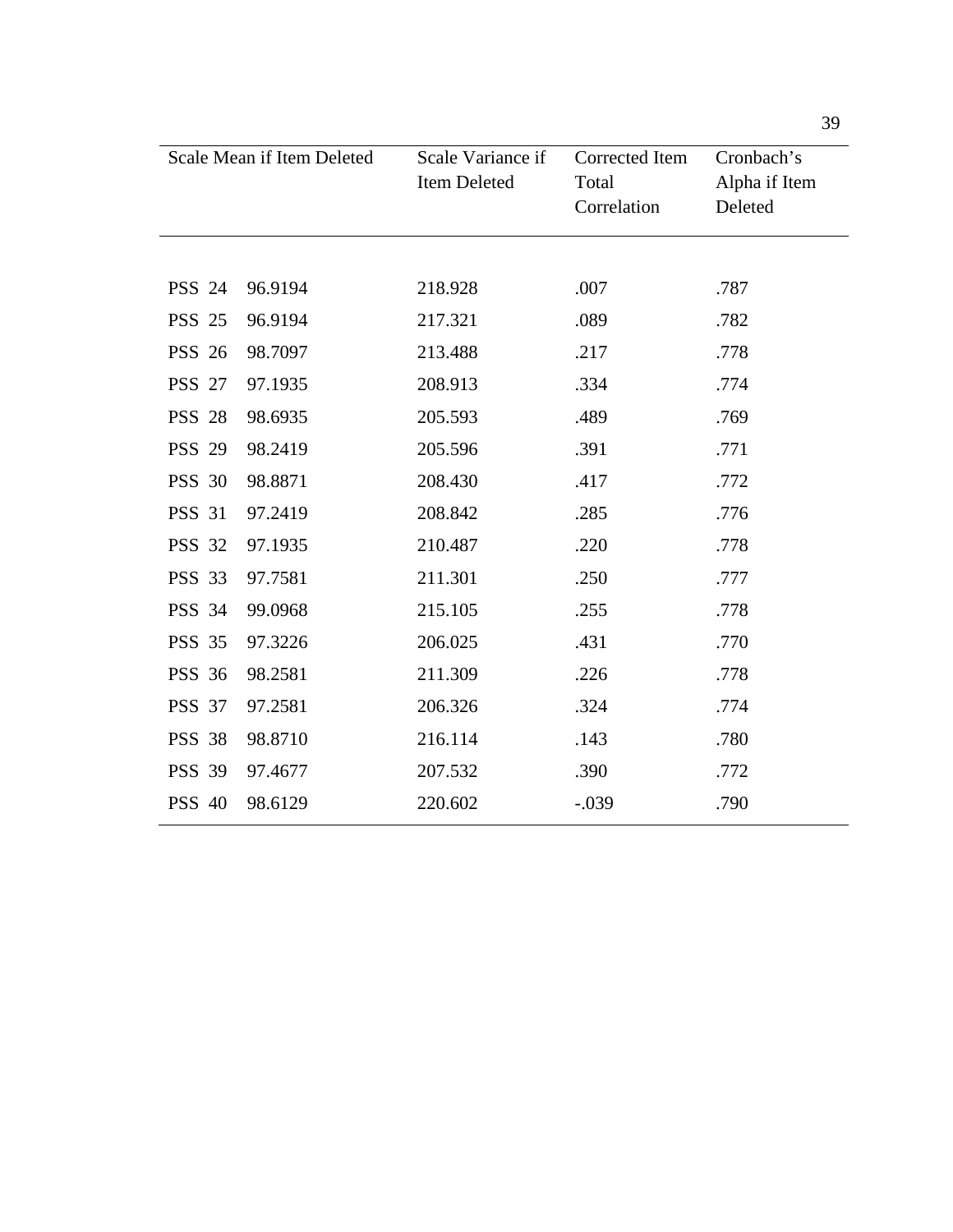#### Discussion

This study's objective was to design, construct and test the validity and reliability of a new measure of parenting styles. The problem as explored in the Review of the Literature is that recent researchers almost always refer to four parenting styles while the most often used measure employs only three styles.

The item analysis reliability and split half analysis for the PSS, PAQ and the BID-II were found to be adequate with these participants. The reliability Cronbach's Alpha for the PSS was good (.78) and the split-half (.85) was very good. The BID-II, the most often used measure for depression had stronger reliability, (.90), while the PAQ had very good reliability coefficient for authoritarian and authoritative, but the overall coefficient was quite poor(.53). However, a major problem for the PSS measure employed in this study was validity, i.e., does the test measures the construct it set out to measure? The poor validity of the PAQ suggests some differences in how each measure defines the parenting styles. These differences are discussed below.

Some of the insights gained from this analysis relate to the correlations between the parental styles prototype. It is interesting to note that the Authoritative and Authoritarian subscales of the two measures PSS and PAQ were positively correlated, although not significantly. This may imply that the reasoning and defining factors behind these two parenting styles may be clearer than those for permissive and neglecting, as suggested by this researcher and others (Maccoby, 1991). Permissive parenting referred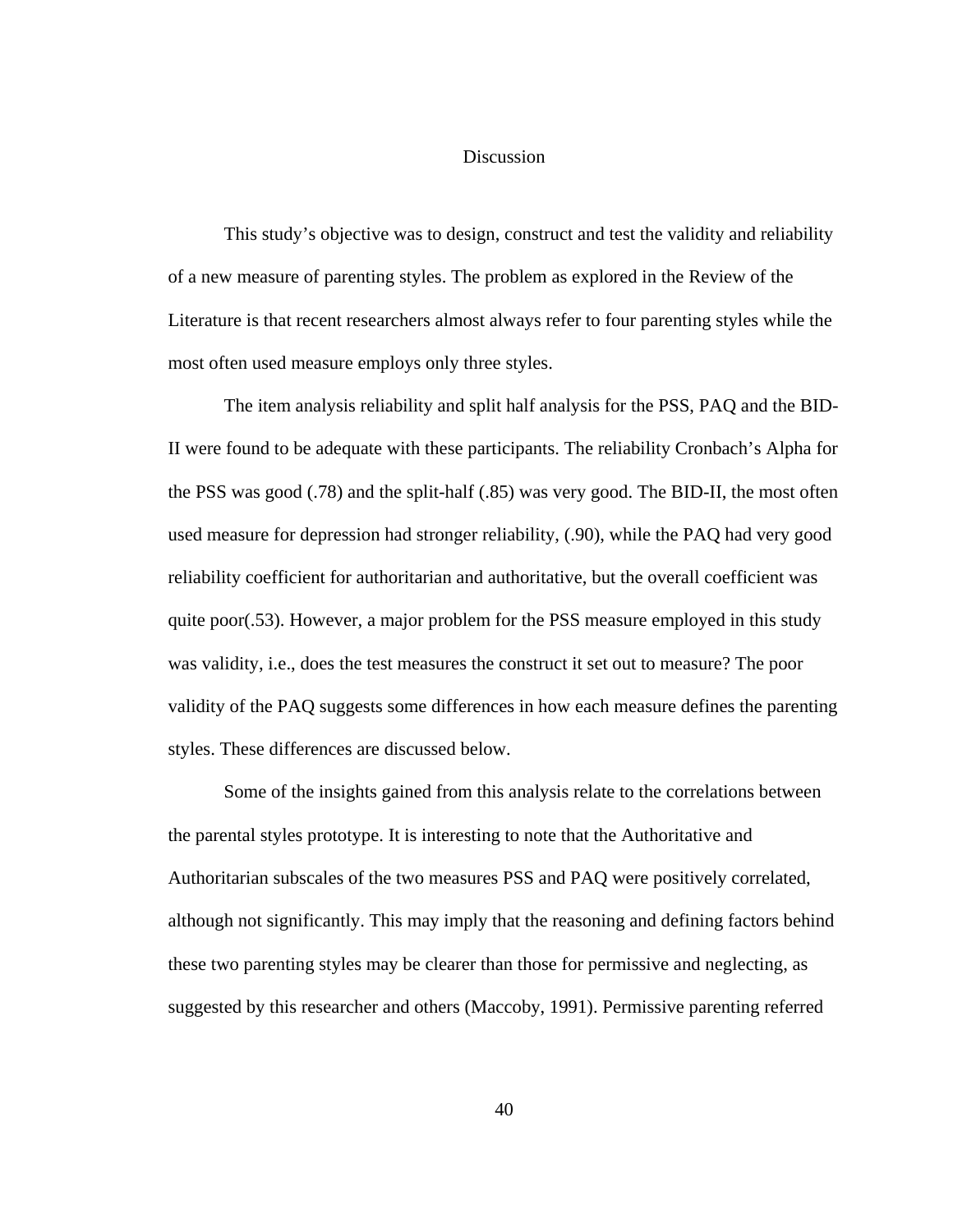to as indulgent has shifted in meaning from not being child centered to parenting that is high in nurturing and protection while low in control as well as allowing the child an excess of autonomy; however, with limited responsibility (Baumrind, 1993; Baumrind, 1991; Darling & Sternberg, 1993; Hart, Newell, & Olsen, 2003; Isley, O'Neil, & Parke, 1996). Therefore, the PSS and PAQ employed different definitions of permissive. Future researcher should be aware of this problem and developmental theorist should perhaps reconceptualize the definitions included in the four types of parenting styles to be more dependable (Maccoby, 1991).

The PAQ asks the respondents to answer in general as to how their parents would have parented, while the PSS contained age constraints. The respondents were asked to respond in terms of how their parents would have responded at a particular age, 4, 7, 9, 13, and 16. The major difference in parenting was between ages four and sixteen. The correlation was significant for all of the age comparisons except these two ages. Why this occurred cannot be discovered through this research but several assumptions may be true.

Maccoby (1983) suggests that parents have a tendency to shift the control of the child's behavior from the parent to the child. As the child gets older, more discussion of problem behaviors occurs between the parent and the child (Parpe & Buvel, 1998). This shift is referred to as a shift to co-regulation (Maccoby, 2000) and represents a change in the manner in which parents discipline their children (Eisenberg, 1996). A second rational may be found in emotional self-regulation. According to Eisenberg, et al. (2004), emotional self-regulation involves the self control of one's emotions, attention and behavior. The four year old needs the parent more or less to help in control of his/her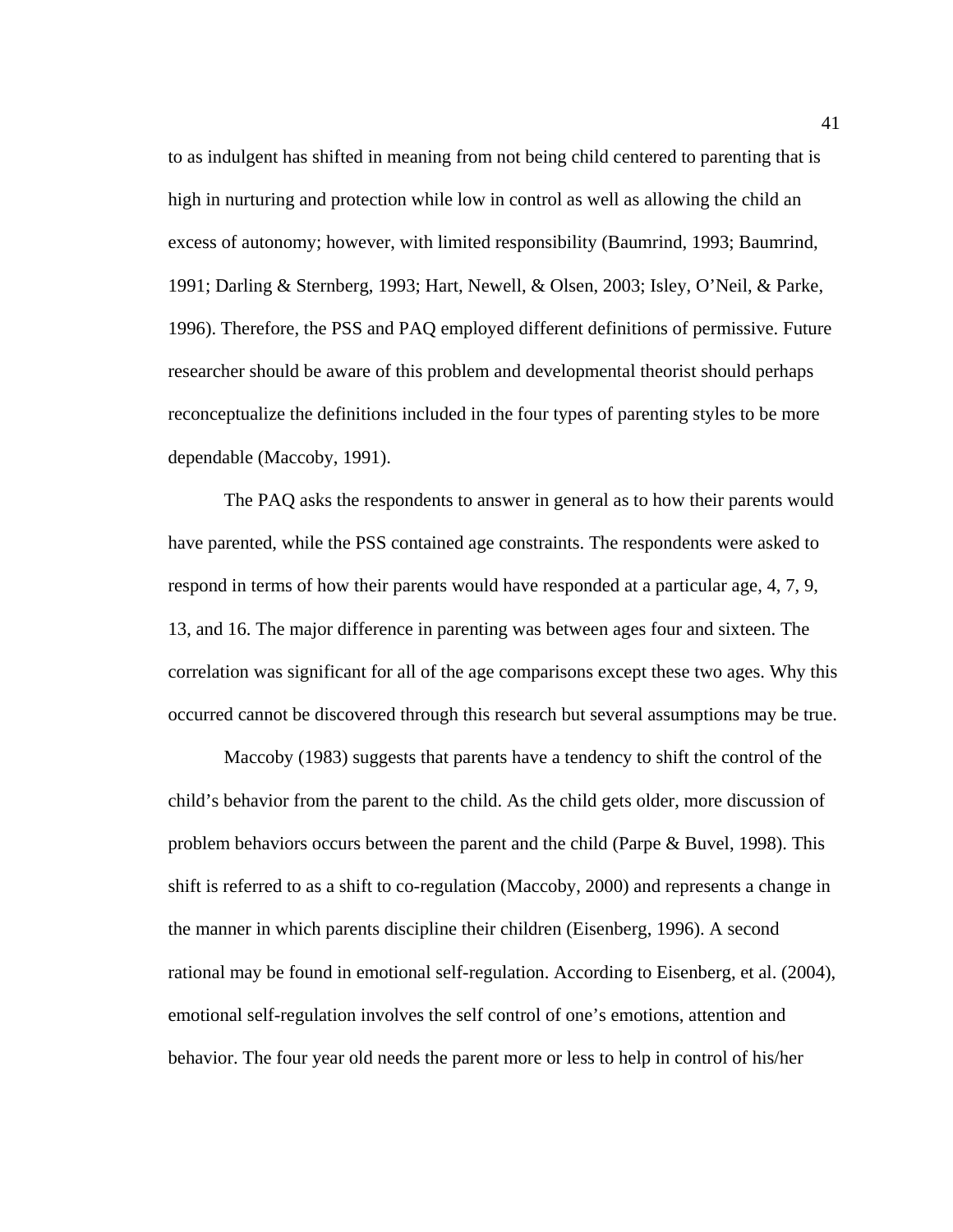emotions and behaviors. The sixteen year old may need less control from their parent. These participants may be reporting the tendency for their parent and themselves to shift control, from the parent to the child.

Originally Maccoby and Martin (1983) developed the permissive indulgent and permissive rejecting from the Baumrind's permissive. Current researchers employ permissive and uninvolved over rejecting and/or neglecting (Holden & Miller, 1999; Eisenberg & Valiente, 2002; Gershoff, 2002). There appears to be a real need to behaviorally redefine the parenting styles based on new observational and clinical research. Many researchers have begun to employ other methods than the PAQ, observation, clinical interview and typological models (Gray & Sternberg, 1999; Sternberg, et al., 1994).

The four subscales of the PSS were negative correlated which suggest that each is measuring different aspects of parenting styles but it is not clear whether or not they are measuring parenting styles as Baumrind had proposed (1971). The lack of validity for the PSS suggests this may be a strong possibility. Wang & Tamis-LeMonda (2003) found that no single parenting style is universally appropriate. A good question to ask is: Are there universal parenting styles that can be reduced to three or even four prototypes? An additional question to ask is about changes in development.

Another interesting finding in this study was that the PSS was negatively correlated with the BID-II for Authoritarian, Permissive and Neglect parenting styles but not for Authoritative where it was positive. One suggesting for this finding might be that individuals experiencing the parenting style avoid expressing negative feelings because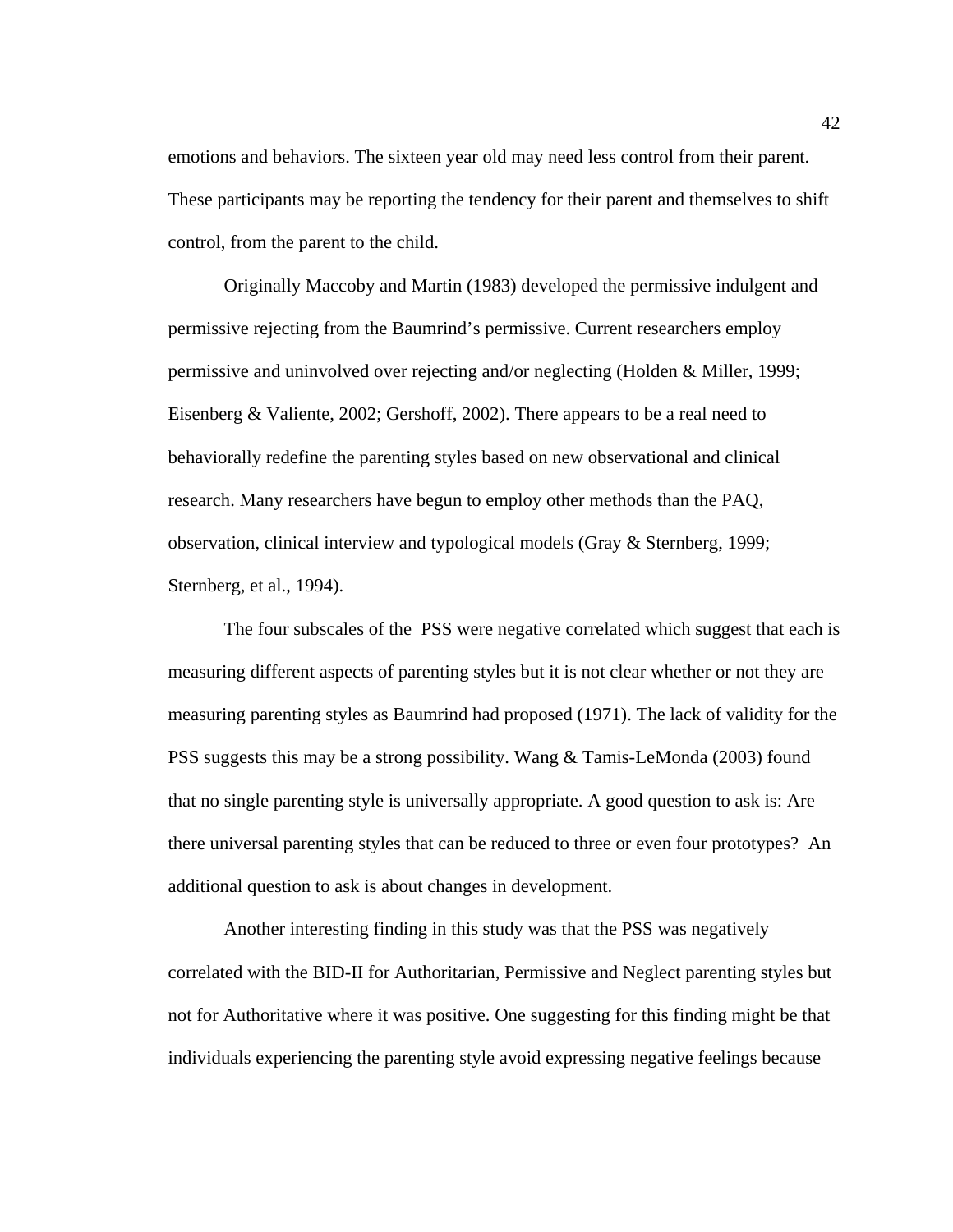of denial and other psychological problems (Prevatt, 2003). Prevatt found that family practices were associated with adjustment and resiliency. This does not account for why, however, should that be a positive correlation between Authoritative parenting and depression. None of the research reviewed suggested a relationship between authoritative parenting and depression in fact much of the research suggest only positive outcomes when this type of parenting is employed (Sternberg, et al., 1994). Meyers (2004) found no differences in reported behavior on a number of measures between reported permissive and authoritative parenting. How can this be accurate when much of the research reviewed found a number of social and emotional problems associated with permissive parenting (Baumrind, 1991; Darling & Steinberg, 1993; McKay, 2006; Miller, et al., 1993; Steinberg, et al., 1994; Weiss & Schwarz, 1996). The problem may be found in the use of parenting styles that are over forty years old.

The most important finding in this study may not be related to the major task at hand but insight gained from working with the concept of parenting styles prototypes and attempts to measure these subtypes. It appears that there is a need not only for a new measure but a need for a reconceptualization of the concept of parenting styles in general, especially for the permissive style. Buri's (1991) measure contains ten items for permissive parenting related to indulgent parenting. Of these ten, seven appear to relate to indulgent parenting and three to neglect. Neglect is an aspect of some parenting styles, although some researchers argue it is hard to define

Limitations of the Study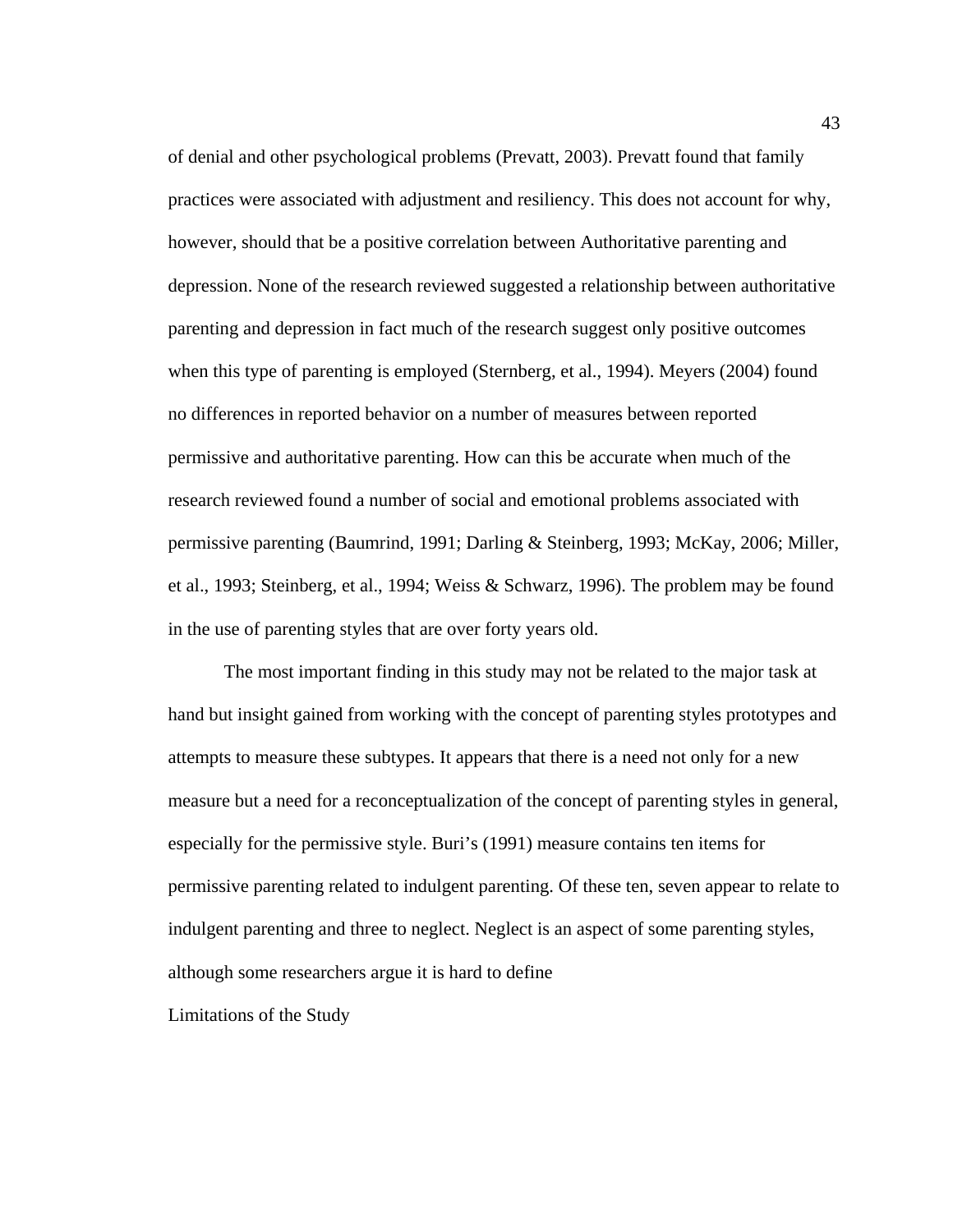The usual limitation of most beginning research attempted by beginning scholars, also applies to this study. The small sample of 62 makes this a pilot study, not a major study to test the measure. This small sample size affects the ability to generalize these findings, and to adequately make comparisons with a well researched measure like the PAQ. Some of the problems with generalization center on the fact that the participants were all college educated, in fact, the largest number of were seniors 46.8 percent, which is nearly half. Educated participants cannot be ruled out but they do not make a good representative sample of the population experiencing parenting. All levels of education should have been included by having equal or near equal Ns. Another limitation related to college education, is the fact that the participants attending the college were all Euro-American and middle class. A more diverse participant pool in terms of ethnic and cultural identity, as well as classes may have produced different answers from those found in this study. The gender difference was not great but having a larger number of females may have affected the results here, given the small number of participants. In spite of these limitations there is a great deal of value in these results. Generalization possibilities are not the only source of insight gained from research. Replication, comparison and correlations with other measures add to our knowledge regarding parenting style prototypes.

This study had some problems with scoring the PSS. The PAQ asks questions leading directly to being scored as Authoritative, Authoritarian and Permissive responses, while the PSS had face validity in terms of embedding the concepts of warmth, communication, maturity demands and reasoning. Although this may have lead the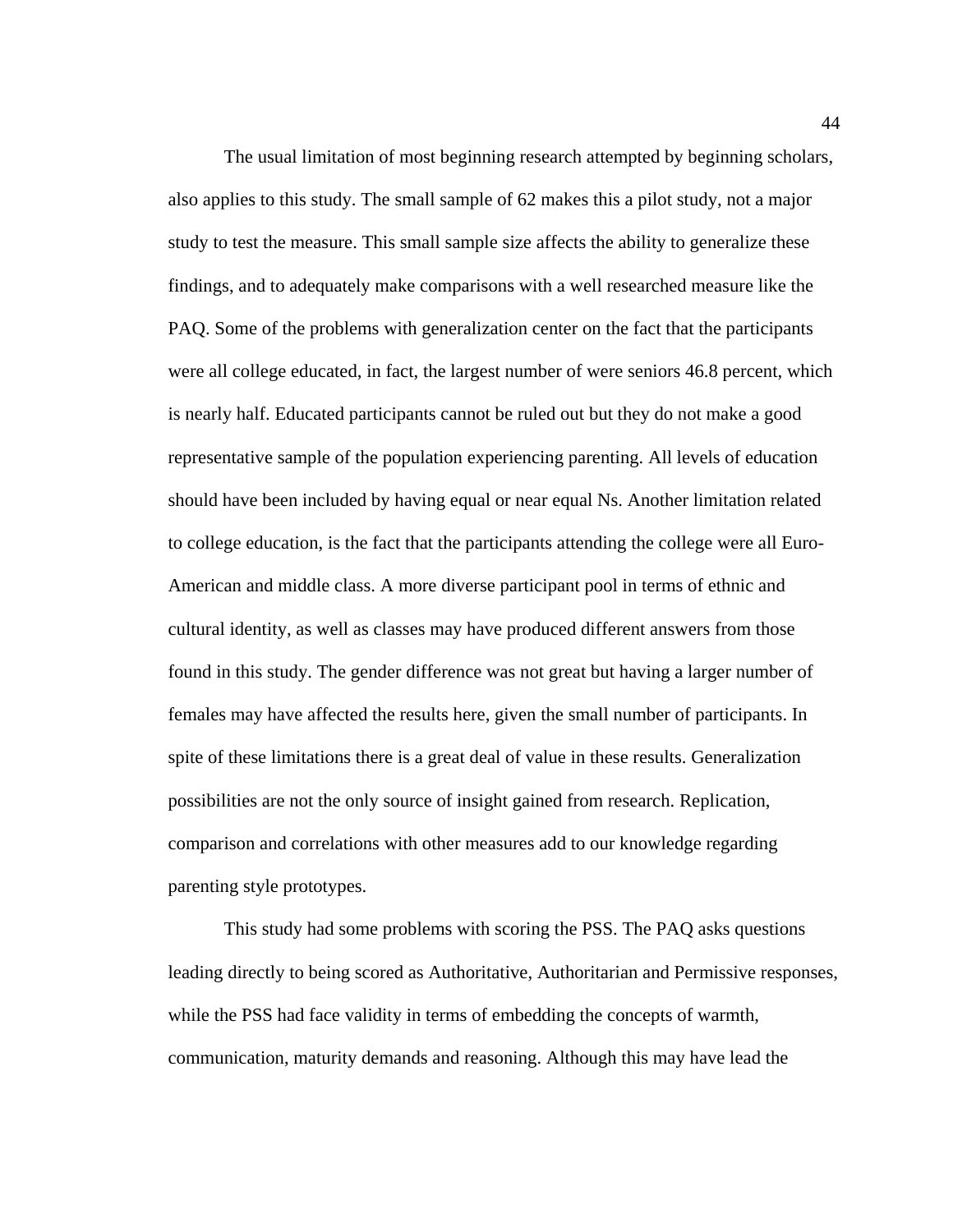participants to answer differently on the two measures in terms of parenting style the information obtained may be of great value.

Furthermore, the PAQ had a mother form and a father form asking the same questions and the PSS had only one form, and referred not to mother or father but to parent. The unequal nature of the three relationships may have affected the results obtained here. Only the mother form was employed for several reasons. First, some of the participants did not have a father. Also, some of the participants were confused because the questions and the order of the questions were the same only the directions changed from mother to father. Many of the participants expressed dissatisfaction with having to respond to the same questions over again. In this study only the responses for mother were employed in attempt to equalize the responses. It was thought that when answering for mother only one parent was involved. Again, making this decision may have affected the responses obtained here.

It is hoped that this research be replicated with the following modifications; a larger and more diverse sample is needed in terms of gender, education, ethnic and cultural backgrounds, a larger sample of participants in general is needed, and finally, the measures need to be modified to have a better fit one way would be to separate permissive. It is important but in research of this nature it may be more important to modify the measures employed for greater comparison.

Finally, some of the insights gained from this research suggest that further researchers should look at the concept of parenting style prototypes in general. It may be that new prototypes especially from a developmental perspective need to be developed in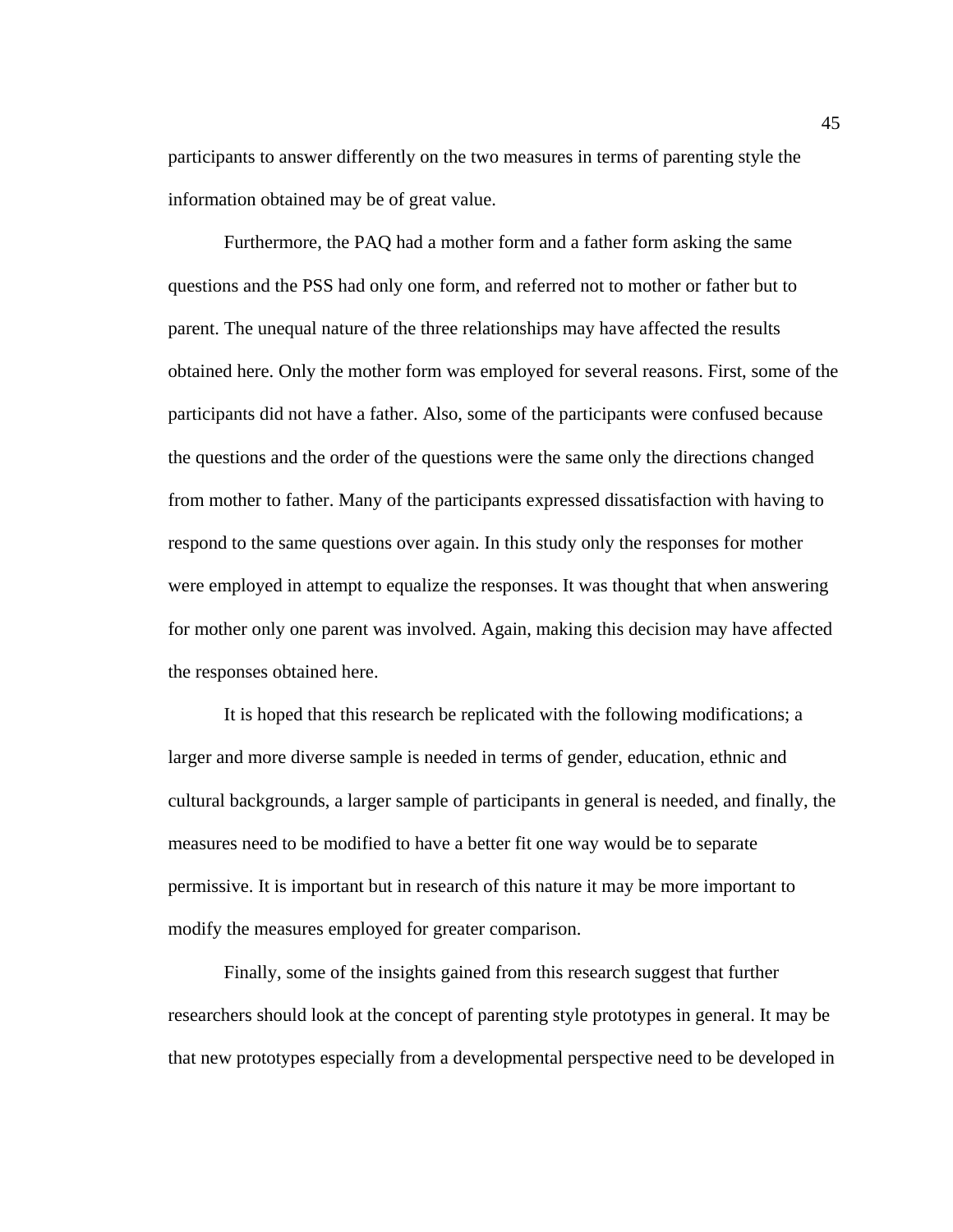terms of the definition, measuring and application of parenting style prototypes (Brennner & Fox, 1999).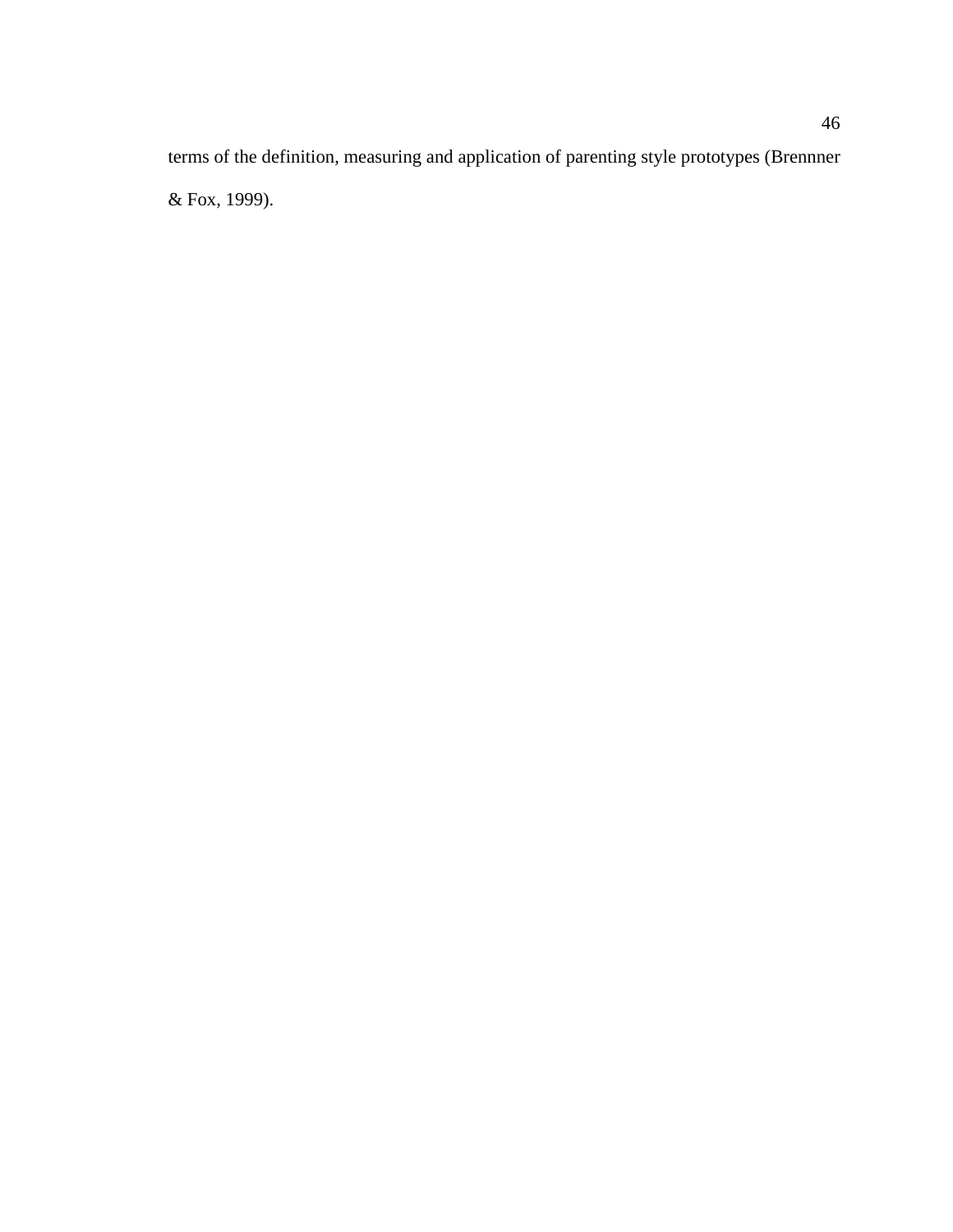### **Conclusions**

The major importance of this study may not be in the results found here but in the effort expanded in designing a new measure to match the research labors of current researchers. The failure of this study to establish validity does not discredit the notion of a new measure. The fault in this study, in terms of validity may lie outside of the current research practices on parental style prototypes. In fact the fault may be in attempting to replicate research based on notions regarding parenting styles that are forty years old. Parenting and raising children is a dynamic behavior that may change over time and what is needed is not only a new major or modified measure, but new major research on what constitutes parenting style prototypes in this new century. Continued research on the PSS may be the first step in this direction.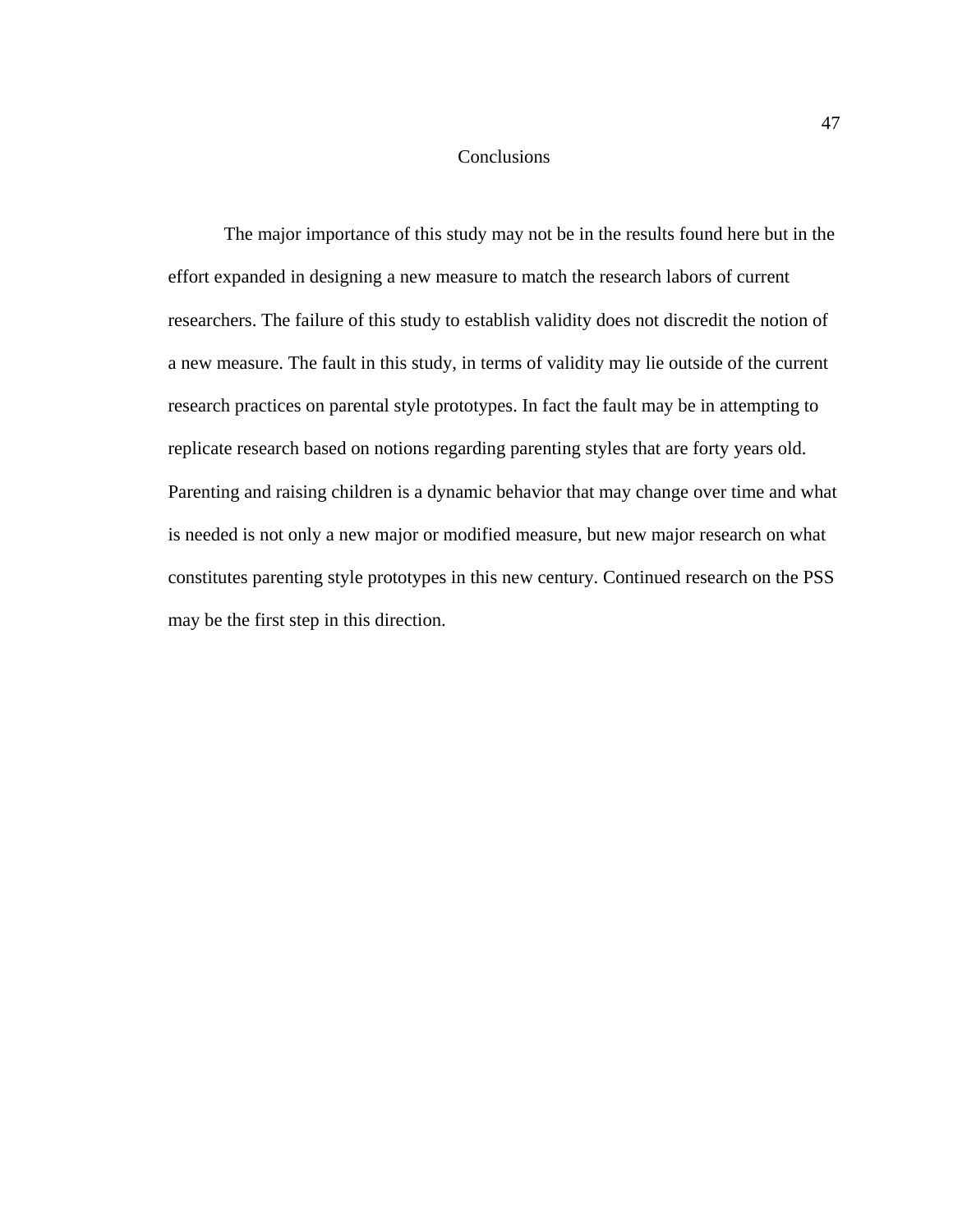#### References

- Barber, B. K. (1996). Parental psychological control: Revisiting a neglected construct. *Child Development, 67*(6), 3296-3319.
- Baumrind, D. (1966). Effects of authoritative parental control on child behavior. *Child Development*, 37, 887-907.
- Baumrind, D. (1971). Current patterns of parental authority. *Developmental PsychologyMonographs*, 4(1, Part 2).
- Baumrind, D. (1991). Parenting styles and adolescent development. In J. Brooks-Gunn, R. Lerner, & A. C. Petersen (Eds.), *The encyclopedia of adolescence* (pp.746- 758). New York: Garland.
- Beck, A. T., Brown, G., & Steer, R. A. (1989). Sex differences on the revised Beck Depression Inventory for outpatients with affective disorders. *Journal of Personality Assessment*, 53, 693-702.
- Beck, A. T., Steer, R. A., & Brown, G. K. (1996). *Beck Depression Inventory II Manual*. San Antonio, TX: The Psychological Corporation.
- Berger. K. (2000). The *Developing Person Through the Life Span*. New York: Worth Publishing, Inc.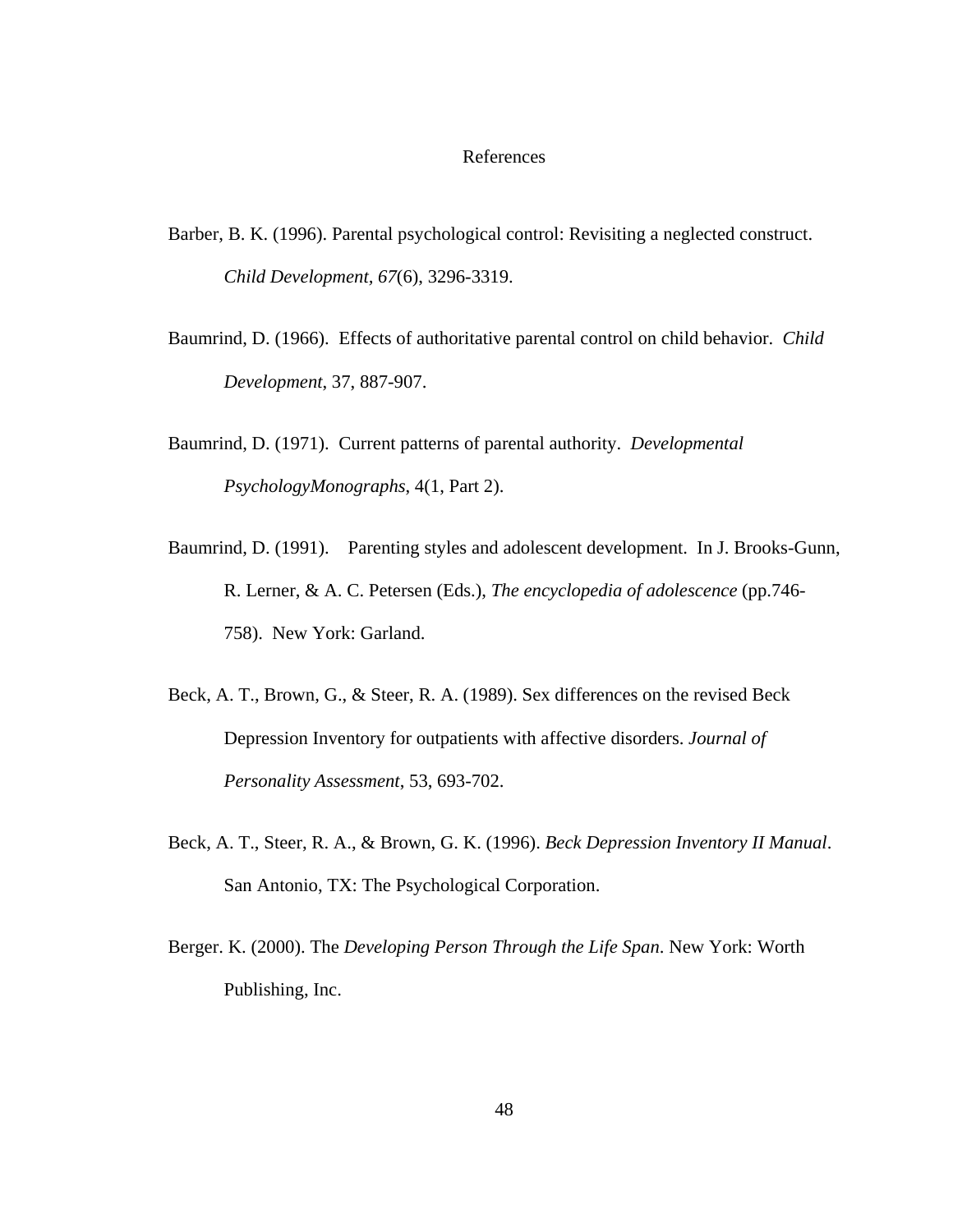- Brenner, V. & Fox, F. A. (1999). An empirically derived classification of parenting practices. *Journal of Genetic Psychology*, 160, 343-356.
- Buri, J. (1991). Parental Authority Questionnaire. *Journal of Personality Assessment*, 57(1), 110-119.
- Chao, R. K. (2001). Extending research on the consequences of parenting style for Chinese Americans and European Americans. *Child Development*, 72 (6), 1832- 1843.
- Cole, P.M., Michel, M.K., & Teti, L. O. (1994). The development of emotion regulation and dysregulation: A clinical perspective. In N.A. Fox (Ed.), *Monographs of the Society for Research in Child Development*.
- Darling, N., & Steinberg, L. (1993). Parenting style as context: An integrative model. *Psychological Bulletin, 13*(3)*,* 487-496.
- Eisenberg N., Spinrad, T. L., Fabes, R. A., Reiser, M., Cumberland, A., Shepard, S.A.,
- Valiente, C., Losoya, S. H., Guthrie, I.K., & Thompson, M. (2004). The relations of effortful control and impulsivity to children's resiliency and adjustment. *Child Development*, 75, 25-46.
- Eisenberg N., & Valiente C. (2002). Parenting and children's prosocial and moral development. In M. Bornstein (Ed.), *Handbook of Parenting: Vol. 5: Practical issues in parenting*. Mahwah, NJ: Lawrence Erlbaum Associates.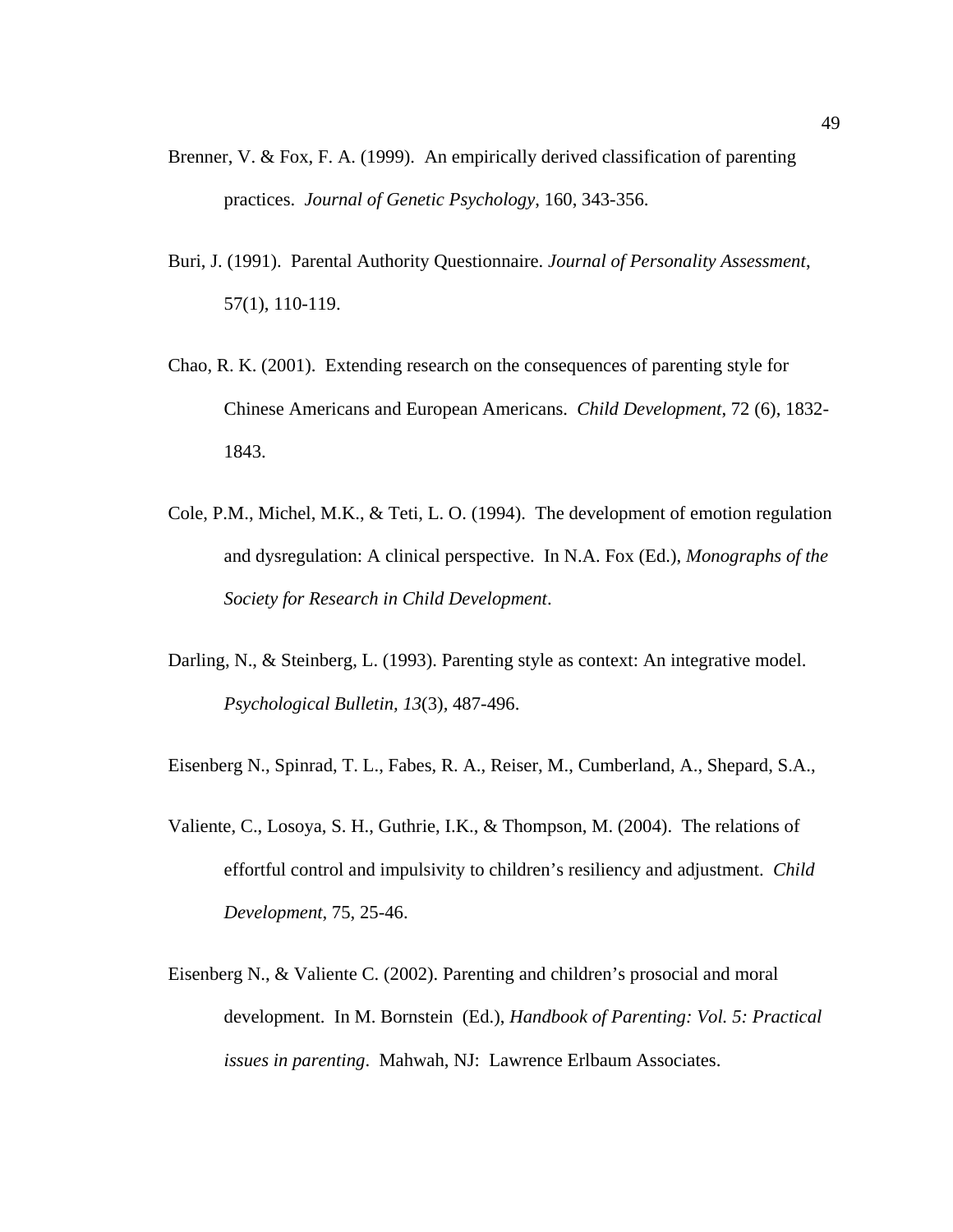- Elmore, B., Weinstein, J., & Ribeiro, L. (2002). *The Parenting Styles Scale*. Paper Presented at the Western Psychological Association meetings, April 2006.
- Fischel, J. E., & Liebert, R.M. (2000). Disorders of elimination. In A. J. Sameroff, M. Lewis, & S. M. Miller (Eds.), *Handbook of developmental psychopathology* (pp.625-640). New York, Kluwer Academic.
- Gartrell, D.J. (1995). Misbehavior or mistaken behavior? *Young Children*, 50(5), 27-34.
- Gartrell, D. J. (2003). A *guidance approach for the encouraging classroom (3rd ed.)* Clifton Park, NY: Delmar Learning.
- Gershoff, R. T. (2002). Parental corporal punishment and associated child behaviors and experiences: A meta-analytic and theoretical review. *Psychological Bulletin*, 128, 539-579.
- Gray, M. R., Steinberg, L. (1999). Unpacking authoritative parenting: Reassessing a multidimensional construct. *Journal of Marriage and Family*, 61, 574-587.

Henshaw, J. (2009). *What parenting style is best?*

http://www.familyresource.com/parenting/ parent-education/what-parenting-styleis-best.

Holden, G. W., & Miller, P. C. (1999). Enduring and different: A meta-analysis of the similarity in parents' child rearing. *Psychological Bulletin*, 125, 223-254.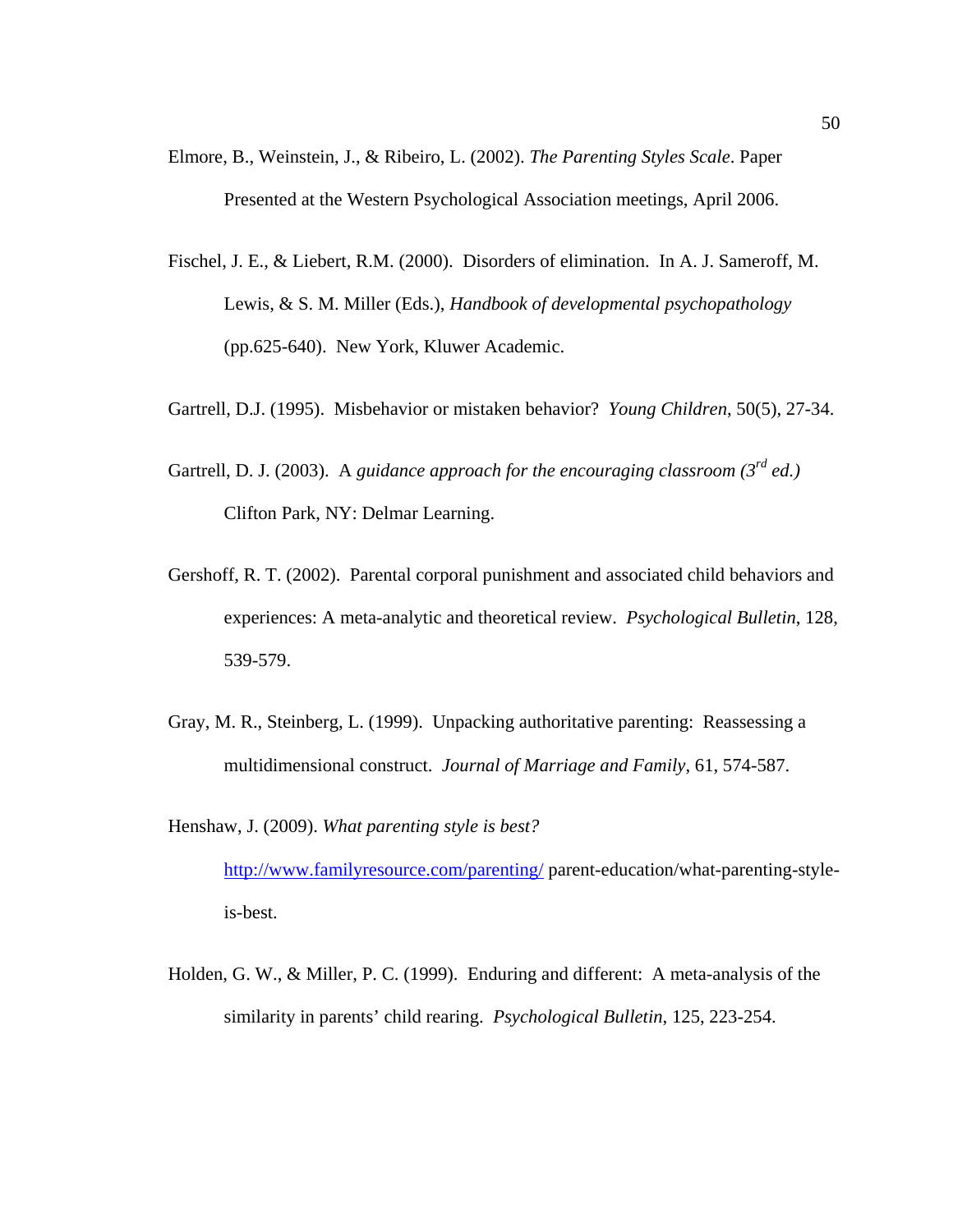- Kerig, P., & Wenar, C. (2006). *Developmental Psychopathology: From infancy through adolescence*. New York: McGraw Hill.
- Lamborn, S., Mounts, N., Steinberg, L., & Dornbusch, S.M. (1991). Patterns of competence and adjustment from authoritative, authoritarian, indulgent, and neglectful families. *Child Development*, 62, 1049-1065.
- Loether, H. J., & McTavish D. J. (1988). *Descriptive and Inferential Statistics: An Introduction. (3rd ed.)*. Boston, MA: Allyn and Bacon.
- Maccoby, E. E., & Martin, J. A. (1983). Socialization in the context of the family: Parent–child interaction. P. H. Mussen (Ed.) & E. M. Hetherington (Vol. Ed.), *Handbook of child psychology: Vol. 4. Socialization, personality, and social development* (4th ed., pp. 1-101). New York: Wiley.
- Maccoby, E. E. (1991). The role of parents in the socialization of their children: A Historical overview. *Developmental Psychology*, 28, 1006-1017.
- Maccoby, E. E. (2000). Parenting and its effect on children: On reading and misreading behavior. *Genetics Annual Review of Psychology 2000.* Vol. 51, 1-24.
- McCord, J. (1996). Unintended consequences of punishment. *Pediatrics*, 98, 832-834.
- McKay, M. (2006). P*arenting practices in emerging adulthood: Development of a new measure*, (M.A), Brigham Young University.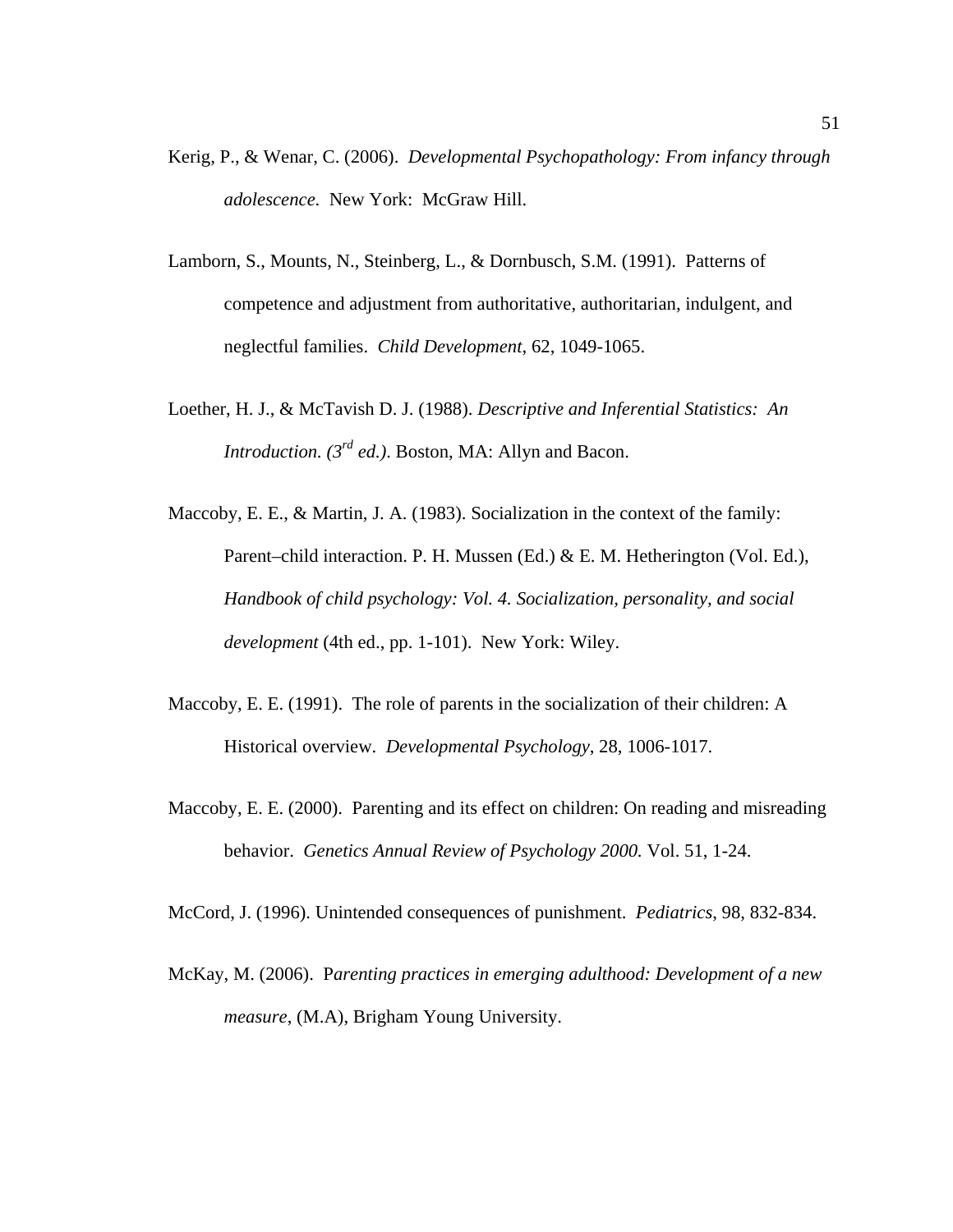- Meyer, D. (2004). *Exploring secure attachment and parenting style as they relate to intimacy, well-being, social problem-solving and ego-identity*, (M.A), Humboldt State University.
- Miller, N. B., Cowan, P. A., Cowan, C. P., Hetherington, E. M., & Clingempeel, W. G. (1993). Externalizing in preschoolers and early adolescents: A cross-study replication of a family model. *Developmental Psychology*, 29, 3-18.
- Prevatt, F. F. (2003). The contribution of parenting practices in a risk and resiliency model of children's adjustment.. *British Journal of Developmental* Psychology, 21,469-480.
- Schumacher, J. A., Smith-Slep, A. M., Heyman, R. E., (2001). *Risk factors for child neglect. Aggression and Violent Behavior*, 6, 231-254.
- Steinberg, L. (1990). *Interdependency in the family: Autonomy, conflict, and harmony. In S. Feldman & G. Elliot (Eds.), At the threshold: The developing adolescent, (pp. 255-276)*. Cambridge, MA: Harvard University Press.
- Steinberg, L., Dornbusch, S. M., & Brown, B. (1992). Ethnic differences in adolescent achievement: An ecological perspective. *American Psychologist*, 47, 723-729.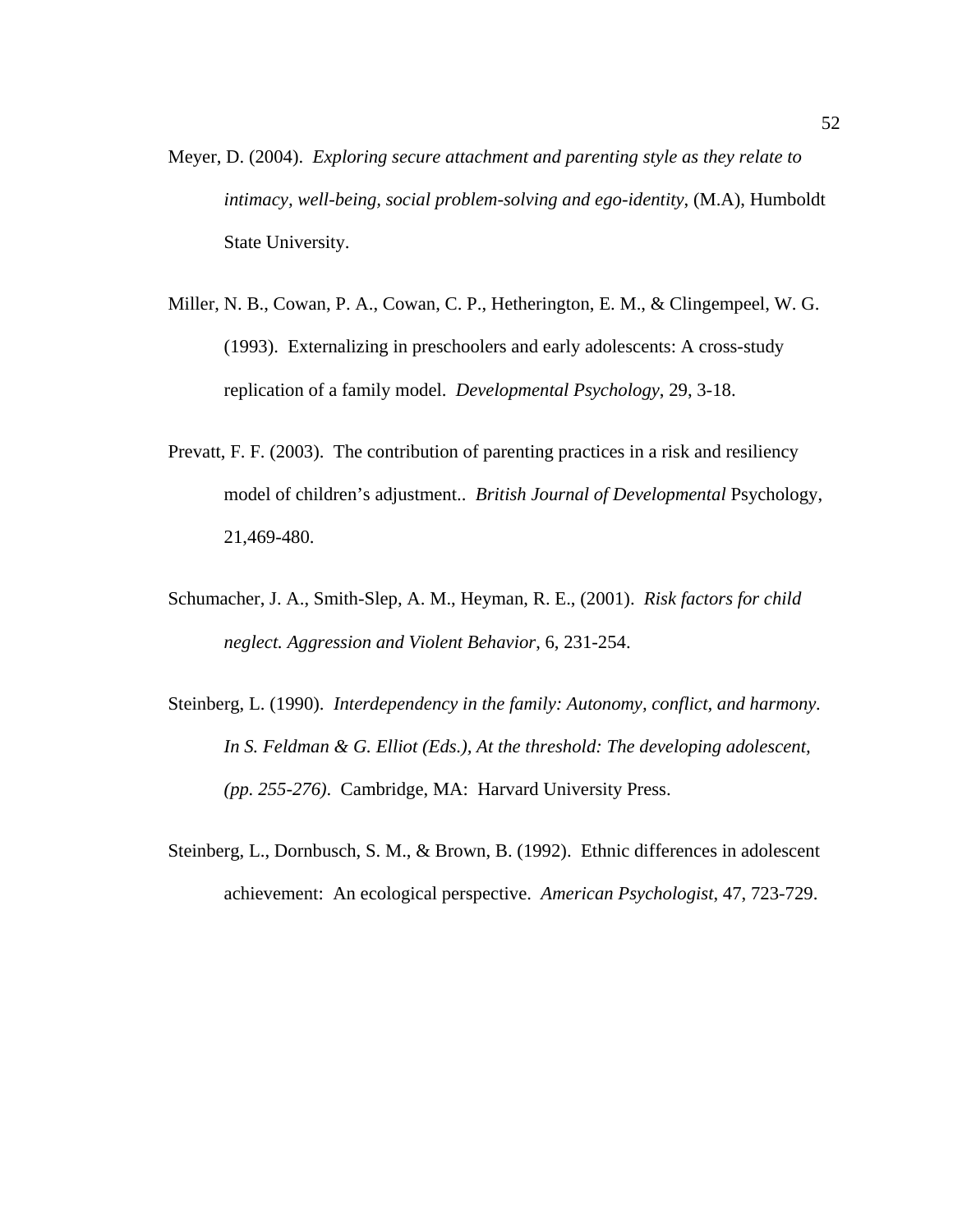- Steinberg, L., Lamborn, S. D., Darling, N., Mounts, N. S., & Dornbusch, S. M. (1994). Over-time changes in adjustment and competence among adolescents from authoritative, authoritarian, indulgent, and neglectful families. *Child Development*, 65, 754-770.
- Thompson, R. A. (1998). Early sociopersonality development. In W. Damon (Series Ed.) & N. Eisenberg (Vol. Ed.) *Handbook of child psychology Vol. 3, Social, emotional, and personality development* (4<sup>th</sup> ed., pp.25-104). New York: Wiley.
- Wagner, K. V. (2009). Parenting styles: The four styles of parenting. http://psychology.about.com/od/developmentalpsychology/a/parenting-style.htm
- Wang, S., & Tamis-LeMonda, C. (2003). Do child-rearing values in Taiwan and the United States reflect cultural values of collectivism and individualism? *Journal of Cross-Cultural Psychology*, 34, 629-642.
- Weiss, L. H., & Schwarz, J. C. (1996). The relationship between parenting types and older adolescents' personality, academic achievement, adjustment, and substance use. *Child Development, 67*(5), 2101-2114.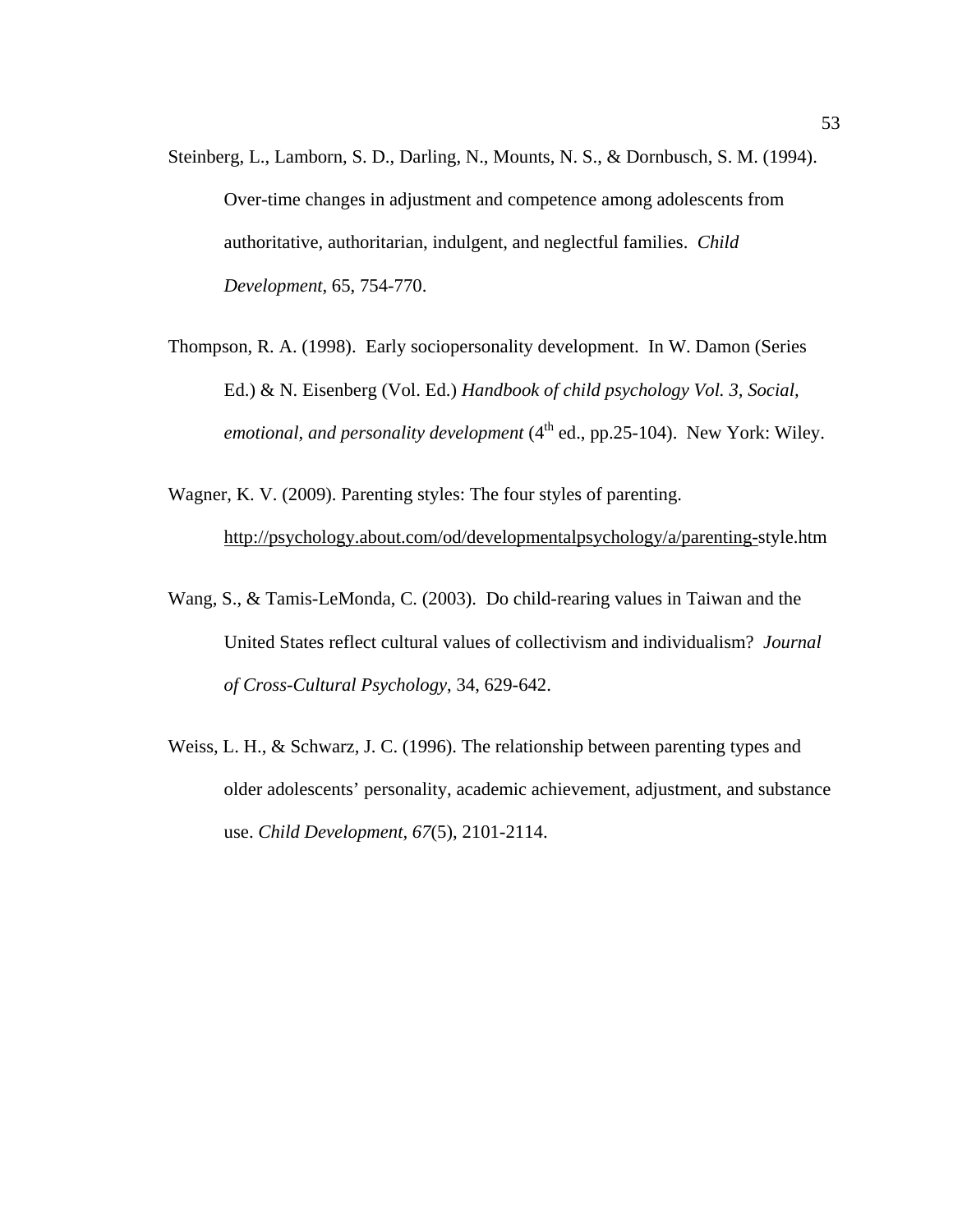# Appendix A

Parental Authority Questionnaire (PAQ)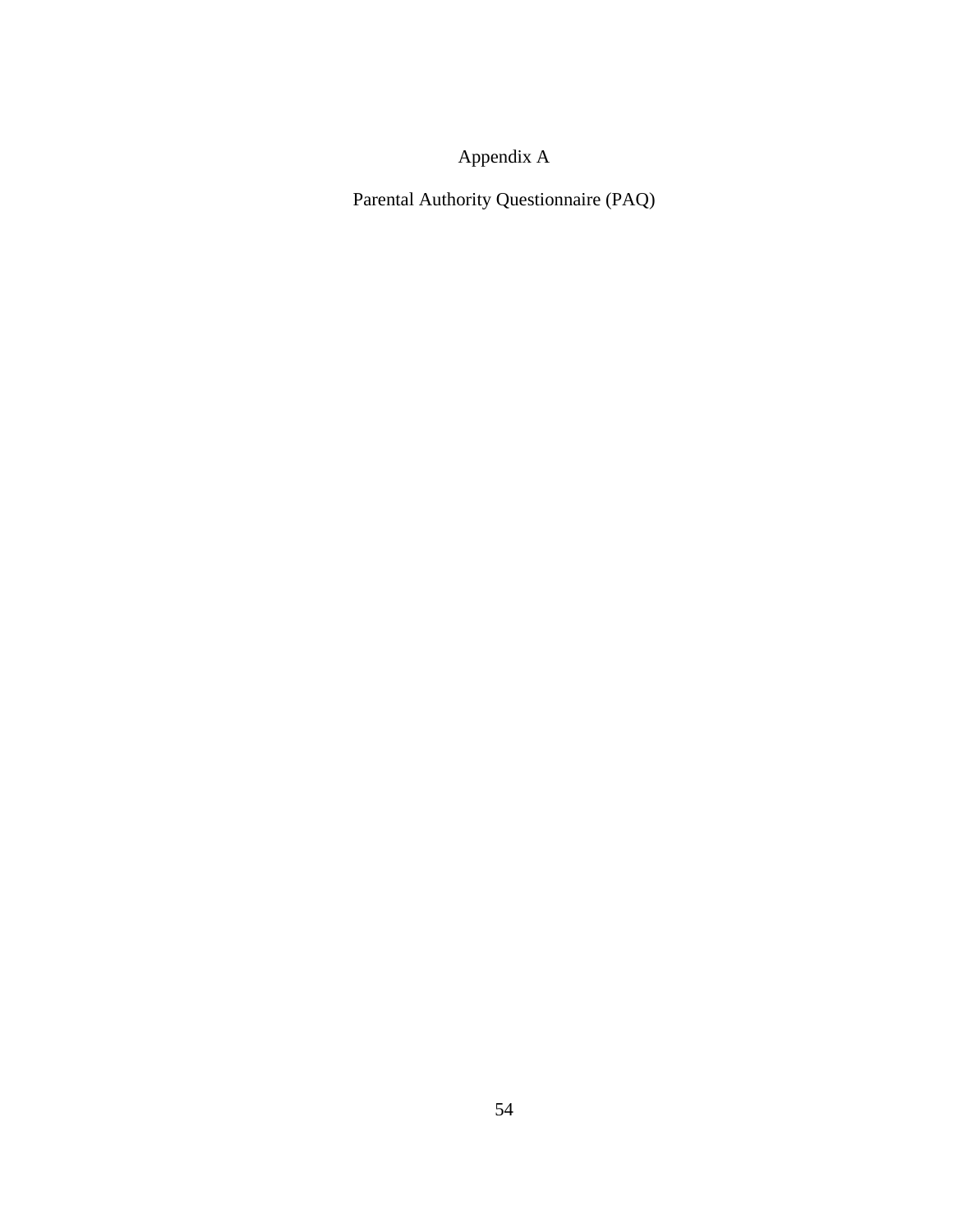Instructions. For each of the following statements, circle the number of the 5-point scale  $(1 =$  strongly disagree,  $5 =$  strongly agree) that best describes how that statement applies to you and your father. Try to read and think about each statement as it applies to you and your father during your years of growing up at home. There are no right or wrong answers, so don't spend a lot of time on any one item. We are looking for your overall impression regarding each statement. Be sure not to omit any items.

1. While I was growing up my mother felt that in a well-run home the children should have their way in the family as often as the parents do.

| Strongly | Disagree | Neither agree | Agree | <b>Strongly Agree</b> |
|----------|----------|---------------|-------|-----------------------|
| Disagree |          | nor disagree  |       |                       |

2. Even if his children didn't agree with her, my mother felt that it was for our own good if we were forced to conform to what she thought was right.

| Strongly | Disagree | Neither agree | Agree | <b>Strongly Agree</b> |
|----------|----------|---------------|-------|-----------------------|
| Disagree |          | nor disagree  |       |                       |

3. Whenever my mother told me to do something as I was growing up, she expected me to do it immediately without asking any questions.

| Strongly | Disagree | Neither agree | Agree | <b>Strongly Agree</b> |
|----------|----------|---------------|-------|-----------------------|
| Disagree |          | nor disagree  |       |                       |

4. As I was growing up, once family policy had been established, my mother discussed the reasoning behind the policy with the children in the family.

| Strongly<br>Disagree | Disagree | Neither agree<br>nor disagree | Agree | <b>Strongly Agree</b> |
|----------------------|----------|-------------------------------|-------|-----------------------|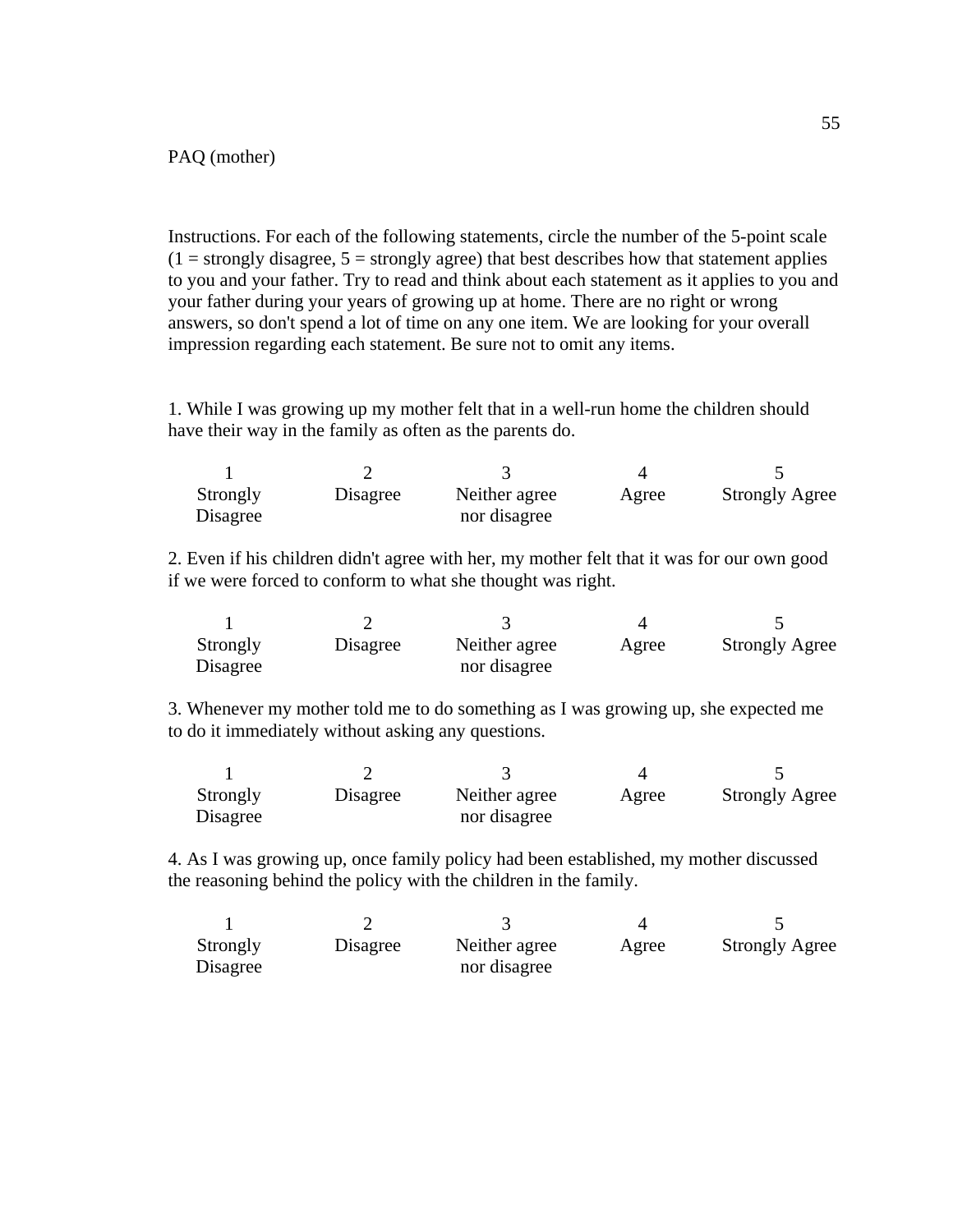5. My mother has always encouraged verbal give-and-take whenever I have felt that family rules and restrictions were unreasonable.

| Strongly<br>Disagree | Disagree | Neither agree<br>nor disagree | Agree | <b>Strongly Agree</b> |
|----------------------|----------|-------------------------------|-------|-----------------------|

6. My mother has always felt that what children need is to be free to make up their own minds and to do what they want to do, even if this does not agree with what their parents might want.

| Strongly | Disagree | Neither agree | Agree | <b>Strongly Agree</b> |
|----------|----------|---------------|-------|-----------------------|
| Disagree |          | nor disagree  |       |                       |

7. As I was growing up my mother did not allow me to question any decision she had made.

| Strongly | Disagree | Neither agree | Agree | <b>Strongly Agree</b> |
|----------|----------|---------------|-------|-----------------------|
| Disagree |          | nor disagree  |       |                       |

8. As I was growing up my mother directed the activities and decisions of the children in the family through reasoning and discipline.

| Strongly | Disagree | Neither agree | Agree | <b>Strongly Agree</b> |
|----------|----------|---------------|-------|-----------------------|
| Disagree |          | nor disagree  |       |                       |

9. My mother has always felt that more force should be used by parents in order to get their children to behave the way they are supposed to.

| Strongly | Disagree | Neither agree | Agree | <b>Strongly Agree</b> |
|----------|----------|---------------|-------|-----------------------|
| Disagree |          | nor disagree  |       |                       |

10. As I was growing up my mother did not feel that I needed to obey rules and regulations of behavior simply because someone in authority had established them.

| Strongly | Disagree | Neither agree | Agree | <b>Strongly Agree</b> |
|----------|----------|---------------|-------|-----------------------|
| Disagree |          | nor disagree  |       |                       |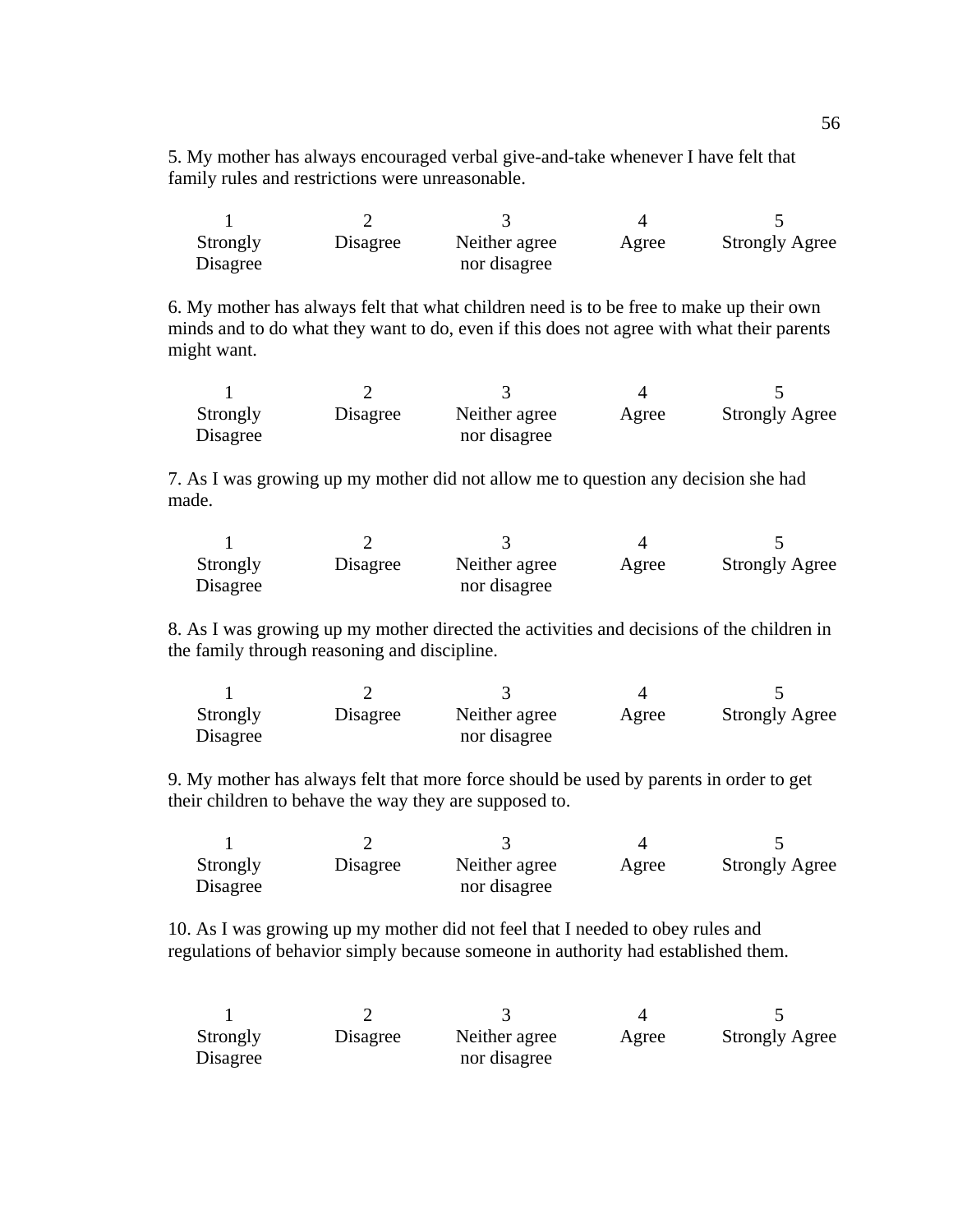11. As I was growing up I knew what my mother expected of me in my family, but I also felt free to discuss those expectations with my mother when I felt that they were unreasonable.

| Strongly<br>Disagree | Disagree | Neither agree<br>nor disagree | Agree | <b>Strongly Agree</b> |
|----------------------|----------|-------------------------------|-------|-----------------------|

12. My mother felt that wise parents should teach their children early just who is boss in the family.

| Strongly<br>Disagree | Disagree | Neither agree<br>nor disagree | Agree | <b>Strongly Agree</b> |
|----------------------|----------|-------------------------------|-------|-----------------------|

13. As I was growing up, my mother seldom gave me expectations and guidelines for my behavior.

| Strongly | Disagree | Neither agree | Agree | <b>Strongly Agree</b> |
|----------|----------|---------------|-------|-----------------------|
| Disagree |          | nor disagree  |       |                       |

14. Most of the time as I was growing up my mother did what the children in the family wanted when making family decisions.

| Strongly | Disagree | Neither agree | Agree | <b>Strongly Agree</b> |
|----------|----------|---------------|-------|-----------------------|
| Disagree |          | nor disagree  |       |                       |

15. As the children in my family were growing up, my mother consistently gave us direction and guidance in rational and objective ways.

| Strongly | Disagree | Neither agree | Agree | <b>Strongly Agree</b> |
|----------|----------|---------------|-------|-----------------------|
| Disagree |          | nor disagree  |       |                       |

16. As I was growing up my mother would get very upset if I tried to disagree with her.

| Strongly | Disagree | Neither agree | Agree | <b>Strongly Agree</b> |
|----------|----------|---------------|-------|-----------------------|
| Disagree |          | nor disagree  |       |                       |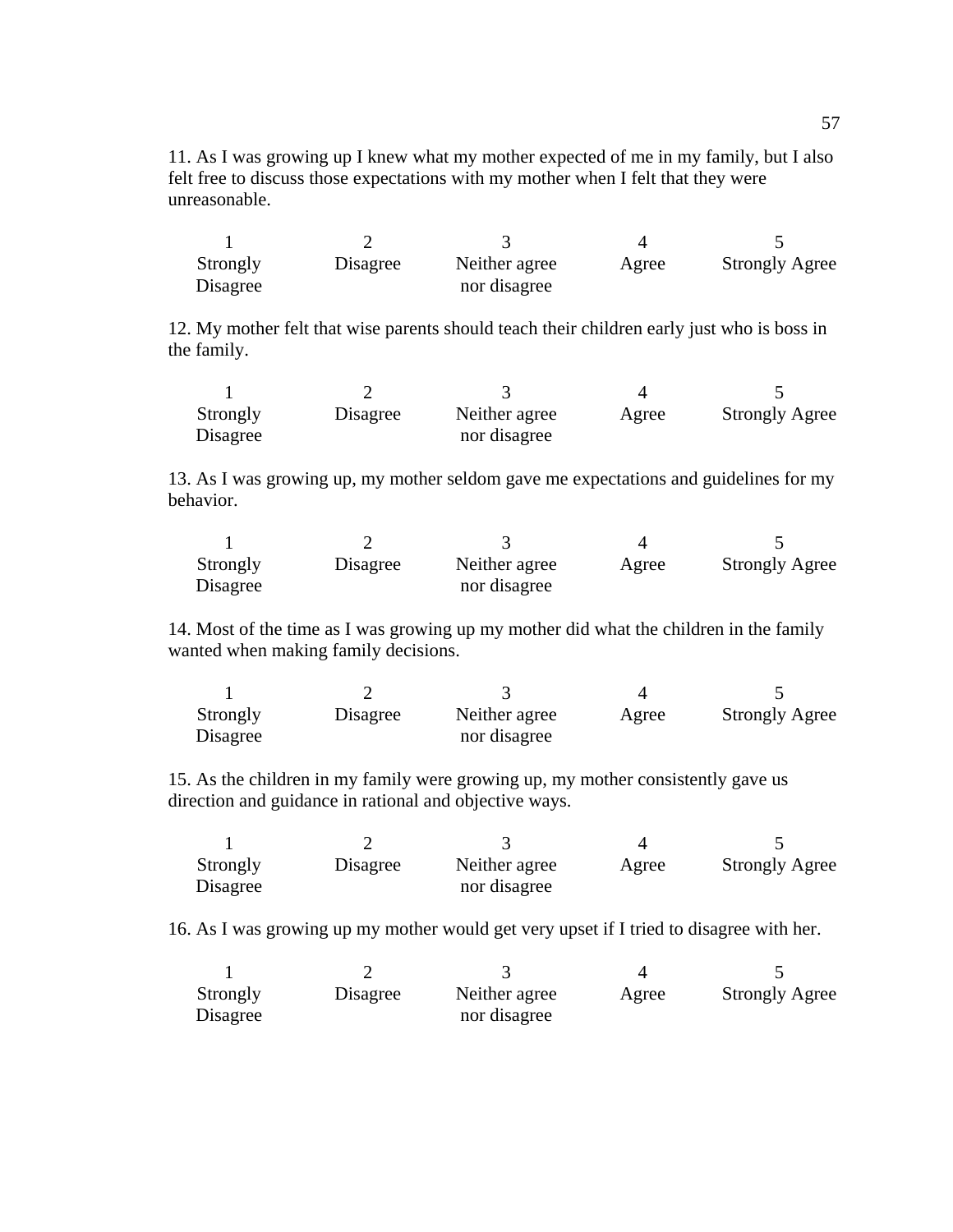17. My mother feels that most problems in society would be solved if parents would not restrict their children's activities, decisions, and desires as they are growing up.

| Strongly<br>Disagree | Disagree | Neither agree<br>nor disagree | Agree | <b>Strongly Agree</b> |
|----------------------|----------|-------------------------------|-------|-----------------------|

18. As I was growing up my mother let me know what behavior she expected of me, and if I didn't meet those expectations, she punished me.

| Strongly | Disagree | Neither agree | Agree | <b>Strongly Agree</b> |
|----------|----------|---------------|-------|-----------------------|
| Disagree |          | nor disagree  |       |                       |

19. As I was growing up my mother allowed me to decide most things for myself without a lot of direction from her.

| Strongly | Disagree | Neither agree | Agree | <b>Strongly Agree</b> |
|----------|----------|---------------|-------|-----------------------|
| Disagree |          | nor disagree  |       |                       |

20. As I was growing up my mother took the children's opinions into consideration when making family decisions, but she would not decide for something simply because the children wanted it.

| Strongly | Disagree | Neither agree | Agree | <b>Strongly Agree</b> |
|----------|----------|---------------|-------|-----------------------|
| Disagree |          | nor disagree  |       |                       |

21. My mother did not view herself as responsible for directing and guiding my behavior as I was growing up.

| Strongly | Disagree | Neither agree | Agree | <b>Strongly Agree</b> |
|----------|----------|---------------|-------|-----------------------|
| Disagree |          | nor disagree  |       |                       |

22. My mother had clear standards of behavior for the children in our home as I was growing up, but she was willing to adjust those standards to the needs of each of the individual children in the family.

| Strongly | Disagree | Neither agree | Agree | <b>Strongly Agree</b> |
|----------|----------|---------------|-------|-----------------------|
| Disagree |          | nor disagree  |       |                       |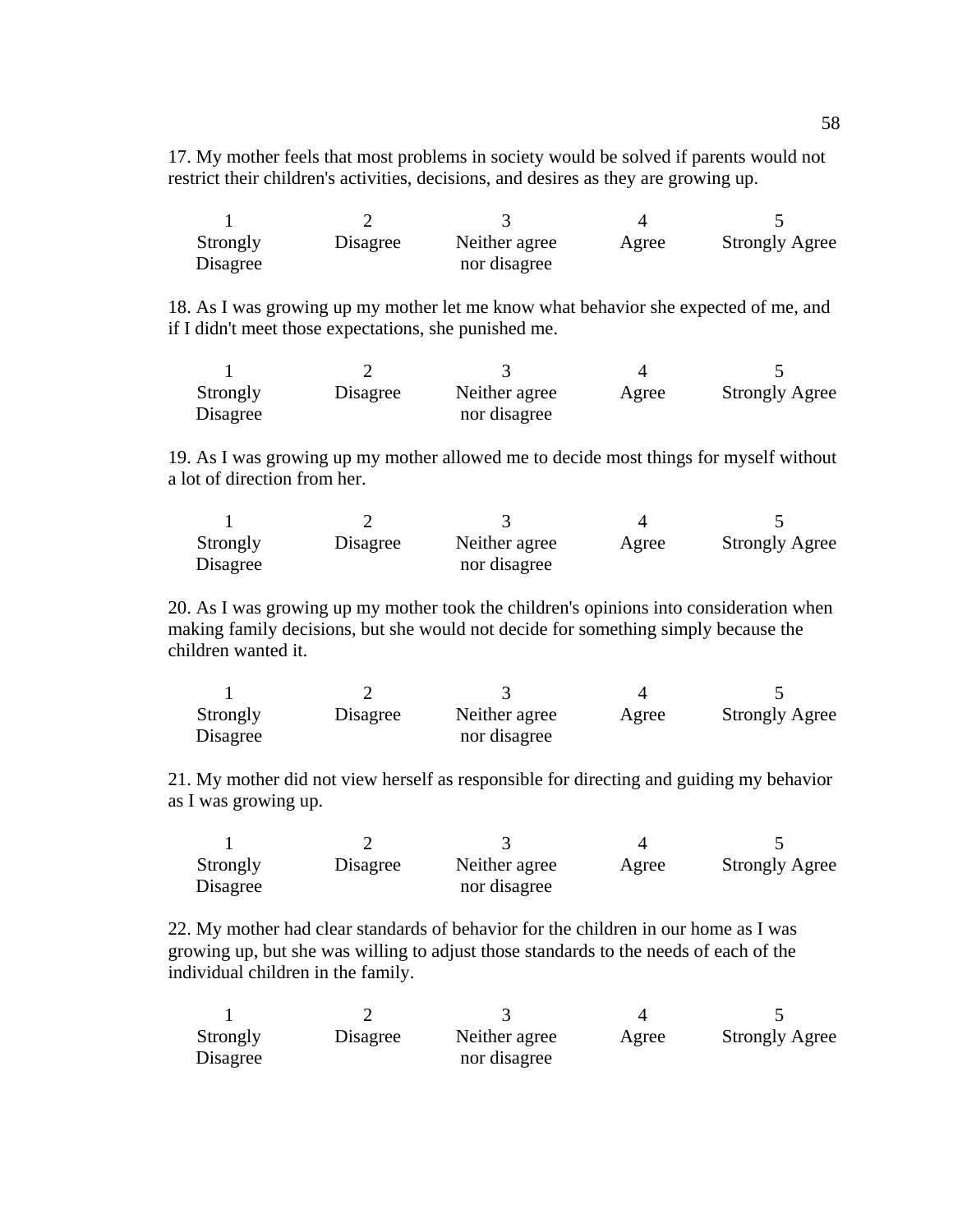23. My mother gave me direction for my behavior and activities as I was growing up and she expected me to follow her direction, but she was always willing to listen to my concerns and to discuss that direction with me.

| Strongly | Disagree | Neither agree | Agree | <b>Strongly Agree</b> |
|----------|----------|---------------|-------|-----------------------|
| Disagree |          | nor disagree  |       |                       |

24. As I was growing up my mother allowed me to form my own point of view on family matters and she generally allowed me to decide for myself what I was going to do.

| Strongly | Disagree | Neither agree | Agree | <b>Strongly Agree</b> |
|----------|----------|---------------|-------|-----------------------|
| Disagree |          | nor disagree  |       |                       |

25. My mother has always felt that most problems in society would be solved if we could get parents to strictly and forcibly deal with their children when they don't do what they are supposed to as they are growing up.

| Strongly | Disagree | Neither agree | Agree | <b>Strongly Agree</b> |
|----------|----------|---------------|-------|-----------------------|
| Disagree |          | nor disagree  |       |                       |

26. As I was growing up my mother often told me exactly what she wanted me to do and how she expected me to do it.

| Strongly | Disagree | Neither agree | Agree | <b>Strongly Agree</b> |
|----------|----------|---------------|-------|-----------------------|
| Disagree |          | nor disagree  |       |                       |

27. As I was growing up my mother gave me clear direction for my behaviors and activities, but she was also understanding when I disagreed with her.

| Strongly | Disagree | Neither agree | Agree | <b>Strongly Agree</b> |
|----------|----------|---------------|-------|-----------------------|
| Disagree |          | nor disagree  |       |                       |

28. As I was growing up my mother did not direct the behaviors, activities, and desires of the children in the family.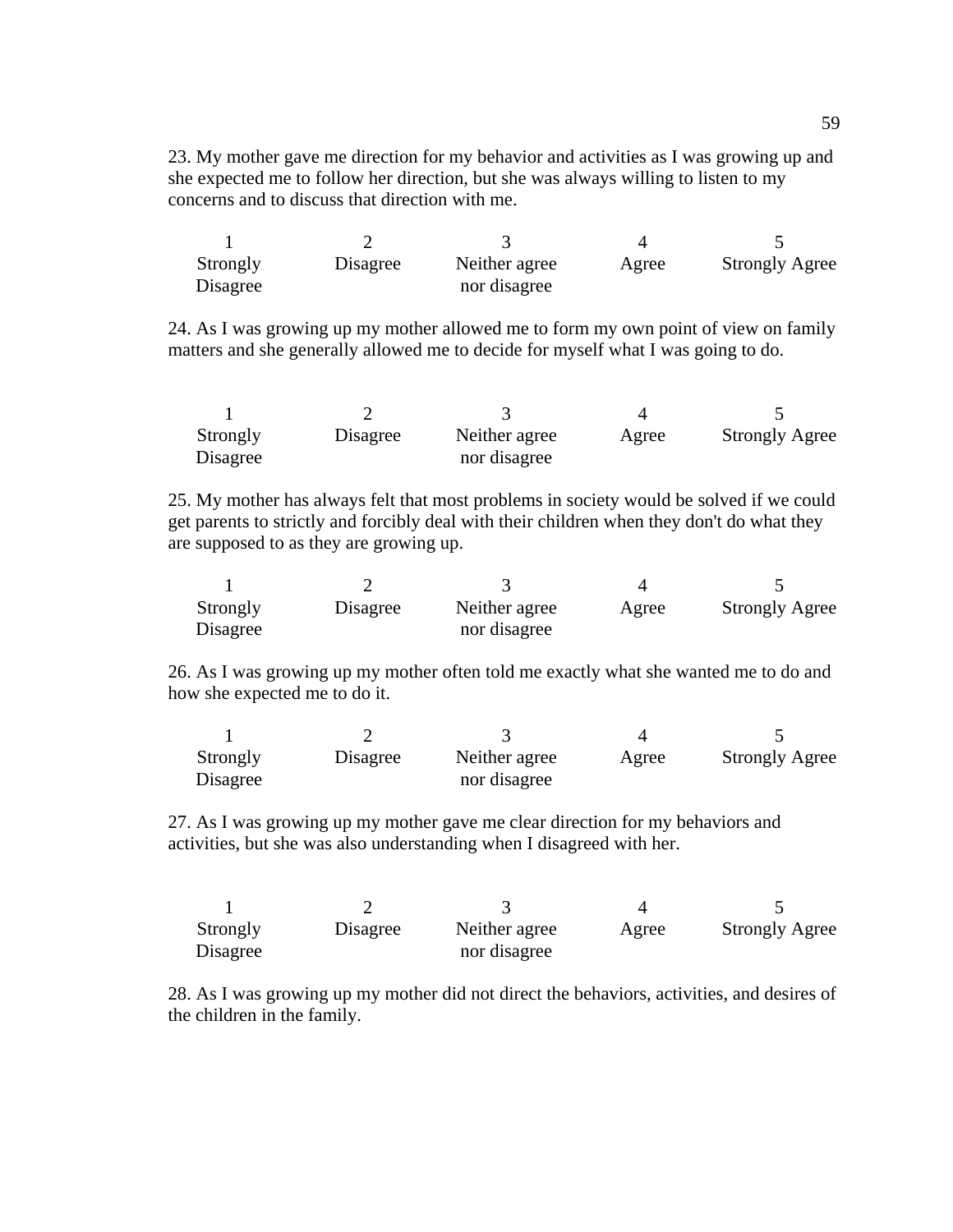| Strongly | Disagree | Neither agree | Agree | <b>Strongly Agree</b> |
|----------|----------|---------------|-------|-----------------------|
| Disagree |          | nor disagree  |       |                       |

29. As I was growing up I knew what my mother expected of me in the family and she insisted that I conform to those expectations simply out of respect for her authority.

| Strongly | Disagree | Neither agree | Agree | <b>Strongly Agree</b> |
|----------|----------|---------------|-------|-----------------------|
| Disagree |          | nor disagree  |       |                       |

30. As I was growing up, if my mother made a decision inthe family that hurt me, she was willing to discuss that decision with me and to admit it if she had made a mistake.

| Strongly | Disagree | Neither agree | Agree | <b>Strongly Agree</b> |
|----------|----------|---------------|-------|-----------------------|
| Disagree |          | nor disagree  |       |                       |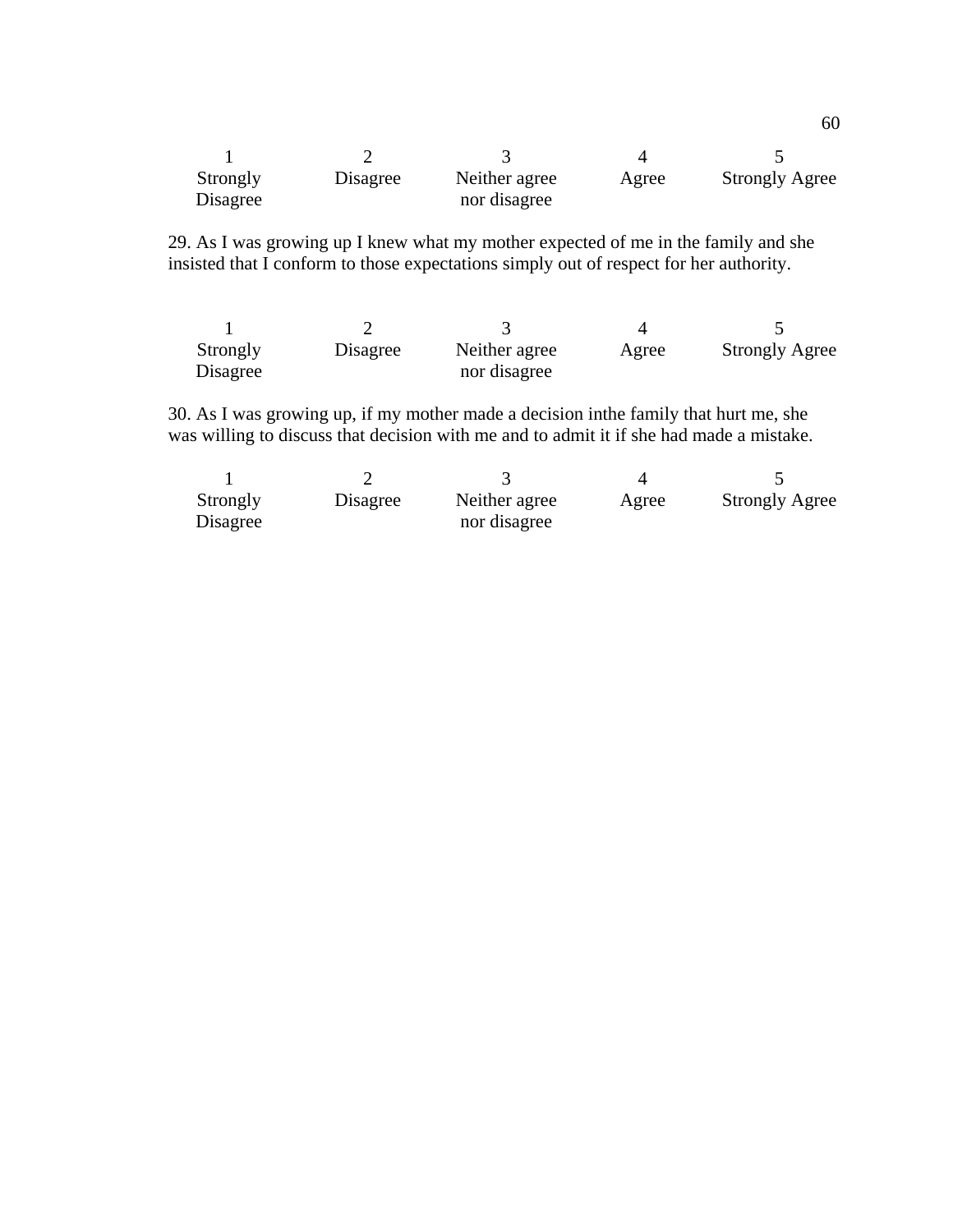### PAQ (father)

*Instructions.* For each of the following statements, circle the number of the 5-point scale  $(1 = strongly disagree, 5 = strongly agree)$  that best describes how that statement applies to you and your father. Try to read and think about each statement as it applies to you and your father during your years of growing up at home. There are no right or wrong answers, so don't spend a lot of time on any one item. We are looking for your overall impression regarding each statement. Be sure not to omit any items.

1. While I was growing up my father felt that in a well-run home the children should have their way in the family as often as the parents do.

| Strongly | Disagree | Neither agree | Agree | <b>Strongly Agree</b> |
|----------|----------|---------------|-------|-----------------------|
| Disagree |          | nor disagree  |       |                       |

2. Even if his children didn't agree with him, my father felt that it was for our own good if we were forced to conform to what he thought was right.

| Strongly | Disagree | Neither agree | Agree | <b>Strongly Agree</b> |
|----------|----------|---------------|-------|-----------------------|
| Disagree |          | nor disagree  |       |                       |

3. Whenever my father told me to do something as I was growing up, he expected me to do it immediately without asking any questions.

| Strongly<br>Disagree | Disagree | Neither agree<br>nor disagree | Agree | <b>Strongly Agree</b> |
|----------------------|----------|-------------------------------|-------|-----------------------|

4. As I was growing up, once family policy had been established, my father discussed the reasoning behind the policy with the children in the family.

| Strongly | Disagree | Neither agree | Agree | <b>Strongly Agree</b> |
|----------|----------|---------------|-------|-----------------------|
| Disagree |          | nor disagree  |       |                       |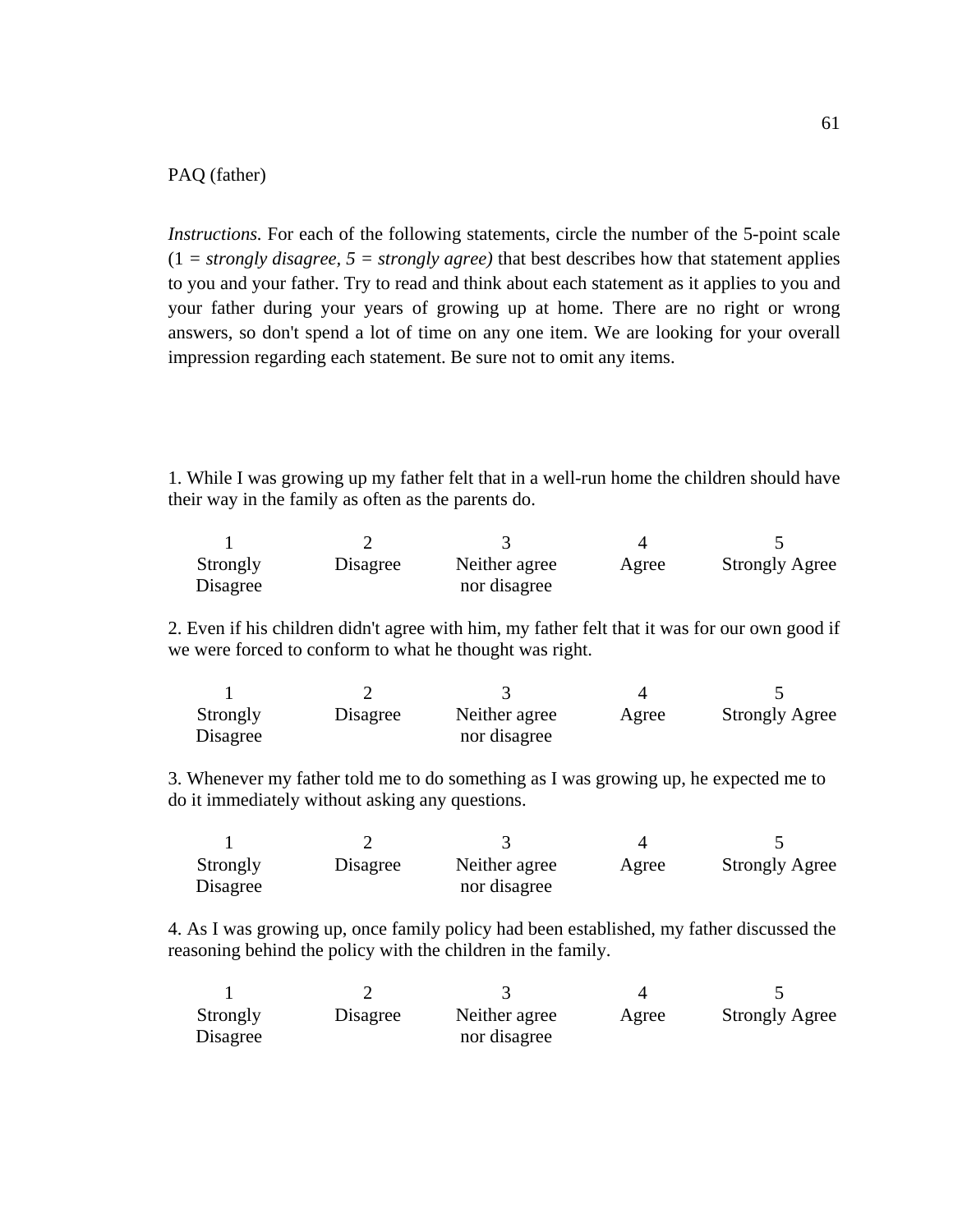5. My father has always encouraged verbal give-and-take whenever I have felt that family rules and restrictions were unreasonable.

| Strongly | Disagree | Neither agree | Agree | <b>Strongly Agree</b> |
|----------|----------|---------------|-------|-----------------------|
| Disagree |          | nor disagree  |       |                       |

6. My father has always felt that what children need is to be free to make up their own minds and to do what they want to do, even if this does not agree with what their parents might want.

| Strongly | Disagree | Neither agree | Agree | <b>Strongly Agree</b> |
|----------|----------|---------------|-------|-----------------------|
| Disagree |          | nor disagree  |       |                       |

7. As I was growing up my father did not allow me to question any decision he had made.

| Strongly | Disagree | Neither agree | Agree | <b>Strongly Agree</b> |
|----------|----------|---------------|-------|-----------------------|
| Disagree |          | nor disagree  |       |                       |

8. As I was growing up my father directed the activities and decisions of the children in the family through reasoning and discipline.

| Strongly | Disagree | Neither agree | Agree | <b>Strongly Agree</b> |
|----------|----------|---------------|-------|-----------------------|
| Disagree |          | nor disagree  |       |                       |

9. My father has always felt that more force should be used by parents in order to get their children to behave the way they are supposed to.

| Strongly<br>Disagree | Disagree | Neither agree<br>nor disagree | Agree | <b>Strongly Agree</b> |
|----------------------|----------|-------------------------------|-------|-----------------------|

10. As I was growing up my father did not feel that I needed to obey rules and regulations of behavior simply because someone in authority had established them.

| Strongly | Disagree | Neither agree | Agree | <b>Strongly Agree</b> |
|----------|----------|---------------|-------|-----------------------|
| Disagree |          | nor disagree  |       |                       |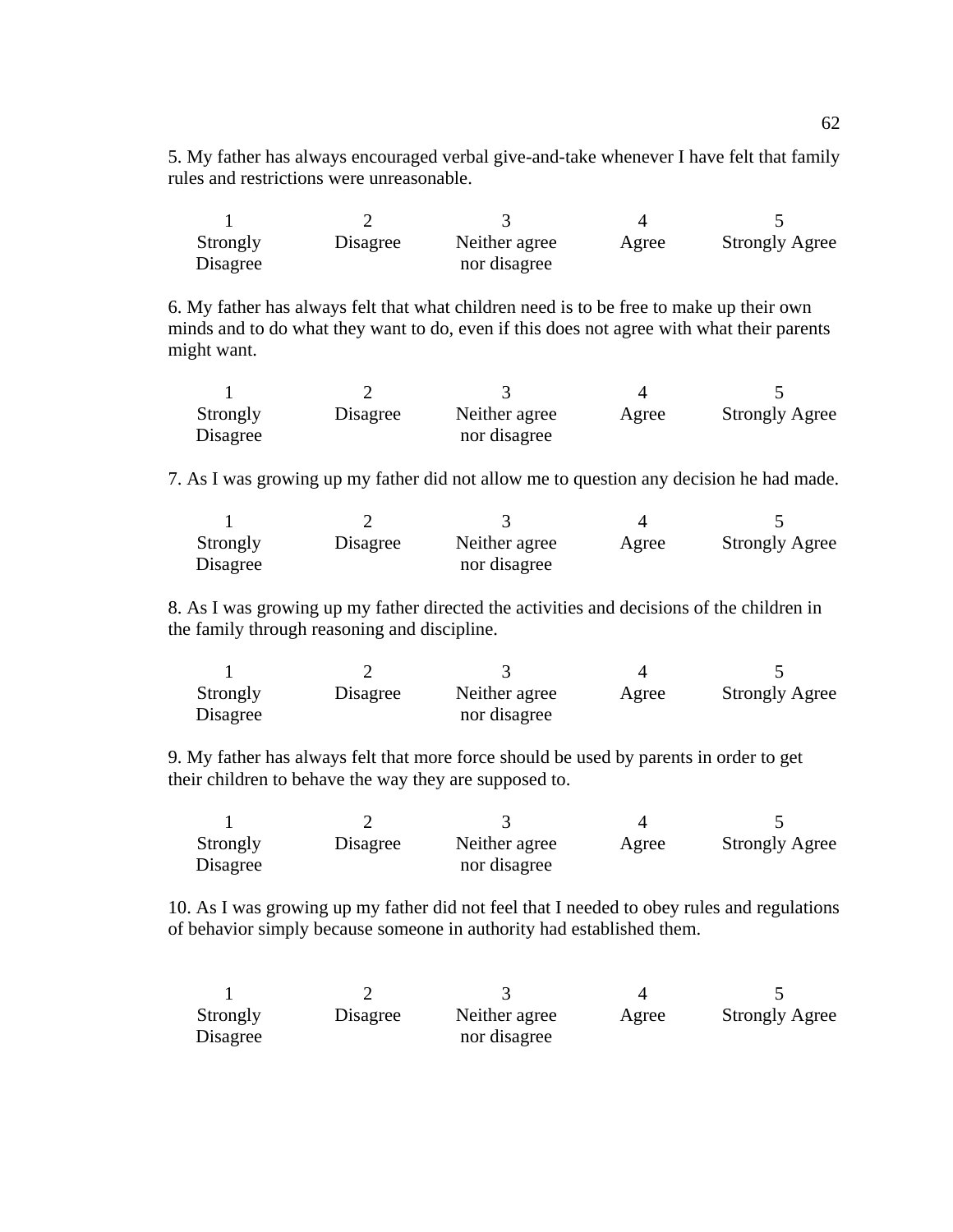11. As I was growing up I knew what my father expected of me in my family, but I also felt free to discuss those expectations with my father when I felt that they were unreasonable.

| Strongly<br>Disagree | Disagree | Neither agree<br>nor disagree | Agree | <b>Strongly Agree</b> |
|----------------------|----------|-------------------------------|-------|-----------------------|

12. My father felt that wise parents should teach their children early just who is boss in the family.

| Strongly | Disagree | Neither agree | Agree | <b>Strongly Agree</b> |
|----------|----------|---------------|-------|-----------------------|
| Disagree |          | nor disagree  |       |                       |

13. As I was growing up, my father seldom gave me expectations and guidelines for my behavior.

| Strongly | Disagree | Neither agree | Agree | <b>Strongly Agree</b> |
|----------|----------|---------------|-------|-----------------------|
| Disagree |          | nor disagree  |       |                       |

14. Most of the time as I was growing up my father did what the children in the family wanted when making family decisions.

| Strongly | Disagree | Neither agree | Agree | <b>Strongly Agree</b> |
|----------|----------|---------------|-------|-----------------------|
| Disagree |          | nor disagree  |       |                       |

15. As the children in my family were growing up, my father consistently gave us direction and guidance in rational and objective ways.

| Strongly | Disagree | Neither agree | Agree | <b>Strongly Agree</b> |
|----------|----------|---------------|-------|-----------------------|
| Disagree |          | nor disagree  |       |                       |

16. As I was growing up my father would get very upset if I tried to disagree with him.

| Strongly | Disagree | Neither agree | Agree | <b>Strongly Agree</b> |
|----------|----------|---------------|-------|-----------------------|
| Disagree |          | nor disagree  |       |                       |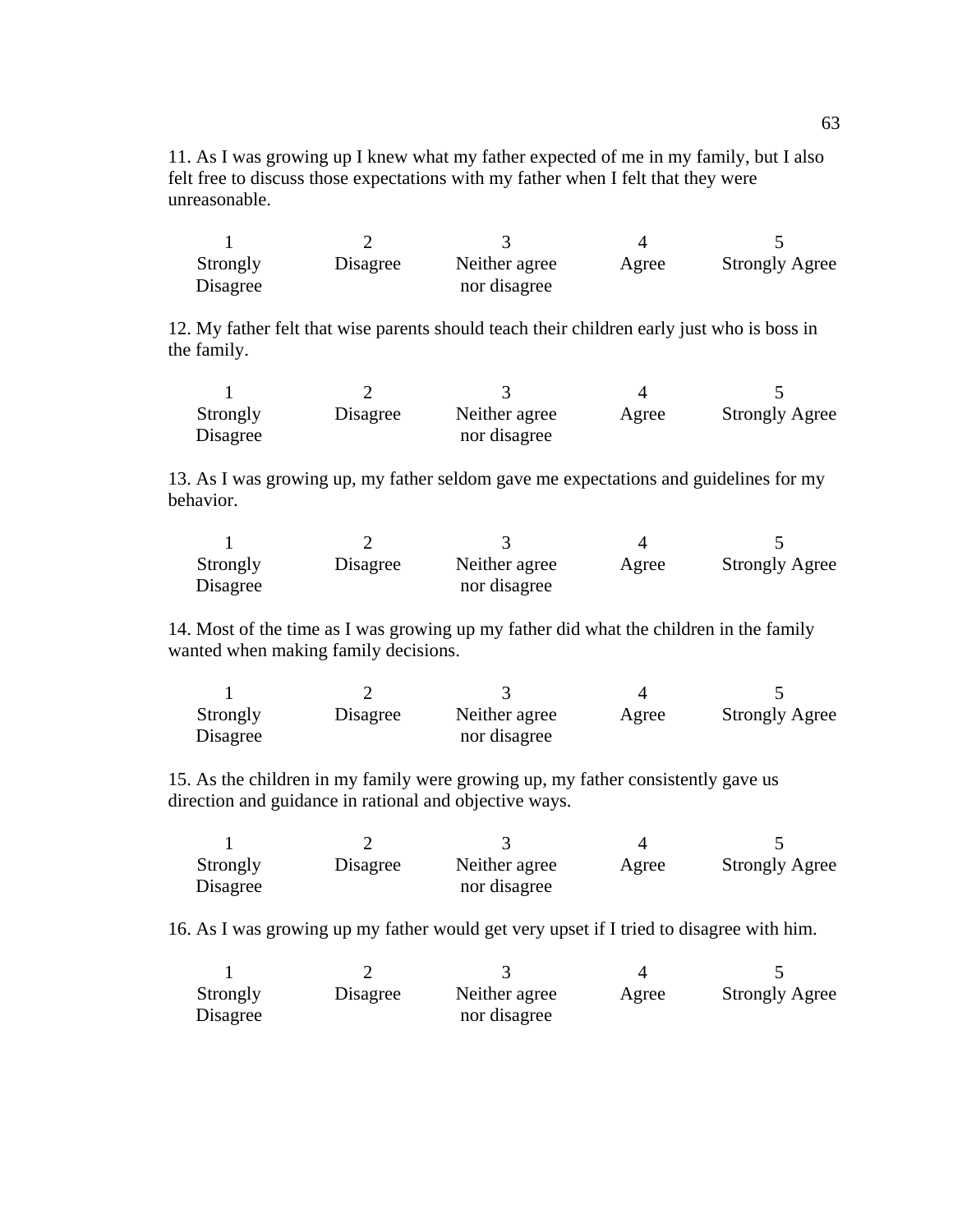17. My father feels that most problems in society would be solved if parents would *not*  restrict their children's activities, decisions, and desires as they are growing up.

| Strongly | Disagree | Neither agree | Agree | <b>Strongly Agree</b> |
|----------|----------|---------------|-------|-----------------------|
| Disagree |          | nor disagree  |       |                       |

18. As I was growing up my father let me know what behavior he expected of me, and if I didn't meet those expectations, he punished me.

| Strongly<br>Disagree | Disagree | Neither agree<br>nor disagree | Agree | <b>Strongly Agree</b> |
|----------------------|----------|-------------------------------|-------|-----------------------|

19. As I was growing *up my* father allowed me to decide most things for myself without a lot of direction from him.

| Strongly | Disagree | Neither agree | Agree | <b>Strongly Agree</b> |
|----------|----------|---------------|-------|-----------------------|
| Disagree |          | nor disagree  |       |                       |

20. As I was growing up my father took the children's opinions into consideration when making family decisions, but he would not decide for something simply because the children wanted it.

| Strongly | Disagree | Neither agree | Agree | <b>Strongly Agree</b> |
|----------|----------|---------------|-------|-----------------------|
| Disagree |          | nor disagree  |       |                       |

21. My father did not view himself as responsible for directing and guiding my behavior as I was growing up.

| Strongly | Disagree | Neither agree | Agree | <b>Strongly Agree</b> |
|----------|----------|---------------|-------|-----------------------|
| Disagree |          | nor disagree  |       |                       |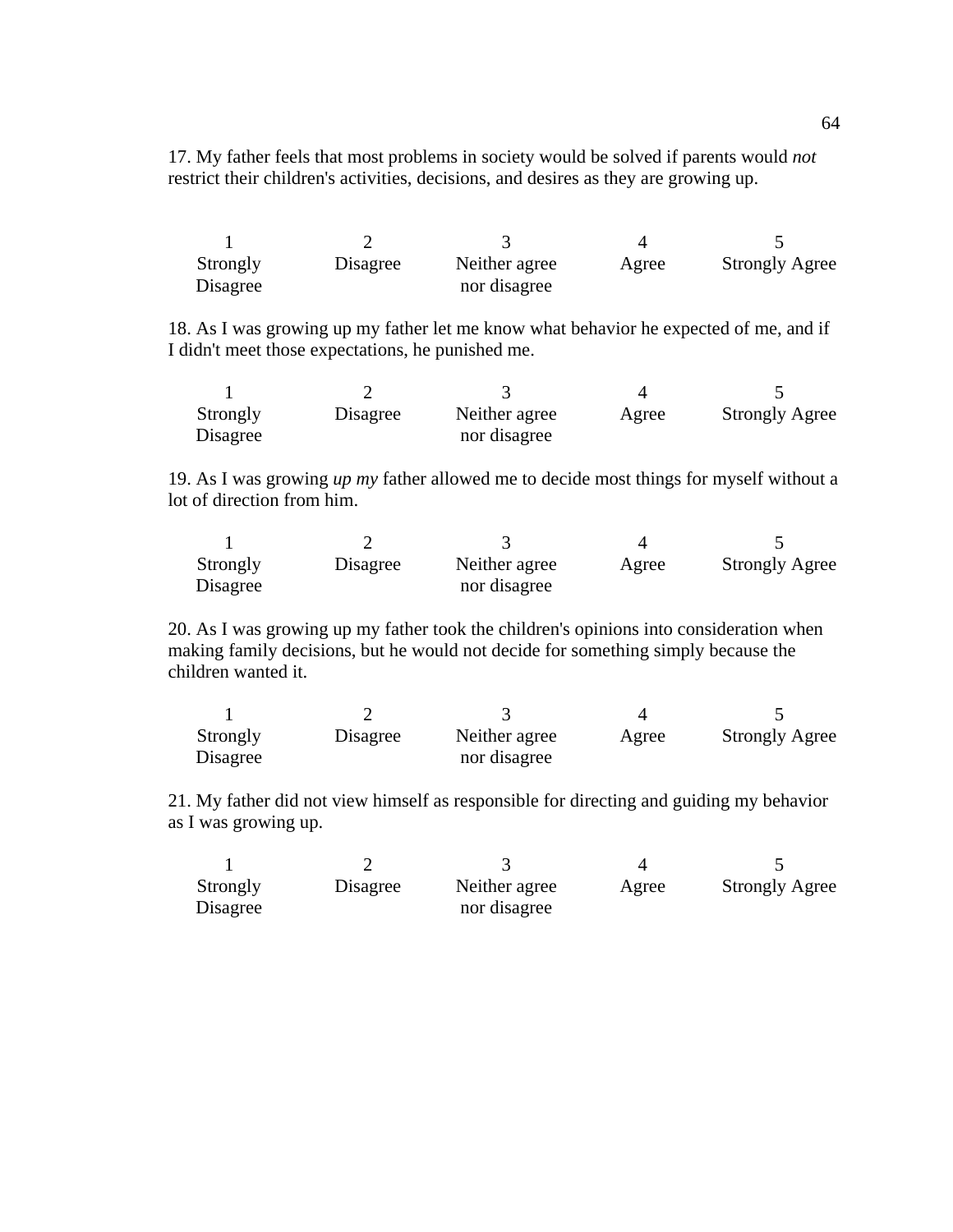22. My father had clear standards of behavior for the children in our home as I was growing up, but he was willing to adjust those standards to the needs of each of the individual children in the family.

| Strongly<br>Disagree | Disagree | Neither agree<br>nor disagree | Agree | <b>Strongly Agree</b> |
|----------------------|----------|-------------------------------|-------|-----------------------|

23. My father gave me direction for my behavior and activities as I was growing up and he expected me to follow his direction, but he was always willing to listen to my concerns and to discuss that direction with me.

| Strongly | Disagree | Neither agree | Agree | <b>Strongly Agree</b> |
|----------|----------|---------------|-------|-----------------------|
| Disagree |          | nor disagree  |       |                       |

24. As I was growing up my father allowed me to form my own point of view on family matters and he generally allowed me to decide for myself what I was going to do.

| Strongly | Disagree | Neither agree | Agree | <b>Strongly Agree</b> |
|----------|----------|---------------|-------|-----------------------|
| Disagree |          | nor disagree  |       |                       |

25. My father has always felt that most problems in society would be solved if we could get parents to strictly and forcibly deal with their children when they don't do what they are supposed to as they are growing up.

| Strongly | Disagree | Neither agree | Agree | <b>Strongly Agree</b> |
|----------|----------|---------------|-------|-----------------------|
| Disagree |          | nor disagree  |       |                       |

26. As I was growing up my father often told me exactly what he wanted me to do and how he expected me to do it.

| Strongly | Disagree | Neither agree | Agree | <b>Strongly Agree</b> |
|----------|----------|---------------|-------|-----------------------|
| Disagree |          | nor disagree  |       |                       |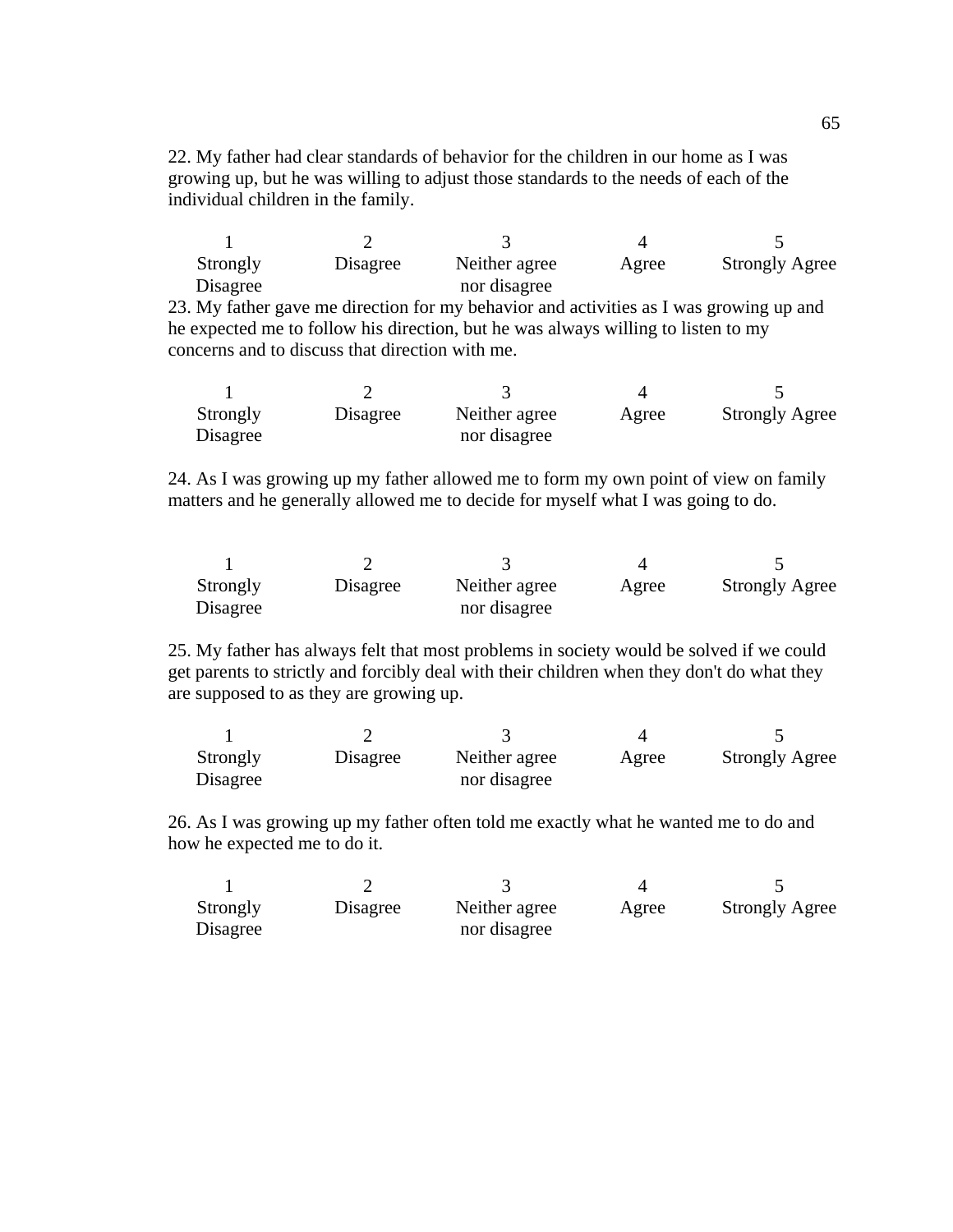27. As I was growing up my father gave me clear direction for my behaviors and activities, but he was also understanding when I disagreed with him.

| Strongly<br>Disagree | Disagree | Neither agree<br>nor disagree | Agree | <b>Strongly Agree</b> |
|----------------------|----------|-------------------------------|-------|-----------------------|

28. As I was growing up my father did not direct the behaviors, activities, and desires of the children in the family.

| Strongly<br>Disagree | Disagree | Neither agree<br>nor disagree | Agree | <b>Strongly Agree</b> |
|----------------------|----------|-------------------------------|-------|-----------------------|

29. As I was growing up I knew what my father expected of me in the family and he insisted that I conform to those expectations simply out of respect for his authority.

| Strongly<br>Disagree | Disagree | Neither agree<br>nor disagree | Agree | <b>Strongly Agree</b> |
|----------------------|----------|-------------------------------|-------|-----------------------|

30. As I was growing up, if my father made a decision in the family that hurt me, he was willing to discuss that decision with me and to admit it if he had made a mistake.

| Strongly | Disagree | Neither agree | Agree | <b>Strongly Agree</b> |
|----------|----------|---------------|-------|-----------------------|
| Disagree |          | nor disagree  |       |                       |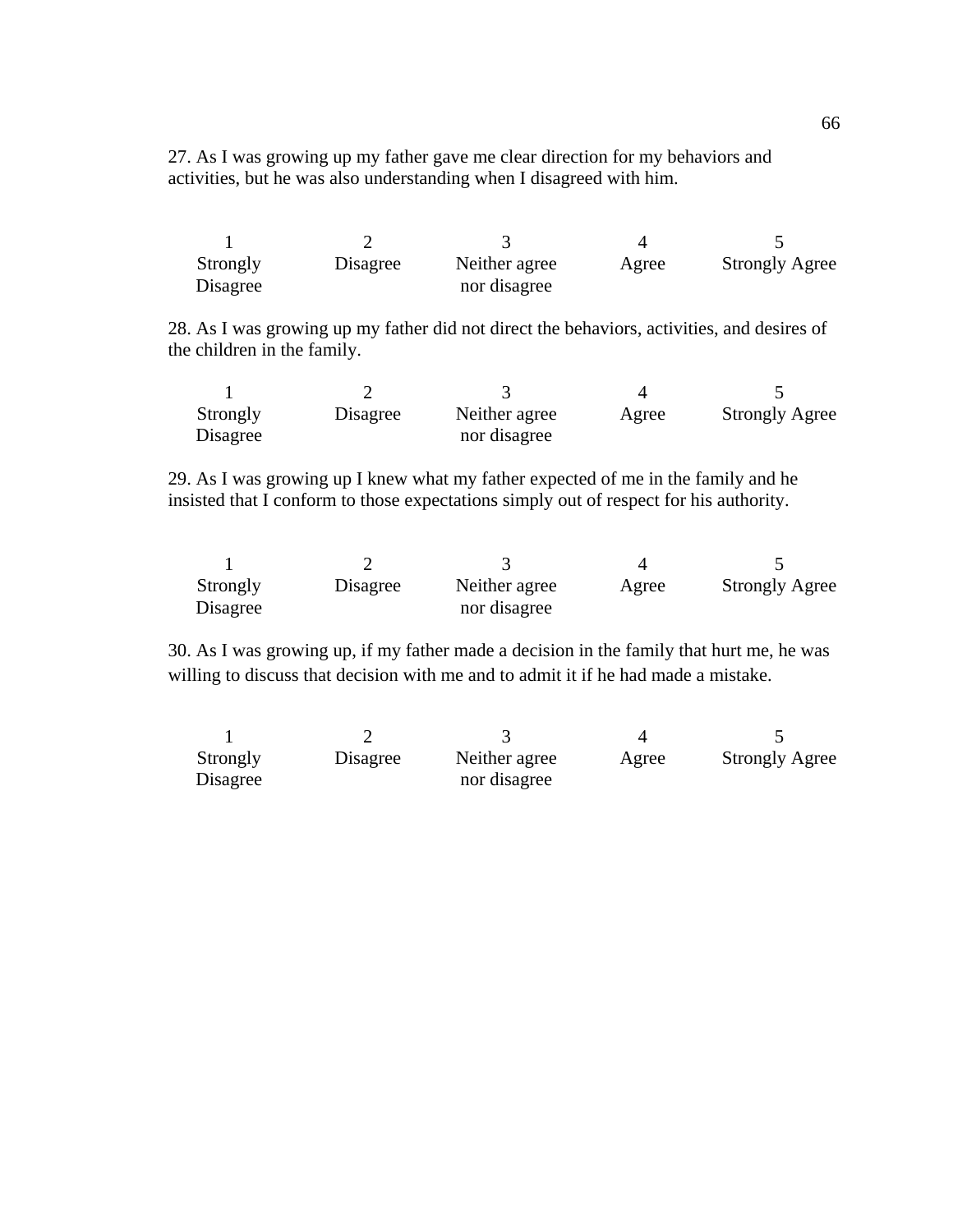## Appendix B

Parenting Scenario Scale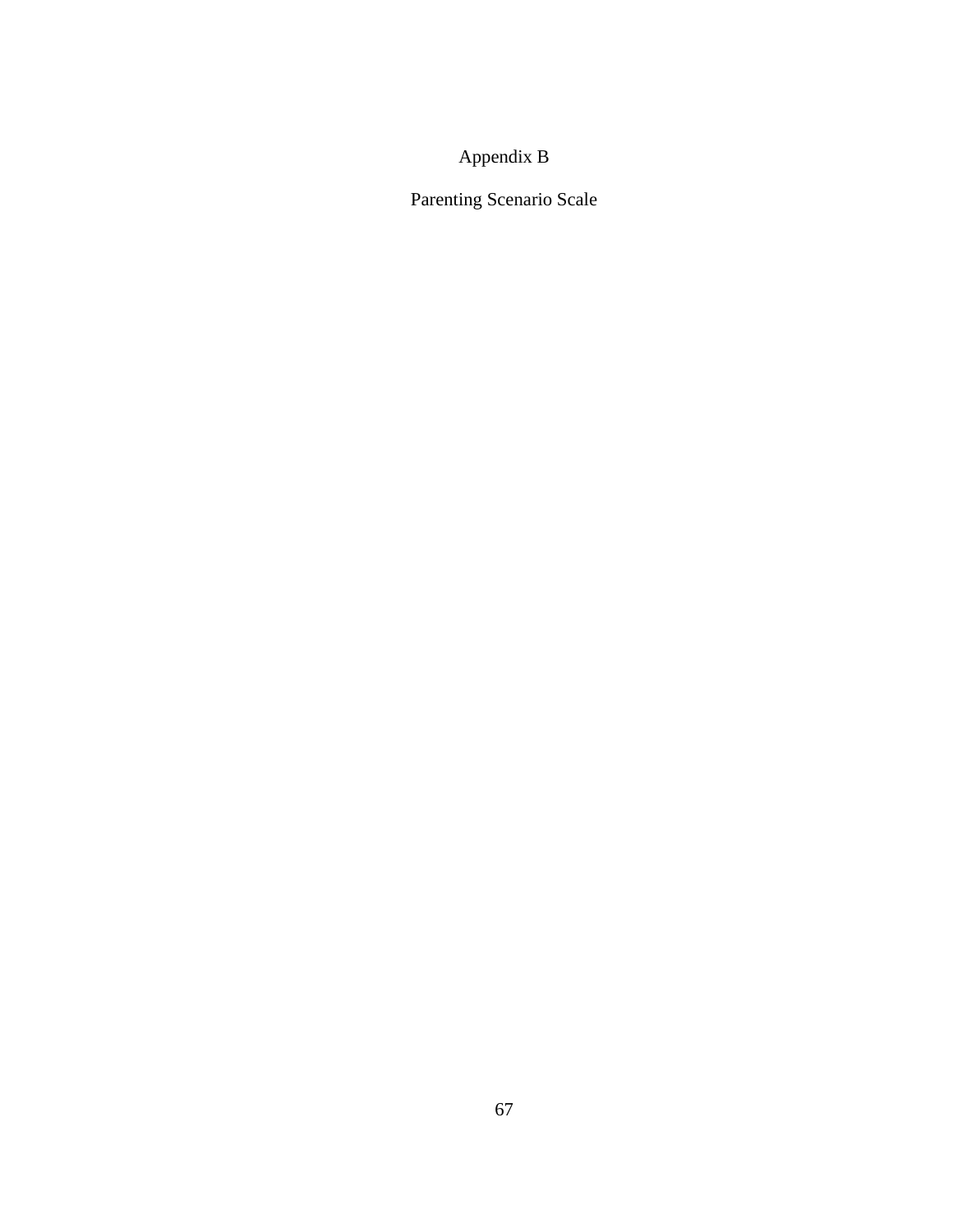### Parenting Scenario Scale

### Elmore, Weinstein, and Ribeiro

### Please read the following scenarios and respond to each statement in the

manner in which your parent would have responded when you were a child.

I. Terry has difficulty dressing for school. As a 4-year old often insists, no one can help. However, delays up to a half hour are expected, with tears and tantrums when procrastination can no longer happen because everyone has to leave the house for work, school etc.

1. The parent states that Terry will get a reward in the car if the clothes are on in the next minute. The parent helps Terry to put the clothes on.

|    | 5                        | 4                | 3         |                                                                                                                                   |
|----|--------------------------|------------------|-----------|-----------------------------------------------------------------------------------------------------------------------------------|
|    | All of the Time          | Most of the Time | Some time | Rarely<br>Never                                                                                                                   |
| 2. | preschool.<br>5          | 4                | 3         | The parent picks the child up clothes half on, half off, and leaves Terry and the clothing at the<br>2                            |
|    | All of the Time          | Most of the Time | Some time | Rarely<br>Never                                                                                                                   |
|    | dressing the child.<br>5 | 4                | 3         | 3. The parent tells Terry that they have negotiated for the last time. The parent explains that they will now have to finish<br>2 |
|    | All of the Time          | Most of the Time | Some time | Rarely<br>Never                                                                                                                   |
|    |                          |                  |           | 4. The parent demands that Terry put the clothes on immediately. When the child is not compliant; the                             |

parent follows through with corporal punishment and a warning regarding what will happen if this behavior occurs again.



**Circle one of the above four statements which best describe what your parent was most likely to have done:**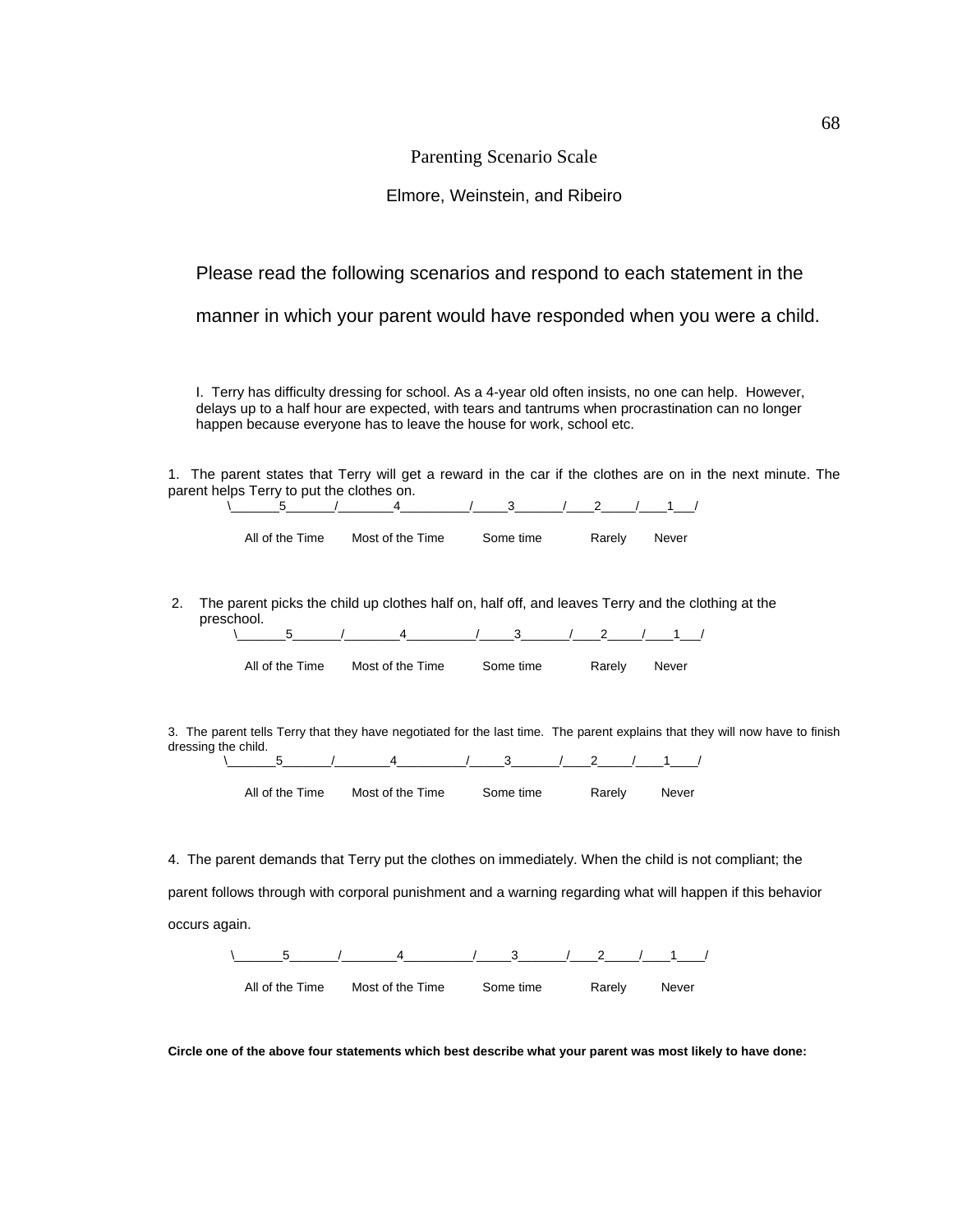II. On Sunday morning Cameron's grandparent comes to visit and Cameron, who is 7 years old, refuses to pick up the books, toys and clothes strewn across the bedroom floor. Cameron continues this obstinate behavior after the grandparent arrives.

5. Cameron's parent negotiates with Cameron regarding the responsibility of picking up the toys. They state that the grandparent traveled a long way for a visit. They tell the child to come to breakfast first, but the child will have to pick up the room later.

|  |                                            | 4 / 3 / 2 / 1 / |        |       |
|--|--------------------------------------------|-----------------|--------|-------|
|  | All of the Time Most of the Time Some time |                 | Rarely | Never |

6. Cameron is ignored while the parent prepares breakfast. The adults have breakfast without Cameron

who finally comes in from the bedroom, grabs a roll off the table, and runs back to the bedroom.

| All of the Time | Most of the Time | Some time | Rarely | Never |
|-----------------|------------------|-----------|--------|-------|

7. They explain that the rule has been to clean the room on Sunday morning before breakfast. They state that they are concerned over Cameron's unhappiness in the situation, but the room should be picked up before coming out to breakfast.  $\frac{5}{6}$  1 4  $\frac{1}{3}$  1 2  $\frac{1}{1}$ 

| All of the Time | Most of the Time | Some time | Rarely | Never |
|-----------------|------------------|-----------|--------|-------|

8. Cameron is punished verbally and physically in front of the grandparent because they have "crossed the limits." They state that there will be no further discussion and the room will be picked up before breakfast.  $\backslash$  5  $/$  4  $\longrightarrow$  3  $/$  2  $/$  1  $/$ 

| All of the Time | Most of the Time | Some time | Rarely | Never |
|-----------------|------------------|-----------|--------|-------|
|                 |                  |           |        |       |

**Circle one of the above four statements which best describe what your parent was most likely to have done:** 

 **5, 6, 7, or 8.**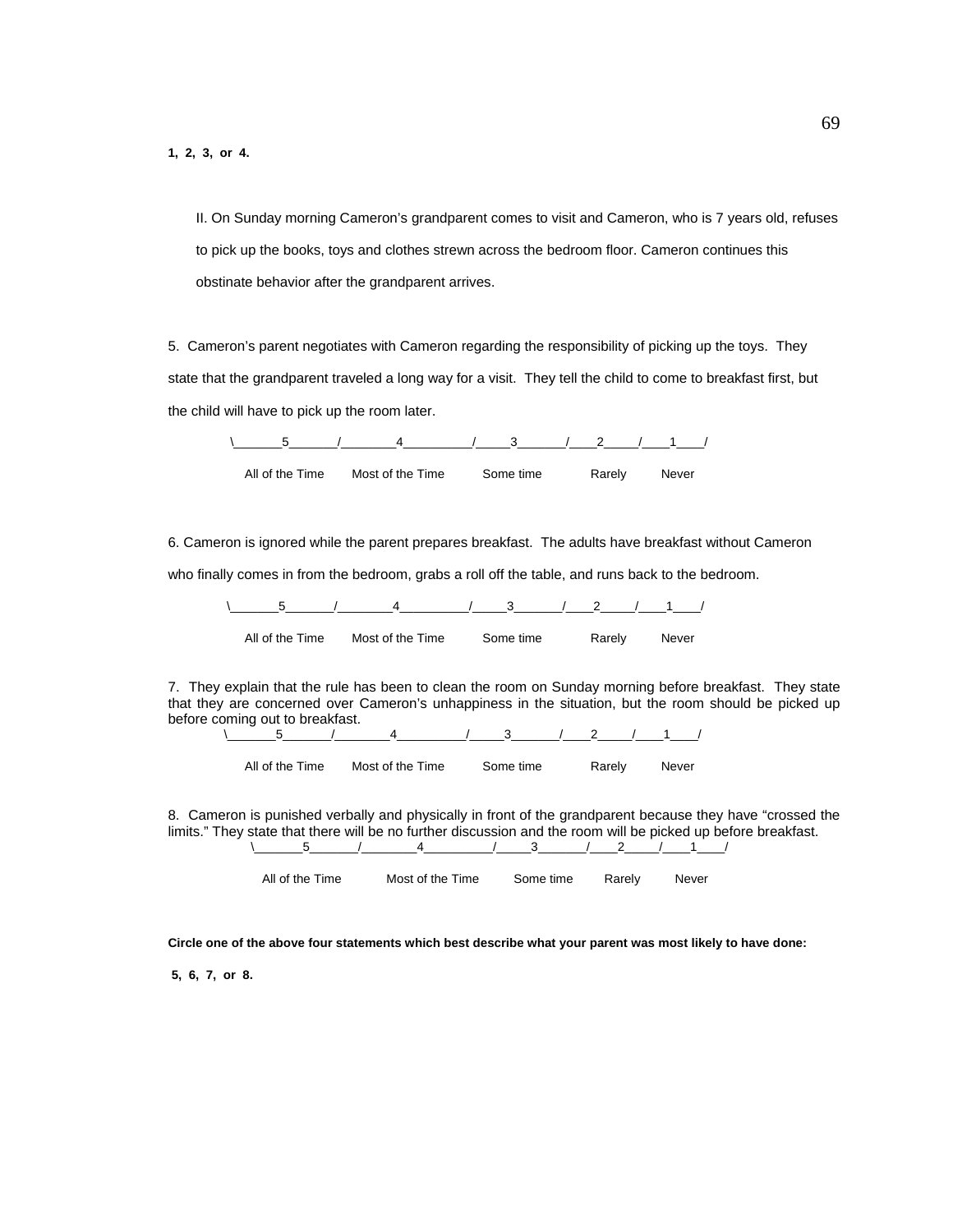Please read the following scenarios and respond to each statement in the manner in which your parent would have responded when you were a child.

III. It is 8:30 at night on a school night and 10-year old Chris does not want to bath, but wants instead to

view a two-hour television presentation of new shows for the next season.

9. They say that it is the child's choice to bath but for heath and social reasons, they really should bathe. They offer to remain or leave while Chris makes a choice.

| 5               | 4                                                                                                 | 3            | 2             |                                                                                                                            |
|-----------------|---------------------------------------------------------------------------------------------------|--------------|---------------|----------------------------------------------------------------------------------------------------------------------------|
| All of the Time | Most of the Time                                                                                  | Some time    | Rarely        | Never                                                                                                                      |
|                 |                                                                                                   |              |               |                                                                                                                            |
|                 | 10. The parent tells Chris to get into the tub and states that they are going to bed.             |              |               |                                                                                                                            |
| 5               | $\overline{4}$                                                                                    | $\mathbf{3}$ | 2             |                                                                                                                            |
| All of the Time | Most of the Time                                                                                  | Some time    | Rarely        | Never                                                                                                                      |
|                 |                                                                                                   |              |               |                                                                                                                            |
|                 |                                                                                                   |              |               | 11. After drawing a bath the parent reminds Chris that they are to take a bath every day. They listen to the concerns over |
|                 | not bathing and they remain in the area until the child has gotten into the tub and taken a bath. |              |               |                                                                                                                            |
| 5               | 4                                                                                                 | 3            | 2             |                                                                                                                            |
| All of the Time | Most of the Time                                                                                  | Some time    | Rarely        | Never                                                                                                                      |
|                 |                                                                                                   |              |               |                                                                                                                            |
|                 |                                                                                                   |              |               | 12. After drawing a bath the parent tells Chris to get into the tub and that they will not tolerate any further delays or  |
| 5               | "backtalk." They state that Chris is 10 and should not need any further reminding.<br>4           | 3            | $\mathcal{P}$ |                                                                                                                            |
| All of the Time | Most of the Time                                                                                  | Some time    | Rarely        | Never                                                                                                                      |
|                 |                                                                                                   |              |               |                                                                                                                            |

**Circle one of the above four statements which best describe what your parent was likely to have done:** 

 **9, 10, 11, or 12.** 

**IV. On Thursday during lunch at school 13-year old Bobbie was sent to the principal's office for inappropriate behavior in the cafeteria.**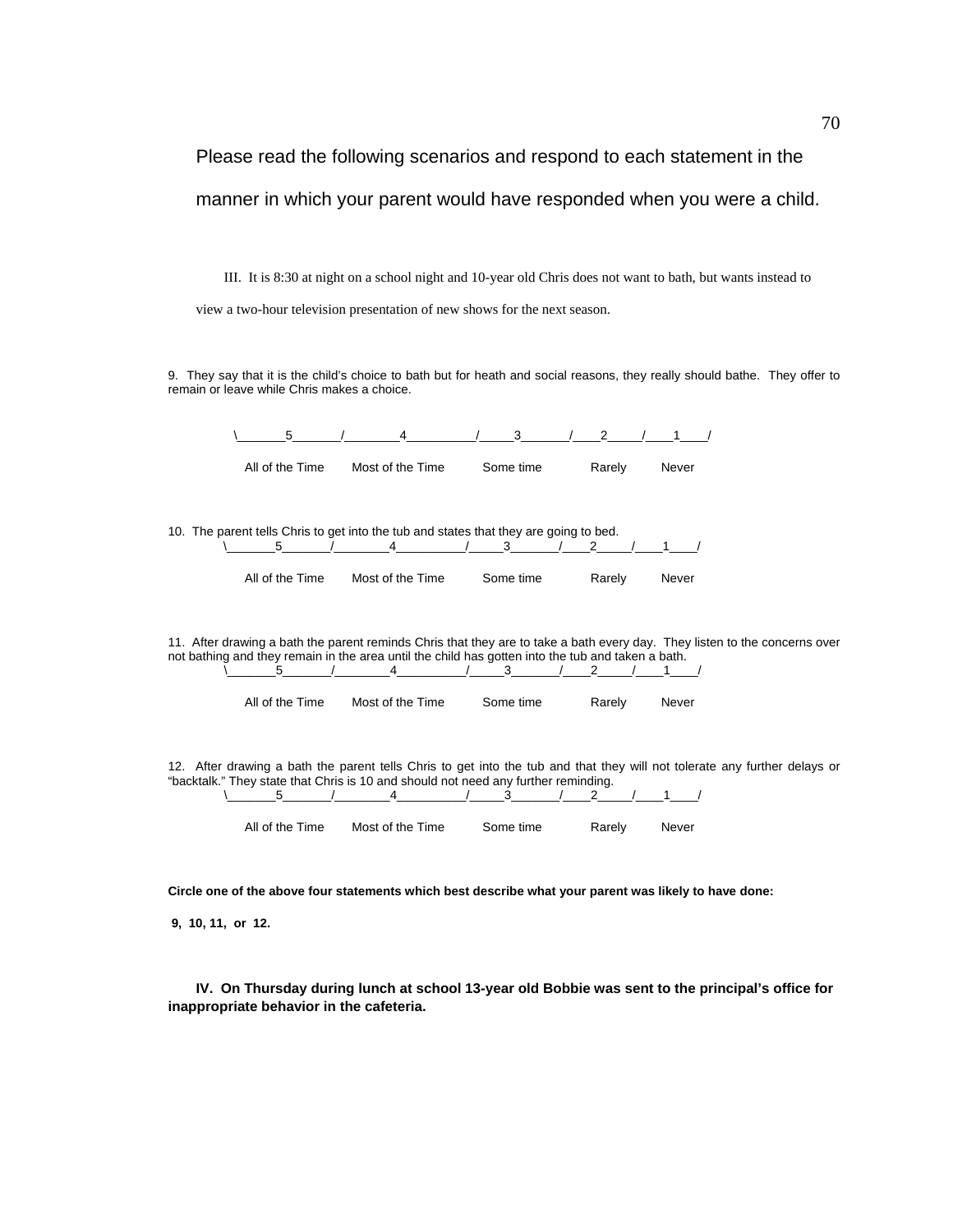13. In the principal's office, the parent asks Bobbie to recount what happened. They let the child know that they think the child has acted irresponsibly. They listen to Bobbie's side of the incident and offer choices in terms of resolving the current situation.

| $-5$ | $\frac{3}{2}$                                     | 2 / 1 |
|------|---------------------------------------------------|-------|
|      | All of the Time Most of the Time Some time Barely | Never |

14. In the principal's office the parent tells Bobbie that this is the first and only time they will waste their time coming to the school. They promise the principal that they will deal with the matter when they return home because they are too busy to deal with it now.<br> $\frac{5}{4}$ 



15. In the principal's office, the parent is quick to praise Bobbie's past school behavior and state that they trust Bobbie. They, however, ask the child to discuss the current problem with them in order to help them understand why the incident occurred. They let the child know that they care but that they expect Bobbie to behave at school.



| Most of the Time<br>All of the Time | Some time | Rarely | Never |
|-------------------------------------|-----------|--------|-------|
|-------------------------------------|-----------|--------|-------|

16. In the principal's office, the parent states that they will not tolerate this type of behavior. They tell the child that they expect them to behave at school just as they behave at home. They also relate that there will be serious consequences if this type of behavior occurs again.



**Circle one of the above four statements which best describe what your parent was likely to have done:** 

**13, 14, 15, or 16.**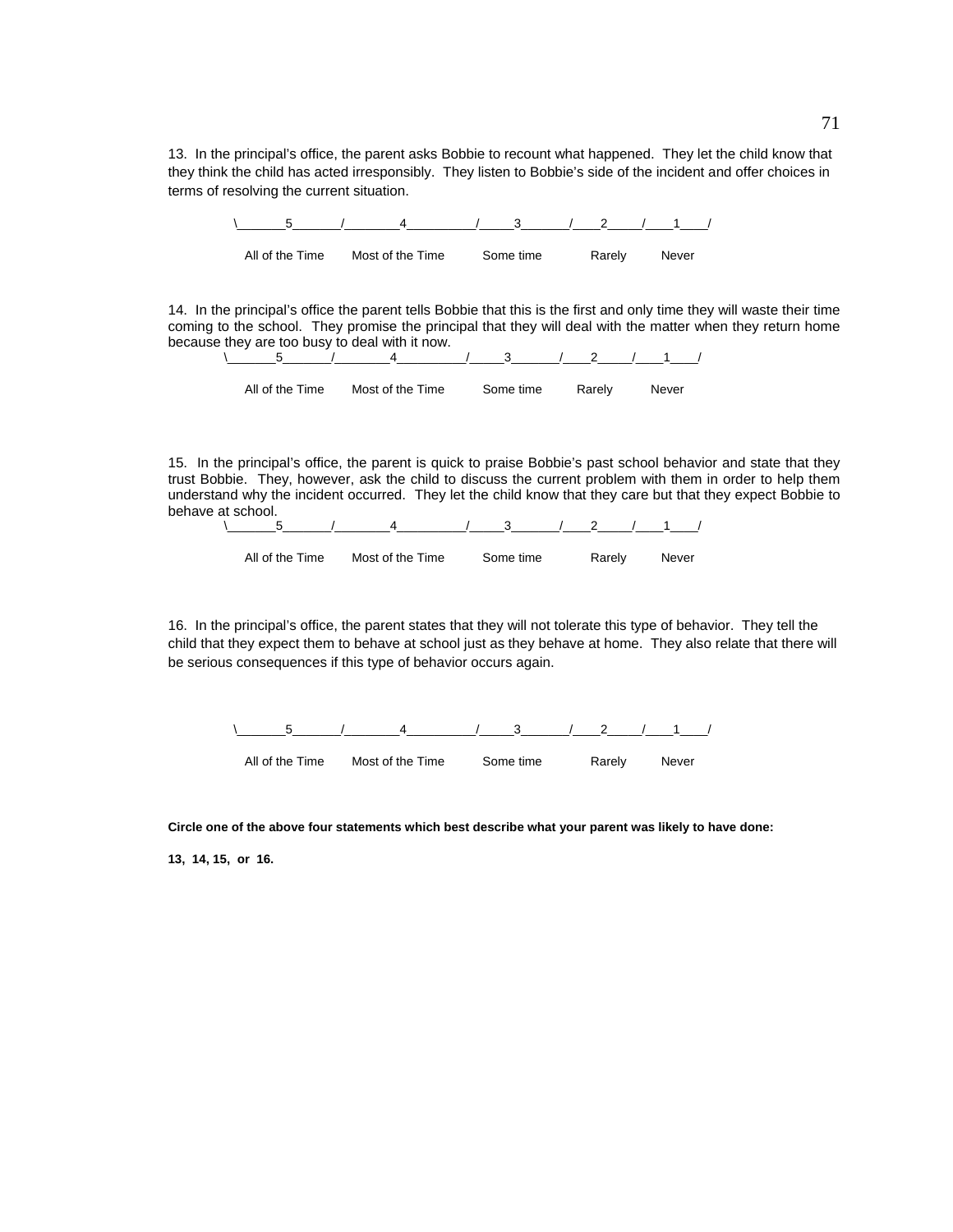Please read the following scenarios and respond to each statement in the manner in which your parent would have responded when you were a child.

**V. Robin is a 16-year old who wants radically to change some aspects of body appearance. According to Robin most 16-year olds have had many things done.** 

17. The parent discusses the procedure with Robin in an attempt to obtain understanding why the child wants the procedure. The parent also discusses the outcomes that may or may not happen when and if the child chooses to obtain the procedure.



18. The parent tells Robin that any type of surgery is not coming out of their pocket; therefore, if they insist they will need to think about how they're going to afford it.



**19. The parent talks with several experts in the area in question. They discuss the pros and cons of such a radical procedure with Robin but insist that the child not continue attempting to obtain surgery.** 



20. The parent tells Robin that they need to concentrate on school success and developing their mind and not their body. They also state that they will refuse to sign any medical consent forms.



**Circle one of the above four statements which best describe what your parent was likely to have done:** 

**17, 18, 19, or 20.**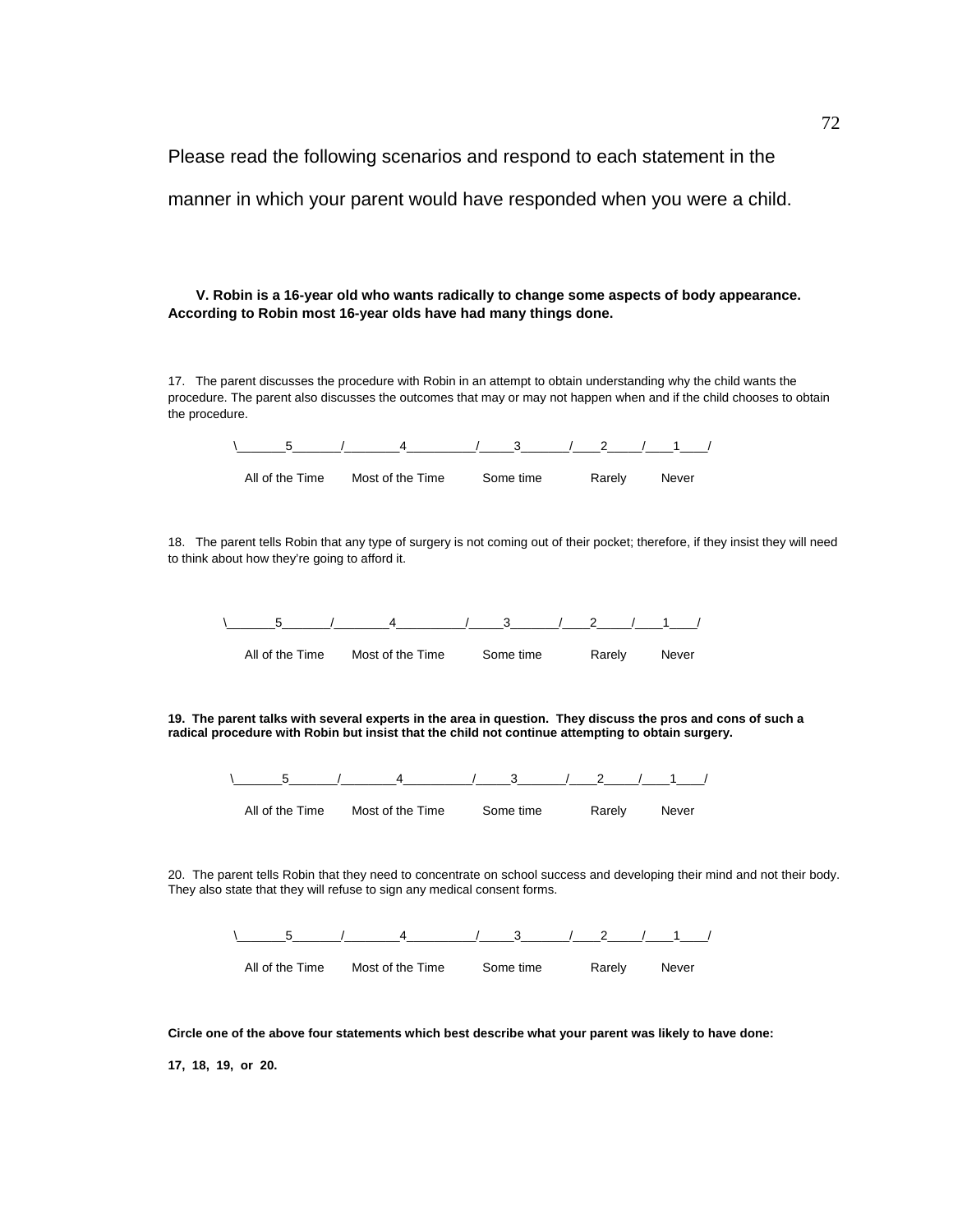**I. Four-year old Jesse wants to be allowed to ride bikes in the street like their 10-year old sibling. When the parent says no, Jesse screams and cries out saying "I hate you, it's not fair!"** 

21. The parent explains that Jesse is not old enough to ride in the street, but when Jesse screams, the parent allows Jesse to ride with the sibling, while keeping a close eye on the 4-year old.



22. The parent tells Jesse to go ride wherever they want because they don't have time to argue.



23. The parent explains to Jesse that the sibling is older, has been riding bikes longer, and knows how to be safe in the street. They explain that if Jesse attempts to ride alone or does not follow the rules, there will be no riding the bike.



24. The parent says they have already told Jesse "No" and that screaming and crying will not change the situation. The parent states that Jesse should stay either in the yard or on the sidewalk or they will take the bike away.



**Circle one of the above four statements which best describe what your parent was likely to have done:** 

**21, 22, 23, or 24.**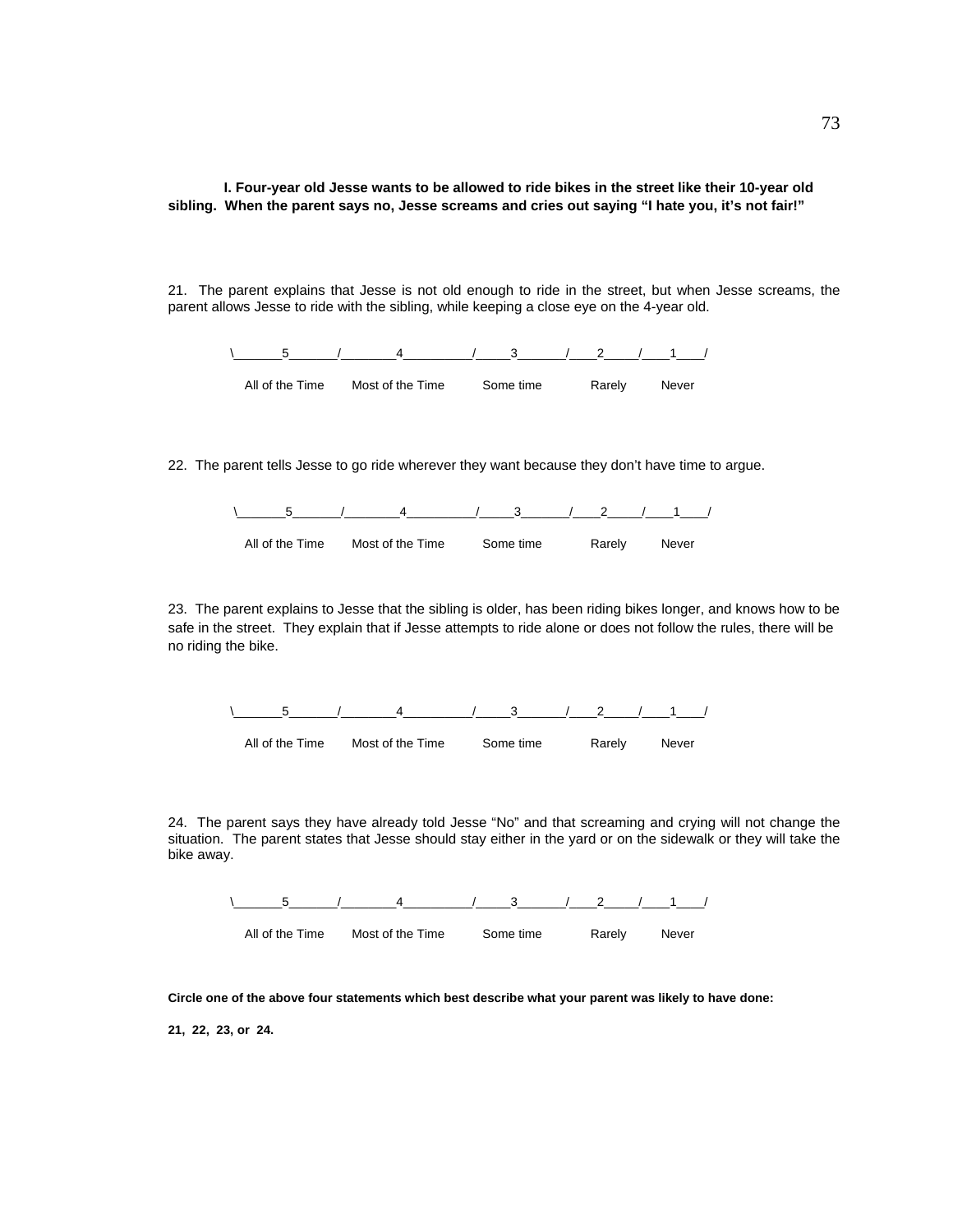Please read the following scenarios and respond to each statement in the

manner in which your parent would have responded when you were a child.

**II.** *Seven-year old Alex wants to help prepare a fruit salad for dinner. To prepare the salad, Alex will need to use a sharp knife. Alex would like to help with the cutting of the fruit into small pieces by using a sharp knife and placing the fruit in a bowl.*

 25. The parent considers the request and says that the sharp knife can be dangerous so Alex should use a butter knife, which is less sharp, and can still cut fruit easily. \\_\_\_\_\_\_\_5\_\_\_\_\_\_\_/\_\_\_\_\_\_\_\_4\_\_\_\_\_\_\_\_\_\_/\_\_\_\_\_3\_\_\_\_\_\_\_/\_\_\_\_2\_\_\_\_\_/\_\_\_\_1\_\_\_\_/ All of the Time Most of the Time Some time Rarely Never 26. The parent is relieved that someone else wants to make the salad; they leave Alex in charge of making the fruit salad. \\_\_\_\_\_\_\_5\_\_\_\_\_\_\_/\_\_\_\_\_\_\_\_4\_\_\_\_\_\_\_\_\_\_/\_\_\_\_\_3\_\_\_\_\_\_\_/\_\_\_\_2\_\_\_\_\_/\_\_\_\_1\_\_\_\_/ All of the Time Most of the Time Some time Rarely Never 27. The parent listens to Alex's side, but for safety reasons directs the child toward another safer task.  $\frac{1}{2}$   $\frac{1}{2}$   $\frac{1}{2}$   $\frac{1}{2}$   $\frac{1}{2}$ All of the Time Most of the Time Some time Rarely Never 28. The parent tells Alex to leave the kitchen, and not to distract them while they are working \\_\_\_\_\_\_\_5\_\_\_\_\_\_\_/\_\_\_\_\_\_\_\_4\_\_\_\_\_\_\_\_\_\_/\_\_\_\_\_3\_\_\_\_\_\_\_/\_\_\_\_2\_\_\_\_\_/\_\_\_\_1\_\_\_\_/ All of the Time Most of the Time Some time Rarely Never

**Circle one of the above four statements which best describe what your parent was likely to have done:** 

**25, 26, 27, or 28.**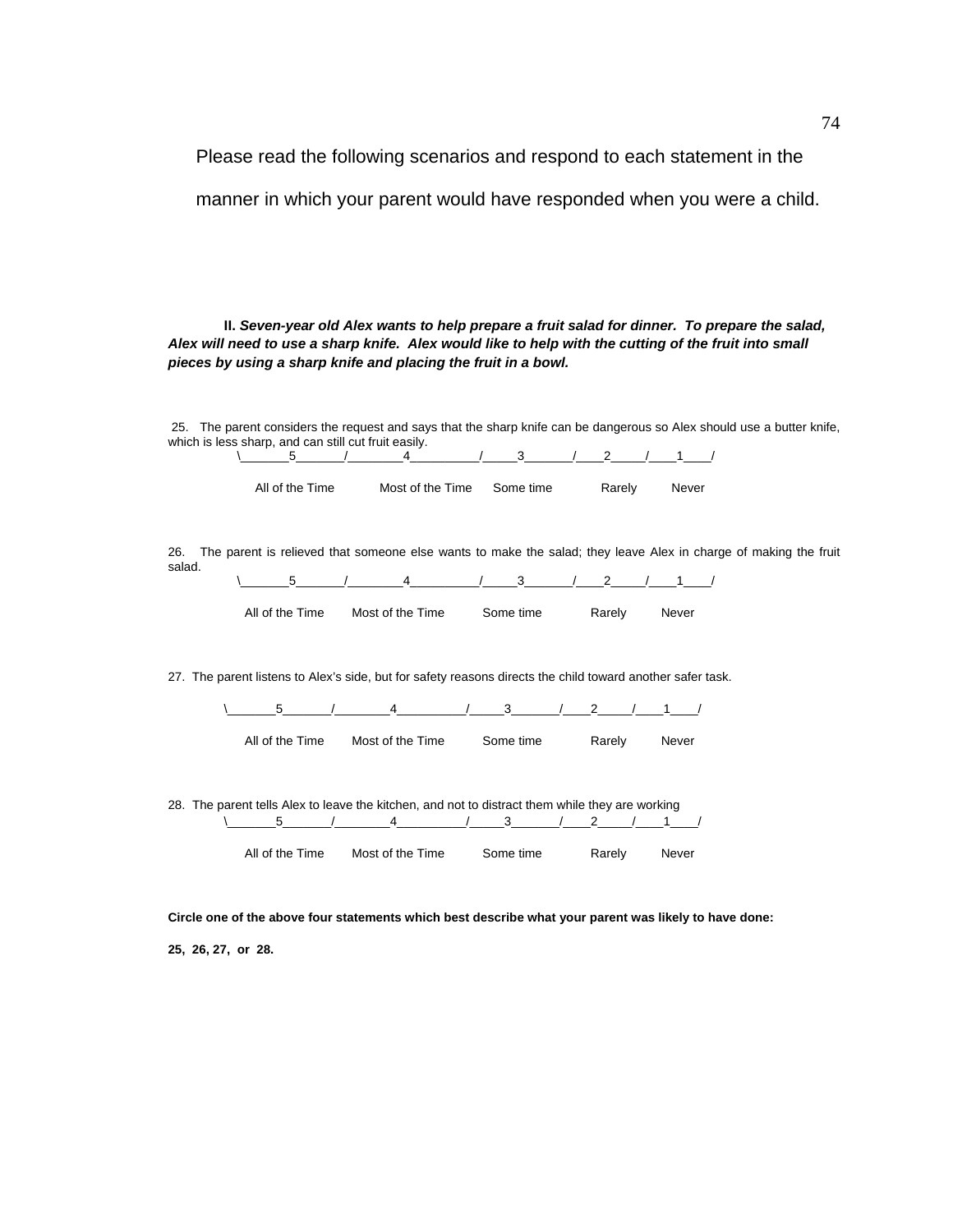**III.** *Pat, a 10-year old wants to attend the midnight movie with their older sibling and a group of the sibling's friends. The movie contains some adult language and inappropriate sexual behavior (mild nudity). Pat loudly gives the mom reasons why seeing the movie is appropriate.* 

29. The parent tells Pat if they do decide to go to the movie to be aware that it may be inappropriate because of the content and late hour.



30. The parent tells Pat that they will be playing cards with their friends on the night of the movie and they have to fend for themselves. They yell to come home directly when the movie has ended.

| All of the Time | Most of the Time | Some time | Rarely | Never |
|-----------------|------------------|-----------|--------|-------|
|                 |                  |           |        |       |

31. The parent listens to Pat's protest and reasons with the child why they should not attend the movie. In the end the decision is not to see the movie. Instead, the parent states that they will make popcorn and watch an appropriate video together.

 $\setminus$  5  $/$  4  $/$  3  $/$  2  $/$  1  $/$ All of the Time Most of the Time Some time Rarely Never

32. The parent tells Pat that under no circumstances will they be allowed to attend the movie with the sibling. In their opinion, the child is too young to see a movie of this type and besides the bedtime rule of nine o'clock cannot be broken for any reason.

 $\backslash$  5 / 4 / 3 / 2 / 1 / All of the Time Most of the Time Some time Rarely Never

**Circle one of the above four statements which best describe what your parent was likely to have done:** 

**29, 30, 31, or 32.**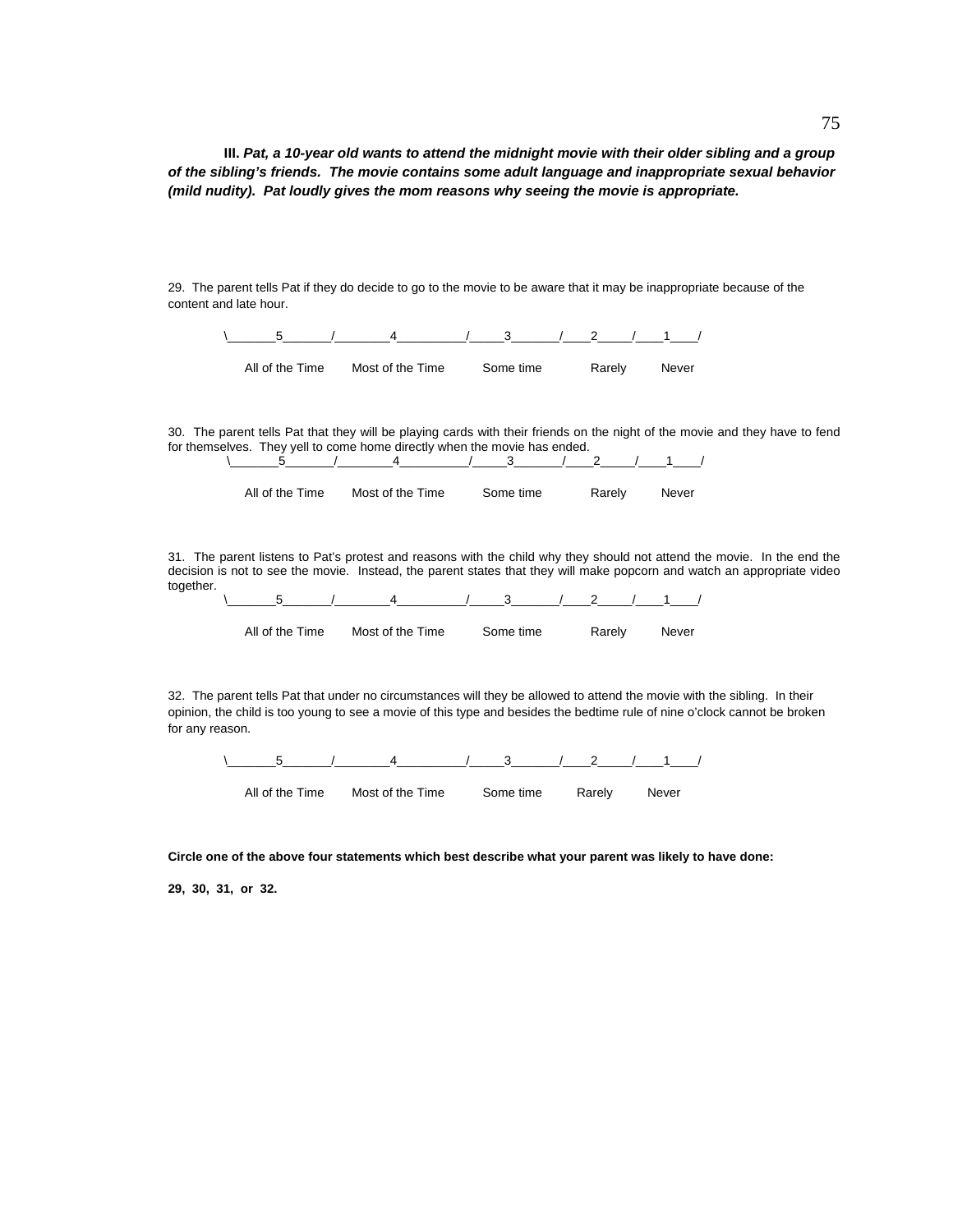# **Please read the following scenarios and respond to each statement in the manner in which your parent would have responded when you were a child.**

**IV.** *Kim, a thirteen-year old, wants to go on a first date. They state that all of the other thirteen year old girls and boys have already been dating. Kim was asked by a friend to go out to the mall and see a movie. After being asked out, Kim goes home and explains to the parent that this is an important opportunity.* 

33. The parent listens intently as Kim explains why dating would be a good idea. The parent wants to know all about the friend and why Kim is interested in dating. The parent trusts Kim to do whatever seems right after their discussion.  $\setminus$  5 / 4 / 3 / 2 / 1 /

| All of the Time | Most of the Time | Some time | Rarely | Never |
|-----------------|------------------|-----------|--------|-------|

34. The parent replied, "Sure, whatever!" to Kim's request to go out with a friend without looking up from the television screen.

| 5 |                                            | 4 / 3 / 2 / 1 / |              |  |
|---|--------------------------------------------|-----------------|--------------|--|
|   | All of the Time Most of the Time Some time |                 | Rarely Never |  |

35. The parent listens to Kim's request for permission to go out with a friend. The parent explains that despite what Kim's friends are allowed to do, Kim is too young to go on a date. Instead, Kim's parents offer to allow the friend to come to dinner.



36. The parent says that there is no way that Kim would be allowed to go on a date. Kim is too young to date and that's that. The parent refuses to listen to Kim's reasons for being allowed to date. Kim is told to follow the house rules or lose other privileges that are already enjoyed.



**Circle one of the above four statements which best describe what your parent was likely to have done:** 

**33, 34, 35, or 36.**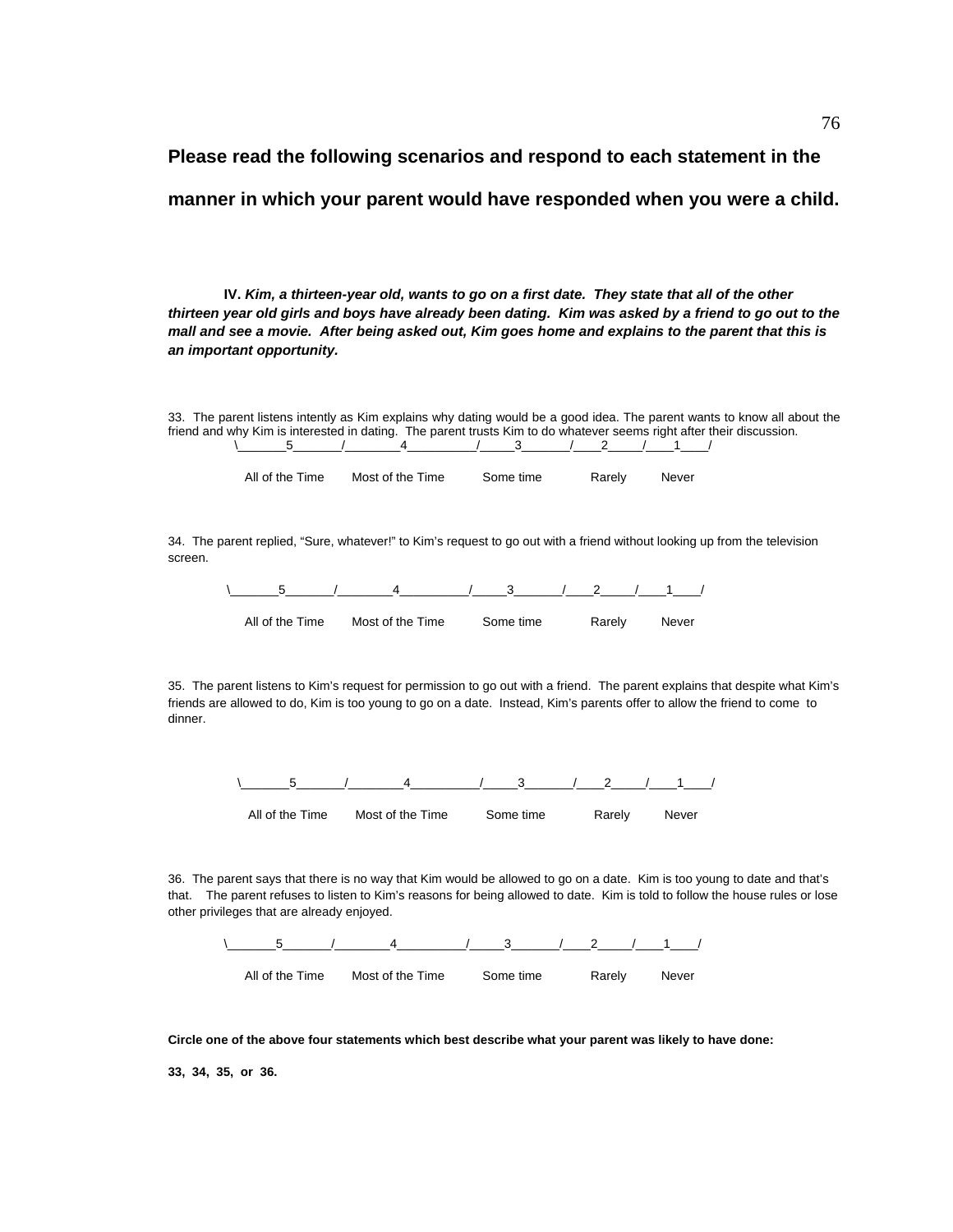**V.** *It is three in the morning and Taylor is not home. It is two hours past the curfew when the parents receive a call. Taylor explains that due to drinking, driving home is a problem. The parent agrees to pick up Taylor at a friend's house.* 

37. The parent states that if Taylor is going to drink, to they should drink responsibly, i.e. secure a designated driver, if none, call the parent. Taylor should be concerned regarding responsibility for the well being of self and others.  $\setminus$  5  $/$  4  $/$  3  $/$  2  $/$  1  $/$ 

| All of the Time | Most of the Time | Some time | Rarely | Never |
|-----------------|------------------|-----------|--------|-------|

38. The parent complains over having lost so much sleep the night before because of Taylor's lack of consideration by calling so late. The parent instructs Taylor to call a cab next time or just walk home, "It's only five miles."

 $\frac{5}{2}$   $\frac{1}{2}$   $\frac{4}{3}$   $\frac{3}{2}$   $\frac{2}{1}$  1

All of the Time Most of the Time Some time Rarely Never

39. The parent listens to Taylor; however they stated that Taylor would be subject to more parental supervision until there are no more drinking episodes.

| All of the Time | Most of the Time | Some time | Rarely | Never |
|-----------------|------------------|-----------|--------|-------|

40. The parent threatens to send Taylor to the juvenile hall. The parents tell Taylor that if this ever happens again the police will be the ones to pick up Taylor.

 $\frac{4}{\sqrt{3}}$   $\frac{3}{\sqrt{2}}$   $\frac{2}{\sqrt{1}}$ 

All of the Time Most of the Time Some time Rarely Never

**Circle one of the above four statements which best describe what your parent was likely to have done:** 

**37, 38, 39, or 40.**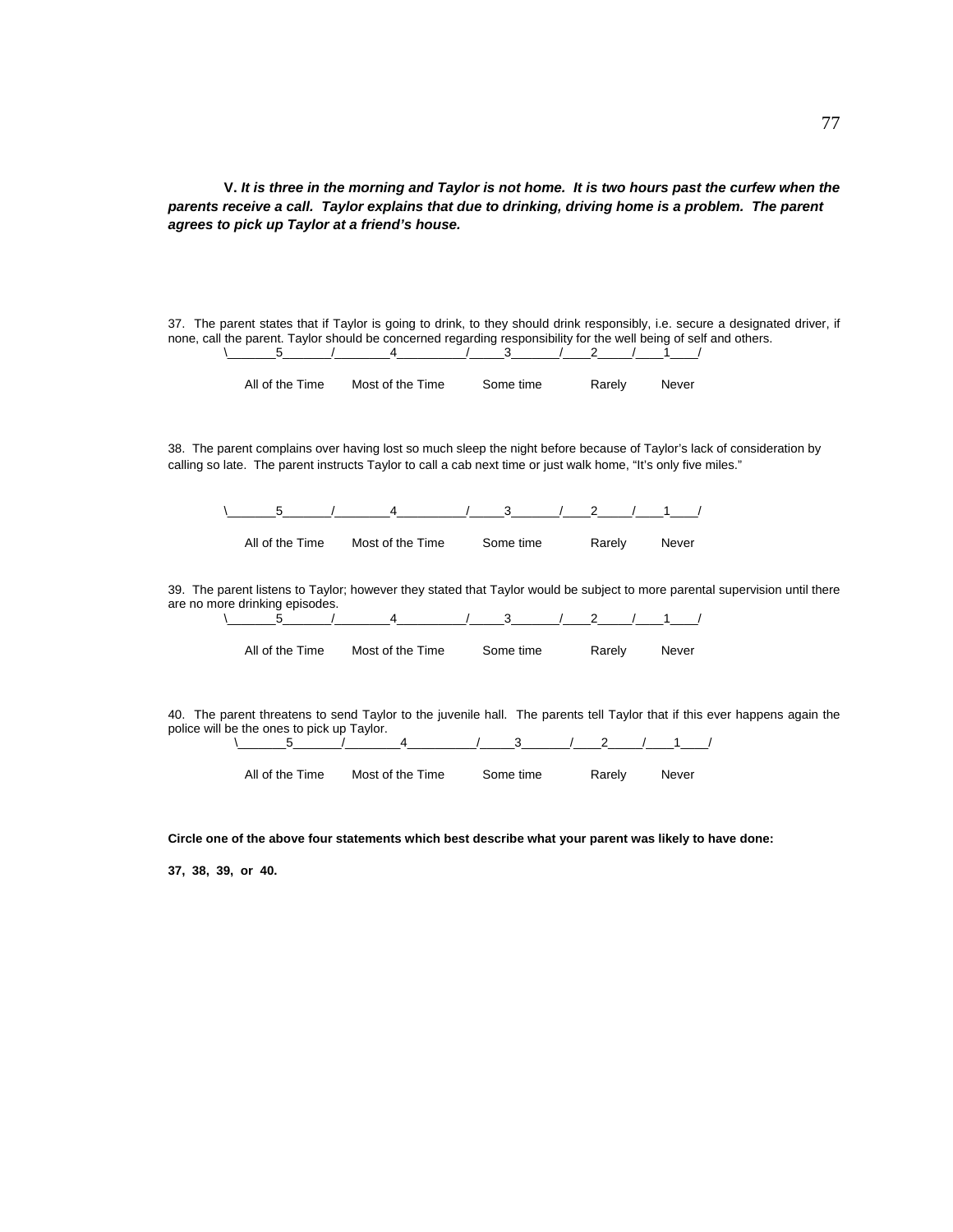Appendix C

BDI (BDI-II)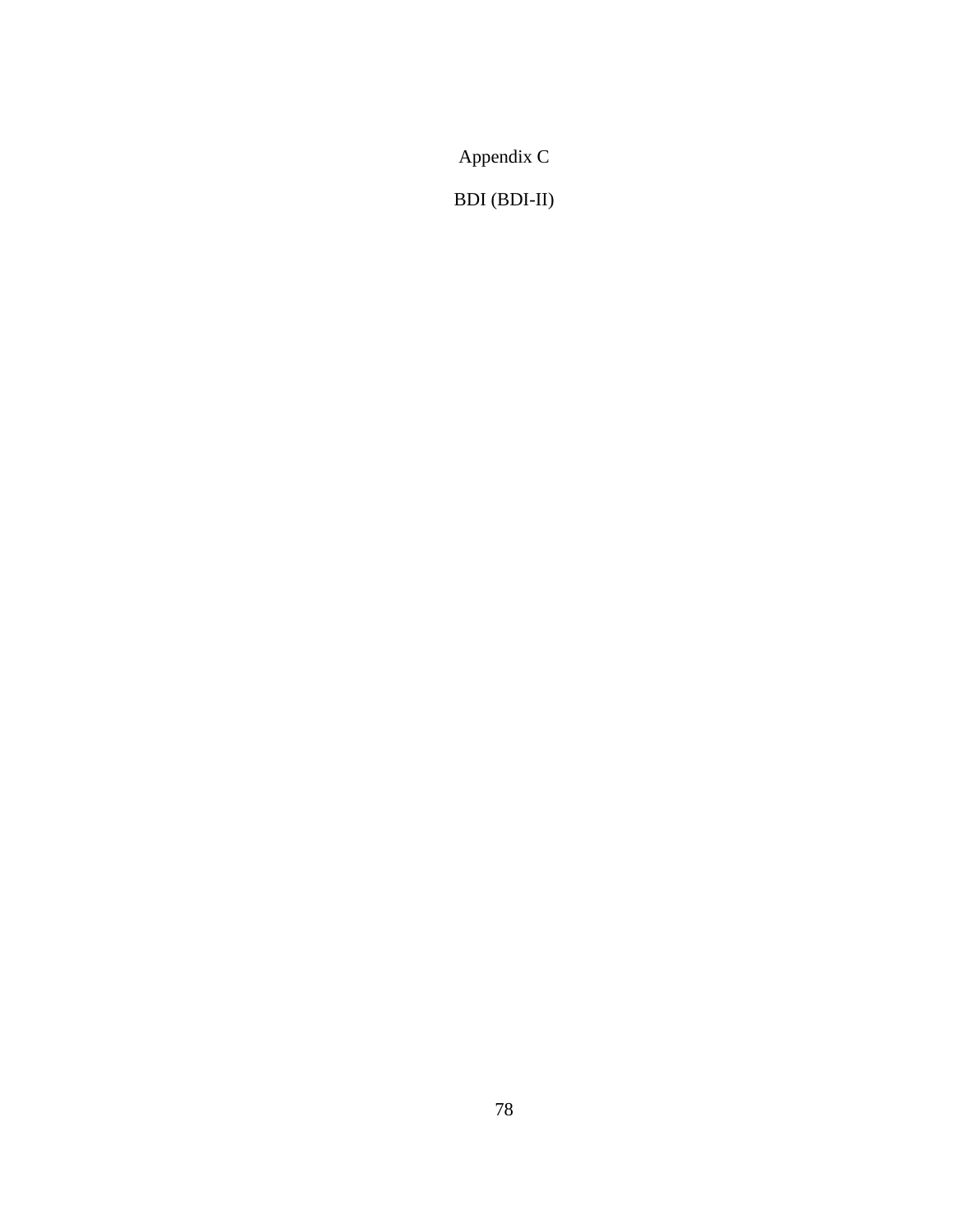- 1. Sadness
	- 0 I do not feel sad
	- 1 I feel sad much of the time
	- 2 I am sad all the time
	- 3 I am so sad or unhappy that I can't stand it.
- 2. Pessimism
	- 0 I am not discouraged about my future
	- 1 I feel more discouraged about my future than I used to be
	- 2 I do not expect things to work out for me
	- 3 I feel my future is hopeless and will only get worse
- 3. Past Failure
	- 0 I do not feel like a failure
	- 1 I have failed more than I should have
	- 2 as I look back, I see a lot of failures
	- 3 I feel I am a total failure as a person
- 4. Loss of Pleasure
	- 0 I get as much pleasure as I ever did from the things I enjoy
	- 1 I don't enjoy things as much as I used to
	- 2 I get very little pleasure from the things I used to enjoy
	- 3 I can't get any pleasure from the things I used to enjoy
- 5. Guilty Feelings
	- 1 I don't feel particularly guilty
	- 2 I feel guilty over many things I have done or should have done
	- 3 I feel guilty most of the time
	- 4 I feel guilty all of the time
- 6. Punishment Feelings
	- 0 I don't feel I am being punished
	- 1 I feel I may be punished
	- 2 I expect to be punished
	- 3 I feel I am being punished
- 7. ` Self Dislike
	- 0 I feel the same about myself as ever
	- 1 I have lost confidence in myself
	- 2 I am disappointed in myself
	- 3 I dislike myself
- 8. Self-Criticalness
	- 0 I don't criticize or blame myself more than usual
	- 1 I am more critical of myself than I used to be
	- 2 I criticize myself for all of my faults
	- 3 I blame myself for everything bad that happens
- 9. Suicidal Thoughts or Wishes
	- 0 I don't have any thoughts of killing myself
	- 1 I have thoughts of killing myself, but I would not carry them out
	- 2 I would like to kill myself
	- 3 I would kill myself if I had the chance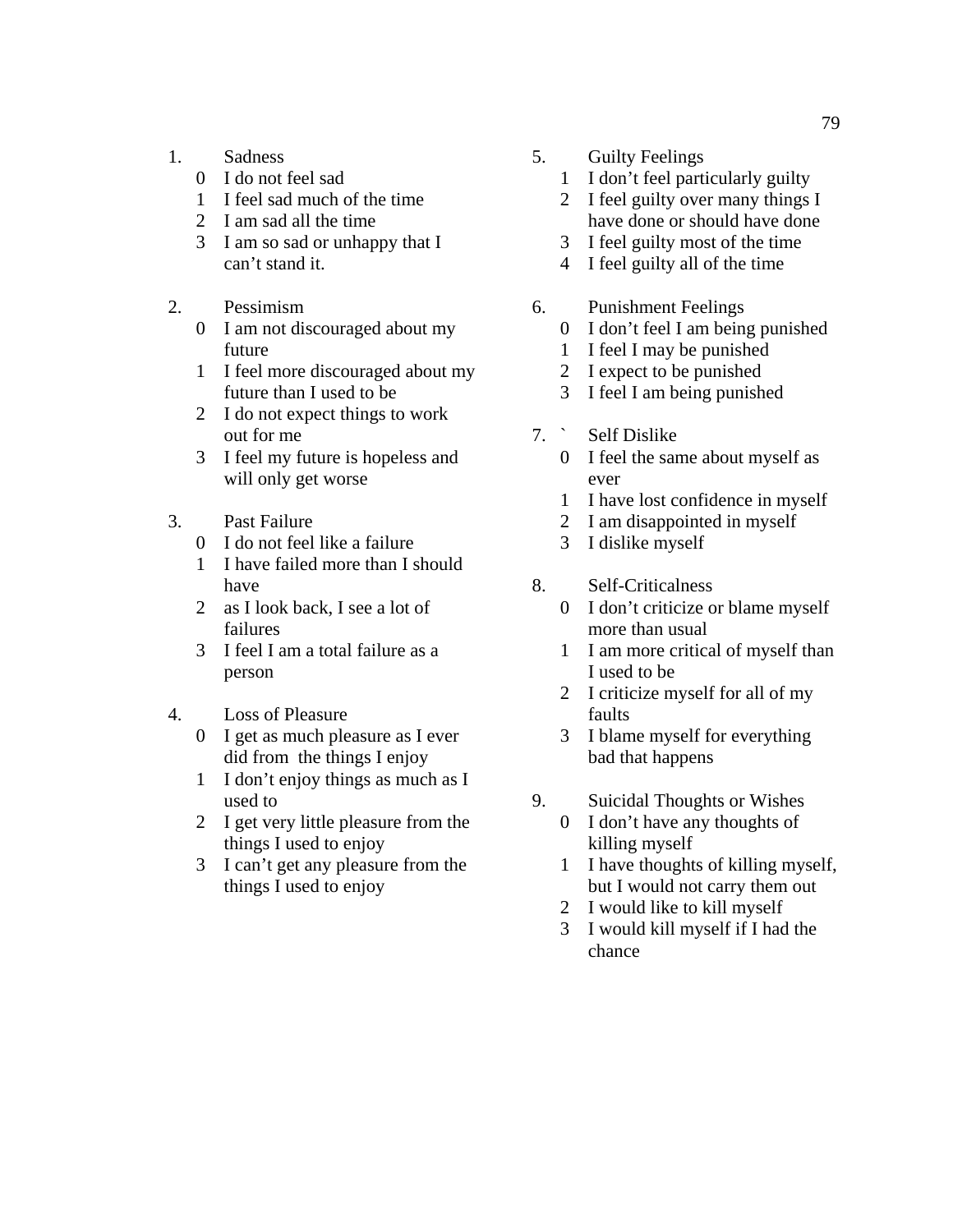- 10. Crying
	- 0 I don't cry anymore than I used to
	- 1 I cry more than I used to
	- 2 I cry over every little thing
	- 3 I feel like crying, but I can't
- 11. Agitation
	- 0 I am not more restless or wound up than usual
	- 1 I feel more restless or wound up than usual
	- 2 I am so restless or agitated that it's hard to stay still
	- 3 I am so restless or agitated that I have to keep moving or doing something
- 12. Loss of Interest
	- 0 I have not lost interest in other people or activities
	- 1 I am less interested in other people or things than before
	- 2 I have lost most of my interest in other people or things
	- 3 It's hard to get interested in anything
- 13. Indecisiveness
	- 0 I make decisions about as well as ever
	- 1 I find it more difficult to make decisions than usual
	- 2 I have much greater difficulty in making decisions than I used to
	- 3 I have trouble making any decisions
- 14. Worthlessness
	- 0 I do not feel I am worthless
	- 1 I don't consider myself as worthwhile and useful as I used to
	- 2 I feel more worthless as compared to other people
	- 3 I feel utterly worthless
- 15. Loss of Energy
	- 0 I have as much energy as ever
	- 1 I have less energy than I used to have
	- 2 I don't have enough energy to do very much
	- 3 I feel utterly worthless
- 16. Changes in Sleeping Patterns
	- 0 I have not experienced any change in my sleeping pattern
	- 1a I sleep somewhat more than usual
	- 1b I sleep somewhat less than usual
	- 2a I sleep a lot more than usual
	- 2b I sleep a lot less than usual
	- 3a I sleep most of the day
	- 3b I wake up 1-2 hours early and can't get back to sleep
- 17. Irritability
	- 0 I am no more irritable than usual
	- 1` I am more irritable than usual
	- 2 I am much more irritable than usual
	- 3 I am irritable all the time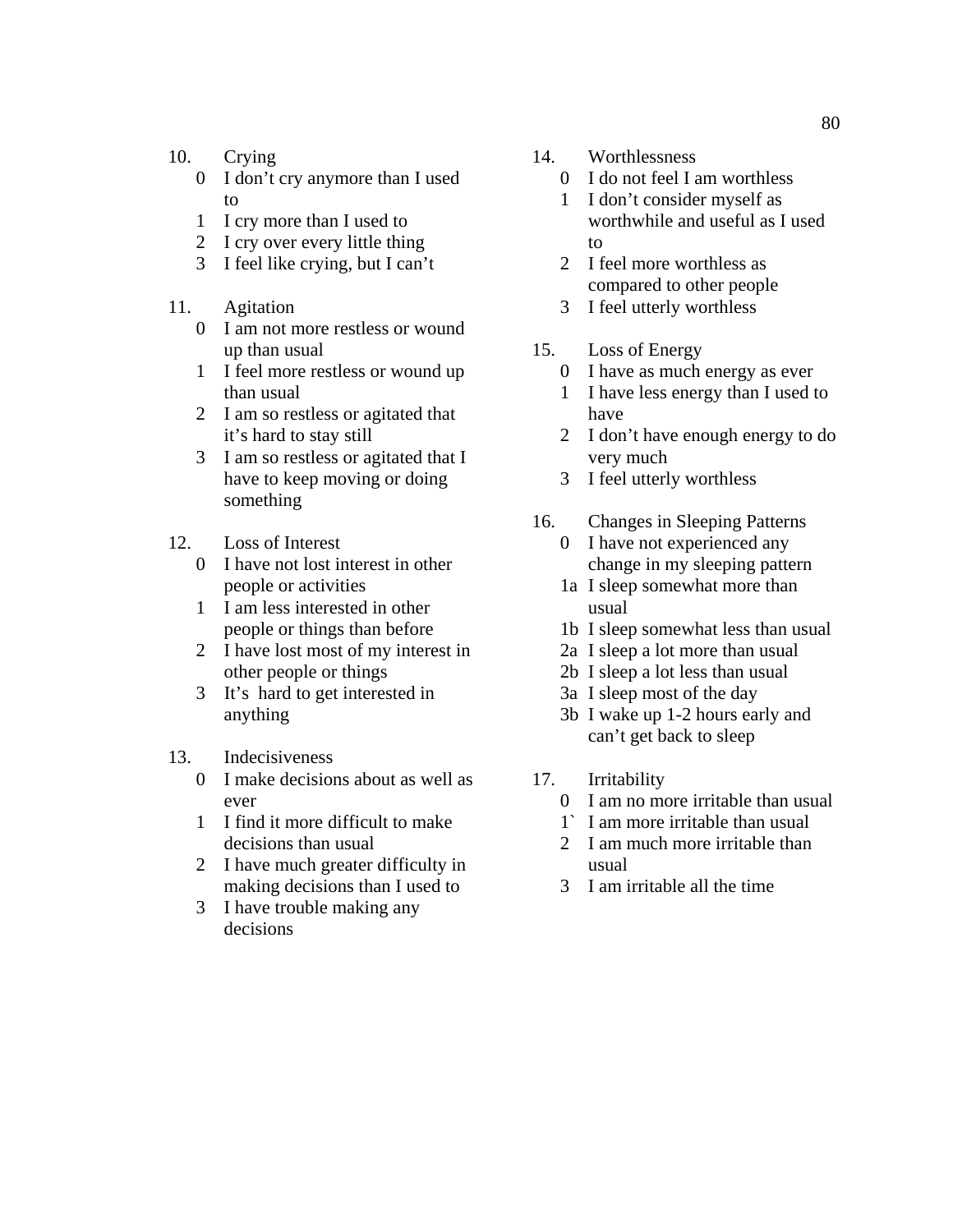- 18. Changes in Appetite
	- 0 I have not experience any change in my appetite
	- 1a My appetite is somewhat less than usual
	- 1b My appetite is much less than before
	- 2a My appetite is much greater than usual
	- 3a I have no appetite at all
	- 3b I crave food all the time
- 19. Concentration Difficulty
	- 0 I can concentrate as well as ever
	- 1 I can't concentrate as well as usual
	- 2 It's hard to keep my mind on anything for very long
	- 3 I find I can't concentrate on anything
- 20. Tiredness or Fatigue
	- 0 I am no more tired or fatigues than usual
	- 1 I get more tired or fatigued more easily than usual
	- 2 I am too tired or fatigued to do a lot of the tings I used to do
	- 3 `I am too tired or fatigued to do most of the things I used to do
- 21. Loss of Interest in Sex
	- 0 I have not noticed any recent change in my interest in sex
	- 1 I am less interested in sex than I used to be
	- 2 I am much less interest in sex now
	- 3 I have lost interest in sex completely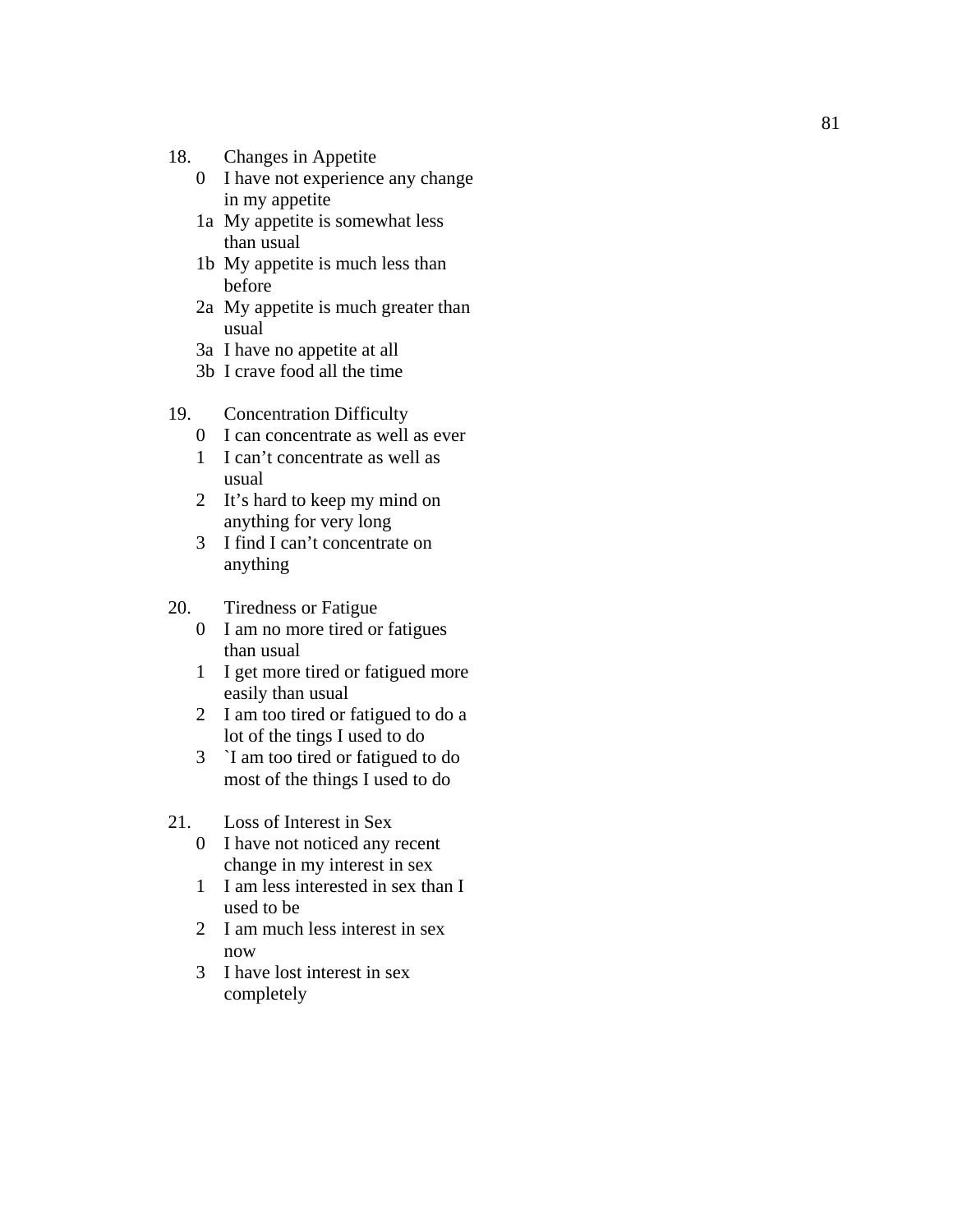## Appendix D

Consent Form Study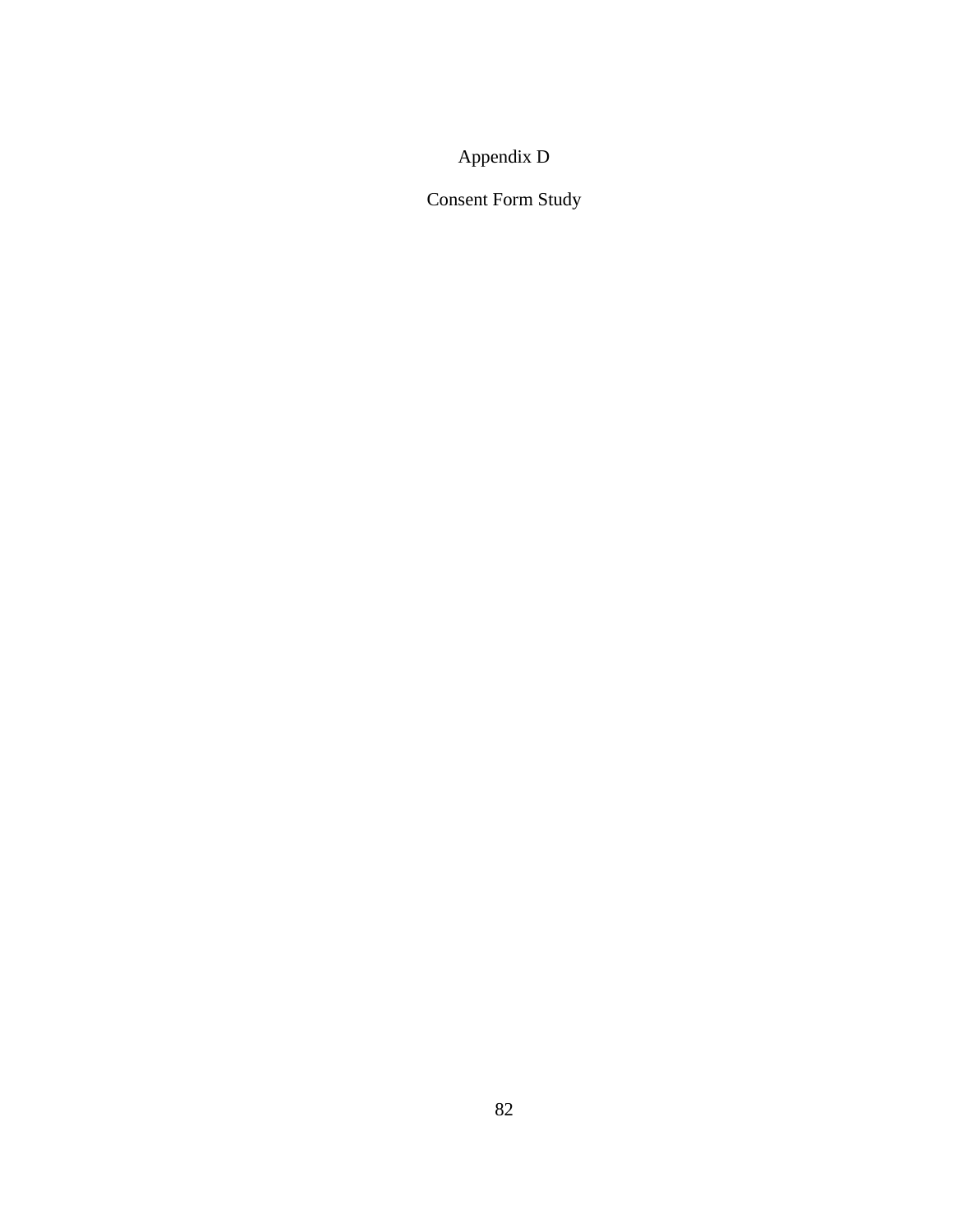Thank you for agreeing to participate in this research project on relational aggression. The principal investigator is Livia Ribeiro (llw13@humboldt.edu). She is a graduate student working on her master's thesis. She can be contacted through her thesis chairperson Bettye Elmore (bse1@humboldt.edu), Professor of Psychology at Humboldt State University, at (707) 826-4313.

Your participation in this study is entirely voluntary and you may decline to continue at any time without jeopardy. You will remain anonymous at all times. By completing and returning this questionnaire packet, you are indicating your consent to participate.

Your participation will provide you with experience in the research process and increase our collective knowledge about parental styles. The process should take approximately 15 minutes.

If you feel the need to discuss the questionnaires after completing them, please contact the project supervisor Bettye Elmore, Ph.D., Psychology Department, Humboldt State University, Arcata, California, 95521, USA